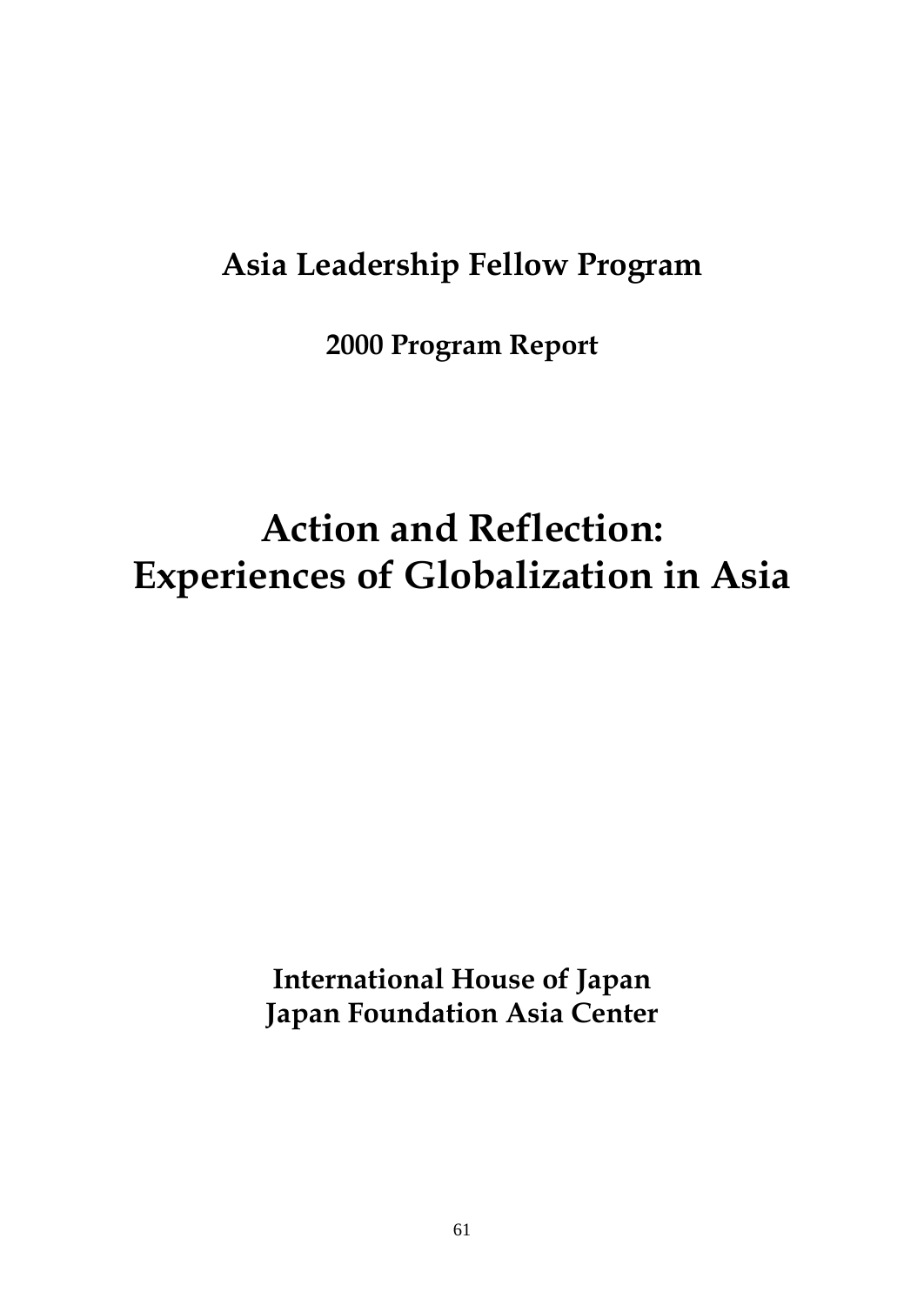**Asia Leadership Fellow Program 2000 Program Report** 

### **Action and Reflection: Experiences of Globalization in Asia**

Edited by The International House of Japan

Published by The International House of Japan and The Japan Foundation Asia Center

July 2001

Copyright © 2001 by The International House of Japan 5-11-16, Roppongi, Minato-ku, Tokyo, Japan 106-0032 Tel. 81-3470-3211 Fax. 81-3-3470-3170 www.i-house.or.jp

Printed and bound by Nissei Eblo Co., Tokyo

*Korean and Japanese names are written in the native manner—surnames followed by given names.*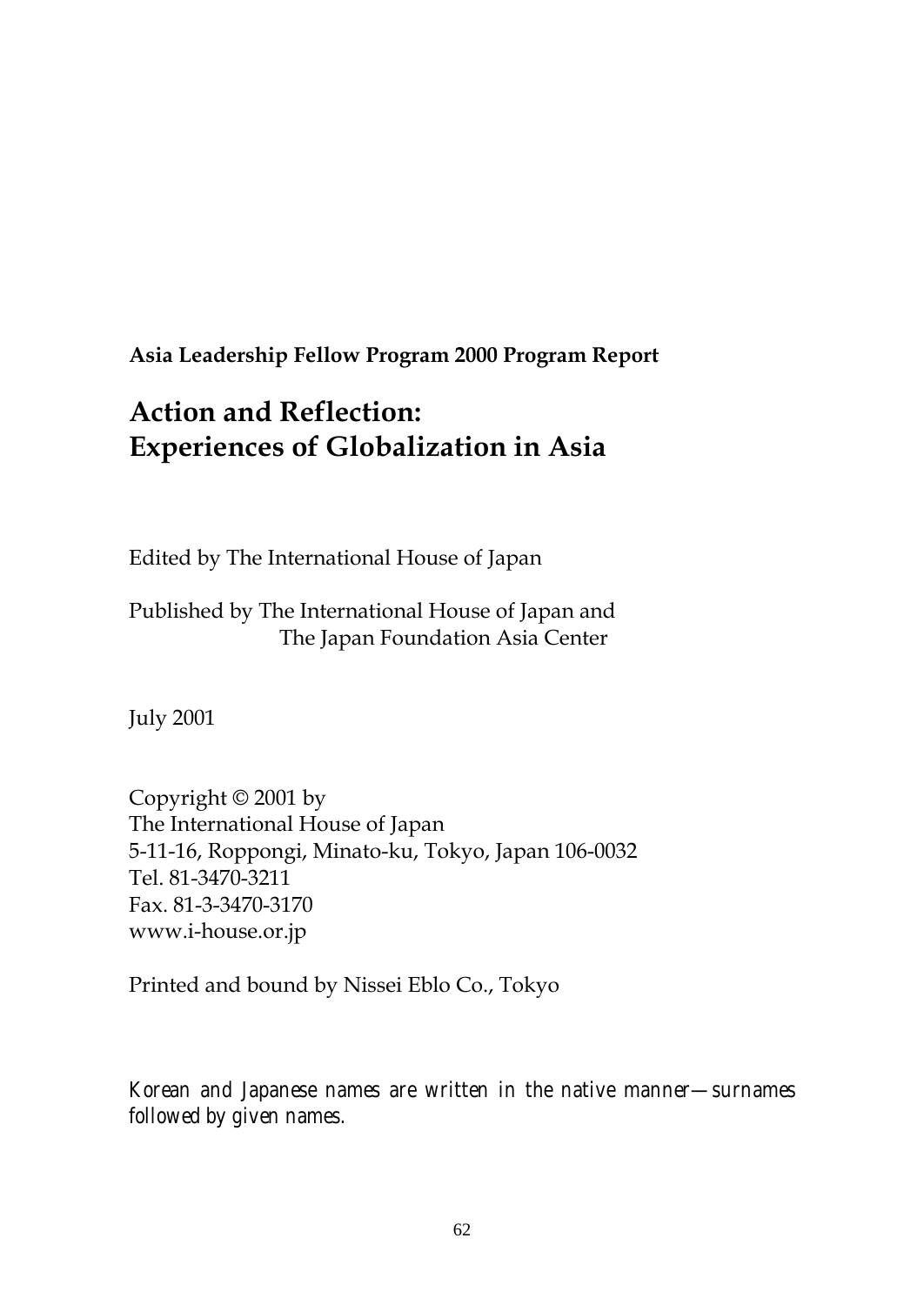### **Contents**

| Foreword<br>5                                                                                  |
|------------------------------------------------------------------------------------------------|
| Profiles of the Fellows<br>7                                                                   |
| Schedule of Activities<br>9                                                                    |
| Introduction<br>11                                                                             |
| Program Reports and Papers of the Fellows                                                      |
| A Parenthetical Time in a Busy Life<br>Urvashi Butalia<br>29                                   |
| Memory in an Age of Globalization:<br>Some Reflections from India<br>Urvashi Butalia<br>35     |
| Some Indonesian Experiences with Globalization<br>Faruk<br>41                                  |
| The Power of the Letter<br>Faruk<br>45                                                         |
| NGOs and the Development of Civil Society:<br>A Case from Cambodia<br>Michiya<br>Kumaoka<br>61 |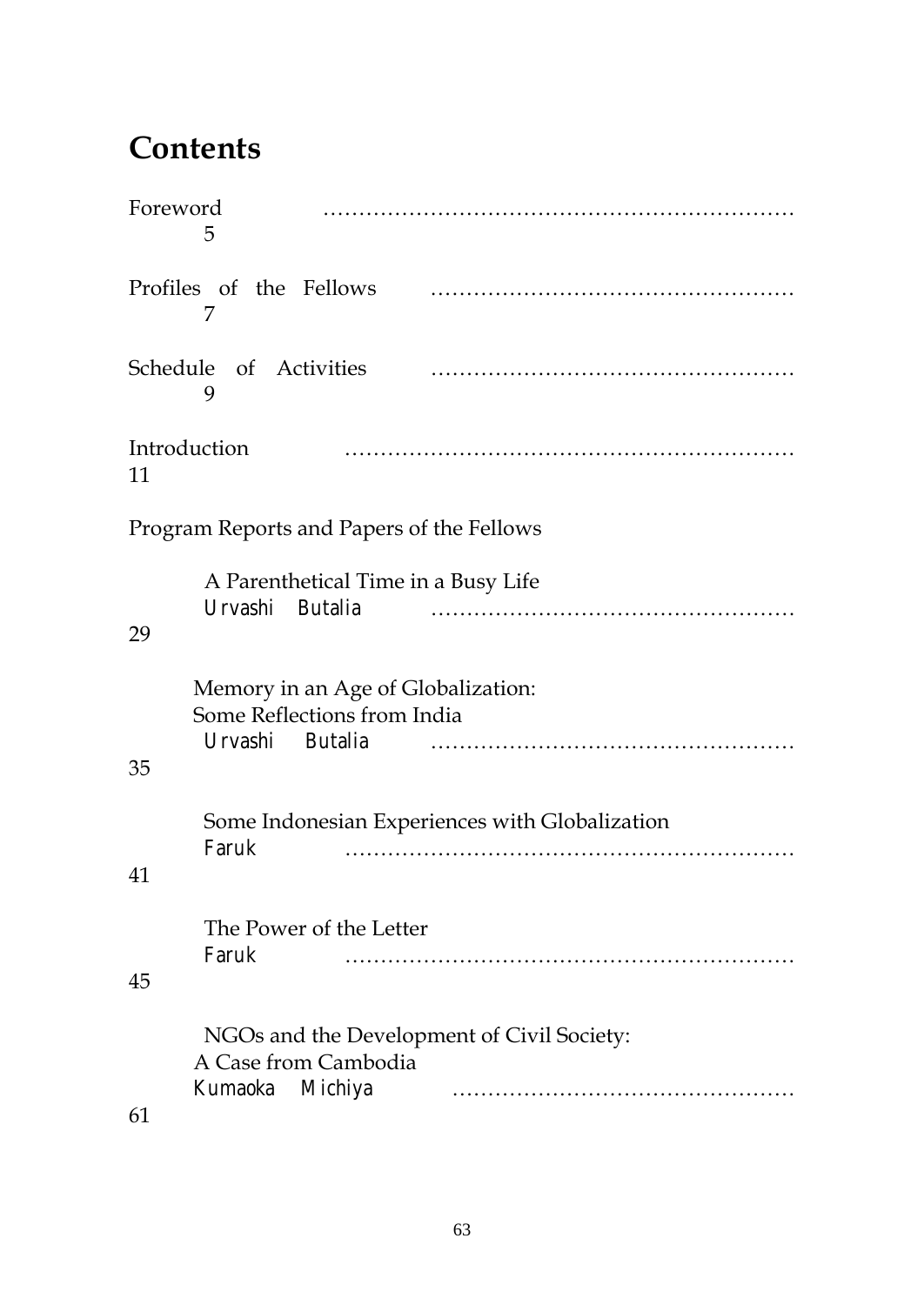|     | NGO Development in Korea                   |               |  |                                    |  |  |  |  |  |
|-----|--------------------------------------------|---------------|--|------------------------------------|--|--|--|--|--|
|     |                                            | Park Won-Soon |  |                                    |  |  |  |  |  |
| 65  |                                            |               |  |                                    |  |  |  |  |  |
|     |                                            |               |  |                                    |  |  |  |  |  |
|     | Patients' Rights of Access to Drugs in the |               |  |                                    |  |  |  |  |  |
|     | Globalization Era: The Case of Thailand    |               |  |                                    |  |  |  |  |  |
|     | Saree Aongsomwang                          |               |  |                                    |  |  |  |  |  |
| 89  |                                            |               |  |                                    |  |  |  |  |  |
|     |                                            |               |  |                                    |  |  |  |  |  |
|     |                                            |               |  | Resource Persons and Program Staff |  |  |  |  |  |
| -99 |                                            |               |  |                                    |  |  |  |  |  |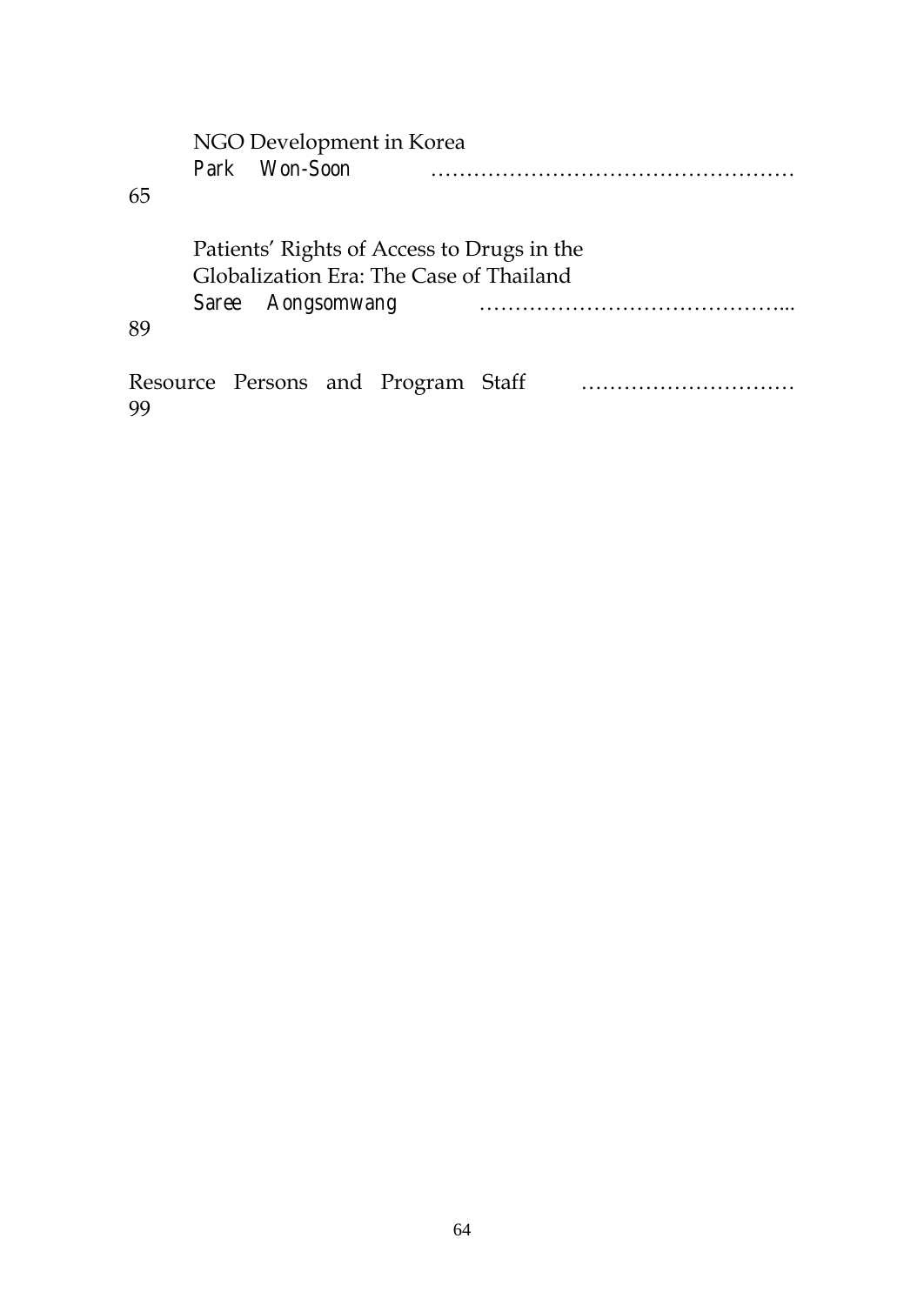## **PROGRAM REPORTS AND PAPERS OF THE FELLOWS**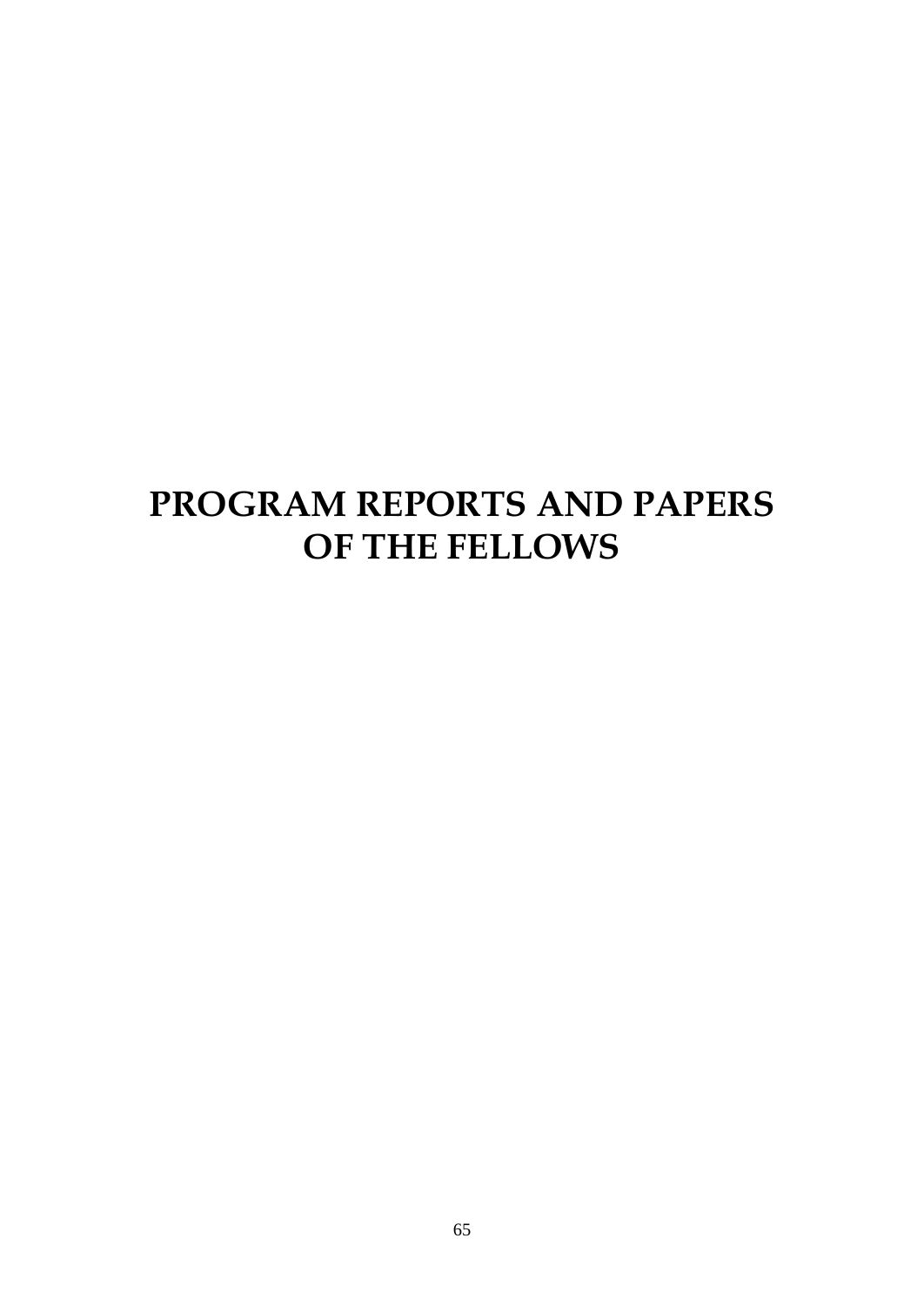### **A Parenthetical Time in a Busy Life**

#### Urvashi Butalia

Founder, Kali for Women

At the end of my two-month stay in Japan, I had one question uppermost in my mind. Why had I ever considered not accepting the fellowship? When it was initially offered as a possibility, my first reaction was to say no: no to spending two months away from home, no to absenting myself from work, from all the responsibilities that we heap on our heads. How will I leave my office, I thought, and more, how will I leave my parents? Some gentle arm-twisting on the part of friends and relatives and the arrival albeit late, of some modicum of good sense (particularly of the realization that no one is indispensable), made me accept, and I have never been more glad in my life. Looking back on those two months now, I think that was one of the best decisions I have made in the last several years. I count myself lucky to have been able to spend that time in Japan: how often is it that we are given the chance to learn about a different culture, a different country? Admittedly, that was not the purpose of the fellowship, but once we were in Japan, it was difficult not to allow free rein to our natural curiosity. And what better place than the International House with its grace, dignity and charm?

In the first two weeks, the sense of release from one's usual responsibilities was akin to some wonderful discovery: was it possible to have *whole* days in which you could simply sit and read and write and think ― without even worrying about making your own bed? I remember thinking, wow; I could get used to this! I found myself reading books I had read as a child ― Gandhi's autobiography, Nehru's *Discovery of India*; or reading for pure pleasure and entertainment ― detective novels for example. And then, spurred on by questions that came up in many of the lectures we listened to from Japanese scholars, I began to read about Japan, to look around myself, to notice more, to start learning. Here again, I was aware all the time of the privilege of being able to do this ― listen, read, absorb, think and, inevitably, what you observe and learn finds its way into your own work.

Putting together four or six people from different regions over a two-month period is a difficult thing to do. The organizers are never sure if the participants — in this case the fellows — will be able to build up rapport, and whether friendships will find their way through the more official interactions. But the interesting thing is that even if people may not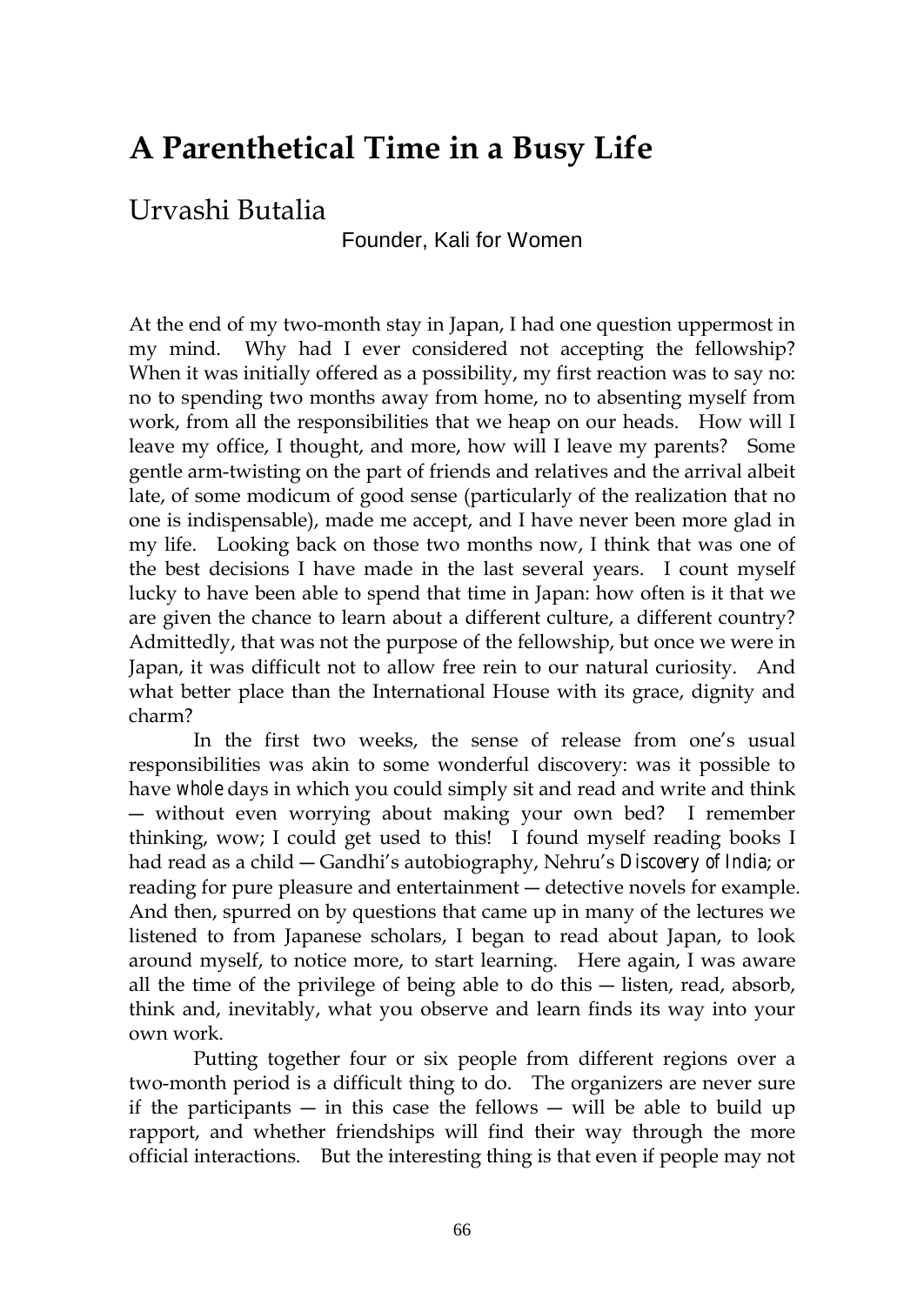immediately hit it off with each other, four or six is a small enough number for some kind of closeness to develop; and for people to begin thinking about, and becoming involved in, the lives and concerns of others. I was struck by how differently each one of us went through what was essentially a similar process of relaxation, discovery, excitement, learning and sharing. Park Won-Soon was excited at all the cases he was reading about, the piles of books he was collecting on every and any aspect of law and human rights in Japan. He would often invite us to his room at night to show off his books ― and I was surprised to find that despite his seeming formality, of all of us it was Park who had turned his room into a home, with posters and maps on the walls, books in the shelves, and the wonderful clutter of lived rooms all around. Saree was focused on her particular world, that of the consumer, and to me, coming from a society which is increasingly consumerising (to twist a word) but that has no sense at all of consumer rights, it was fascinating to see how a closeness could be developed between what we see as human rights, and the rights of the consumer. Here, in India, we have been concerned at the slide of people ― because of the way our polity is going, and because of globalization ― from being rights-bearing individuals to being mere consumers. Yet, in Saree's work in Thailand, and in the work of the people I met through her in Japan, I began to learn about the power of the consumer as a rights-bearing individual, something which made me reformulate many of my own theories. Kumaoka-san, our Japanese colleague, was less in evidence than the others (and did not join us for our frequent ramen ― 'no more than 1,000 yen' was Park's directive ― dinners) because it is difficult to be a local and stay away from work for eight or so weeks. But whenever we managed to meet and talk, we had the privilege of getting an 'insider's view' of Japanese society, and particularly the NGO sector in Japan. His deceptive straight face — something the Japanese carry well — and the sense of humour lurking beneath, was a surprise and a delight. Through him, we began to understand the different nature of the Japanese concept of NGOs ― much more work outside the country than in it, but also to see the difficult battle NGOs had to wage merely to survive. In countries like mine, NGOs have become somewhat complacent ― when they need money, they can turn to international donor agencies for funds. But Japan, being a First World country, has no such privilege, and most NGOs have to raise their own funds through membership. Once again, to me this was a revelation: privilege, and its opposite, too, have strange faces. Sometimes being in the Third World can bring the kind of privilege First World countries don't have.

And Faruk ― what shall I say about Faruk? Being conscientious, Faruk had actually responded to one of my papers even before we had met,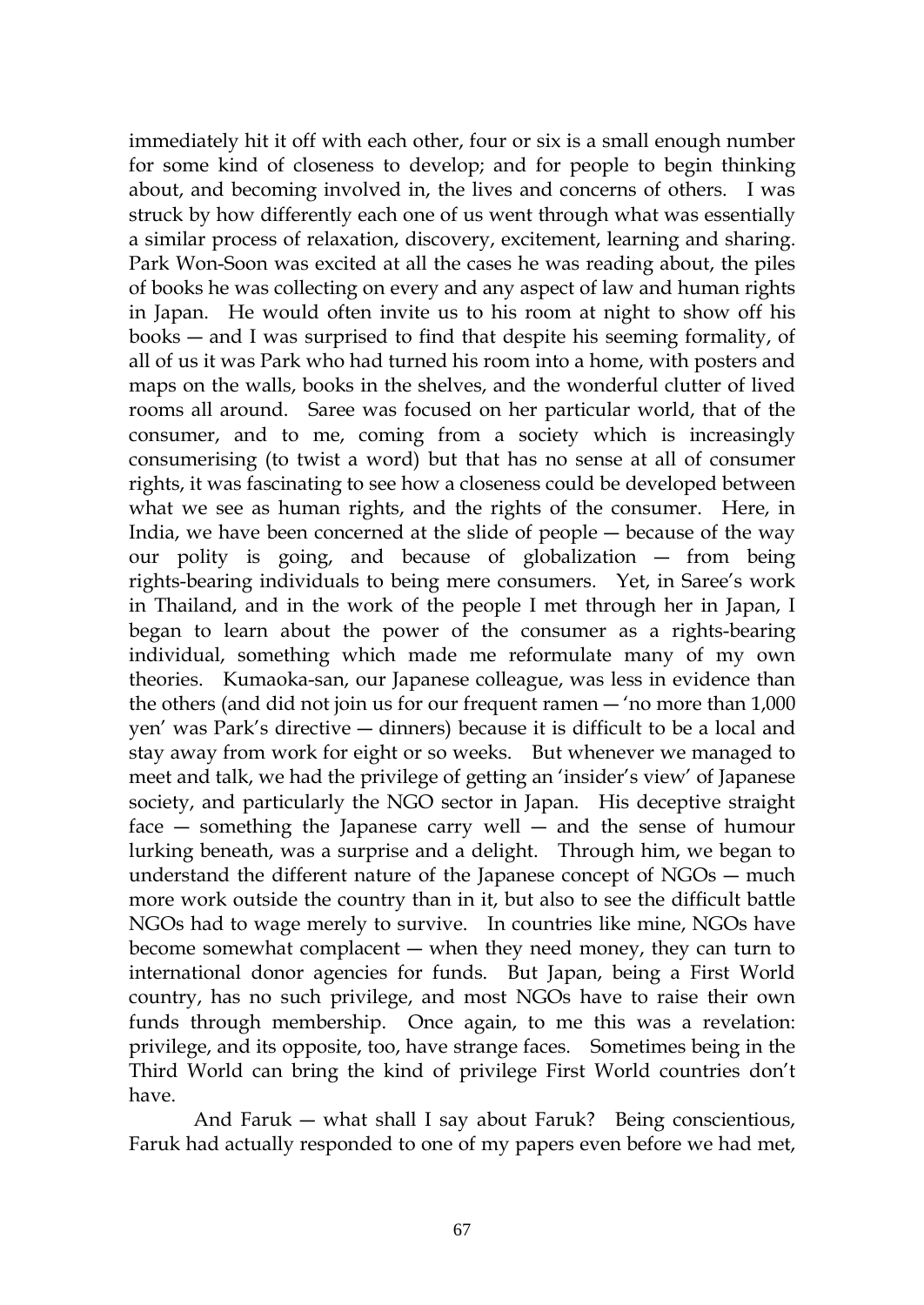and reading his response, I thought, this person and I are going to have strong differences. And indeed, we did, to begin with. But the process of getting to know someone like Faruk, who wore his seeming cynicism like an armour, and beneath which lay a maelstrom of emotions and turbulence, was for me a real education. At the end of our stay, I wished I had understood what I now knew about Faruk at the beginning, for then there was so much more we could have talked about. It was also at the end of his stay — when of all of us Faruk was the most upset to be leaving Japan that I understood that his love affair with Japan, which had given us many amusing moments, was actually a displacement of his love affair with Indonesia, and his deep sorrow at the tearing apart of the fabric of his country. When he wept to leave Japan, he was actually weeping for Indonesia, a country with the potential to do so much of what Japan had done, but one that had bargained it all away. I think in one way e-mail is a wonderful thing, for Faruk and I have kept in touch this way, and are able to talk of many things that concern us.

My colleagues, and the friends we made at I-House, as well as those at the Japan Foundation, were only one part of what made the Japanese sojourn memorable. Among the others were our visits to the different places we were taken to, and those we chose to go to. It was a privilege to be able to listen to Shigeru Kayano, to visit Minamata and meet activists and others there, to see how natural disasters are dealt with, to learn how a traditional Japanese meal is eaten and enjoyed. For me, the time in Japan also provided the opportunity to renew old friendships and contacts, particularly people and organizations I knew and have worked with through ARENA, a Hong Kong-based organization. Similarly, I had the privilege of giving a few lectures in different universities mainly in Tokyo and the suburbs, which gave me an opportunity to talk about my own work (and to learn to speak slowly for the translators) but also to share ideas with Japanese students and learn about their concerns. In many ways the experience of giving lectures at universities, particularly to undergraduate students, was also unique because I have never before faced a class (largely female, in one case only female!) of 200-250 students. I was amused to note that many students painted their nails through the class, others slept (but did not snore), but all were unfailingly polite and no matter that they had slept through my lecture right under my nose, they came up and thanked me afterwards for a 'very excellent lecture' ― this, I assumed, was the famed Japanese formality. A thesis that I developed, and which was confirmed during my stay by a number of such incidents, was that the Japanese sleep a lot: they sleep in classrooms, on trains, they sleep sitting and standing up, and they sleep on station benches, on platforms... BUT they sleep quietly. They don't snore, and don't disturb others sitting around them by falling all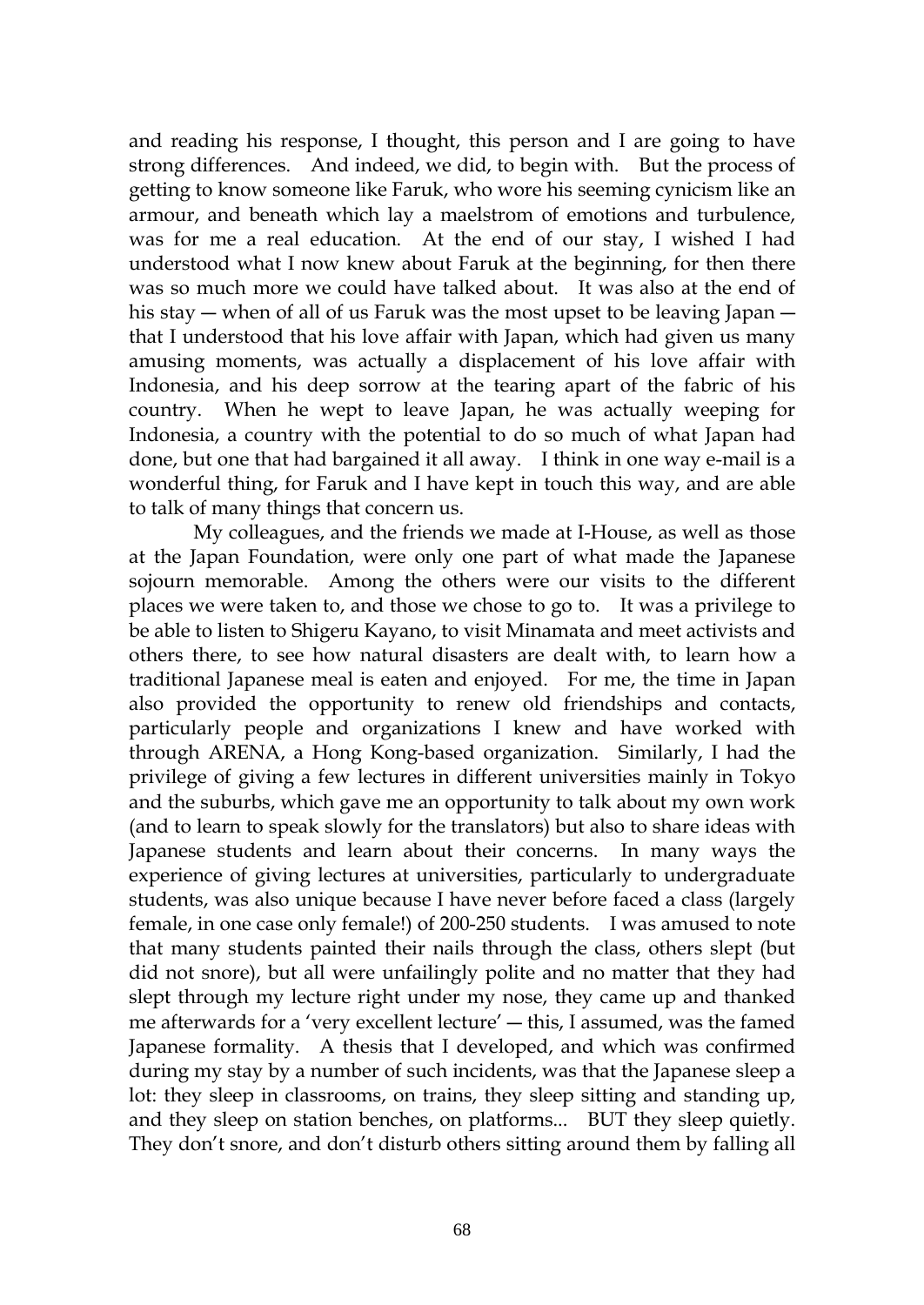over them. Polite even in sleep!

Much of my own work has been on nationalism, nation making, and questions of memory and violence. For years I have worked at collecting oral histories of people who lived through the violence of the Partition of India, created by the British as they were leaving, into two countries, India and Pakistan. My two-month stint in Japan allowed me to explore and expand this interest in unexpected ways. The lectures we listened to, and more especially the two-day retreat with academics and others from Japan, brought home to me the importance of war and memory in Japan, and the difficulty of dealing with the so-called 'unreliability' of memory, as well as its gendered nature. These are questions that I am now beginning to explore and pursue in depth, and although they are directly related to my work, I think it is a fair guess that I may not have arrived at them, particularly in quite the same way, if I had not been alerted to the debates and discussions in Japan. And I should mention that while in Japan, I finished work on a long paper on the subject which I had been struggling with for some time.

We were also lucky, as fellows, to get to meet some of the earlier fellows who were in Tokyo for a meeting for the ALFP reunion to be held later this year (2001). They gave us good advice about eating-places and particularly about persuading the Head of the Japan Foundation to send us to the Takarazuka. This we did, and it was a wonderful, heady, colourful, enjoyable experience which, at the time, I wanted to repeat every evening of the evenings that were left, but apart from the fact that there would have been no tickets, better sense eventually prevailed, and we used the remaining days to eat yakitori and sushi and drink hot sake to keep the cold away! This too was a memorable Japanese experience ― when I had arrived in Japan, the thought of sushi was not very appealing, but by the end of my stay I had begun to seek out sushi bars! And then, there was another unexpected treat — an Asian theatre festival in which a play by one of the ex-fellows, Kuo Pao Kun, was being performed by an Indian troupe, in Hindi! A number of us went, the play was wonderful, and meeting the author a rare privilege. You meet someone like that and you know instantly that there is a lot to talk about.

It is true that for many of us in Asia, because of our past histories, and because the West is so all-powerful, the reference points in our lives have always been Western. It is to the West that most Asian scholars turn for validation, it is Western theories that often inform our work, it is to the West that we travel in search of this and that. Yet, at first imperceptibly, and recently more clearly, this has begun to change. As we learn more about each other's cultures, we realise what a lot there is we can gain from interactions between our cultures. Because of my work on Partition, for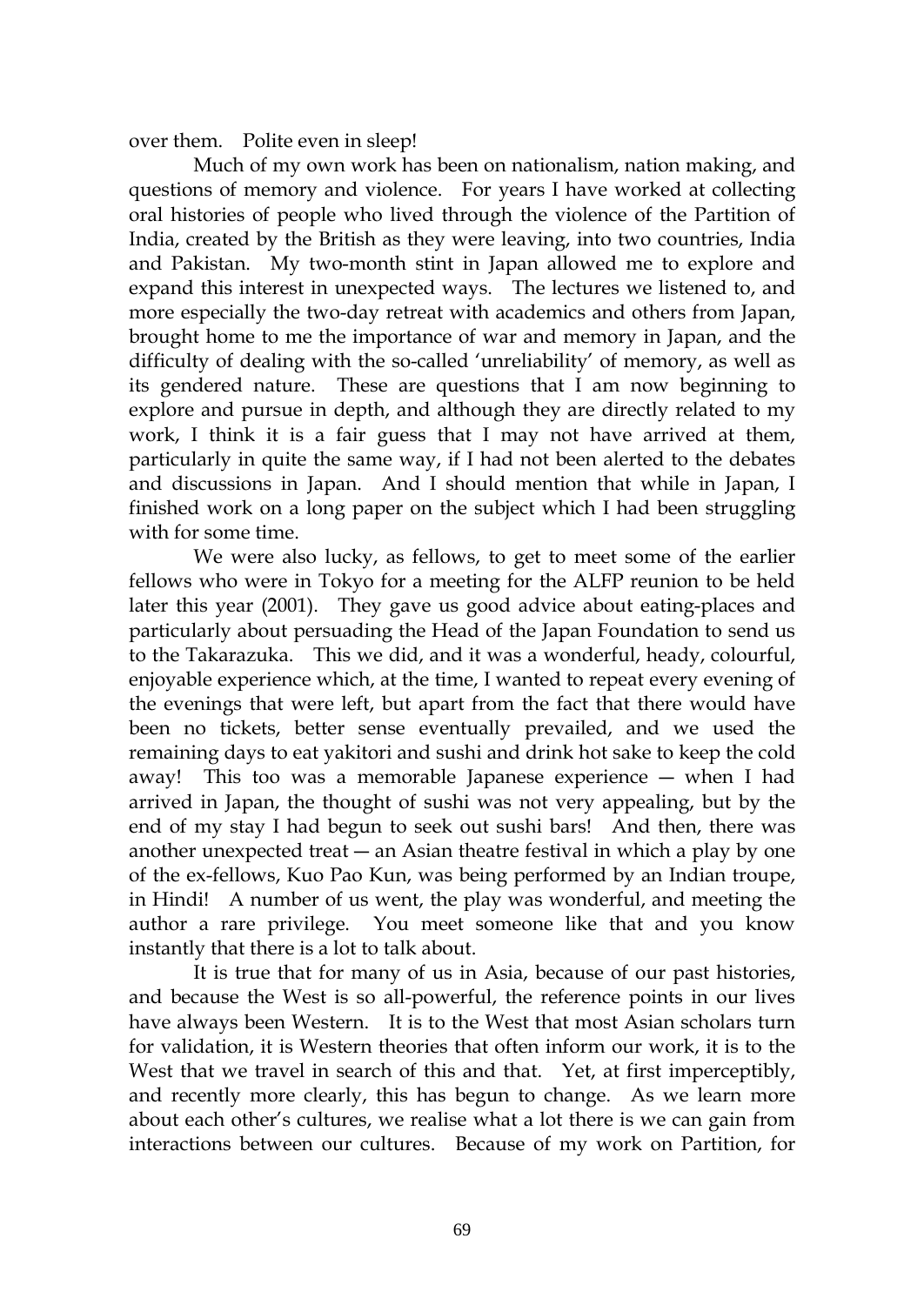example, I have often thought of putting together a book which looks at different partitions, and tries to collect people's memories of these. But whenever I thought of such a book, the histories I thought of exploring were those of Palestine, Ireland, and Bosnia. The time I spent in Japan suddenly brought home to me the fact that I should be thinking, not in terms of those countries so much as in terms of China, Korea, the subcontinent, Thailand, Singapore, Malaysia. Instead of turning elsewhere, I should be looking at our own history, the history of the region, the history of Asia. Of course, 'Asia' and 'Asians' are not unproblematic concepts, as we know, but it is time we turned our attention to them, and addressed the contradictions and complexities their histories and current realities carry. In this sense, the ALFP programme by putting together scholars/activists/writers/thinkers and public intellectuals from different countries in our region shows a rare measure of enlightenment. Whatever problems there may have been in those two months ― and for me I can truly say that these were minimal ― it is for this perspective that I am more than grateful, and I can only thank my lucky stars that the Japan Foundation and the International House decided to include India in their programme this time!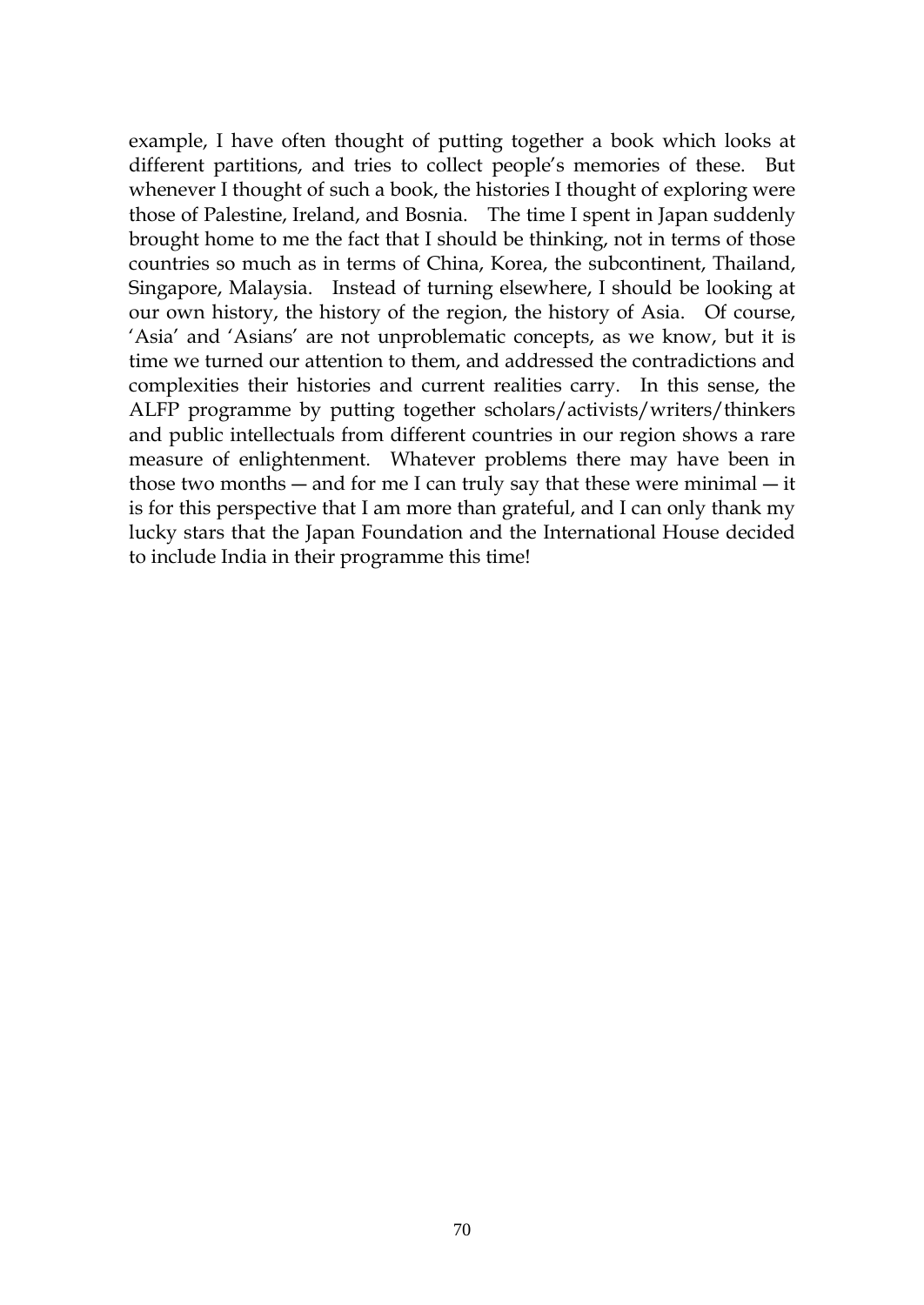### **Memory in an Age of Globalization: Some Reflections from India\***

#### **Urvashi Butalia**

 $\overline{a}$ 

Founder, Kali for Women

In many ways it is fitting that this paper should come at the beginning. India is a late entrant to the Asia Leadership Fellow Programme. It is also a late entrant to globalization. And those who are late should learn to be early! In my presentation today I will not go into the details of what is meant by globalization, except to say what we all know: that while its main thrust is economic and relates to markets and finance, its effects are also felt in many other arenas of our lives, and it is experienced differently by different people and different countries. I will here limit myself to the subjects of culture and gender in the context of globalization.

My interest in these subjects comes from my involvement, both as an activist and a researcher, in the women's movement in India. India is a country about which there are many stereotypes. One of these is that its women are very oppressed and silent. Like all stereotypes, this one has a certain amount of truth in it. What is not known, however, is that India also has a strong, vibrant and dynamic women's movement within which activists have been fighting for change for many years. In recent years, politics in India has become very focused on the question of religious identities. In addition, the universalizing processes of globalization have led to the growth of different kinds of dangerous, often anti-women majoritarian, cultural nationalism in India. These have provided a challenge to the many certainties and beliefs that once held us together as activists within the women's movement, and we are now beginning the slow and painful process of unlearning many of the things (such as the myth of women's solidarity, regardless of their class, religion, ethnicity) we cherished, and starting to learn new, and not always pleasant lessons.

Against this background, I would like to look at questions that have been of concern to me in India and within Indian history. I believe these questions have acquired a newness and urgency in the context of India today, and I believe, too, that they have much resonance in Asian countries, and especially in Japan. My questions have to do with the nature of

<sup>\*</sup> This paper was presented at a symposium, "Action and Reflection: Experiences of Globalization in Asia," held at the International House on October 26, 2000.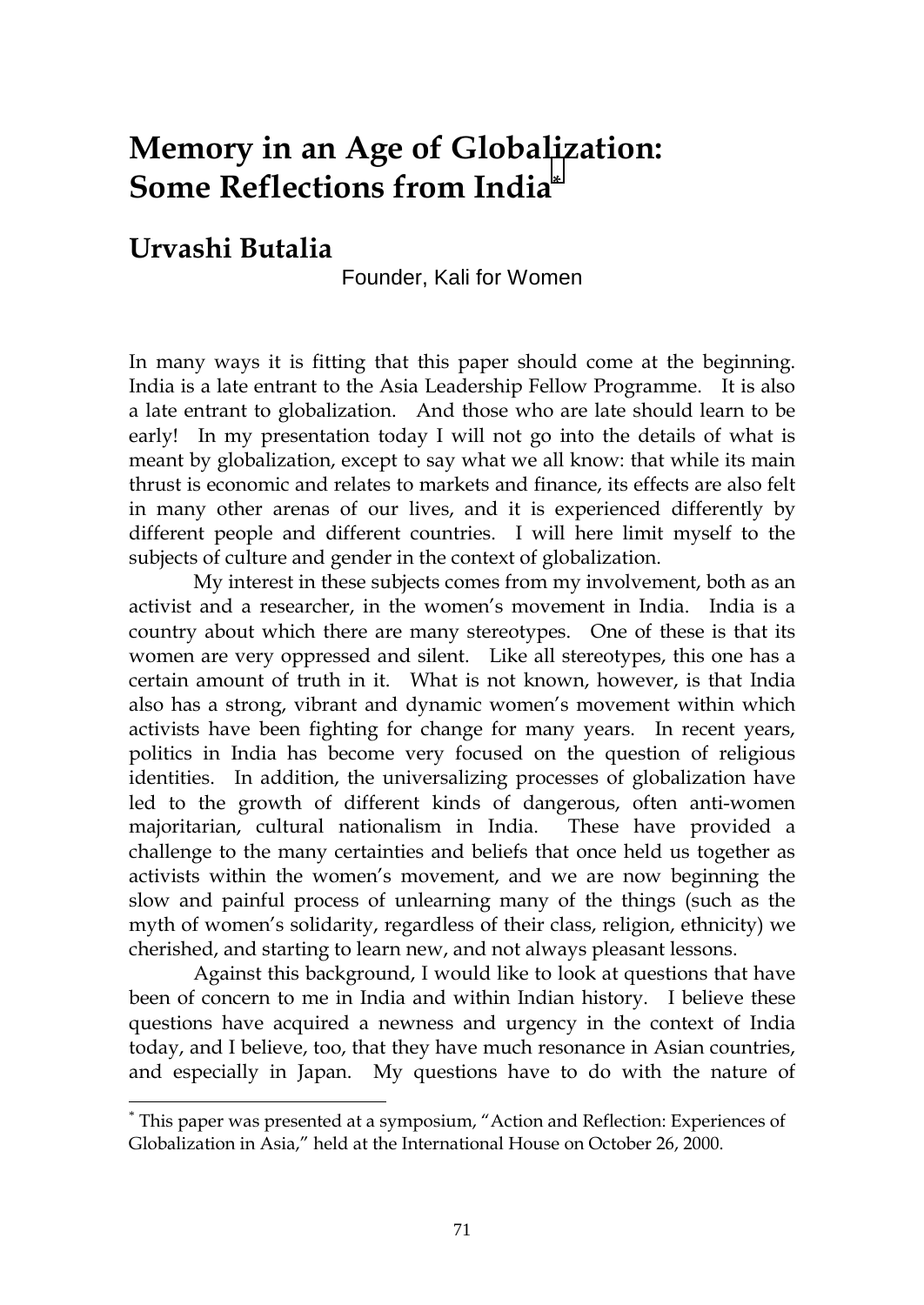memory. I want to ask: how does a nation come to terms with its memories of nation making, particularly when those memories have to do with terrible violence and violation? More specifically, how do people who make up that nation come to terms with these memories and, importantly, how do they act upon them? Further, how can nations ensure that such memories are not abused, that they are in fact deployed with responsibility? In other words, how does our past direct us to our future, and how must we deal with the use and abuse of the past in order to make the future that we want?

During my two months in Japan I have been struck by the fact that the question of memory seems to occupy a prominent place in Japanese discourse: the memories of that moment when this country turned from empire to nation-making, a moment that carried with it a certain defeat and humiliation. In many ways, this moment in Japan's history is the mirror image of one in India's history: the moment when India turned from a colony to an independent nation, a moment of a certain euphoria and pride. In both cases, which we can crudely call defeat and victory, unpleasant memories were suppressed in the service of the nation. Many of these had to do with women, and particularly with the sexuality of women. In Japan, these are memories of sexual slaves or comfort women, in India these were memories of women raped and abducted during Partition. Do these memories really have no place in today's world?

Let me give you a brief background of Partition. As you know, India became independent in 1947. Independence, however, came simultaneously with a division of the country into two, India and Pakistan, a division which was meant to create a separate homeland for Muslims, i.e. Pakistan. This decision gave rise to both mass violence as Hindus and Muslims turned on each other, and led to the greatest human migration known to history: roughly 14 million people are said to have moved between the two countries in the space of three months. One million were killed. More than 100,000 women were said to have been raped and abducted by men of other religions, and often by men of their own religion. Several of these were sold into prostitution and slavery. In many families, men who feared that their women might be abducted and raped by men of the other religion took the extreme step of killing their own women in order to 'save' them from rape and dishonour. In India's history, the fact of the rape of this large number of women is a shameful one, for it shows that the nation, its men who are after all the people who make up its citizens, failed to protect its weaker people, those they had sworn to protect.

Within families, communities, within history, we hear little about these women who were, in a sense, violated and lost in the moment of nation making. When the Indian and Pakistani governments realized the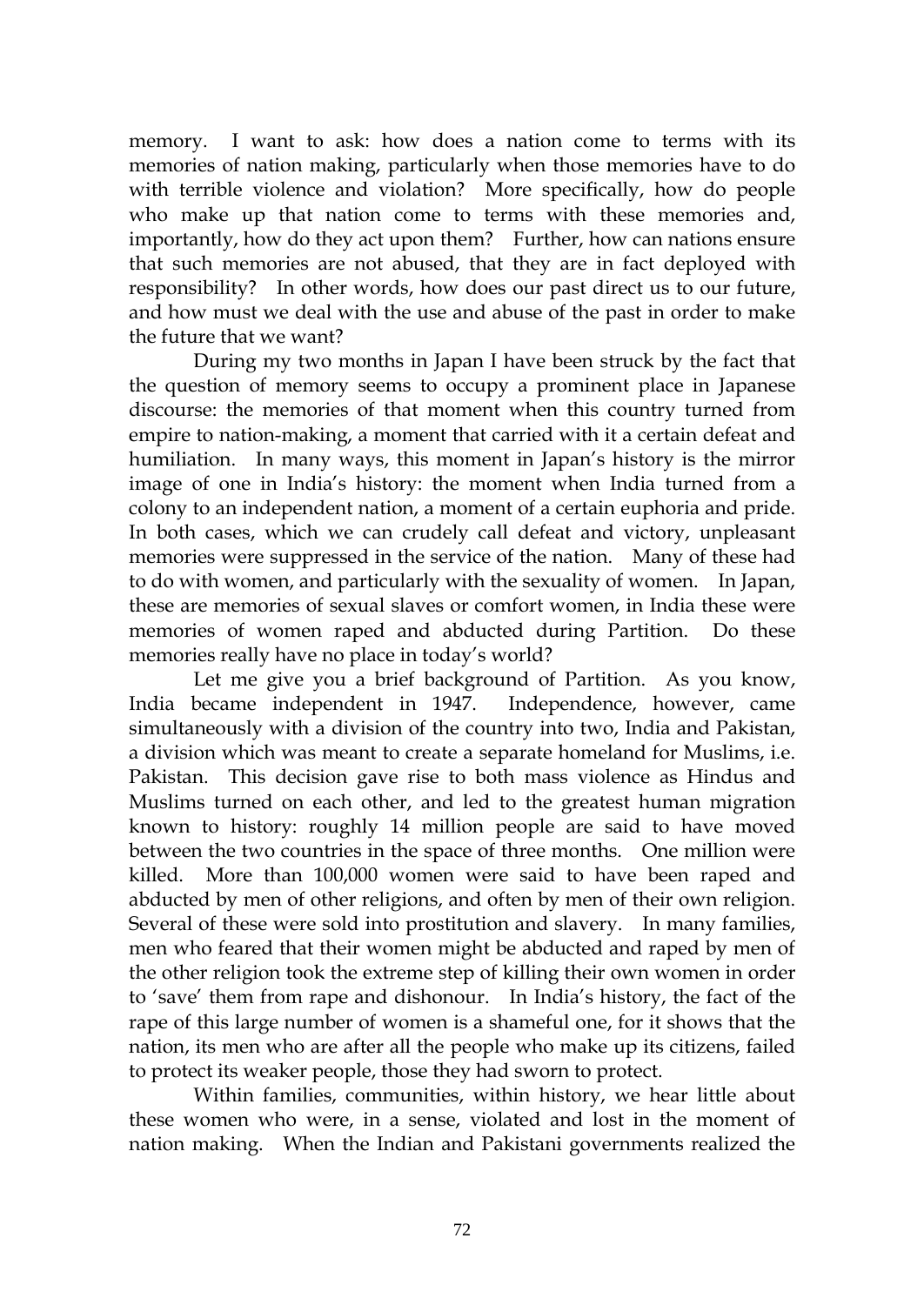scale of the problem of raped and abducted women, they agreed to set up search parties made up of women social workers and police, to go into each other's countries and find these women and bring them back to their countries. However, in several instances, by the time the search party arrived, the woman might have settled down to an existence with her rapist, she might have children by him, and therefore many women refused to come back. This refusal, the apparent willingness of some women to stay on with their rapists, was not something the State could sanction. It represented sexual chaos, and therefore its history had to be suppressed. I need hardly point out the similarities with some of the discourse around comfort women: that they were willing prostitutes, that they were women who consented to have sex with soldiers, as if by doing so, they cease to be the responsibility of the nation-in-the-making.

In India, as in Japan here, these histories have long been suppressed, for the kinds of reasons I have mentioned above. But such histories do not stay suppressed. And in recent years in India they have begun to surface ― due to the passage of time, the current political realities, the fact that women who are aging are now more willing to speak out, and the fact that there are people who are beginning to listen.

The danger here is that the surfacing of such memories and stories is taking place at a time when India is going through a resurgence of nationalism, and there are ways in which such memories are being drawn into the service of this nationalism. Just as India's freedom from British colonialism represented one moment of nation making, so also its entry into the global economy represents another such moment, when the nation is being remade on two levels: on the one hand there is the pull of the global, borderless world, while on the other there is the development of identity politics and movements based on assertions of ethnicity, religion, etc. My friend Faruk calls these two simultaneous and contradictory processes cosmopolitanism and localism. In India, then, since the early nineties, there have been two parallel processes at work which are often complementary ― these are the processes of globalization and the rise of Hindu nationalism.

Right wing politics in India are increasingly sectarian, creating and encouraging divisions on the basis of religion, and attempting to ensure that minorities have to live by the rules of the majority. For the right wing, the forces of globalization, the threat represented by it, the spread of globalized media; present the perfect argument to speak about the threat to the 'nation'. The threat comes in the form of a cultural invasion, in the kinds of 'Western' images and ideas (such as ideas of freedom, equality, choice, etc) that predominate in the media. In the face of such a cultural invasion, it becomes necessary to assert your 'national' identity. In this so-called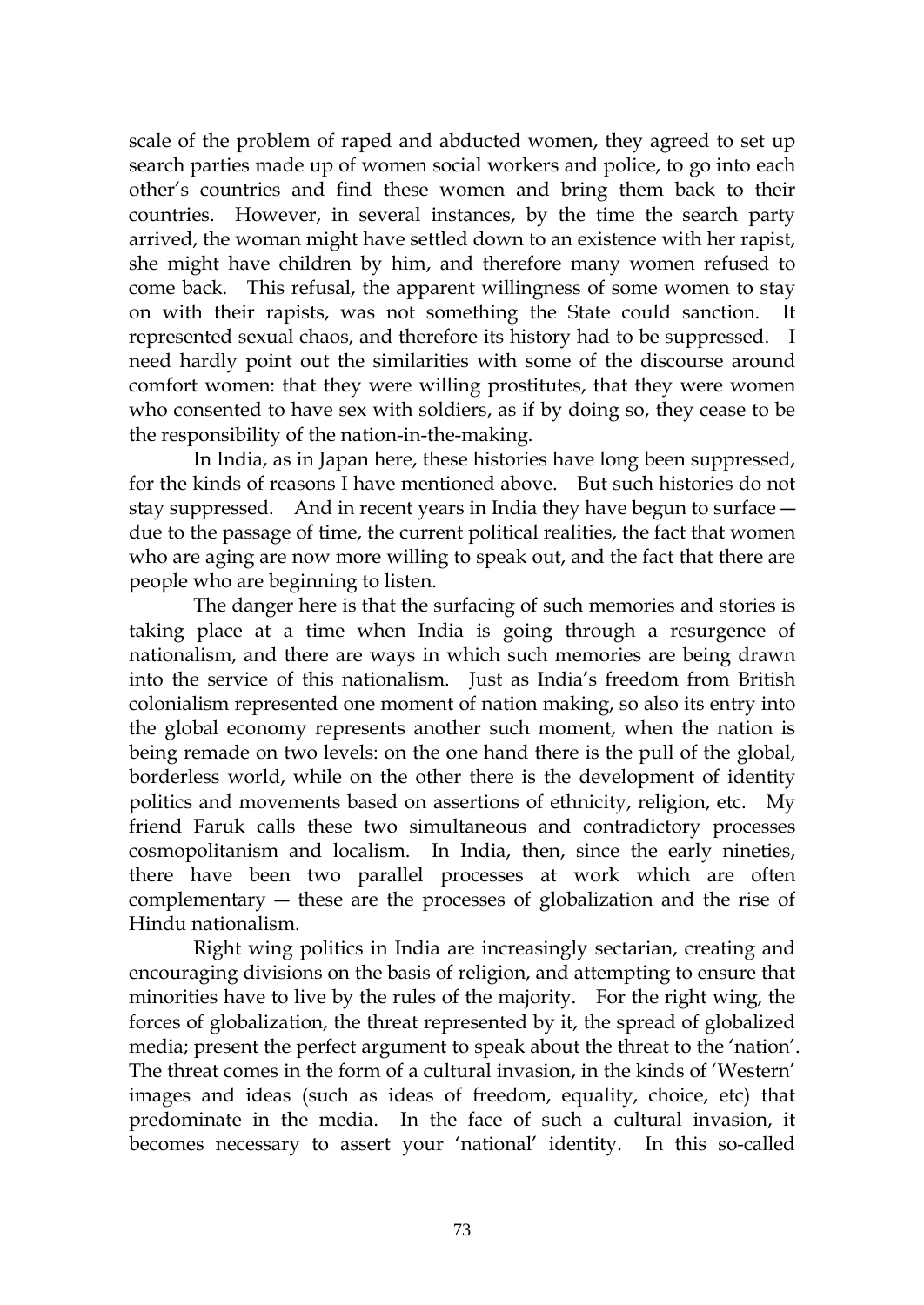national identity, minorities are required not to be different, but to fit into the norm that is set by the majority. The majority in this case is Hindu, and therefore the ideal Indian citizen is posited as a Hindu male  $-$  in doing this the diverse, multiple, plural nature of Hinduism is itself homogenized. If minorities persist in asserting their difference or demanding their rights of a State, which in fact has promised them these rights, the Hindu right wing takes upon itself the responsibility of teaching them a lesson.

Such lessons are almost always taught violently  $-$  through attacks on minorities, and increasingly, through attacks on their women. The main people to be targeted are Muslims, because they form the largest minority, but also because they are seen, in some ways, to have betrayed the nation by having demanded Pakistan. It does not matter that the Muslims who are being attacked are living in India, they are Indians ― but the fact of their religion condemns them to the status of the enemy. Women become very important in this process: one way of attacking and insulting minorities is by targeting their women. Memories  $-$  selectively used  $-$  of Partition violence are very useful in this regard, and in recent years the right wing has very powerfully used the argument that "because the Muslims raped our women at Partition, we can now rape theirs to pay them back." To those who do not know the nature of Partition violence, this can prove a very convincing argument. In actual fact, what happened was that both communities raped each other's women ― neither one was better than the other. But because, as a nation, we have been unable to confront and deal with this painful realization — that it was not only 'their' men but also 'ours' who were guilty — we have in many ways left the ground open to the right wing to abuse this memory, to present only one part of it as truth, and to target minorities and their women.

The assertion of 'Hindu' identity therefore takes place in the face of the onslaught of globalization and the perceived erosion of such identities from within by the assertion of 'other' identities, such as minority identity, or caste identity or even your identity as women. The Hindu religion, plural and diverse as it is, is itself homogenized in this process. In India, the media have proved a powerful ally of globalization and of the Hindu right wing in this enterprise. In his presentation on Indonesia, my colleague Faruk talks about the absence of what he calls a 'written' culture in Indonesia ― something that makes it difficult for people living in largely oral cultures to negotiate effectively with the messages of globalization. We have no such problem in India: television is an all-powerful medium, reaching out to more than 750 million people, and television in India today is marked by the absence of the poor, the marginal, of minorities and even, to some extent, of women.

In the time that I have spent in Japan, I have noticed several common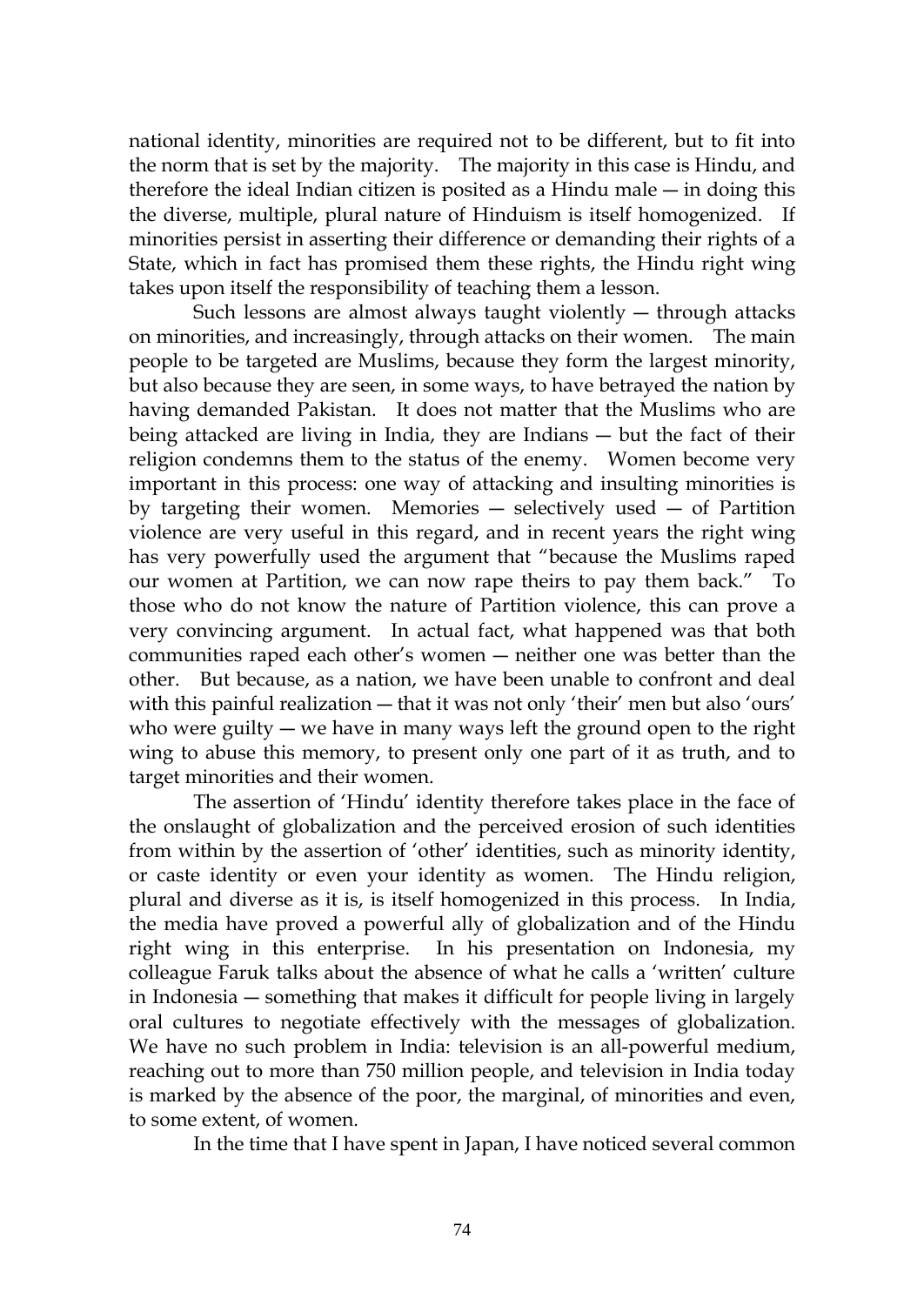points with the Japanese and Indian experiences. There is a stereotype about Japanese society that it is a homogenous society. Yet, like all stereotypes, this one has a grain of truth in it for there has been an attempt here to build a consciously homogenous identity. The Japanese society is as much a globalizing society as it is globalized; ours is a society preparing to take its first steps into the global economy. Together, we will soon find ourselves worshipping the same gods: money and markets.

In India, Partition and Partition stories play an important role in attempts at constructing a homogenous Hindu identity: because Muslims are seen as demanding Pakistan, therefore their nationalism is in question and all Muslims who stayed on in India as its citizens, now become suspect as people who are secretly anti-national. What is conveniently forgotten is that the decision to divide the country was as much one that Indian politicians agreed to as it was one that Pakistani politicians wanted. In Japan, the war and war stories play an important part in constructing a homogenous Japanese identity. In both cases much of the selectiveness of memory focuses on women: the Hindu right wing perpetrates the myth of the Muslim rapist, in Japan there is the reluctance to recognize the terrible fact of sexual slavery during the war for what it was.

I do not think this is something that applies only to men. Truths such as mass rape or sexual slavery are as uncomfortable for women to accept as they are for men. After all, women recognize that somewhere in the numbers who perpetrated these crimes, there must have been men they knew or were related to. They recognize, too, that they have colluded in keeping silent on these issues, and often in distorting what we might call their truth ― that is, the fact that, in India at least, such violence took place on both sides. It is this, the women's complicity or collusion, that makes it possible for the Right to draw women into its numbers ― as has been happening in India — and to enable them to act against other women. This creates particular problems for women activists who have always believed that there is an underlying solidarity among women, regardless of their caste, class, race, or religion. In this atmosphere, it becomes difficult also to speak of questions of equality and rights, which are dismissed by the right wing as 'Western' notions. In this, again, the agenda of the Hindu nationalists is supported by that of global corporations who are not interested in rights, but in markets, not in citizens but in consumers.

As an activist, these issues have been of concern to me for many years. I do not have any answers about how they can be addressed. And I think any answers we may offer are complicated by the fact that in India, at least, all these changes and manipulations are taking place within a context of democracy ― which makes it even more difficult to decide how to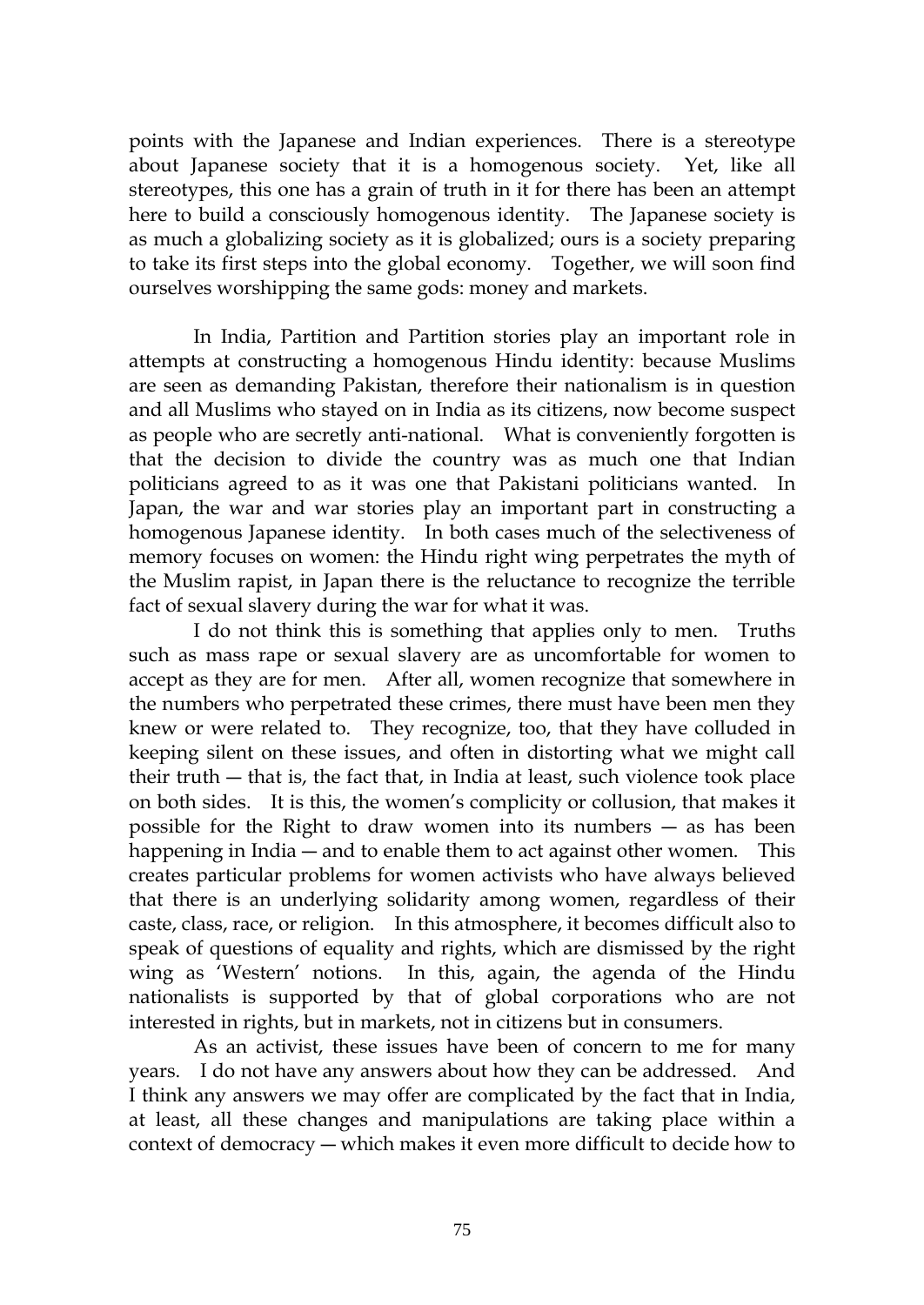address them. But I do feel that as people concerned for the future or our countries and indeed for our world, we need to work hard at doing away with our selective amnesia about the past, to come face to face with our memories, and to begin from there the process of learning how to deal with the future. Let me put it this way: if Indians of my generation had known, from the beginning, the different and plural truths of what happened when our country was partitioned, if we had not been fed on only one side of the story, we might have grown up to be better, more tolerant, more confident and indeed better human beings ― which is, after all, what we are all striving for.

I'd like to end with a short story. A Japanese friend spoke of a survey of some sort that was carried out among young people in Tokyo's Shibuya district. The subject of the survey was the war, and many of them did not know that Japan had been in a war with America. You may ask how it would help these young men and women with golden hair and in platform heels, to know this. But perhaps, once the golden hair and platform heels are behind them, these young people may encounter some discrimination at the hands of Americans, or they might one day read about the campaign against bases in Okinawa. It is then that the knowledge of the past will be useful and important.

I have concentrated, in this paper, on only one aspect of the relationship between globalization, nationalism and memory. There are, of course, many other aspects that I have not touched upon. My colleagues will address their attempts to counter globalization in their different countries, and will raise a variety of issues such as the encounter between global and local cultures, the issues of ethics and fair trade, questions of accountability, transparency, and the necessity of solidarity.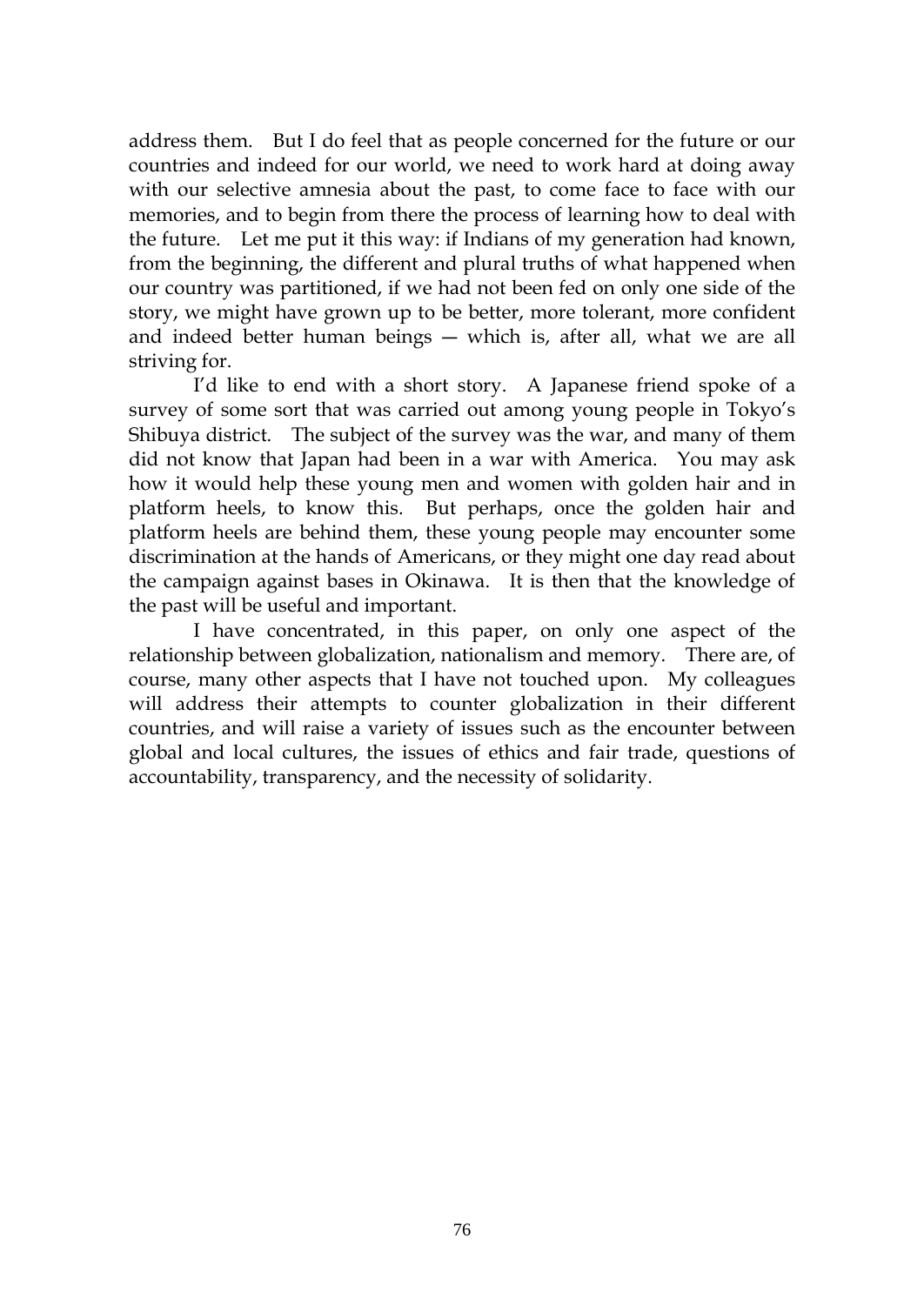### Some Indonesian Experiences with Globalization

#### Faruk **Lecturer, Gadjah Mada University**

 Indonesian experiences with globalization are actually not a difficult and complicated subject to talk about. This can easily be seen, for example, in the effects of the 1997–1998 monetary crisis on Indonesia and its people. When compared with the effects of the crisis on other Asian countries, Indonesia's experiences indicate some unique tendencies. First, while other Asian countries have already been able to escape from the crisis, Indonesia is still sunk so deeply in a never-ending financial crisis. Second, only in Indonesia did the impact of the crisis reach the deepest fundamentals of the whole social life of the Indonesian people. So much so that the crisis became a multiple crisis, generating political, social and even cultural effects.

 There have been efforts conducted by many scholars and public intellectuals to find the answer to those unique tendencies. The high level of dependency of the Indonesian government and big companies on foreign debt is one of those answers. The other one is the growing gap between the rich and the poor. The unclean government with a high degree of corruption within the official government, is another answer. The high concentration of power in the executive institutions is another alternative answer. The final alternative answer is the absence of the politics of culture, which is directed to construct, institutionalize and internalise the imagined national community. Militarism is also considered to be one of them.

 **It is difficult to determine which one of those possible answers can be considered the correct one. Even, if all of them are considered the right answer, the question about the interrelation between the answers is still left. In this occasion I do not intend to solve this problem. What I intend to offer is only another possible answer that has never been touched upon in the discussion about Indonesian experiences with globalization in general, including the monetary crisis which was previously mentioned. Orality is my main concept in approaching the answer.** 

**\*\*\*** 

 **The high dependency of the Indonesian government and big companies on foreign debt is, of course, not a product of a kind of a universal natural law. There are some countries in the world that can escape from this necessity, those that have a strong capacity to become more self-reliable. For these countries the impact of the financial crisis**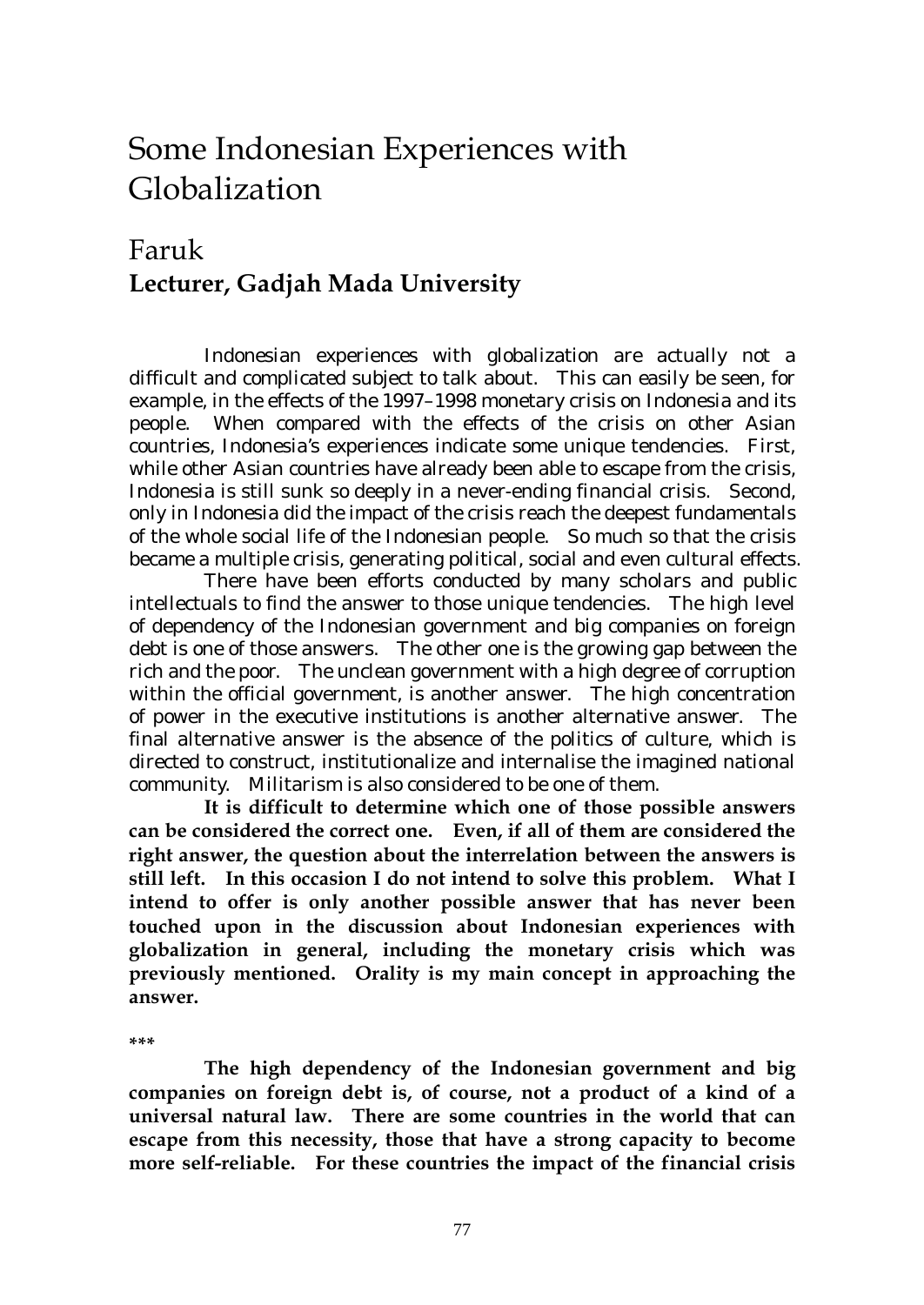**is not so strong. Therefore, there must be some internal cultural reasons why Indonesia became so dependent on debt. Culturally perceived, Indonesians are a people who do not have a strong enough capacity to become self-reliable. If they pretend to be self-reliant, as during the Sukarno regime, they move to the extreme opposite side by saying "go to hell with your aid" policy and the result was the financial bankruptcy of the country.** 

 **This tendency may relate strongly with the cultural background of the people of Indonesia. From the perspective of the theory of orality, people whose culture is based on oral language and oral tradition will be disposed to have a higher level of dependency on any kind of personalised guidance. The mere substance of oral language is sound, which is an evanescent phenomenon that vanishes soon after being articulated. People who only have this kind of technology for storing, managing, processing, and communicating information necessarily pose a problem of indeterminacy. They cannot fix what has just taken place, articulated, listened, and, so on. To determine them they need a kind of personal guidance such as a charismatic and sacred figure that supposedly holds the truth in his/her hands. It is this kind of leader that they rely on.** 

 **In this oral condition people pose a mnemonic problem, that is, a problem to retain memory. Because the sound of oral language vanishes quickly, the people cannot fix and accumulate information in a great number and of a varied kind. They then tend to simplify them as, for example, into two opposite sides where there is no room or at least little room in between. Maybe, it is for these reason that two Indonesian regimes, those of Sukarno and Suharto, had extremely opposite tendencies. The first had a "go to hell with your aid" policy while the other sank very deep into foreign debt.** 

 **The idea of true or false with the people whose culture is based on orality will never become the idea of an objective true and false. Both of those matters are always perceived as something subjective because their determination depends on the personalized guidance mentioned above. Hence, this kind of people will hardly believe in any kind of writing, including the written law. If they have writing, they treat it only as a kind of decoration or a magic thing that has no relation with their daily life. Writing is one thing, while life is another. The people can have a very beautiful written law about the necessity to have a clean government while, at the same time, having a corrupt behaviour without any guilty feelings. The people can have a slogan beautifully written about nationalism, national solidarity, while, at the same time, having a very strong self-interest and sectarian interest without any guilty feeling as well.**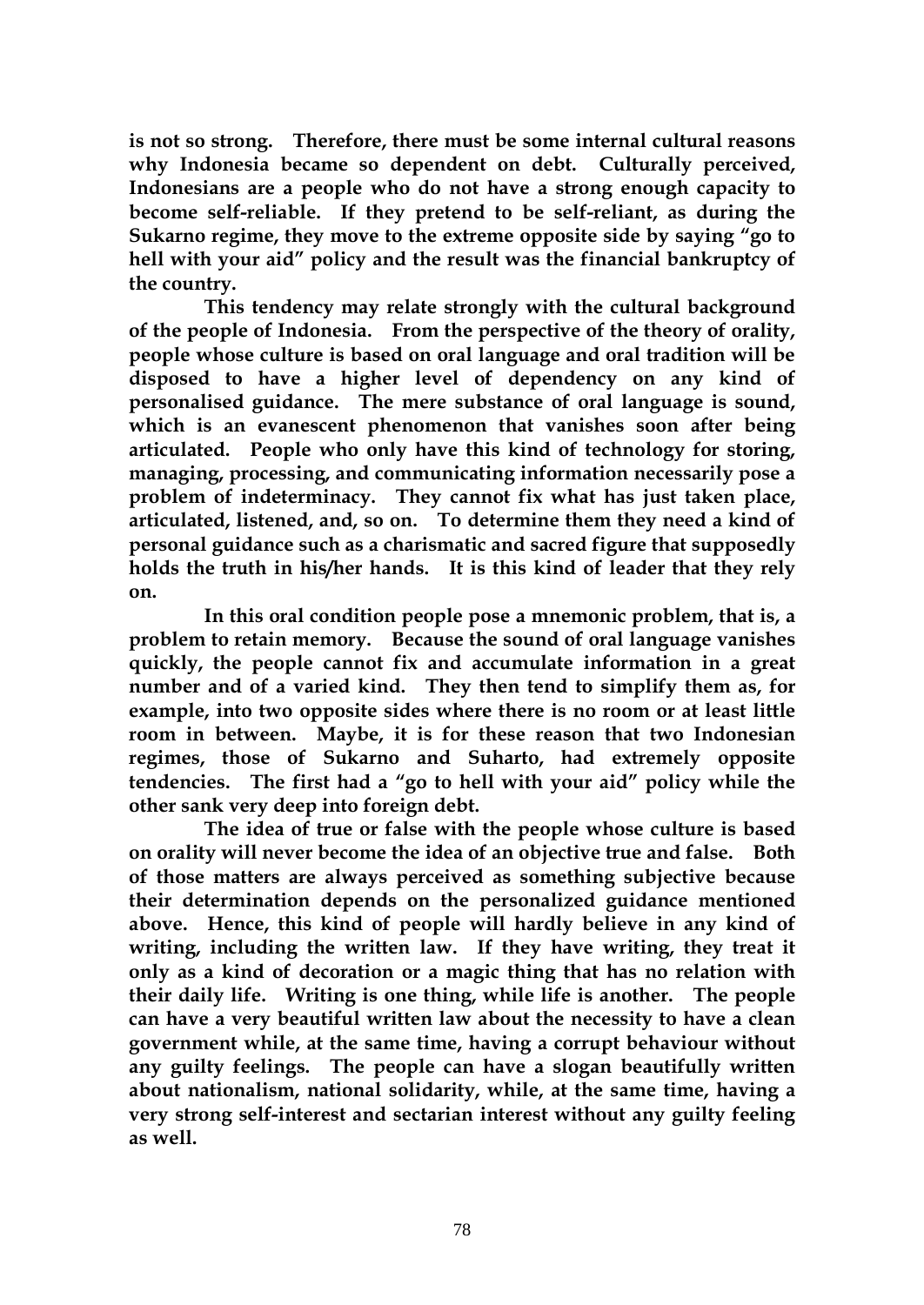**A nation state and a national community, primarily in the context of a large country like Indonesia, can only be strongly constructed on the basis of writing. Without writing, the nation state cannot count how many people make up the population. They cannot possibly determine even where they live; how old they are; how is their economic, social, and cultural condition; how they interact with each other, personally as well as collectively, or even how is the rules of the game they can use to interact on the level of trans-village and trans-district, and even trans-island relation. It is also only by determining the national border, the district border, and the village border that they can be determined and fixed. The feeling of solidarity, the sense of national brotherhood of people from an isolated island to others from a distant island, can only be constructed by writing as well.** 

\*\*\*

 **Indonesians, as a people whose culture is mostly based on an oral language, cannot meet this condition. Hence, from the outset the Indonesian nation state has a built-in abnormal condition, with a very thin and weak foundation. From the colonial era until the "Orde Baru" era, the huge geographical area of Indonesia, the heterogeneous people and the culture in it, were united primarily by military force and added by the magical words of a charismatic figure like Sukarno and much money gained from debt like Suharto. Being inspired by the Iranian and Filipino revolutions, people got the idea of 'people power' that gradually reduced the legitimacy of military supremacy. Being hit by the monetary crisis, the power and legitimacy of the state to maintain the unity of people of Indonesia was also lost. Being influenced by the new electronic technology, especially audio-visual electronics such as television, people got a strong desire to act, while growing uneasy with one place, one landscape, one government, and tried to have a new one. Being influenced by some international projects of globalism, locality, heterogeneous culture, and decentralization, people do not have to pray for the idea of unity, including national unity. In my opinion, all of those tendencies mean one thing, that the people's way of life including oral culture is growing strong.** 

 **Being tied strongly to orality, Indonesians cannot do anything in a self-reliable way other than move back to a small community. They will not be able to handle a huge country like Indonesia although it is not as simple as it seems. Firstly, the idea of locality in the recent and future context will never be a pure locality as given in the past. It is a kind of globalized locality or localized globality. Hence, it is much more complex than the idea of nationality. In this context, people whose culture is still based on 'orality', can never be able to manage it. They will be misunderstood as a pure locality, constructing the idea of localism, by negating the equal position and the existence of other people coming**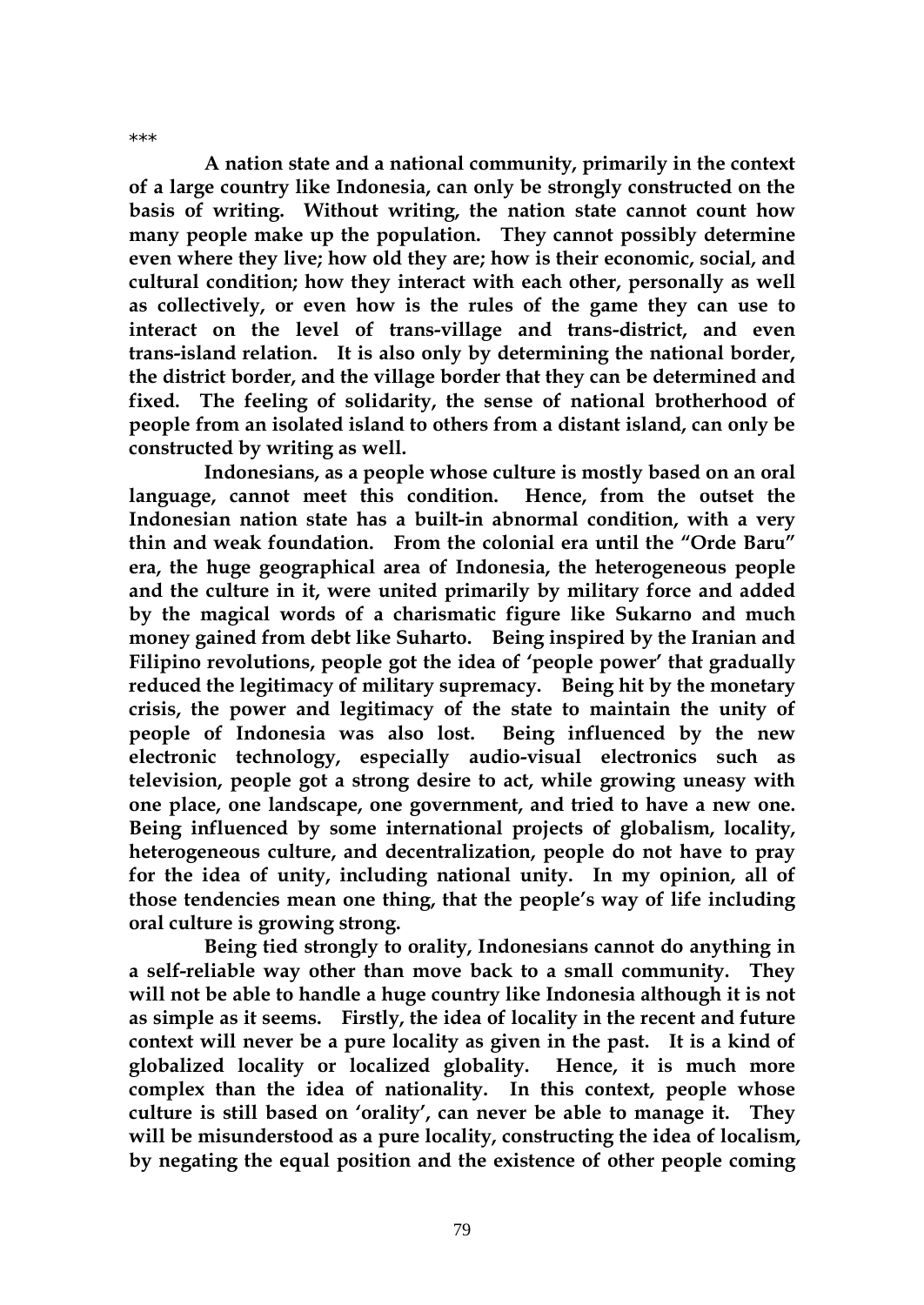**from other localities. Secondly, although Indonesia, the country that was built on the base of military power and some irrational foundation, in fact, has already lived for at least 45 years. Many things have already happened throughout our history that cannot be abolished. There have been many migrants who live in more than one generation in other localities, there have been many people from different localities and cultures who are married to each other, generating a dual-ethnicity and culture. All of them will become victimised if the idea of locality is perceived, conceived, and conducted in the framework and on the base of oral culture.**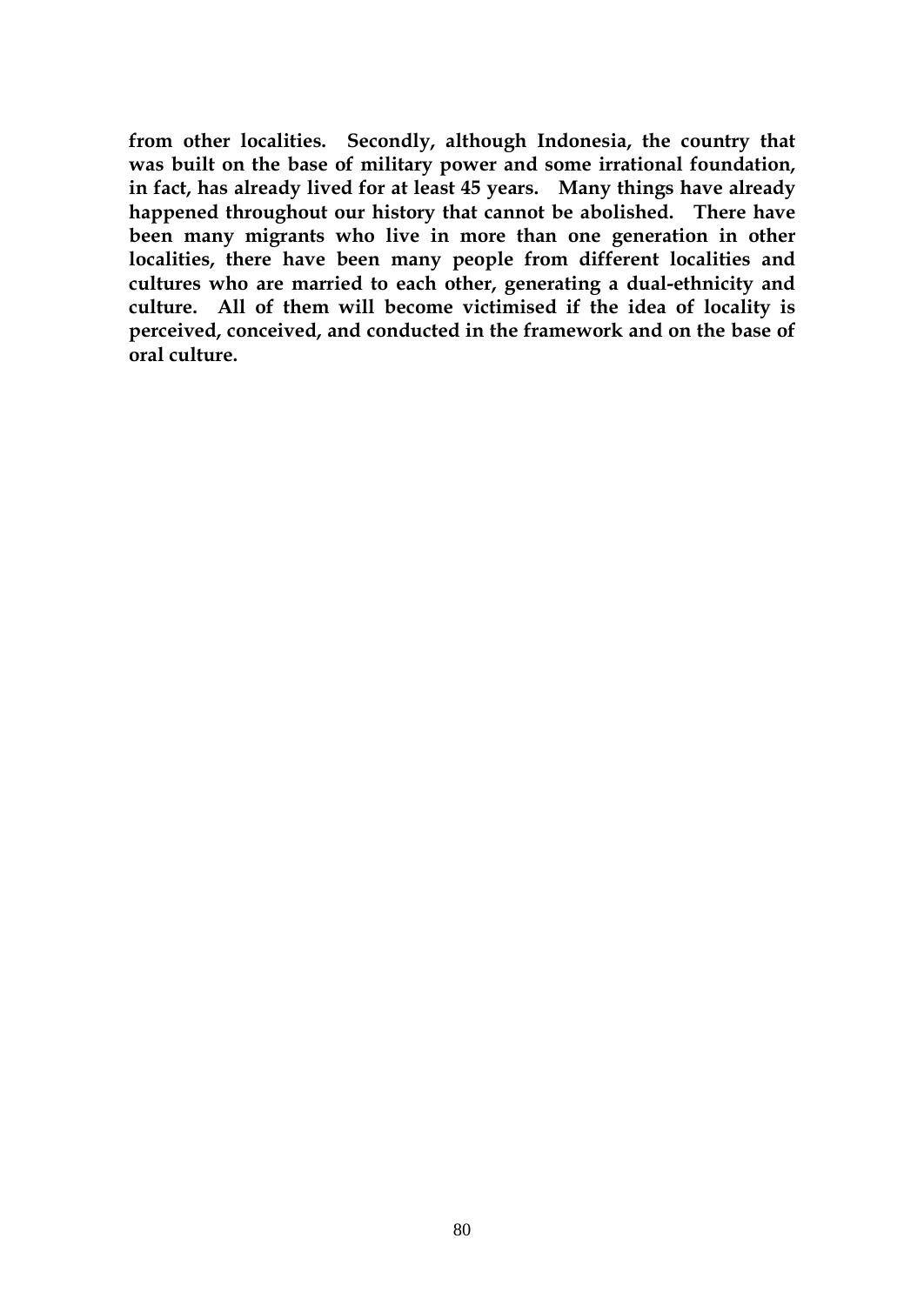### The Power of the Letter

#### **Faruk**  Lecturer, Gadjah Mada University

#### **Roland Barthes' Emptiness<sup>1</sup>**

l

Roland Barthes' book entitled *Empire of Signs* is interesting to be discussed in this paper. There are two reasons, at least, that make me interested in the book. First, I feel that I am in a rather similar position with him when writing about the Japanese people and their culture so that by discussing his book I can as well clearly make my position. Second, the ways he interprets Japan really stimulates me to give a response and to say or to write something about it. In his own term, his writing is really writingly, not only readerly.2

 My impression of the book is that Barthes approaches Japanese things and manners in a very post-structural way. For example, if he talks about sign and meaning, signifier and signified, he refers to the Saussurean structural linguistic theory that divides the sign into two related parts. But when he sees the possibility of the signifier or the sign separating itself from the signified or the meaning, Barthes has already been in the area of post-structural theory.

 As implied in the title of the book, Barthes tends to conceive Japanese culture as the empire of the sign. This means that things and manners in the culture are actually subjected to the power of the signifier and become the loyal citizens of the empire of it. In discussing the signifier and the signified, Barthes tends to have in mind a very broad concept covering not only the idea of the relationship between the sign and meaning in a common term, but also the idea about the form and the content; the things and the frame, the body and the mind, the action and the reflection, the movement and the still, the chaos and the order, and so on. In this book Barthes does not formulate all aspects of the concept in a single formulation but mentions them separately in separate discussions on Japanese things and manners. For example, there are essays about

<sup>1</sup> This part contains a special discussion on Roland Barthes' book entitled *The Empire of Signs* published by Hill and Wang in 1982.

<sup>2</sup> Barthes' concepts on writing, reading, writerly text and readerly text can be found in his book entitled *S/Z*, published for the first time in Great Britain in 1975 by Jonathan Cape.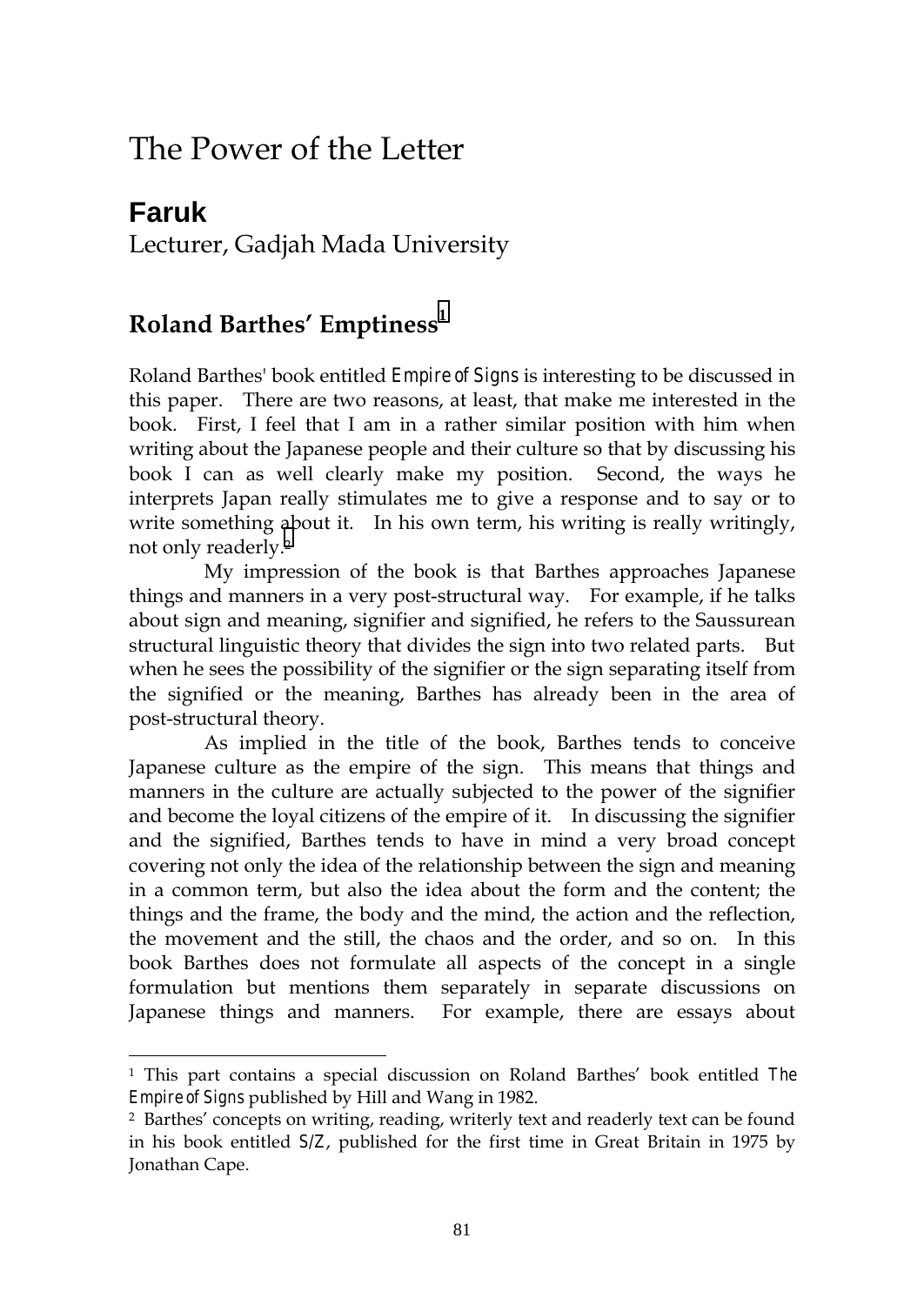Japanese foods, Japanese cities, Japanese stations, the Japanese language, Japanese theater, Japanese packages, Japanese politeness, etc.

 Although writing on the respective things and manners seem to be isolated from each other in such a way that the book appears to be a collection of separated writings, all of them tend to reverberate the same theme or conclusion, that is, as I have already mentioned, that Japan is essentially the empire of the signifier. According to Barthes, what is important with Japanese food is not the food itself, but the action taken toward it by the Japanese consumer. The Japanese city, Tokyo, has indeed a center, that is, the palace of the emperor. But in fact, the center tends to be always avoided by the people so that the center then becomes an empty center. In Barthes' opinion, the Japanese address is actually not an address because in Japan streets do not have names and the address is only a postal code that make sense only for the postman. Hence, the city can only be known only if the people "orient themselves in it not by book, by address, but by walking, by sight, by habit, and by experience." Japanese packaging prove once again, for Barthes, that the Japanese world consists of only form and postponed content. It is not the content of the package that is important, but the package itself. The content can be very trivial, insignificant, and even laughable. Haiku, for him, "breach of meaning," "exemption from meaning." And the Japanese form of politeness such as bowing, is merely an exchange so that the polite act "literally salute *no one*."

Barthes imagines Japanese culture as a series of signifier without signified, a series of movement without intention, a series of bodily things and actions without mind and thought, and a merely surface thing without something deep behind it. But he does not evaluate all of them in a negative way and even tends to pray and admire those tendencies rather that to humiliate them. He pulls them back to some doctrines of Buddhism and Zen Buddhism, for example, in the concept of *satori* where the emptiness is conceived as the peak of the process in obtaining enlightenment. Barthes even admits that by experiencing the emptiness of Japan, he has been afforded to the situation of writing that is similar with the situation of *satori*. *Satori*, he says,

"is a more or less powerful (…) seism which causes knowledge, or the subject, to vacillate: it *creates an emptiness of language*. And it is also an emptiness of language which constitutes writing; it is from this emptiness that derive the features with which Zen, in the exemption from all meaning, writes gardens, gestures, houses, flower arrangements, faces, violence."

 Moreover, Japan in this kind of interpretation, becomes an alternative world for Barthes. The World of Japan, according to him, is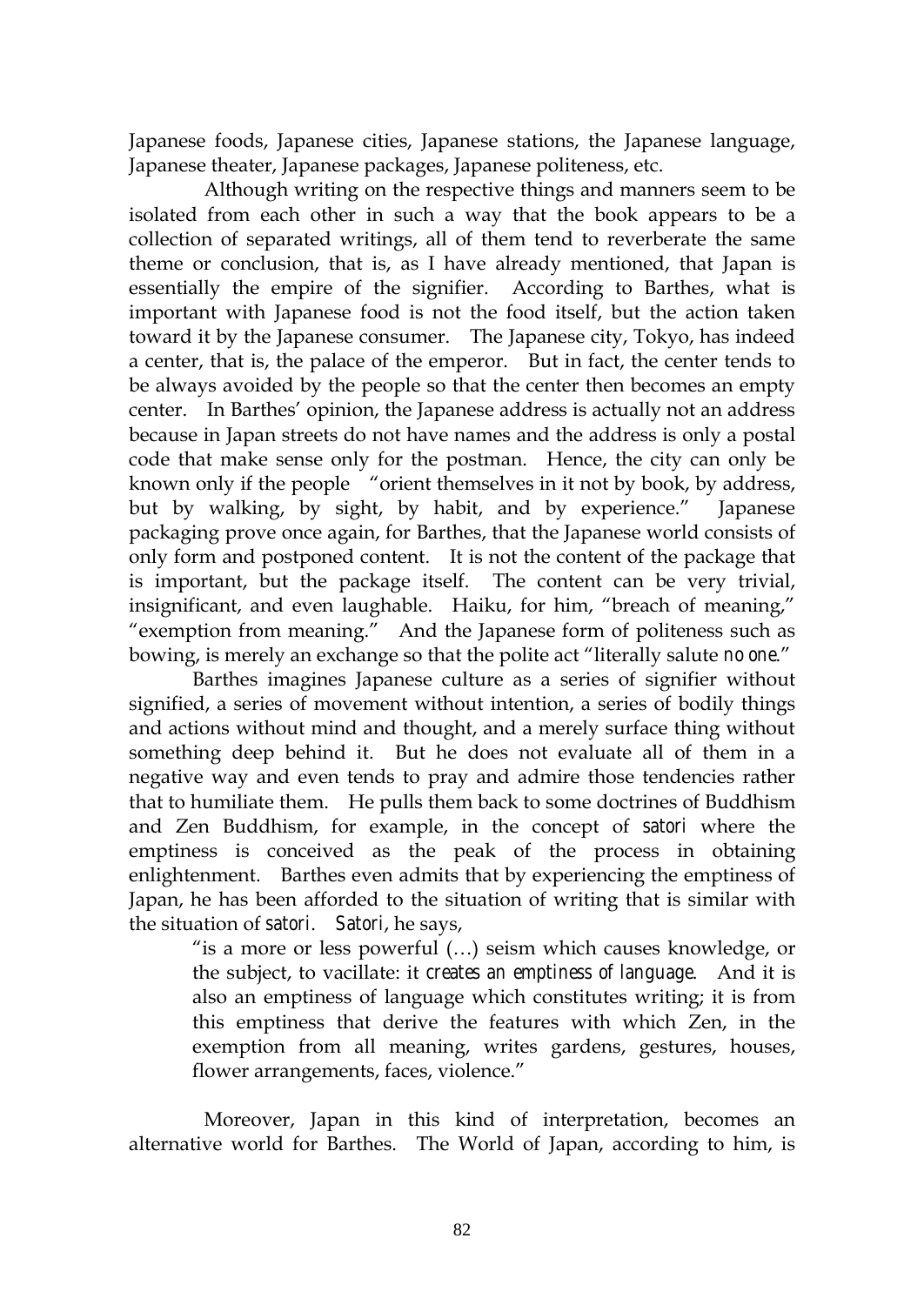opposed to the Western world. If Japan is the empire of signs, the Western world is the empire of meaning. In the West, people always try to search for something in-depth, the signified behind the signifier. In Japan, the culture is only a series of signifier, differences and a series of surface. It is the context of the contrast that makes Barthes, in this book, not only write about the Japanese culture, but also about Western culture.

 I feel that I am in a similar position with Barthes. If in the eye of Barthes the Japanese people and culture seem to be unlimited and decentered space, consisting of only a series of signifier moving continuously; in my eye the striking characteristics of the Japanese are located in their orderly and centered space, and in their continuously framed movement. Barthes, of course, has seen the frame and the center. But in his opinion, the frame is invisible, fragile, and the center is avoided, postponed. When he sees the Japanese room, what he catches is the sliding door that makes the frame fragile and breakable. When he sees the Japanese landscape along his travels, what he catches is the fact that he does not find the horizon. Contradictorily, he also finds a very strong frame in the Japanese packages. In this case, Barthes replaces his idea about the frame with the idea about the form. What is equivalent with the frame is not the form but the content so that both of them have a similar fortune, that is fragile, postponed and unimportant.

 It is really the difference in our backgrounds that seems to make Barthes and I have a different sensitivity in perceiving the Japanese culture and people. Barthes supposes his culture as an empire of meaning. In the structuralist point of view, linguistically, anthropologically, sociologically, psychologically, as well as hermeneutically; the meaning or the signified is located behind the surface of the sign or signifier, the structure behind the phenomena, the deep structure behind the surface structure, the unconscious behind the conscious, a center among margins, an invariant among the variants and intention behind expressions. It is the empire in which everything has a frame, intention, and a deep area. In postmodern terms, the culture is exactly the modern culture with modernism. Thus assuming himself from this kind of culture, Barthes sees Japan as the other, precisely like what the colonialists used to do in the previous era. The difference between them is only located in the value they give to the other. The other of Barthes is the positive other, constructed in order to deconstruct the self. The other of the colonialists is the negative other, constructed in order to maintain the self.

 I see myself originated from the opposite culture related to Barthes'. My culture is a non-modern culture, a traditional one, for the reason of its oral condition as I have already mentioned. If my people are only and still an isolated small community, I have no problem with the culture. But they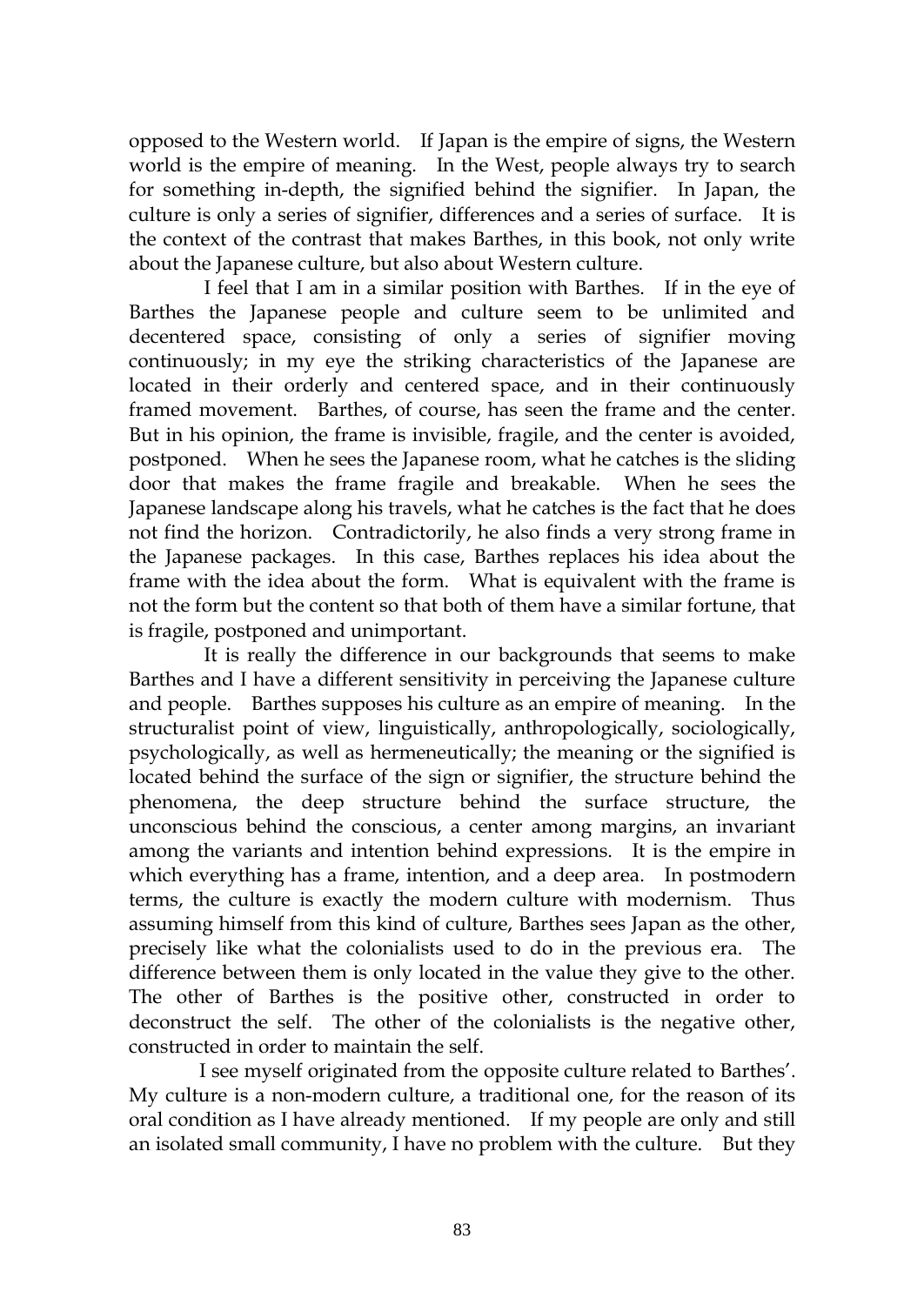live in a big country with a population from a very heterogeneous cultural background. In this context the non-modern, the traditional, the oral based characteristics of my culture can no longer function to frame the huge and heterogeneous people. Thus, in this term, I can say that I come from a country with no frame and a very chaotic country. In my country the people do not have a certain design for conducting their life, are unable to organize themselves, unable to arrange space, to differentiate space, and finally becomes very chaotic and barbarian in character.

 Like Barthes, I construct Japan as the other of myself and my culture and even my people. But if in constructing Japan Barthes intends to deconstruct the self, I construct it in the interest of constructing my culture and country. It is the frame, the meaning, the content, the order, and the unity that I searched for and found in Japan. Hence, in living two months in the country, I was always trying to see what is invisible, fragile, unimportant, and trivial for Barthes. It is not the Haiku, Zen Buddhism, paintings, or written texts, but the everyday life of the people and things.

 One striking fact that is really invisible for Barthes in his book is the Japanese home and family. While living in Japan I was always trying to know and to enter this area, but I failed. My friend, who I thought has been so close to me, always avoids the possibility for me to visit her home. But it does not mean that I stop trying and giving my attention to them. One of the Japanese things that gave me a hint about the home and the family is the Japanese address card. Because the Japanese people are very fond of exchanging this card, I could get so many from them. But none of the cards indicated the home address, telephone, fax or e-mail numbers. So in this case, the home and the family are really invisible things in Barthes' term. But is it the empty center or the avoided or the postponed center?

 The possible answer to the question is seemingly negative in kind. In my first week of contact with Japanese friends, I found one telling me about his father. The friend said he could not join some meeting because he had to accompany his father who was sick in the hospital. My other friend, one day, could not conduct his duty fully in the office for reasons of accompanying his mother who had an operation in the hospital as well. My Japanese students received phone calls from her mother from Japan almost every week, while another friend said that her parents sometimes took care of her children even though their house is far from hers. She also said that when she studied in Indonesia, her parents came to visit her. Another friend of mine said that she could work in the office until night because her family was still living in her parents' house and it is her parents who take care of her children.

From some of my Japanese friends' responses to my question, I was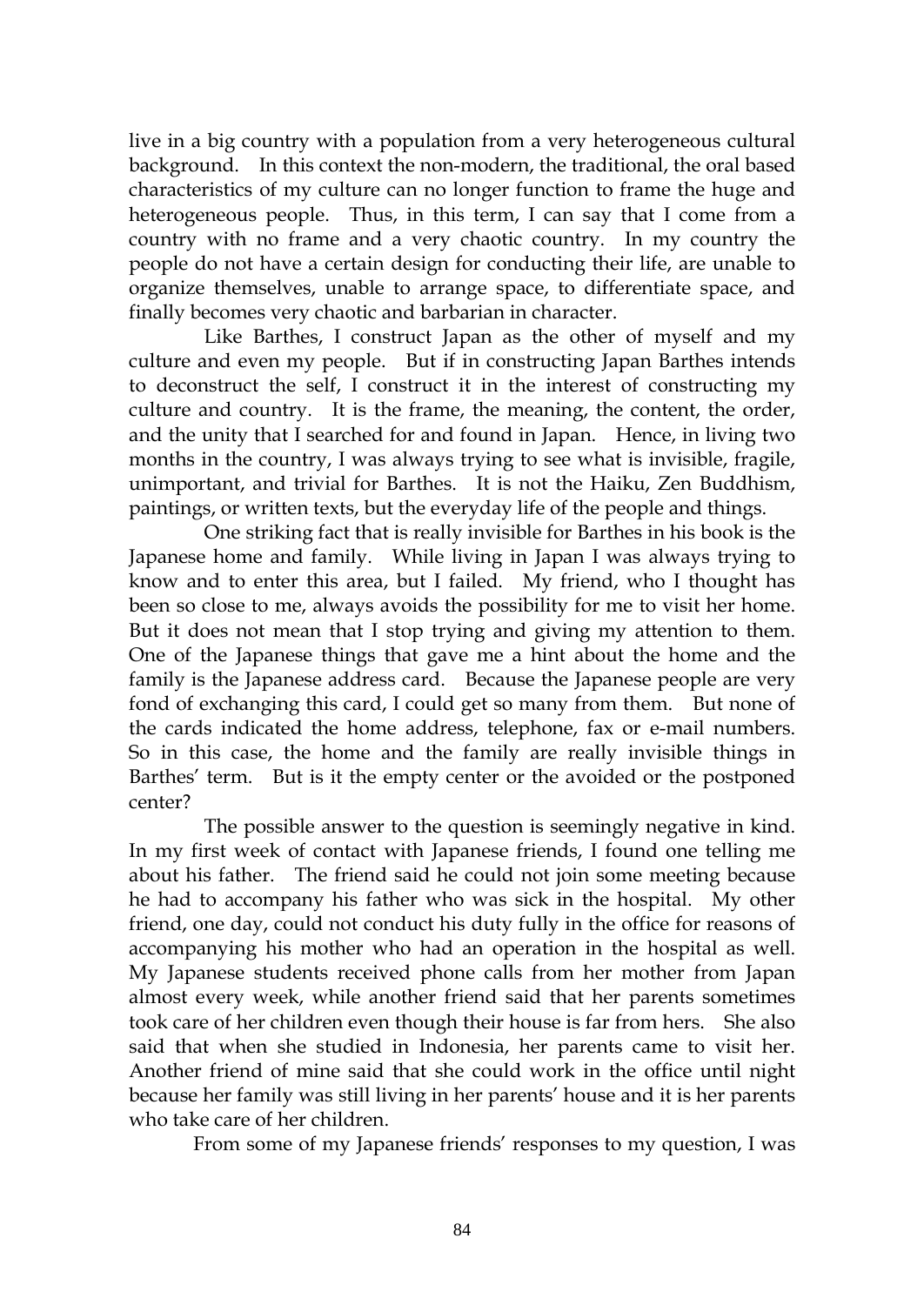informed about the surprising tendency in relating to Barthes' idea of the empty center as mentioned above. One of them said that both domains have an equal value, but people cannot exist without the private one. Three of them said that the home or the family or the private domain is more important than the office or the business or the public domain. The other told me that he doesn't like to work overtime. He wants to put value on having time with family and have a time to educate his daughter at home. All of them said that if they do not write down their home address on the card it is because the card is an office card, for a business affair, and they do not want to mix it with their private lives.<sup>3</sup>

This latter answer is very interesting because it relates to the general tendency of Japanese culture. As I have already mentioned, Japanese people in connection with their writing system and their sensitivity to the visual world have a disposition to always divide and classify things around them and to create and simultaneously maintain the discrete border between different things. Maybe it is in the context that the people's tendency to separate the public space with the private space finds its significance. Furthermore, in relation with the people's habits of travelling everywhere, and their disposition to move, that tendency indicates the capacity of the people to be always in control and in order so that their every movement can be prevented from the possibility of hitting each other.

In turn, the latter possibility may also mean that the Japanese people always try not to be confused about so many different things and different movement that they themselves have divided, created and have done. I think it is in this context that the everyday life of the Japanese people and things can be pulled back to the Zen Buddhism doctrine about *satori*. In a book entitled *How to Practice Zazen*,4 Mumon Yamada teaches the students to be always conscious and prevent themselves from being confused between their authentic selves and the things and the mind originated from the outer world. To reach this condition, the students are suggested to live and meditate in a quiet place in order to be able to escape from the influence of the outer world. But it does not mean that they must be always in this kind of place. Even for the mature priests, they must be able to live in the crowded world and open their eyes while conducting meditation without being confused and with mind and body always carefully controlled.<sup>5</sup>

<sup>&</sup>lt;sup>3</sup> Two friends of mine who work in the same office said that they have never visited each other's respective house although they have already worked together for about three years.

<sup>4</sup> This book is published by the Institute for Zen Studies, Kyoto, Japan.

<sup>5</sup> I remember one story of the *Doraemon* serial cartoon film. After seeing a friend praised by the teacher for his good conduct, Nobita decided himself to be a good boy by helping everyone. But every time he helped others, the result was always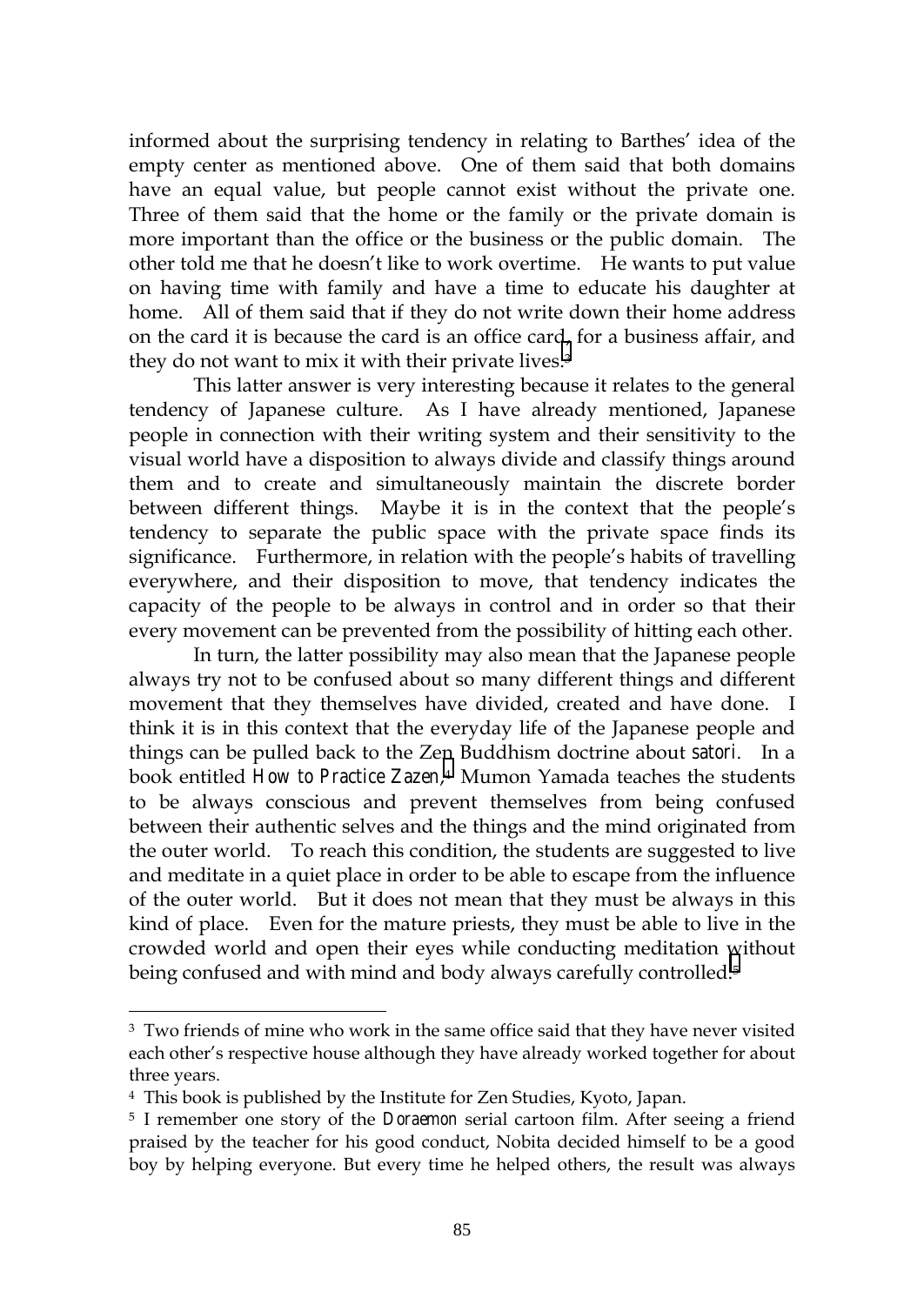Hence, it is really questionable if Barthes interprets the emptiness of the *satori* as a kind of movement with a fragile frame, a kind of form with trivial content, a kind of landscape without horizon and a kind of expression with a postponed intention. In his writing about Japanese food, Barthes perceives the photograph of the food as a kind of frame, a structure. But according to him, the frame and the structure are not the important things in the food. It is the act to the food that is important. For example, the movement taken to eat the food: the Japanese people, in Barthes' opinion, move in a condition of free alternation according to a caprice. I think, in this case, Barthes forgets about other possibilities. First, it is the photograph, the frame and the structure, which invite the move. If the food is not framed or arranged in a way that makes sense for the Japanese people, they may not be moved to eat it.6 Also, if the food system does not include chopsticks, the Japanese eater may not use them to eat the food; therefore all the cultural functions of chopsticks as interpreted by Barthes would be nonsense. Second, in his book Barthes does not give attention to the place given for the respective kinds of food. Every kind of food has its own place and the place of every food cannot be converted. In the movement of eating, Japanese people will never mix one kind of food with another except with the sauce that is already determined for the food. If the people move according to a caprice, it will be possible for them to take the food from the others' tray.

It is right then that the frame or the center of the Japanese people's

opposed with his intention. He made trouble for the others he intended to help. Nobita then decided to be a bad boy because he thought that he was born to be one. But every time he inflicted others, he found the opposite result. Nobita then became confused until finally Doraemon suggested him to become his own self. This suggestion seems to be based on a universal truth. But, if it is seen from the perspective of Japanese culture, it will be very similar with what the Zen Buddhism priests teach their students.

<sup>6</sup> Recently I arranged a meeting in Indonesia for two of my Japanese friends who needed to talk with some Indonesian artists. I invited about ten artists to participate in the meeting. About thirty minutes before the time of the meeting, the artists have already arrived in the arranged place. All of them are men. Most of them have long hair, a mustache and some of them have a long beard. The way most of them are clothed is like hippies. The meeting room then became the arena for chatting for the artists before my Japanese friends came. They smoke, they eat, drink, in a seemingly wild way. Ashtrays, plates, glasses spread on the table in a very disorderly manner and the room is filled with cigarette smoke. So when my Japanese friends entered the room, they directly felt shocked seeing the condition of the room and the people. I could understand their feeling because they used to live in a very orderly environment in their country and I could understand as well seeing how their interest to talk disappeared.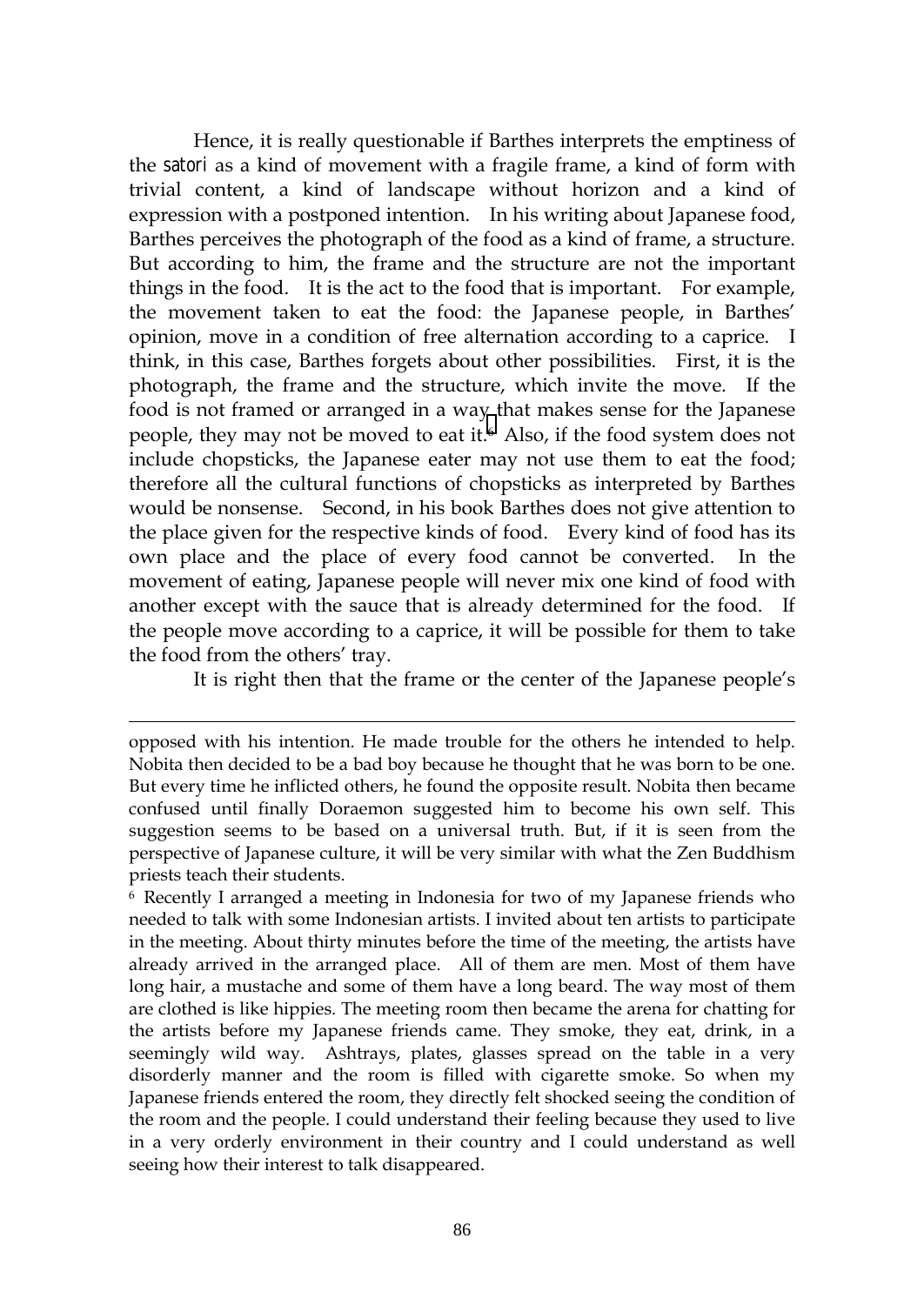life and culture tends to be invisible. But, it does not necessarily mean that the frame and the center is fragile, trivial and empty. Like a Japanese package, the frame is really strong and important. In writing about the Japanese address, Barthes concludes that the address necessitates the people primarily to move and to experience the effort in finding the place. But, in this case, Barthes forgets about the frame, the orientation. The Japanese address generally consists of four elements, which are the town, the district, the block, and the number. The first three elements are multifold frames which can be used by the people to orient themselves as certain as possible. Only the number is the uncertain element, which gives room for and even necessitates the people to act and to have experience. But compared with the other elements, the room is far smaller than the frame so that it is unreasonable to say that the frame is fragile, trivial, and empty.

Thus, if the frame is made invisible or seemed to be avoided by the people, the reason then is not directed to the triviality of the frame or the center. It is the way taken by the people to carefully prevent the frame or the center from the possibility of being broken and destroyed. The Japanese people love very much their family and their private domain, so they tend to hide them from the public domain by making them invisible. The Japanese people love very much their emperor so they did not mind to take over the emperor's guilt in the case of the last world war, by living below the abnormal law determined by America for tens of years.<sup>7</sup> Reciprocally, the love of the Japanese leader(s) to the people is a kind of maternal love. Barthes also feels about it in his writing about the chopstick, about the way taken by the Japanese people in treating food. In my impression, it is this kind of love that make the state serving the movement of the people in their travels by making available so many letters and signs in order to make people avoid hitting each other and from being confused. Doraemon has this kind of role in front of Nobita.8

That tendency has also been evident in the way taken by the Japanese people in preserving Kanji. As I have already mentioned, the people tend to treat it as a sacred thing. They preferred to create a new writing system rather than to make Kanji distorted by the dynamic of life and language. When I asked some Japanese friends about the possibility to abolish it, all of them reject it for varied reasons. One of them said that the possibility would only make many demerits for them. The other said that they feel more convenient using Kanji rather than other kinds of writing system. The quotation below is another reason from another friend.

<sup>7</sup> It is Mikio Kato-san who explained to me about the Japanese Law in one workshop conducted by the ALFP 2000.

<sup>&</sup>lt;sup>8</sup> I have read a poem about this maternal love as can be found in the supplement.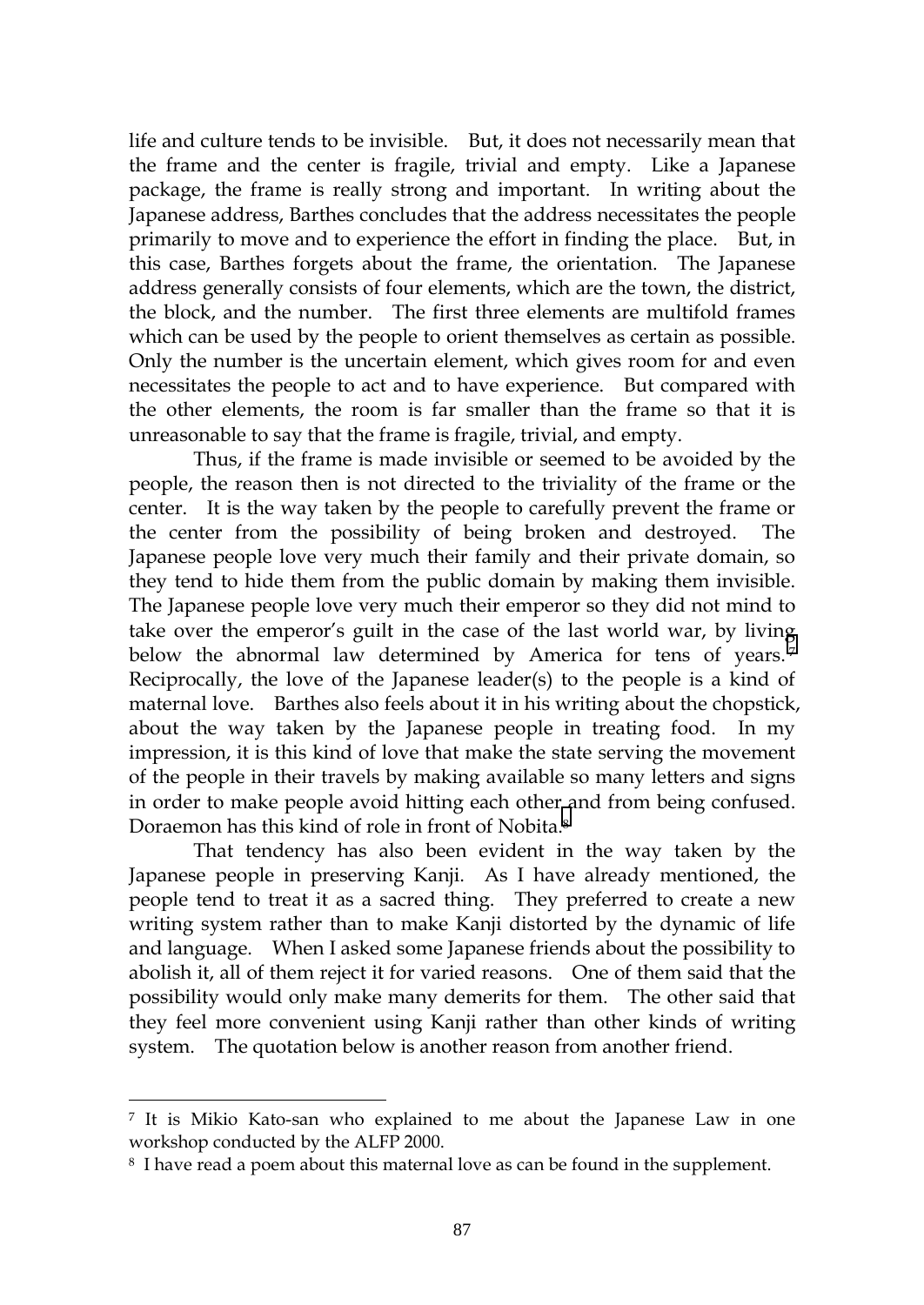"Pernah usulan membuang tulisan kanji, lagi pula membuang bahasa Jepang sama sekali. Pada masa zaman Meiji Mendikbud Mori mengusul pergantian bahasa Jepang dengan bahasa Perancis, karena untuk kemajuan dan perkembangan perindustrian dan kebudayaan. Dia pikir bahasa Perancis itu adalah bahasa peradaban, jadi lebih cocok untuk catch up negara-negara Barat. Setelah perang dunia kedua juga banyak usulan untuk mengganti bahasa negara bermunculan (pada period ini memangnya diusulkan bahasa Inggris). Dan pernah ada gerakan mengusul memakai huruf romawi. Tapi usulan-usulan itu bisa disebut gagal total, tidak disambut secara positif.

Saya kira gagalnya usulan di atas itu beralasan rasional. Bahasa Jepang punya banyak homonimi (terutama On-Yomi). Misalnya kata KISHA punya arti "kreta api", "pulang ke kantor", "perusahaan Anda", dan "wartawan". Tetapi huruf kanjinya berlainan. Kami membedakan artinya dengan kanji (kalau ucapan kami membedakan intonasi)."

"There has ever been an idea to throw out the Kanji, even to abolish it at all. In the Meiji Era the Minister for Education Mori offered an idea to replace the Japanese language with French for the reason of the progress and the development of culture and industry. He thought French is a civilized language so that it will be in accordance with the effort to catch up with Western countries. After the Second World War there have emerged many ideas about the possibility to replace the state language (indeed, in this period, it is the English that was offered). And there has ever been a movement to use the Roman letters. But all of them can be called a total failure. There were no responses to it.

I think, it is rational for all of them to fail. The Japanese language has many homonyms (especially On-Yomi). For example, the word KISHA has many meanings: 'train', 'back to office', 'your company', and 'journalist'. But the Kanji for each of them is different. We differentiate them with Kanji (in speech, we differentiate them by intonation)."

Another answer is as follows.

"All Kanji has a meaning and if I see one Kanji, I can quickly understand its meaning. However, if I see Katakana or Hiragana, I won't be able to understand the meaning until I finish reading the whole part of the word. Say, if I see 'katakana', it takes time to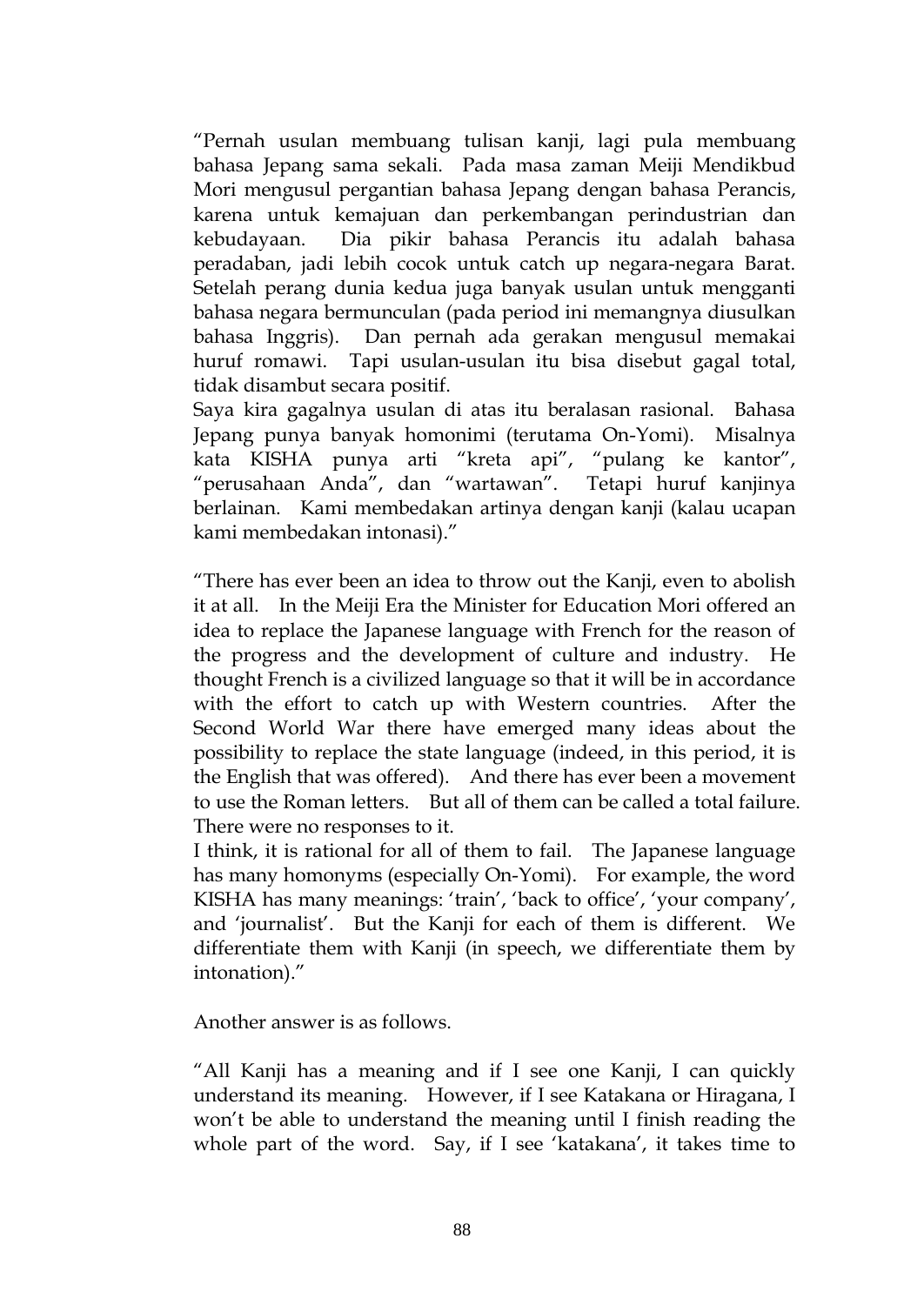understand its meaning, because I have to see 'ka' first, then 'ta' and then 'ka' and 'na' and finally I put together those four 'parts' and understand it. So it takes four steps. On the other hand, if I write it in Kanji, like *babababa* I can understand its meaning as soon as I see it. So it takes only one step. I can't imagine Japanese language without Kanji."

But it does not mean that the people then are always hung passively onto the frame. As also implied in the quotation, they open themselves to any kinds of new things. Even according to my observation, they never miss any kinds of new thing that come from outside Japan. The idea of civil society, for example, has encouraged many discussions among the people and has moved them to found thousands of non-government organizations spreading all over the country.9 I think it is the natural tendency of the people who used to be sensitive to any phenomena ranging and emerging on the space. They always try to take it, to identify it, to give it a place in the given space, though the thing sometimes seems to threaten the frame, like in the case of some ideas on abolishing the Kanji or replacing the Japanese language mentioned above.

Hence, the greatest challenges for the people are: (1) how to move continuously with an increasing number of things and ways of life like the Kanji, Hiragana, Katakana, and Roman, without being confused, without being lost in orientation to the frame; and (2) how to be actively involved in the public sphere without forgetting the home, the family, the private domain, though all of them are always invisible or made invisible in the former sphere. To be confused is seemingly to be something that can make the people ashamed of themselves, something that can make them feel very sad or fall in a very deep and unbearable suffering. It will be like the priest who fails to attain *satori*.

This latter possibility simultaneously indicates that the fear of becoming confused among the people is not only a psychological phenomenon, but even a metaphysical one. It relates to the people's religious and philosophical background. The same significance can also be given to their tendency to be always careful in maintaining and also in opening the border. In relation to the home address on the address card, my Japanese friend said in Indonesian as followed.

"Saya anggap kartu nama adalah alat untuk berkomunikasi sosial (tidak pribadi). Karena itu di kartu nama saya alamat dan nomor telepon rumah saya tidak ditulis.

Saya kira kenalan atau kawan sekerja adalah kawan untuk

<sup>&</sup>lt;sup>9</sup> I found the information about them from ALFP 2000 programs, especially the resource person seminar program and the trips program.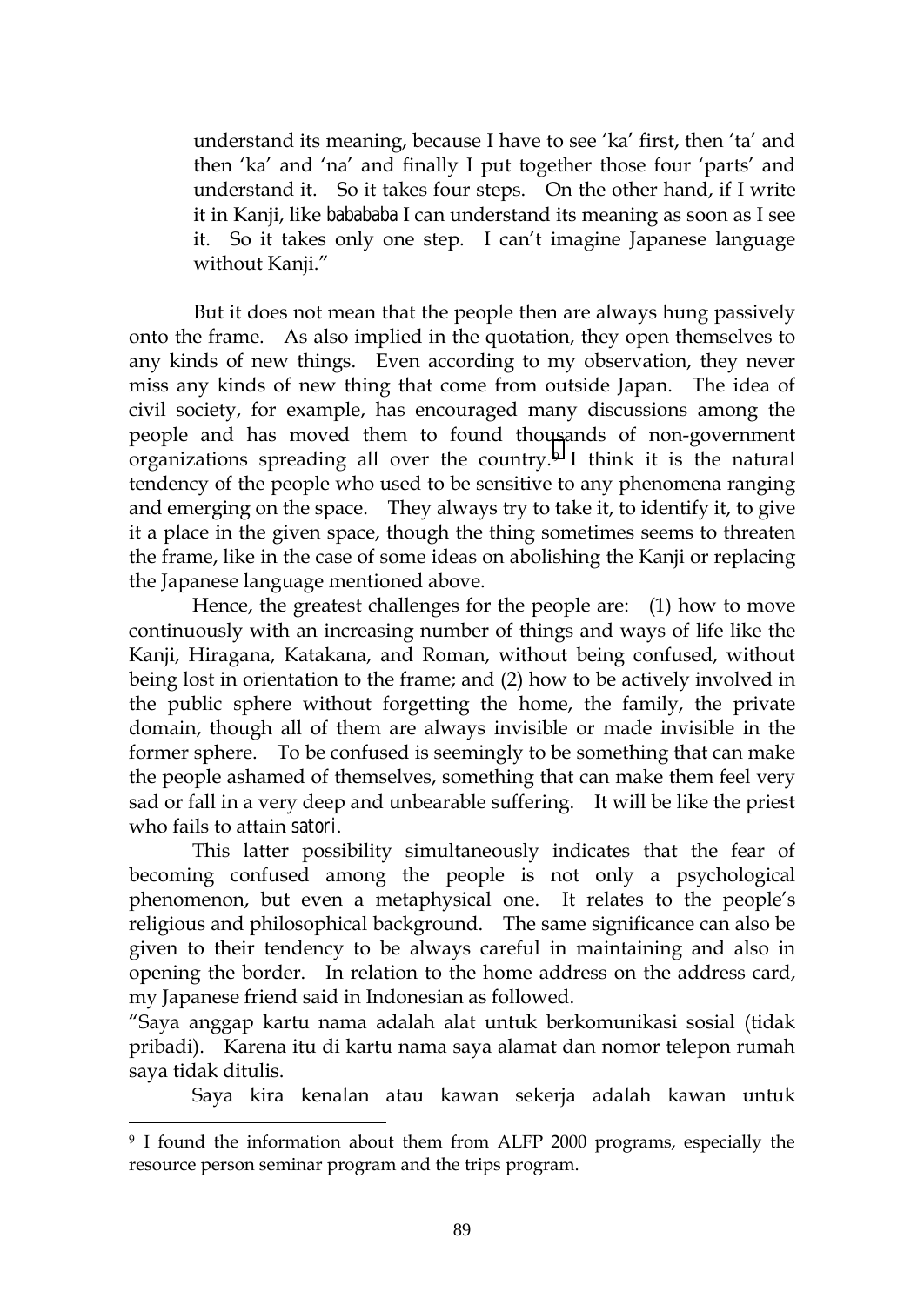melaksanakan suatu tujuan bersama. Bagi saya untuk menyelenggarakan akademi kami secara lancar dan efisien. Saya berakrab dengan mereka untuk tujuan itu. Jadi bisa disebut suatu 'functional relationship' atau 'practical relationship'.

Kalau saya bisa berakrab secara pribadi dengan kawan sekerja (cara pikirannya, cara pandangannya cocok dengan saya misalnya), saya mau meningkatkan atau memadatkan komunikasi dan terus dia dijadikan teman pribadi."

"I conceive the address card as an instrument for public communication (not private). So, in my card, I don't write my home address and my telephone number.

I think, my colleague or my acquaintance is my partner for attaining a collective goal. For me, it means that we must manage together our Academy successfully and efficiently. I relate myself closely to him/her for that goal. So, it is a kind of 'functional relationship' or 'practical relationship'.

I will be personally close to him/her (if, for example, her/his way of thinking, her/his way of seeing something is in accordance with mine). In this case, I willingly can increase the communication with him/her and make it closer so that he/she then will be my close friend."

#### **The Japanese Smell**

Maybe only the Indonesians can do it. When I lived for two months in Japan, I was so eager sometimes to know about Japanese smells so I tried to smell things around me. And indeed I hardly found it. For example, I didn't smell anything from the Soba, the Japanese traditional noodle, nor anything from Sushi and Sashimi. Maybe there was a very thin smell from the Sukiyaki, something resembling beef in the process of maturation. When I took the lift, I smell something very strong as if it was just used by people from the West. But I didn't smell anything when the lift was just used by the Japanese people. When I walk on a rather crowded street in Indonesia, I could surely smell the aromas of many kinds of shampoo from people's hair. But I couldn't have the same experience in Japan.

 My Japanese student in Indonesia explained to me about smells in Japan. According to her, Japanese people have a strong sensitivity about smells. They know many kinds of smells but they don't like it. Hence, in Japan there are so many technological products used to neutralize many kinds of smells such as that in the toilet or the rest room; in the refrigerator, the cupboards, in shoes and socks, and so on. What people do is not only replace a bad smell with a better smell like perfume, but also to neutralize it.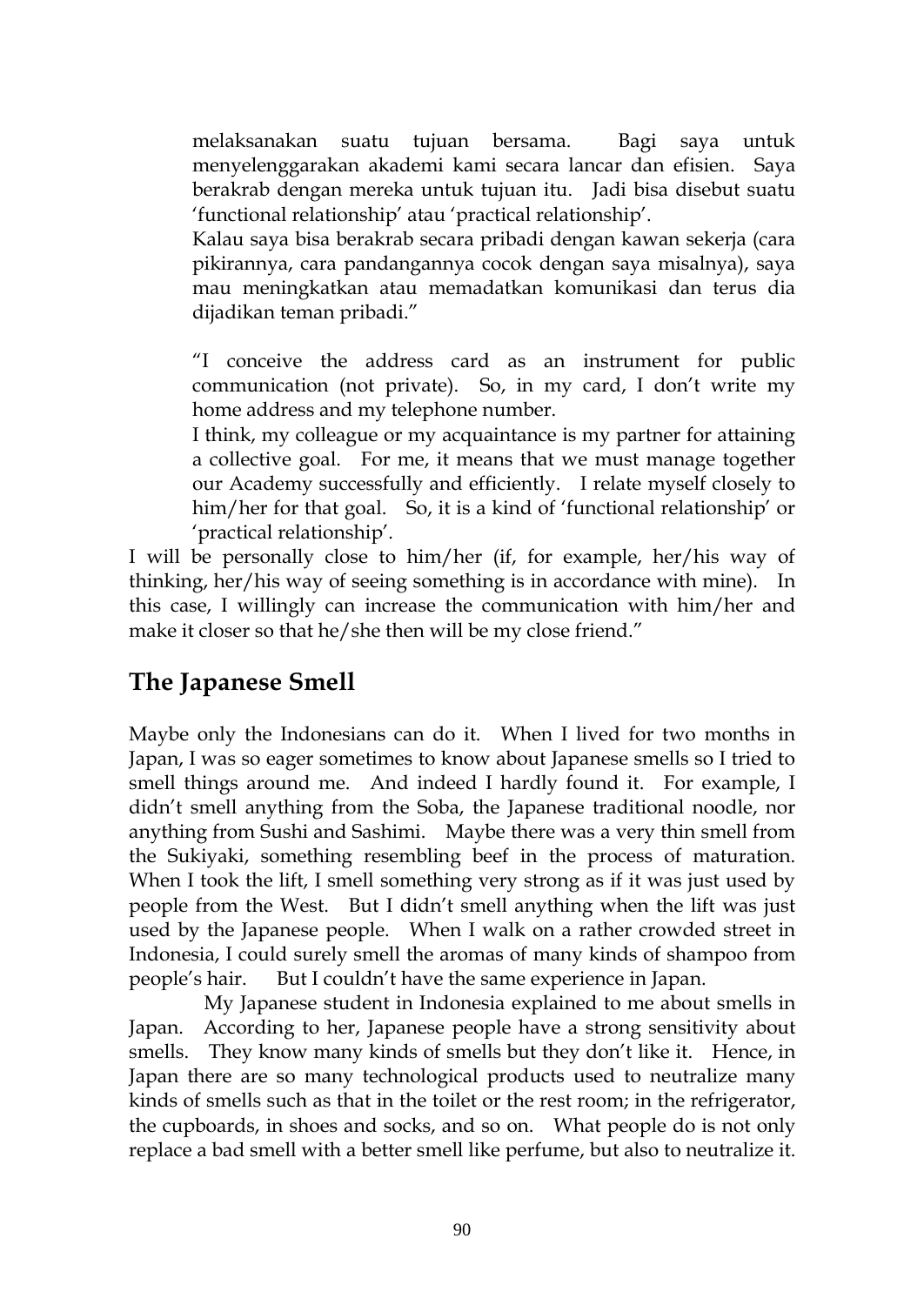People are actually not so interested even in perfume. It is for this reason that there is not a smell of perfume in their tissue paper, in the rest room, in the taxi, and so on. My student added that recently there is a popular technological product from America. The product can neutralize the smell of mouths and feces.

 One of my Japanese students also acknowledged that in Japan people indeed are not so interested in perfume. According to her, it is because the Japanese people are accustomed to take a bath every day so that they do not need to cover themselves with it. The same student said that Japanese people do not need perfume because they used to eat foods that will not make their bodies have a bad smell. My other friend said that she has perfume, but she doesn't use it for every occasion. But why do Japanese foods, at least according to my sensitivity, tend to have no smell as well? Or, why do they tend to have only a very thin, natural and so simple smells? It is surprising to me because on the visual performance, I saw that the people have a tendency to be cultured and sophisticated. In this case Japan can be called a "colorful country" as, for example, performed in the color differentiation between train lines that are simultaneously useful for the practical interest, especially for people who cannot read Kanji or any other Japanese writing system. The Japanese stickers, posters, and packages spreading all over the country have also proved this tendency. Besides, Japan is highly developed in the arrangement of space as can be seen in the complicated train traffic lines and the underground and the upper ground spaces that are seemingly so overlapped.

 Compared with this visual image, this tendency is not only related with the Japanese habit of taking a daily bath and eating a certain kind of food that will not create a bad smell in their bodies, but also connected with their strong disposition to divide and classify things in a strict and almost absolute manner. As I have already mentioned, this disposition can only be applied on the visual and spatial substance. Smell substance cannot be treated in the same way because it is so fluid, can't be divided strictly and tends to always be overlapped, mixed, and make people confused. Hence considering this wider context of Japanese culture and the people's disposition, they unconsciously are not interested in smell or perfume.

Sound actually has a similar characteristic with smell. Both cannot be strictly divided and classified and there will never be a clear border between them. Urvashi Butalia, one of the ALFP fellows, said that she is interested in the way the Japanese people say 'yes', *hai*. I didn't ask her further on what respect of the word she was interested in. In my opinion, the word is quite unique in the context of the whole Japanese language. Most of the last sound of the Japanese words is pronounced in an open way, even if the sound is actually a closed sound in a linguistic term. But the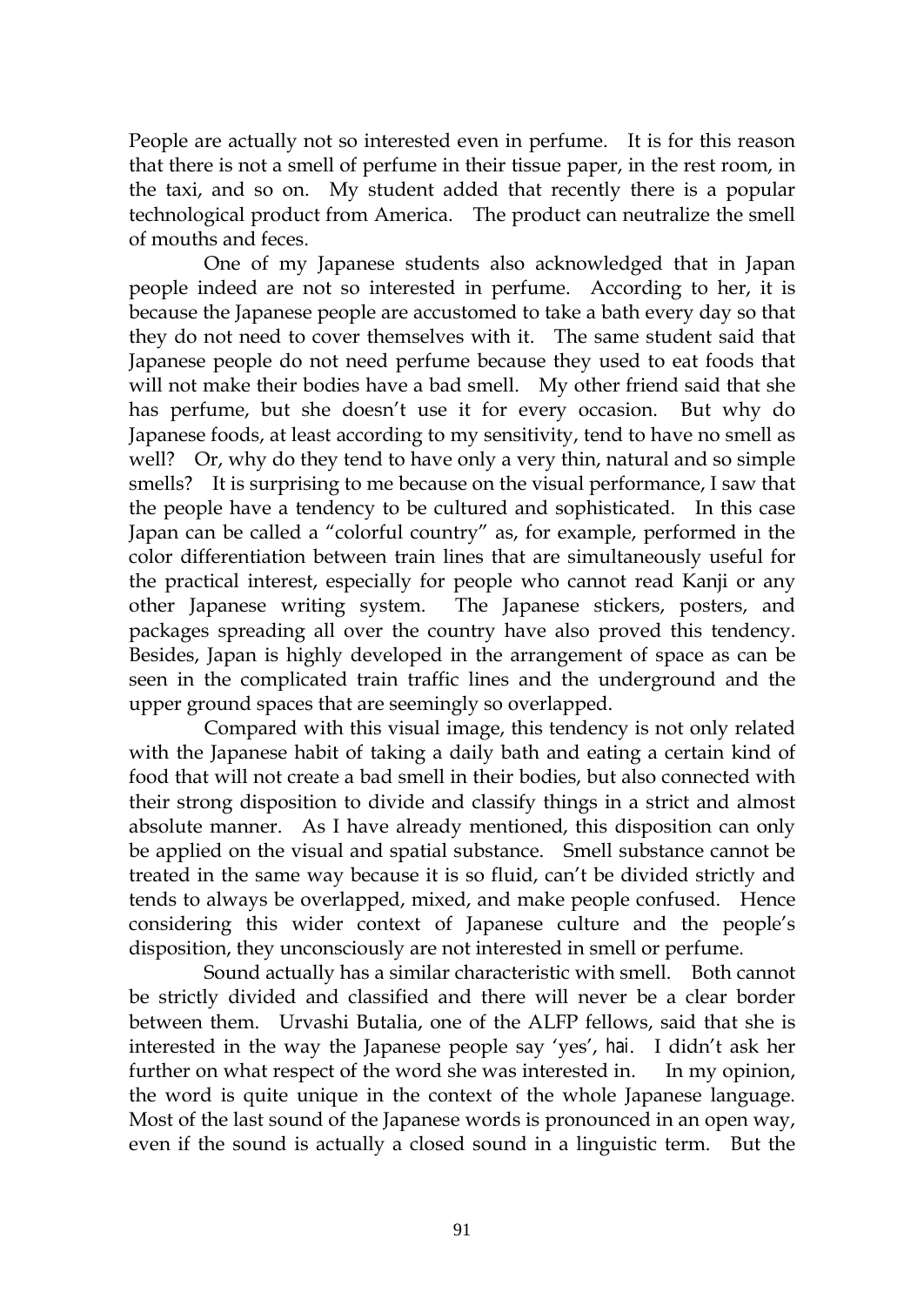last sound of *hai* tends to be closely pronounced. Hence, when people say the word it sounds so certain and so absolute. The other reason for the uniqueness of the word is that it is, in my impression, included as one of the most productive words used in everyday verbal communication of the Japanese people. When I was sitting in the I-House lobby and hearing the voice of one of my Front Desk friends while receiving a telephone call, the word was pronounced very frequently.

 I think, the ways Japanese people pronounce the word indicate one of their efforts in domesticating sound as a wild substance, fixing it as a moving one. The sound of *hai* seems to be certain, absolute, and strictly closed. In pronouncing the word, people appear to be steady and ready to realize what they say. It seems there is no bargaining anymore after the word is pronounced.

There is a phenomenon in Japan indicating more clearly the tendency of the people to fix the sound, which is the way they treat music. When I entered the Yamaha store in two areas of Tokyo, Akihabara and Ginza, I was so surprised to find how almost all of the world's music records were available. They were not only recorded in the auditory way, but also in a spatial way. I mean, there were so many music books in the store, including the history of many kinds of music, musicians' biographies, many kinds of music journals and magazines, and so many noted songbooks. What surprises me most is the fact that many recent popular songs have already been written in musical notation. So, in the store, the world of sound of the music suddenly became the world of space of the letter; the moving substance became the fixed substance. Furthermore, on television, almost every night I found a classical music performance. And it was very surprising to me when in Hokkaido I found how many teenagers playing music on the street and using the notation as well, as the classical music performers did.

 In my opinion, it is after becoming a space that the life of sound flourishes very well in Japan. In itself, sound tends to be something uninteresting. When my Indian friend Urvashi Butalia taught us one of the ways of Yoga meditation, she asked us to listen to all kinds of sound around us. According to her, the success of this meditation will be attained when we are already able to differentiate and separate a certain sound in between the other people. This type of meditation has also been taught in Indonesia by W.S. Rendra, a respected actor of modern theater. But Mumon Yamada, in his book which I have already mentioned, has a different way of meditation. He asks his students to open their eyes while conducting meditation.

"Eyes should remain slightly open so that an area only three feet ahead can be seen. People might suppose that with the eyes closed, one could reach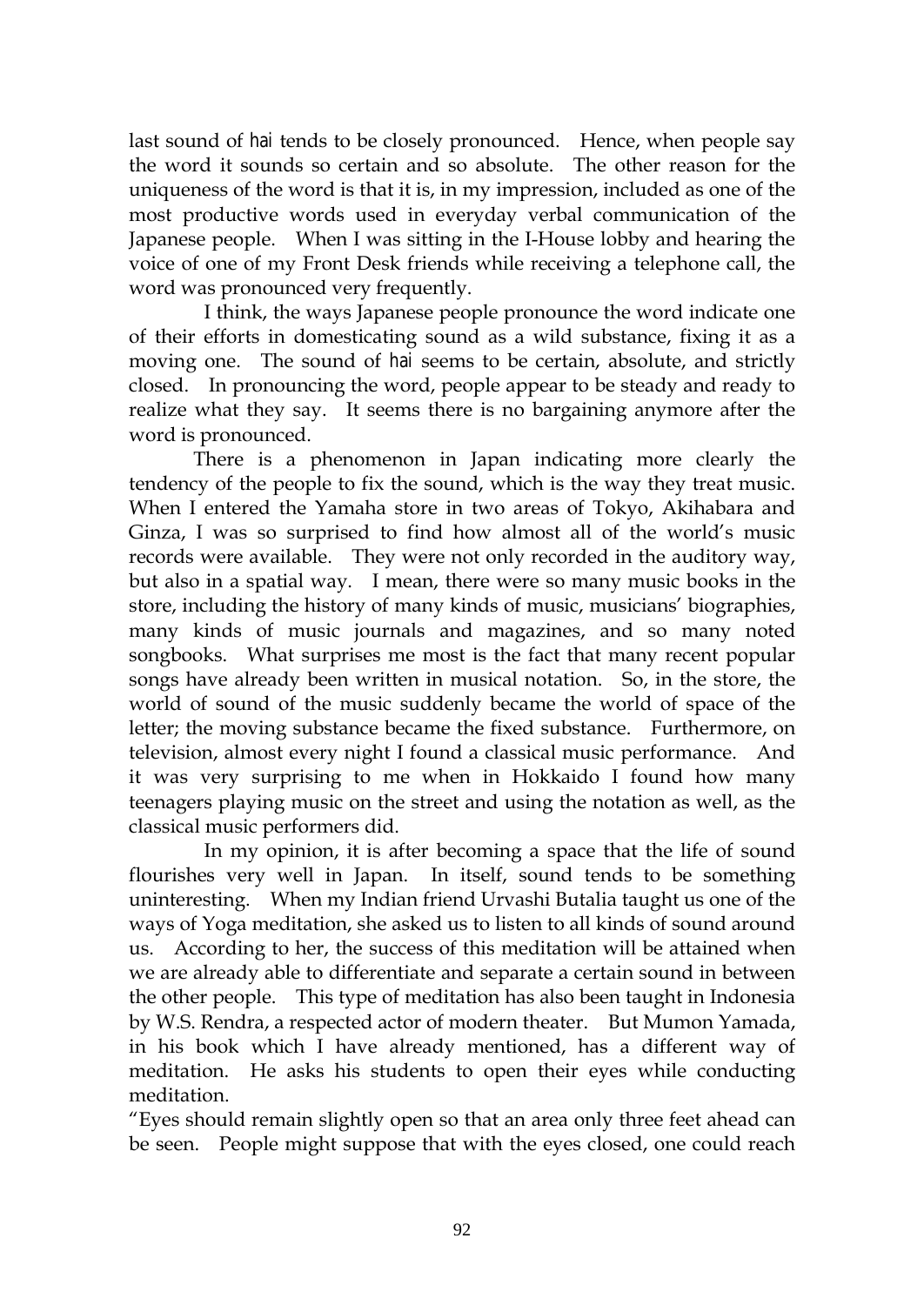calmness more easily: however, that is mistaken. Closing your eyes, our mind fills with illusions, and we might easily fall asleep. The Patriarch, taught us to open our eyes as much as possible in *zazen* just as the picture of Bodhidharma, the founder of Zen Buddhism, shows us. We have never seen a picture of Bodhidharma with his eyes closed. Even though visual distractions occur, you should always be free from them, letting them go as they arise. If you become accustomed to *zazen* with your eyes closed, *zazen*  will be ineffective when your eyes are opened, especially in busy places. On the contrary, if you train your *samadhi* power through open-eyed *zazen*, wherever you are, you will not lose your power of meditation."

 In other words, the Japanese world seems to be dominated by the space and by the spatial way of thinking and perceiving. As implied in the latest quotation, the space or the visual image tends to be perceived as more challenging than sound and smell images. If the space is put in the foreground, the sound and image are in the background. Even there is a tendency in the Japanese people and culture to convert the sound and the smell into the visual image. Because the sound and the smell are moving things, the latter tendency can also become analogue with the tendency to convert movement into the stillness or, more precisely, to convert the wild movement into the framed one, the fluid thing into the thing that can be identified, divided, classified.

 In one of his essays, Barthes writes about *Sukiyaki*. According to him, it is the process of cooking, processing and transforming the raw substances of foods that are important. I can agree with this opinion about the process, but I cannot agree with his interpretation on the meaning of it. Barthes tends to perceive the process as merely a visual substance directed to nothing other than the movement that is sometimes conducted in unpredictable ways. In my opinion, the process is the way taken by the Japanese people to concretely experience their capability to domesticate the wild, to culturalize nature. The culture itself is not something that has already finished, but something that must be always arranged and rearranged in accordance with the dynamic of life. Conversely, it is also always in the process of being used as a frame to pose life. Seemingly it is this reason that makes people prefer to serve food in the processing stage rather than in the final one. So, when the people eat the food in that way, they do it like the priest who must always be in the conscious and open-eyed condition.

#### **Some Closing Remarks**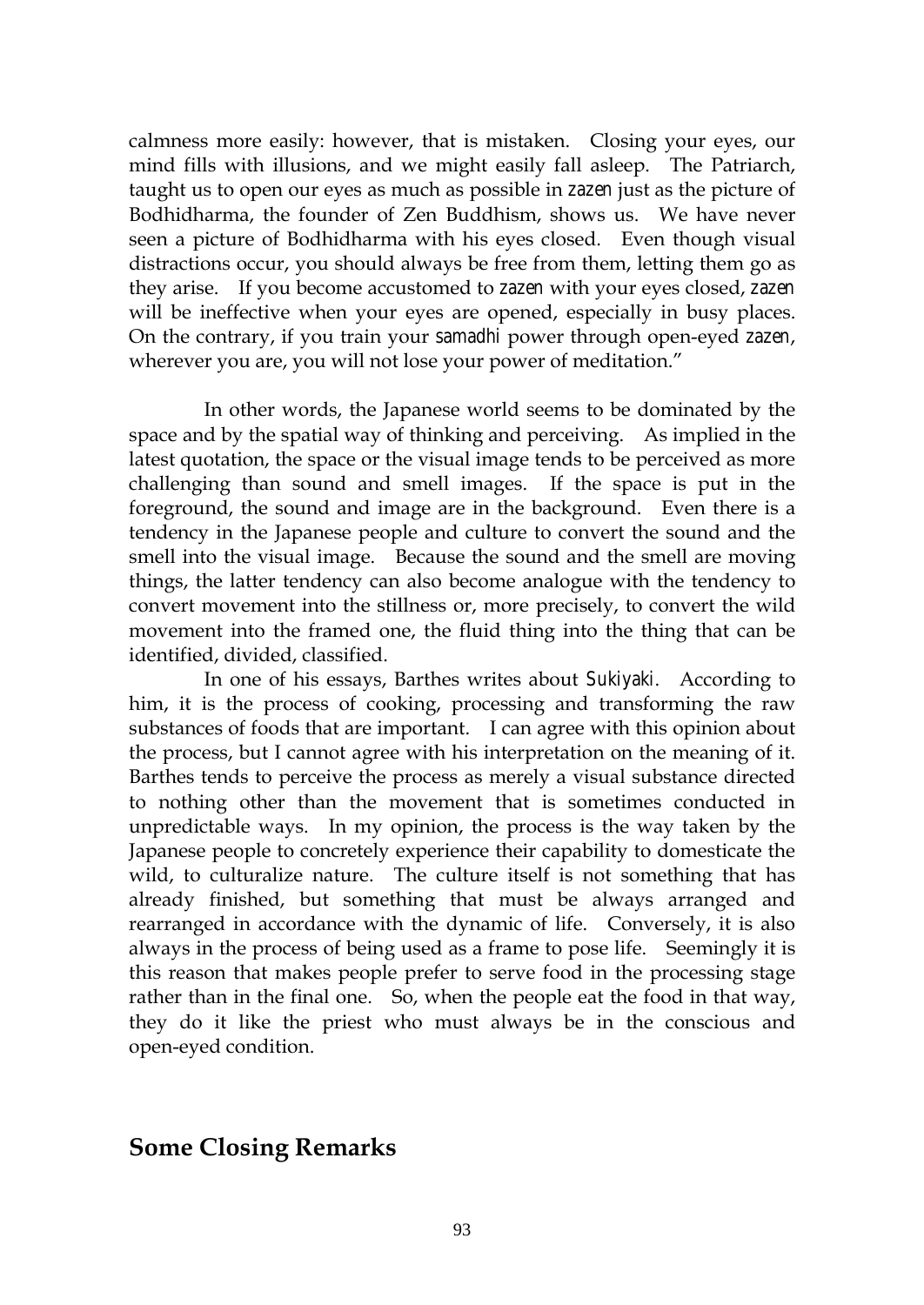The letter, primarily Kanji, has a strong influence in Japanese culture and it's people. The use of the letter in the pervasive way tends to make the people more sensitivity to spatial things, to see things in their fixed and certain conditions, and to see the things as something objectively there. Moreover, in relation with it, people also tend to have a strong capacity and even disposition to divide and classify things discretely so that there will be always a clear border between the divided and classified ones. This disposition becomes stronger as people use a certain kind of letter, Kanji as an iconic sign system. The character of the letter tends to be more spatial than the alphabetic character.

 Historically, as the Japanese people received the Kanji as a given and a finished thing, they were inclined to treat it as a sacred one. Hence, when the people found that their language did not fully able to fit with the letters, they preferred to create a new writing system rather than to distort the previous one. In turn, this choice made them get use to living in two worlds that can be combined but remain separated from each other. This tendency was in accordance with the first disposition of the people, that is, the disposition to divide, classify, and define a clear border between things. The contact with foreign things also made the people find a new thing. The first disposition encouraged people to separate new things and to create a new writing system, that of Katakana. The people then lived in an increasing number of things and a growing complicated world, and the challenge is to not become confused because there must be always a clear border between them.

 In Barthes' term, this kind of world can be perceived as the empire of the signifier. The world, in this sense, consists only on the surface of merely differences between so many things. There won't be something deeper that can be posited as the center of the things. But in many cases, this perception is really questionable. One can only clearly perceive the difference if he/she has a sense of the wholeness, which is not in equal position with the part. Thus, the whole can be perceived as higher than the frame of the parts. In the case of the relationship between the Japanese writing systems, this perception is also questionable. Historically speaking, the Kanji is older than the Hiragana and both are older than the Katakana. Empirically speaking, the Kanji and Hiragana tend to be perceived as more authentic and closer writing systems than the Katakana.

 The frame or the center in Japan tends to be invisible. But it doesn't mean that it is then empty, trivial, fragile, and easily breakable in posing the moving people and the changing world. In Zen Buddhism, the common religion of Japan, there is a tradition in which the people are trained to be unconfused posing and seeing so many different things.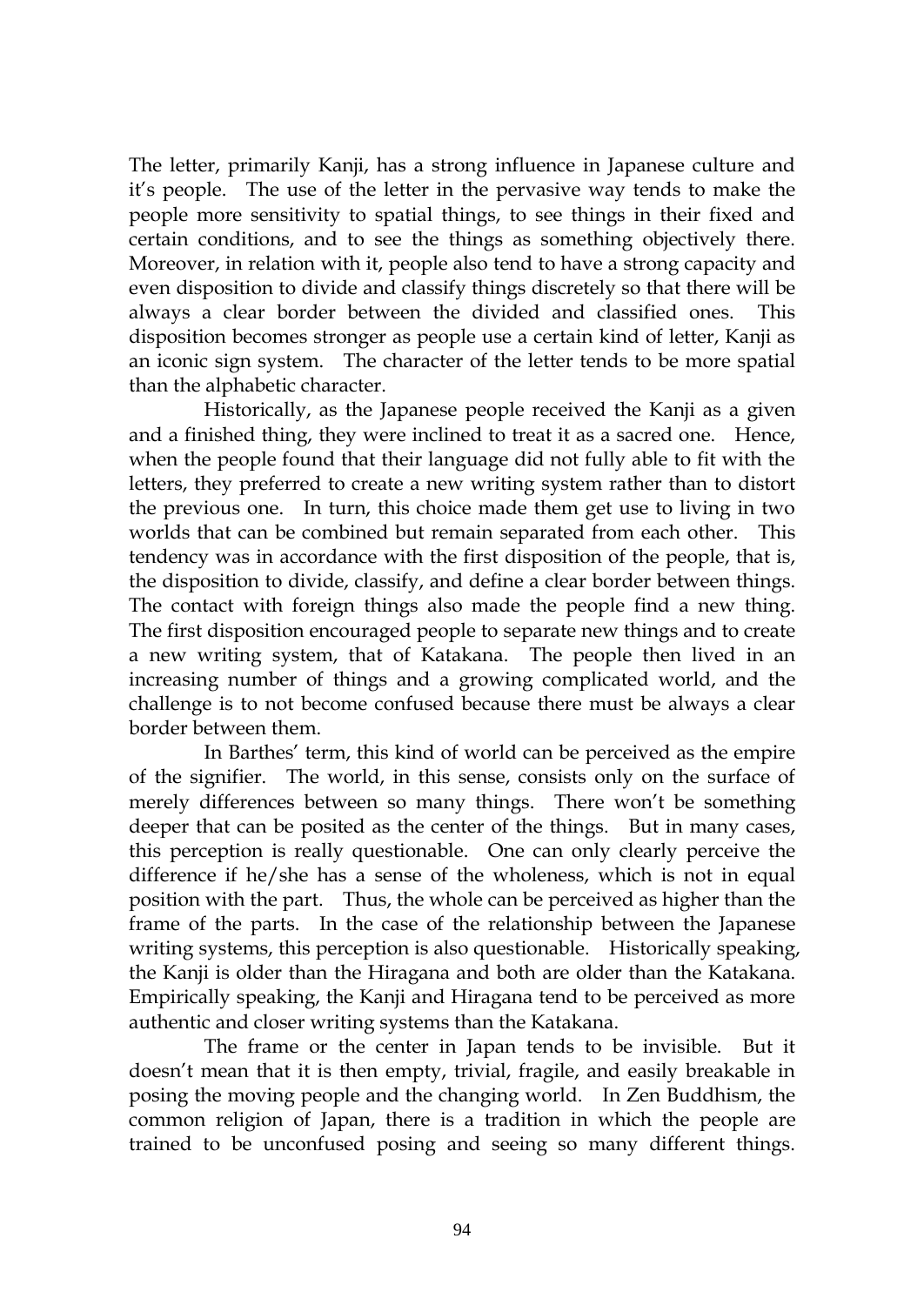They are trained to keep in their authentic selves while living in the crowded world, keep in stillness while moving.

 The Japanese people and culture then are actually shaped by the strong sensitivity of the people on the spatial dimension of the world, a dimension related tightly to the letter and the Kanji. Maybe it is for this reason that the people tend to neutralize the existence of smell and to domesticate the existence of sound. Indeed, the sound and smell cannot fit the cultural disposition of the people because both substances cannot be divided discretely, cannot be fixed, and cannot be framed.

 It is the sound and smell that dominate the life of Indonesian people who used to live in orality. The people have never believed in the authority of the letter or everything written on the spaces outside of the magic one. The people have never believed in the existence of things external to man or the subject and cannot stop moving so that they cannot as well see the whole, or take a reflective way of thinking. In the movement, the people are necessarily always tied to immediate experience, cannot distance themselves from it. The people have no sense of frame, primarily a wider frame like the nation, nationalism, and the collective interests of the national community. The people tend to always mix everything and to be confused about the different spaces and the border between them.

 These tendencies are growing strong when they enter national reformation and the era of globalization.10 When in the regime of Orde Baru there was a military power holding the people together forcefully and violently, and in the reformation era the people cannot find a new frame and even do not believe anymore in any kind of frame. With the background of oral culture, the people tend to be confused about everything coming quickly from outside of the country. They are confused about the complicated idea of locality with ethnocentrism, the idea of civil society with one-sided people power, the magic power of image with the magic power of traditional things, and so on. In an era where everything becomes so complicated and plural in kind, the people's dependence on the traditional and charismatic figures is also growing strong. On the hand of these figures, the people are then led more by words rather than by letters. The Indonesian president is well known as a president whose words cannot be held, because his words change every time. The people lose perspective in seeing the future, sink so deep in the immediate need and conduct their life in a very pragmatic way for the reason of the uncertainty of their future fortune.

 $10$  I have written about this topic in my paper presented at the ALFP 2000 program. The title of my paper is "Global Culture and Orality: Indonesian Experiences with Globalization."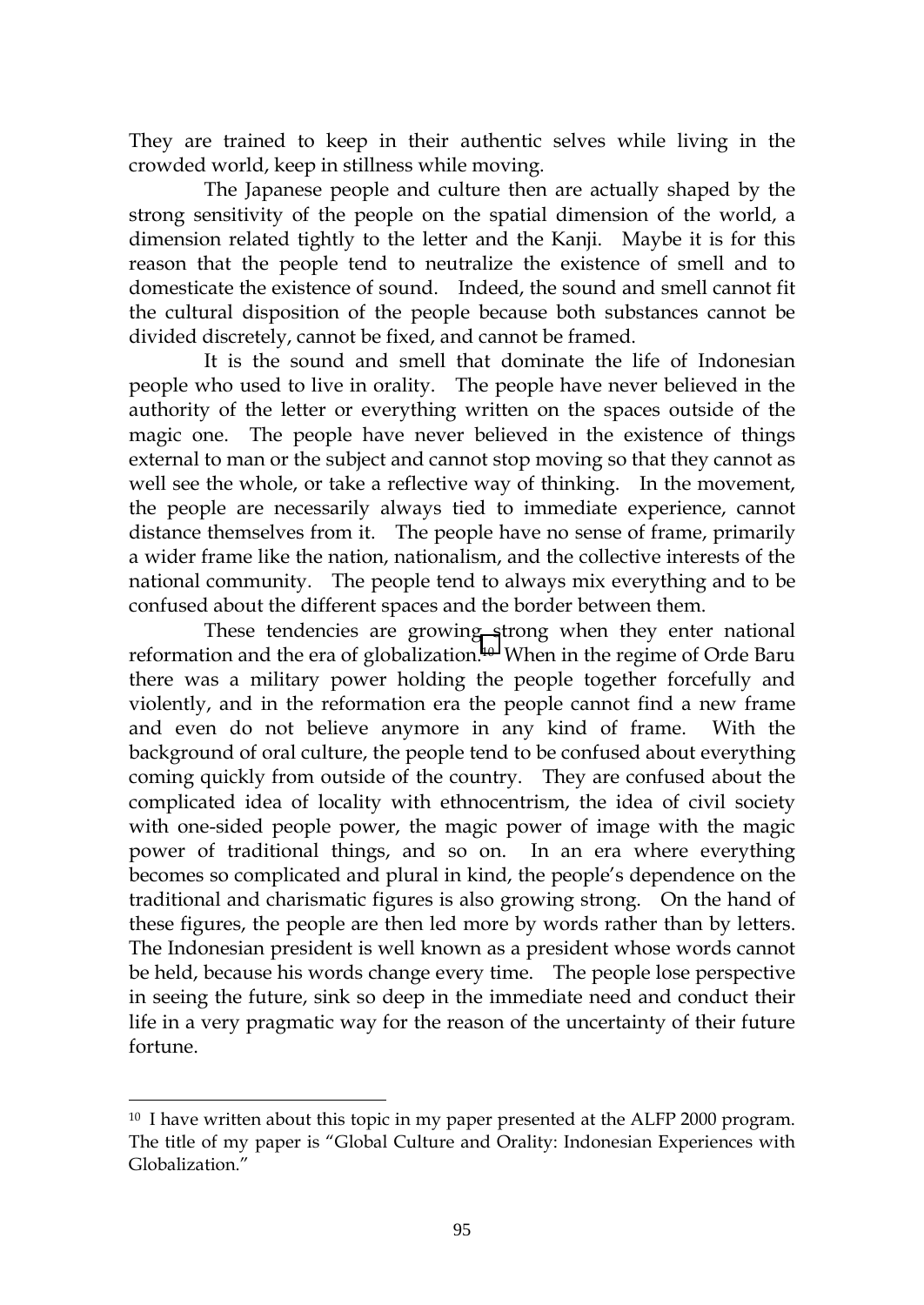In this condition the information about Japanese culture and people discussed previously are very important for Indonesian people and their country. The people need to make the letter as their guidance in managing and conducting their country and their everyday life. As has been proven in Japan, the letter can give them a sense of certainty, objectivity, plurality, border, and collective frame. The letter can also give them a capacity to be unconfused while moving, while living in the so plural and fast world as required by globalism, globalization, and global culture.

 It does not mean that I conceive everything related to the oral language, oral culture, and orality as an absolutely bad thing. It doesn't mean that Japanese culture is the best answer in posing globalization. In a short talk with a Japanese woman, who is a wife of the director of The Japan Foundation's branch in India and who is now translating the novel of Ayu Utami, I finally found a similar idea with her. We felt that the Japanese people and culture is in too certain, fixed, and orderly a condition, while the Indonesian people and culture is too uncertain, changing and wild condition. The former then needs to be a little bit uncertain and a wilder way of life, while the latter needs to be touched by the Japanese certainty.

 In my own opinion, the oral language makes people and culture be fluid and in a limited range of space, the written language makes them to be so fixed but able to reach an unlimited range of the same thing. It is in the electronic audio-visual "language" that the oral meets the written. And it is this kind of information technology that is perfect in accordance with the rhythm of globalization. But the combination between the first two kinds of technology tends to be so complicated to be understood and perceived by a people with an oral background so that it results in many confused perceptions and conceptions. Hence, as I have said several times in the meetings of the ALFP 2000, the globalization agencies all over the world, for example, multinational corporations and foundations, must not be confused about the cultural differences between countries and people to whom they address their programs.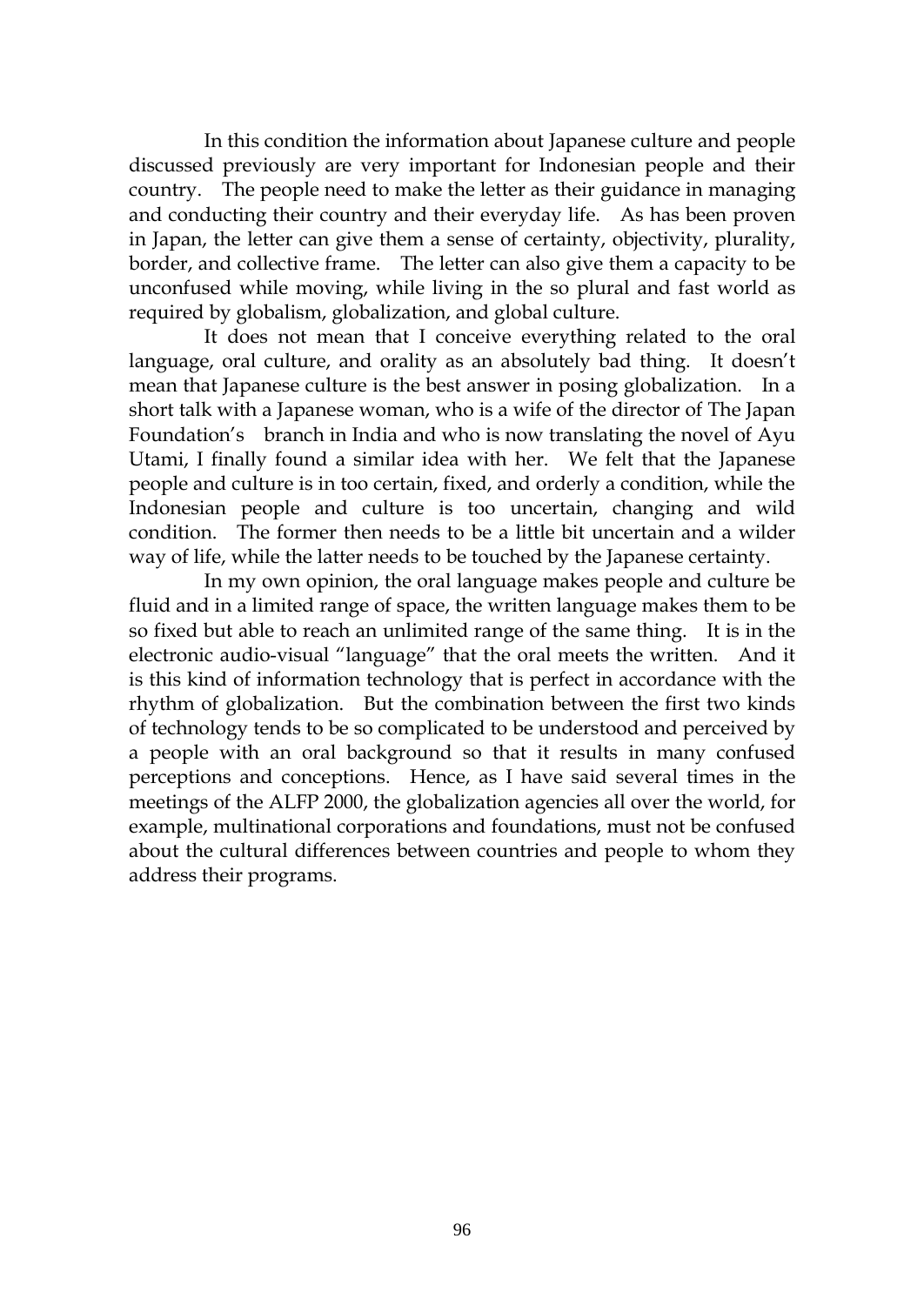# **NGOs and the Development of Civil Society: A Case from Cambodia**

### **Kumaoka Michiya** President, Japan International Volunteer Center

Cambodian society since 1979 presents a prime example of how NGOs play a role in peace building and the development of a civil society. In the 1980s, Cambodia experienced a period of a centrally planned economy and society structure based on the Vietnamese socialist model. However, through the peace and reconciliation process that followed the Paris Peace Agreement in 1991, the country has been experiencing an early stage of civil society development as well as a market economy which has hastily introduced. Due to the fierce civil war and international conflicts (Cold War) in the 1980s, negotiations at the United Nations and among the different factions and governments involved took a painfully long time. In the meantime, NGOs, mostly international NGOs before the birth of the local NGOs (1991) contributed greatly in various aspects from emergency relief and community development to the demand for peace and reconciliation. Since 1991, more than 100 local NGOs of varying capacity have been founded by the Cambodians themselves.

Some of them, such as ADHOC (Association for Human Rights and Development in Cambodia), have been engaging in wide-ranged activities from implementation of development programs to human rights and democracy-related projects, under an extremely difficult political environment. For Japanese NGOs deeply concerned about the well-being of Cambodians, their activities are much more than the object of support and cooperation: they command our respect and provide valuable learning.

When the economic crisis hit Asia starting with the fall of currency in Thailand in July 1997, the Cambodian economy was, in the first stage, relatively unaffected. The reasons were: (1) the Cambodian economy was too underdeveloped after the near total devastation brought on by the civil war, (2) it was not fully integrated into the global economic system yet, (3) no stock and bond markets existed, and (4) the economy operates based on US dollars. Rather, the *coup d'etat* staged by the Second Prime Minister Hun Sen that took place in the same year had a greater political, economic, and societal impacts.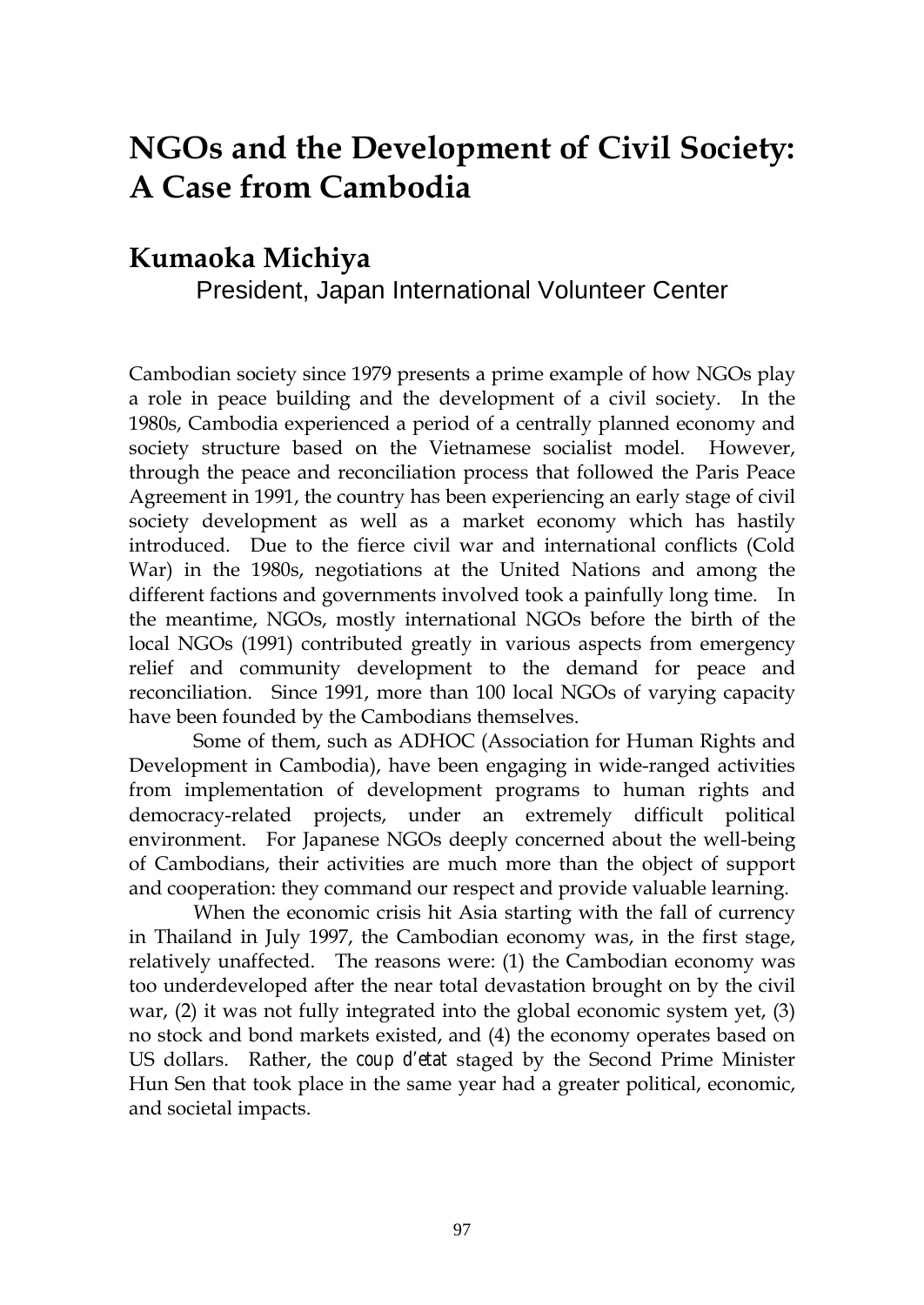### **Historical Background**

After King Sihanouk was ousted by a coup in March 1970, the small Southeast Asian nation, Cambodia, fell victim to the Cold War and experienced the most severe form of destruction that no other cases can ever be compared. The Khmer Rouge (Pol Pot) regime, that brought disaster to Cambodia for 4 years from 1975-1979, and was finally ousted from power mainly by the Vietnamese military. In this short period of time, however, the Khmer Rouge government drove more than one million Cambodians to their deaths through purges and massacres. Even after the fall of the KR government, the fighting between the Phnom Penh government backed by Vietnam and the three factions continued. Under this political environment, numerous international NGOs rushed to offer emergency relief and support, mainly to the refugees due to the Cold War structure.

### **The Roles of International NGOs**

The government of Thailand and the Western nations were suspicious of a small number of NGOs that operated within Cambodia. On the other hand, the Vietnamese and Cambodian governments saw the NGOs that provided support for the refugees on the borders as "Enemies." Under this circumstance, NGOs working inside Cambodia put much energy into advocating against the war and in order to unbalance the relief structure, they solicited cooperation and support from their home countries. They also maintained political neutrality under extremely difficult situations and continued to appeal the need for a peace dialogue by communicating the voices of the Cambodian people to the international community and, vise versa, the world news to Cambodia. They published a book entitled "Punishing the Poor" in 10 languages in order to appeal about the reality in Cambodia, which was not known to the world at the time. Through these and other activities, they demanded from the international community, including the United Nations as well as the relevant governments, (1) a balanced relief both inside and outside Cambodia, (2) a lift of economic sanctions and isolation, and (3) a peace talk.

In the process leading to the signing of the Cambodian Peace Accord in October 1991, NGOs at large also played a great role. Partially due to this contribution, the representing NGOs are still well recognized as official partners in many international conferences on the rehabilitation and development of Cambodia.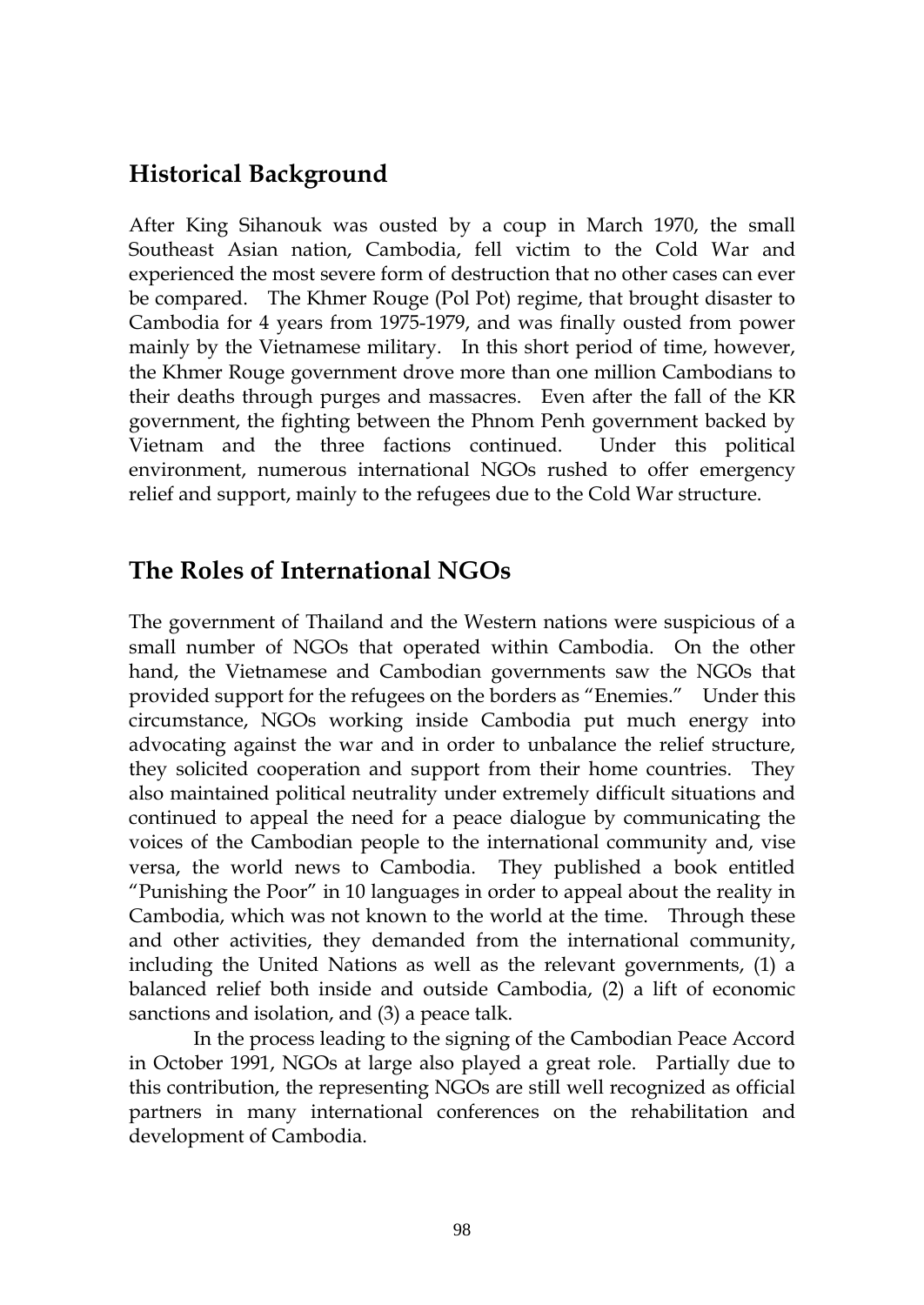### The Roles of the Local NGOs

Cambodia went through a drastic change during the late 1980s and the 1990s as a market economy was introduced without proper preparatory stages. In the 1980s, immediately after the end of the Pol Pot era, severe poverty was generally shared by most of society where even the poorest family had land to cultivate, and a system of mutual help was in place. Families were poor, yet the selling of their children was unheard of. In the late 1980s and early 1990s, however, the market economy was introduced without the development of a civil society. As a result, an extreme "survival of the fittest" ("Winner gets all.") mentality was established leaving many farmers landless, forcing them to live in slums and becoming homeless in big towns. The trafficking of children and women became common and the gap between the poor and the rich grew rapidly and sharply.

With this backdrop, Cambodian NGOs have been involved in a wide range of activities such as the work towards the completion of the fighting, support for the underprivileged, rural development projects, human rights protection, election observation, democratization and civil society building. As the Cambodian NGOs started to grow more in number in the 1990s, the international NGOs started to support the local NGOs by shifting their focus towards (1) human rights and democracy issues, (2) the prevention of the exploitation of natural resources and damaging land use, and (3) the elimination of land mines.

Even at the present time, issues relating to human rights, democracy, forestry resources, and land use would bring potential conflicts with the political and military leaders of the country. It is common that activists, journalists, and members of the opposition party are the targets of harassment and violence without the suspects ever being arrested ("impunity"). In cooperation with international NGOs, the United Nations and CG meetings, Cambodian NGOs are exerting their influence. In addition, faced with the ever enlarging wealth disparity and the spread of AIDS, the civil organizations have to work with the government and society not only by providing social/health services and community development, but also by extending advocacy works.

In Cambodia where many human and other resources were exhausted due to the condition of a prolonged war, civil society is far from being developed and NGOs are still suffering from the lack of resources and the difficulty of having a good working relationship with the government. When supporting Cambodia and Cambodian NGOs, Japanese NGOs are painfully reflecting and noticing the shortcoming of Japan's civil society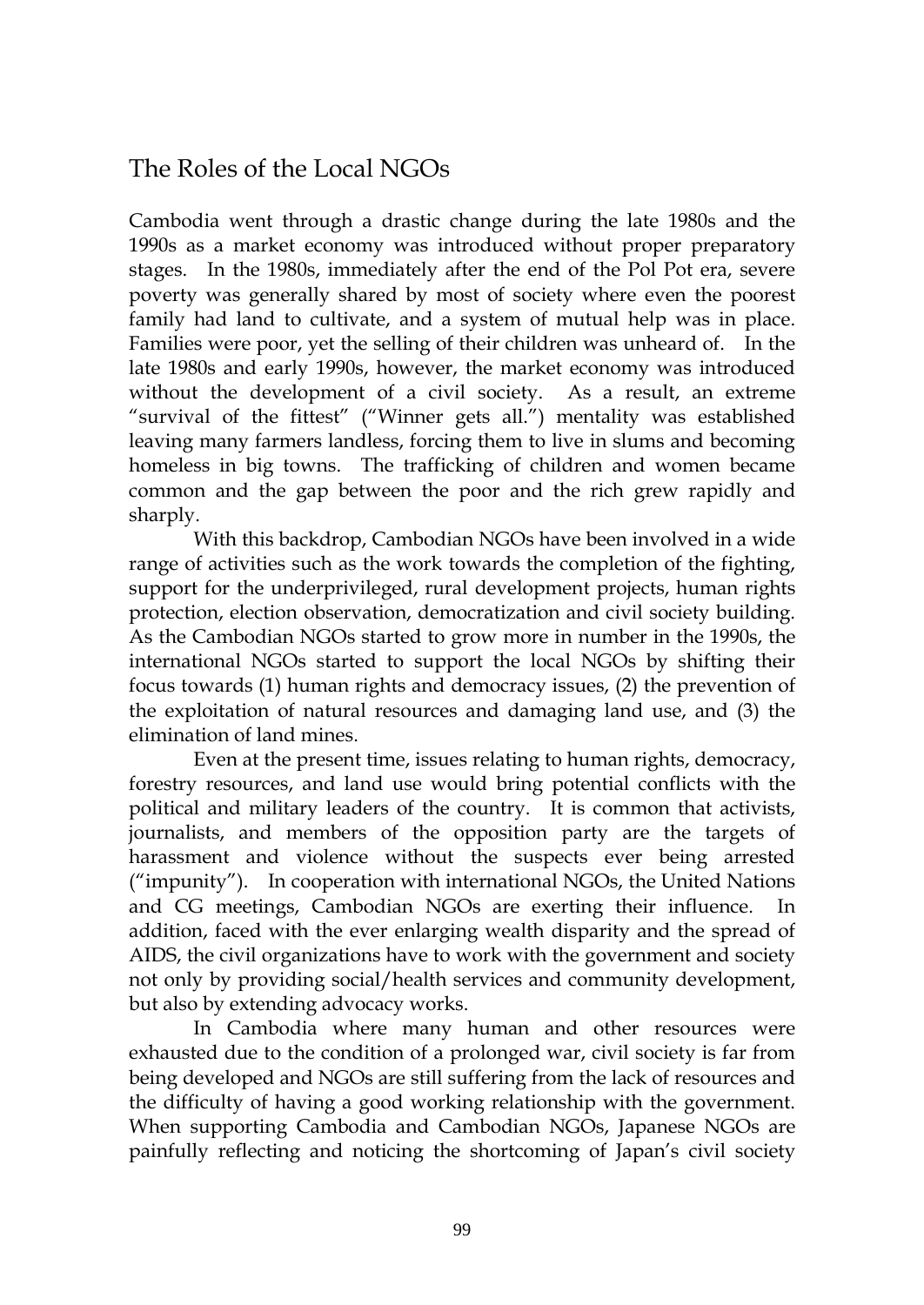despite the vast differences in the developmental stages of the two countries.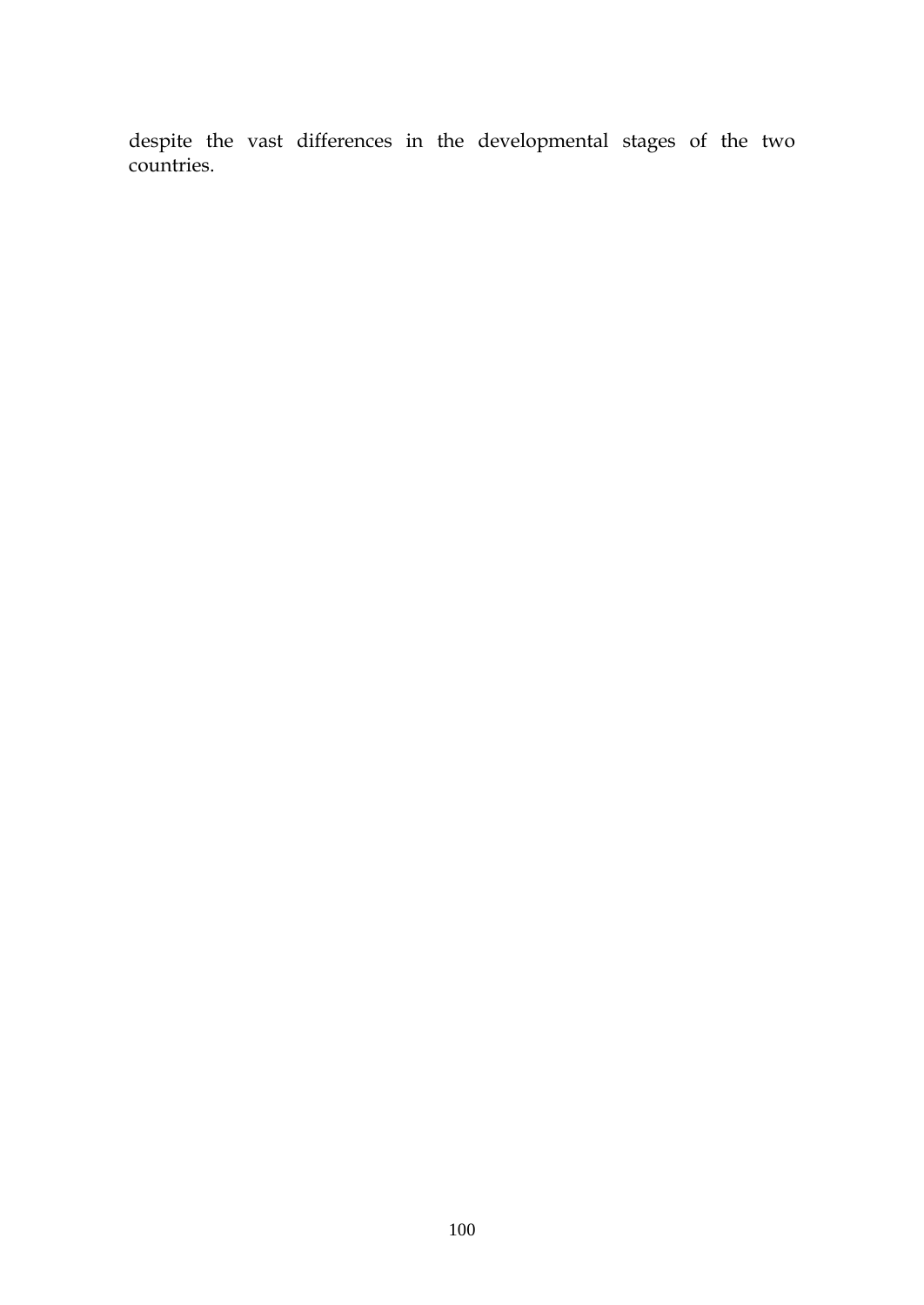# **NGO Development in Korea**

# **Park Won-Soon**

Secretary General, PSPD11

 $\overline{a}$ 

### **1. Introduction ― The Era of NGOs**

"Indeed, Korea has been more successful than many of its democratizing predecessors and contemporaries in transforming its authoritarian political institutions and culture. The country has also become the first new democracy in Asia that peacefully transferred power to an opposition party. Therefore, in the Western media and scholarly community today, Korea is mentioned increasingly as a possible model of democratization for the emerging post-authoritarian countries in the world.12"

Within the last 10 years<sup>13</sup> since 1987, Koreans have witnessed a dramatic change in their society. It has been so deep and broad that no stone was left untouched in every corner. Direct election of the president by the people in 1987 was only the first step for democratic change. Political parties and politics have been under pressure of criticism on the issue of corruption, and reform for more transparency and accountability. The IMF crisis also impacted on a number of issues including the social infrastructure and restructuring of the business community.

Of course, I do not agree totally with the so splendid applause on Koreans' performance in the democratizing process. It should be attributed to those civic movements and their activists who dedicated themselves, in some cases sacrificed their lives, for the common good and public interest. The burgeoning and growth of NGOs is most tremendous and recognizable. Those who once showed strong resistance against the authoritarian government were being transformed into civic groups to show stronger activism and more diverse participation in the public sphere and

<sup>11</sup> Abbreviation of People's Solidarity for Participatory Democracy (*Chamyoyundae*). Contact with PSPD can be made through the Internet. www.peoplepower21.org is its website address.

<sup>12</sup> Doh C. Shin, *Mass Politics and Culture in Democratizing Korea*, Cambridge University Press, in Preface xxiii

<sup>13</sup> So called 'June the Great Struggle' in 1987 succeeded in toppling the military government and began to change the legacy of the authoritarian rule.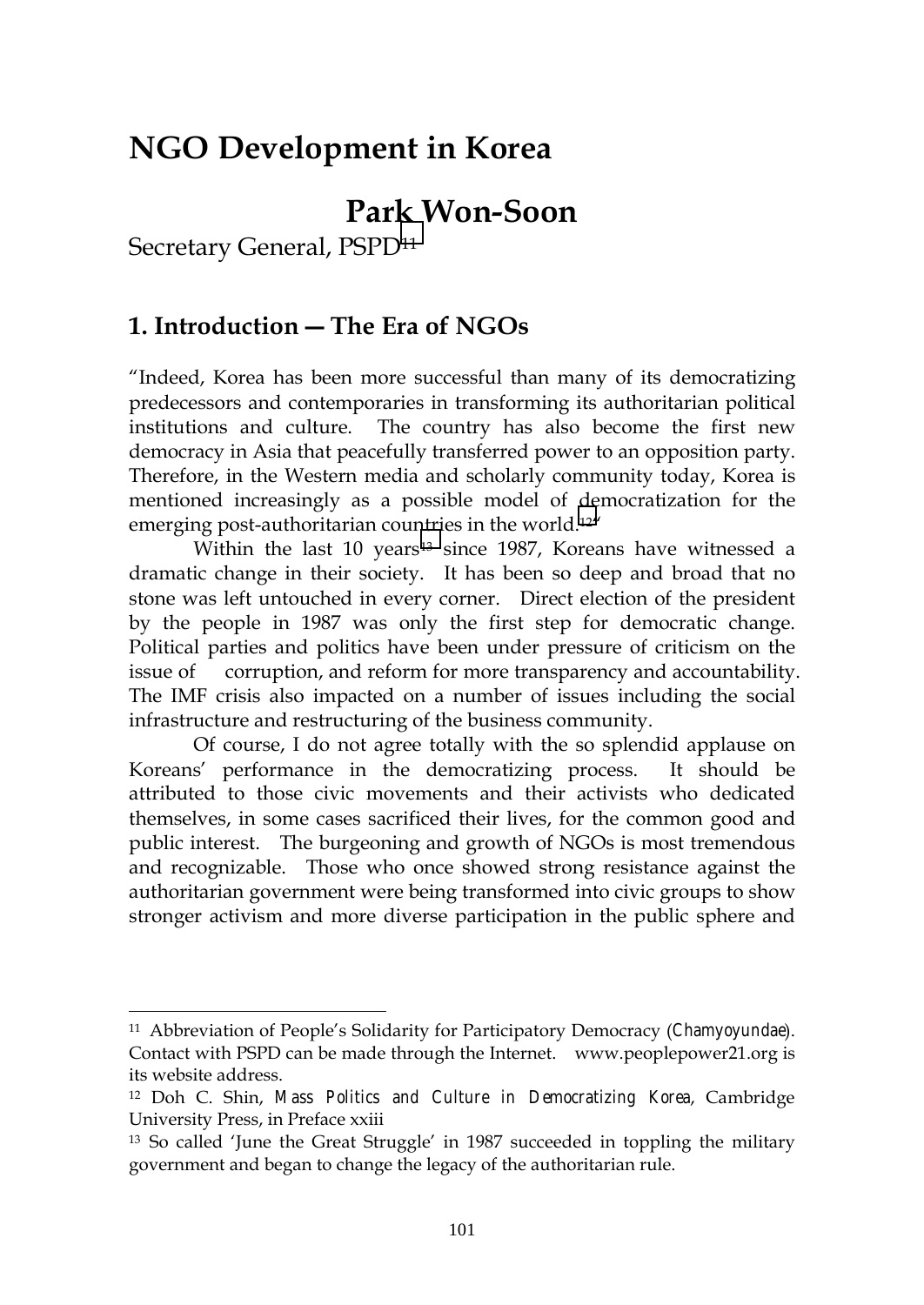everyday life of ordinary citizens.<sup>14</sup> The NGO community began to grow and exercise strong influence on public opinion and the mass media, and ultimately the policy decision process of the government <sup>15</sup> . The black-listing movement against politicians during the last general election (April 2000) was so powerful enough to assemble more than 900 civic groups across the country and so successful enough to make 70% of those blacklisted not to be elected.

Despite these unparalleled developments, however, Korean civic movements are still facing fundamental problems and new challenges to overcome. A century-long authoritarian rule, originated from Confucian rule, Japanese Imperial rule, military dictatorship justified under division of the country and anti-communism, leaves still a dark legacy on its society. The long history of control and watch by the secret police made people afraid of participation in any kind of social organization. Most NGOs suffer from a shortage of membership, which usually led to financial difficulties and eventually dependence on funds from the government or business community. Those civic groups, who were accustomed to simply resistance to government in the past, need to have a more sophisticated strategy and to be well armed with specialized techniques in their campaigns.

There are many institutional reforms that need to be introduced in the near future to keep NGOs alive as a driving force for reforms, including tax-exemption, public access to the mass-media, and post rate discounts for NGOs and so on. In addition, NGOs themselves have tasks to reform and renew themselves to be more prepared to challenge any new agenda. The 21st Century must be a time of experiment and challenge for Korean NGOs and other Asian NGOs as well.

### **2. Before 1987 ― Under Dictatorial Government**

### **(i) Dictatorship and No Freedom of Association**

#### **Chance Lost in 1981 ― New Iron Fist**

 $\overline{a}$ 

Koreans had suffered from long periods of colonial rule and dictatorship. Even after liberation in 1945, there was only division, war, and dictators. In 1981, Koreans had unfortunately missed the chance to have real

<sup>14</sup> As of 1999, the numbers of NGOs have grown amounting to around 20,000. It's doubled since 1997. Active NGOs are, however, only thousands.

<sup>&</sup>lt;sup>15</sup> The current Kim Dae Jung government, which is more familiar with NGOs than the other former governments, is more sensitive to hear the voice of civic groups.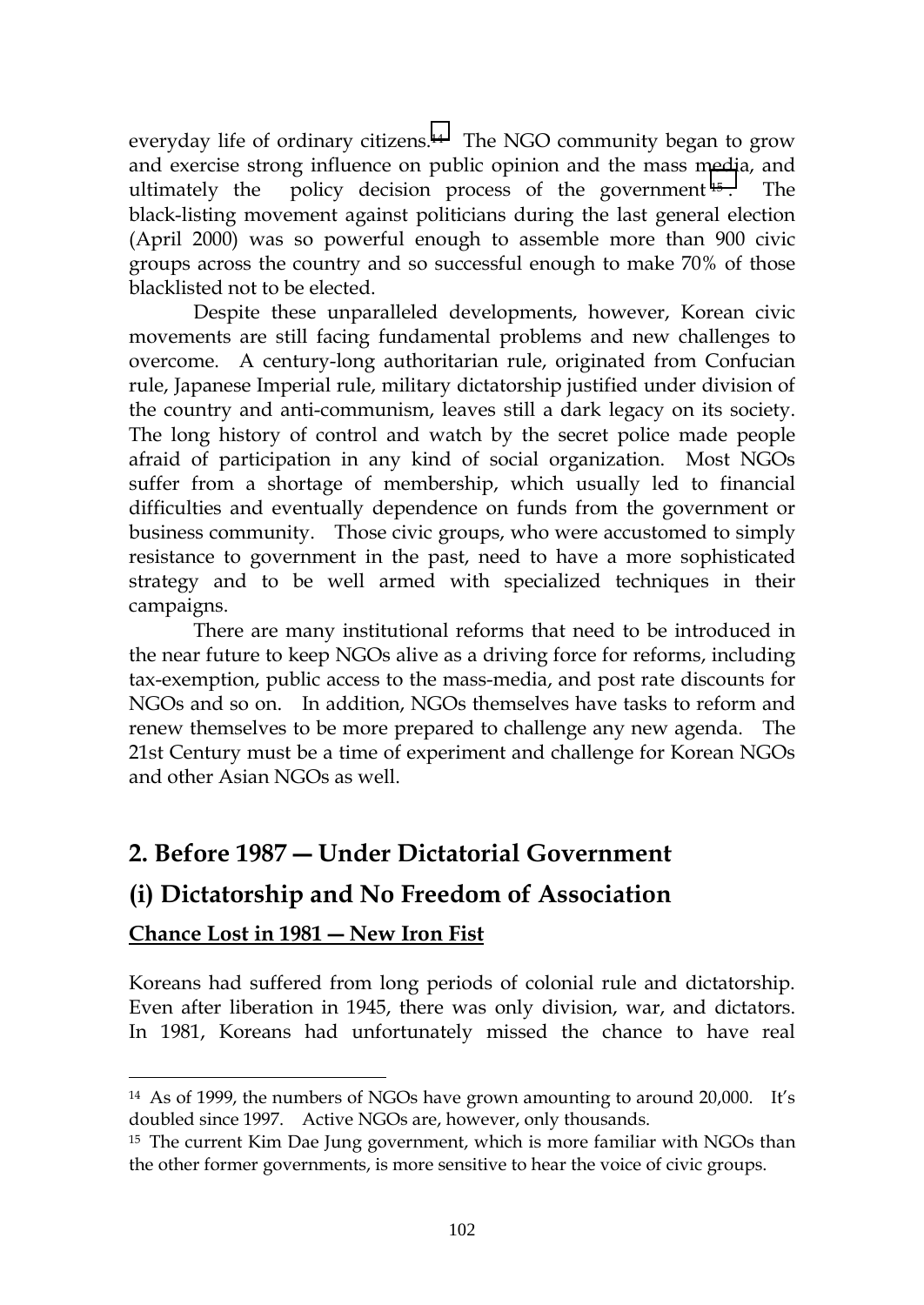democracy when General Chun Doo Whan seized power. After a 17-year long dictatorial rule by Park and his assassination by a faithful follower, everyone expected that delayed democracy would become a reality at last. No one knew of Chun's conspiracy to bring about a *coup d'etat*. It caused an uprising in Kwangju just after his coup and hundreds of civilians were killed. Inheriting Park's military dictatorship, his regime reinforced its iron fist not to allow such trivial aspects of freedom and opposition.

#### **Denial of the Right to Association**

 $\overline{a}$ 

Before the democratization of 1987, therefore, the civic movement was regarded as either illegal or subversive. The authorities understood that it was highly possible to undermine the authority of the state. Deprived of the freedom to assemble and to demonstrate, there was no basic ground to see normal civic activities, except those of the youth, consumer, and environmental movements16.

The gatherings of only a few youngsters should be reported and deserved to be interrogated<sup>17</sup>, even though the constitution said the people had the right to association, assembly and demonstration. It left no ground for the civic groups to survive at all.

Of course, the Constitution was clearly guaranteeing the right to assembly and demonstration. However, law is one thing, practice is another. Only organizations such as traditional consumer's movements, religious groups, social welfare entities, the YMCA and YWCA, Boy Scouts, or pro-governmental organizations could survive <sup>18</sup> . The government thought that these organizations could not be challenging and act as a menace to the dictatorship. The following description explains the situation in those times.

"Under the hardened authoritarian regime, there existed only compliant organizations in the lawful political and movement arenas. Under the authoritarian regimes, many organizations in society existed in

<sup>16</sup> According to the retrospection by Mr. Choi Yeoul, who is the most famous environmental activist in Korea, even environmental movement had been regarded as anti-capitalistic activities for a long time, and, as a result, it became the target of suppression.

<sup>&</sup>lt;sup>17</sup> In fact, there is a case in which a chief of one district had reported a gathering of a few college students who were a catholic reading group. They were, of course, indicted on the suspicion that they studied socialist books prohibited for the interest of North Korea.

<sup>18</sup> Most famous and big pro-governmental organizations are such as the Saemaul Movement and Union for Anti-Communism which has intensively been subsidized and assisted by the government.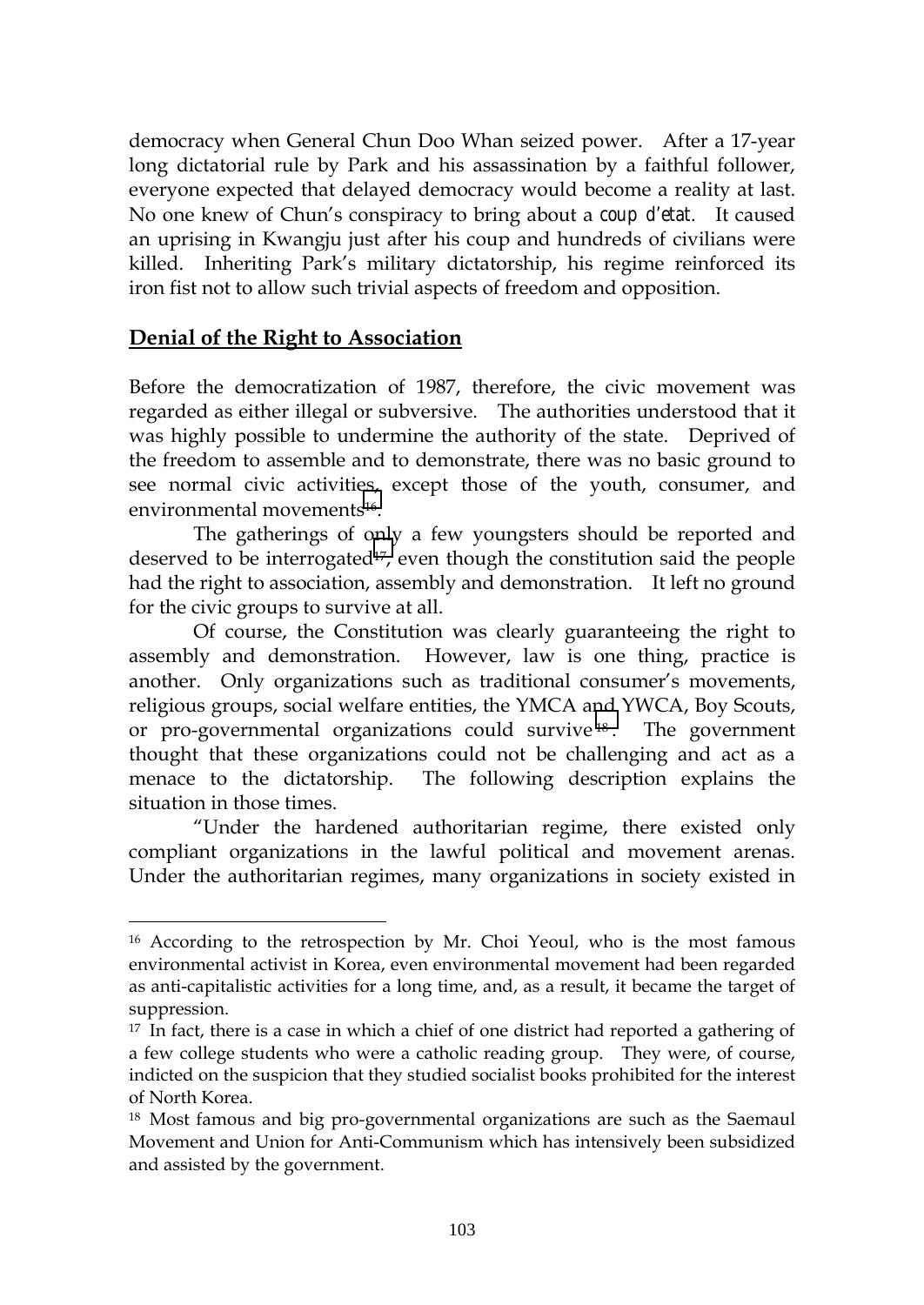legal status in return for showing compliance to the regime, whether in positive support or negative silence. As a result, social organizations polarized into legal pro-government organizations and illegal opposition movement organizations. The government politically and financially supported government-patronized organizations. The National Alliance for Freedom and the National Council of the New Village Movement were examples. Typical mass organizations such as the Federation of Korean Trade Union (FKTU) and the National Agricultural Co-operative Federation (NACF), which represented farmers' co-operatives nationwide, were strongly held by the government and functioned as an auxiliary government administrative apparatus to control laborers or farmers. In this situation, the initiative of the opposition fell to the militant people's movement."19

# **(ii) Persistent Opposition Movement**

#### **Growing Democratization Movement**

Despite harsh dictatorship under President Park (1961-1979) and Chun (1980-1986), the opposition movement was gaining more power; especially students from all of universities were the main forces in this movement20. Intellectuals such as professors, novelists, and even painters were getting involved in the wave. It became prolific enough to include labour, artists and farmers' movements.

It became clear that replacing the regime was the only way to bring about a humane society, to recover freedom, and restore democracy. All groups from every field were getting together, targeting to challenge the authoritarian government. Under the same understanding and strategic mind, those groups from different fields could form a national democratic alliance through networking.

#### **The Role of Intellectuals**

<sup>19</sup> Cho, Hee-Yeon, "Democratic Transition and Social movement Change in South Korea", A Paper presented at the Conference on 'Democracy and Social Contentions in South Korea', Center for Korean Studies, University of Hawaii at Manoa, December, 15-16, 1997, p.9

<sup>20</sup> They used to say about 'sacred summons of 1 million youth student' for the students' movement. The role of students may be universal. In Taiwan, it was also pivotal to make their country democratized. (Teresa Wright, "Student Mobilization in Taiwan ― Civil Society and Its Discontents", *Asian Survey*, Vol.XXXIX, No.6, November. December, 1999)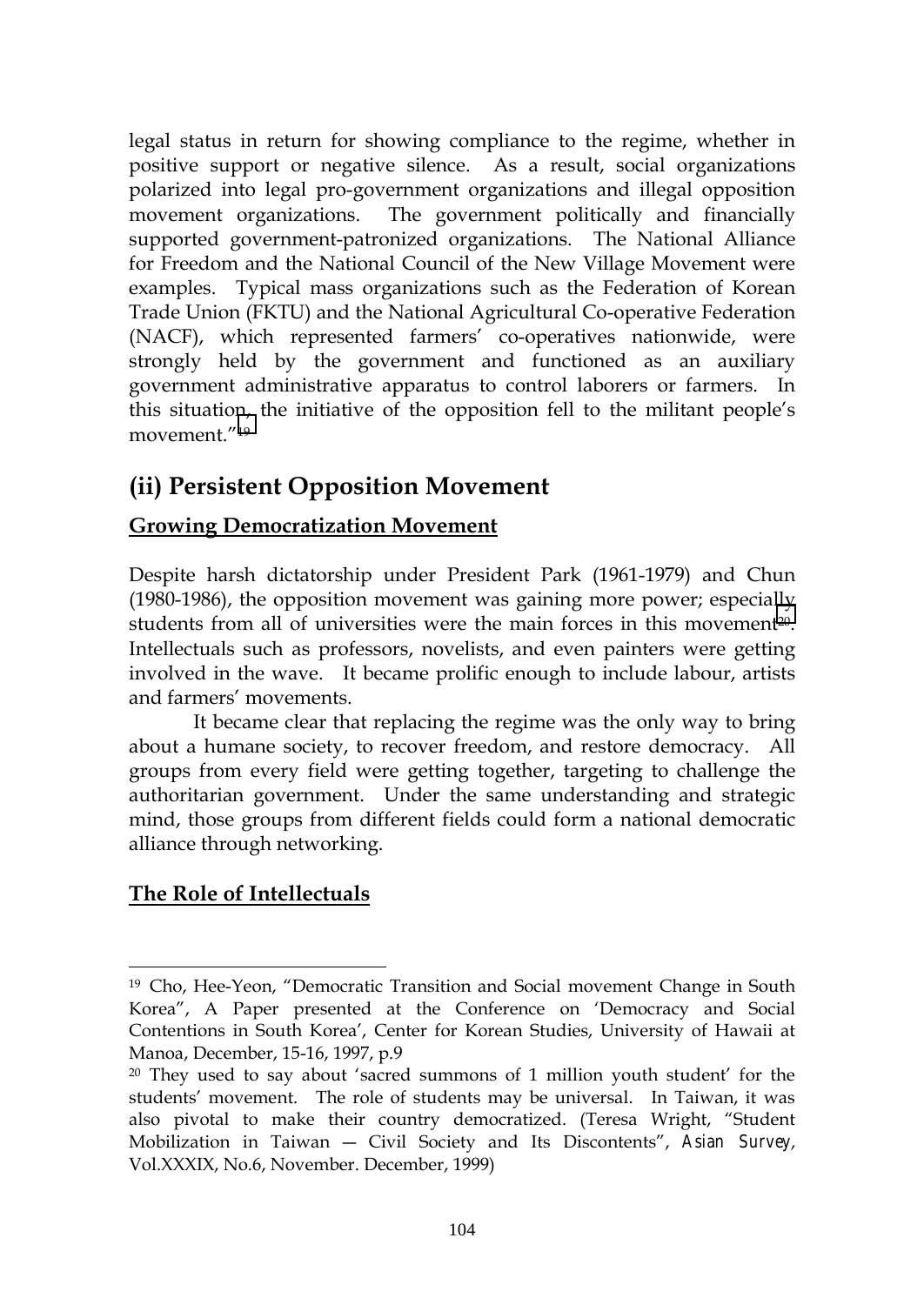In the process thousands of students, laborers, intellectuals and citizens were arrested owing to their participation in the democratization movement. A broad and persistent 'crackdown,' however, resulted in a more organized resistance against the regime. Students' expulsion from the school campus, labourers' dismissal from the workplace, and intellectual's imprisonment provided a chance to train and mass-produce opponents. It was said that prison was not only a period of rest for activists, but also a school for re-education and discipline. No one was afraid of being arrested and no imprisonment experience in a student's life used to be regarded as shameful thing. In this way, Koreans could oust the dictator Chun and welcome the democratic government in 1987 after a century-long struggle.

The engine of the movement was the students and laborers. The wheels can safely be said to be the intellectuals. It should also be noted that the success of the movement owes to the intellectuals' contribution. The people usually have respected lawyers, doctors, professors, and artists. Lawyers were defending many political prisoners in support of the movement and professors used to mobilize themselves to announce a series of statement against the government. The regime could take retaliatory action on some occasions, however, when it became a trend it could not arrest all of them. When intellectuals participated in the movement and sometimes were arrested, the people became conscious and supportive. In this way, the role of intellectuals was justifying the movement on one hand and mobilizing the people on the other hand.

#### **Tradition of Resistance**

Koreans have a long tradition of resistance against a feudal dynasty in 18th century, the Japanese colonial rule in 19th and 20th century, and dictators in 20th century. Since the opening of the Chosun dynasty in 13th century, a bureaucratic system was developed to control the sovereignty of the king. It is really interesting for the kingdom to have a special department within the royal court only doing business to criticize the king and deliver the voice of the public. There was also a system of recording every saying and behaviour of the king and his subjects, and after the king's death, the records were arranged as an official history and kept for the next generation. These advanced civilized intuitions became possible under the sacrifice and martyrdom of brave intellectuals who did not fear death.

Other examples of resistance include 1). Farmers who revolted in local provinces and shook the root of the exterminated 'Chosun' dynasty in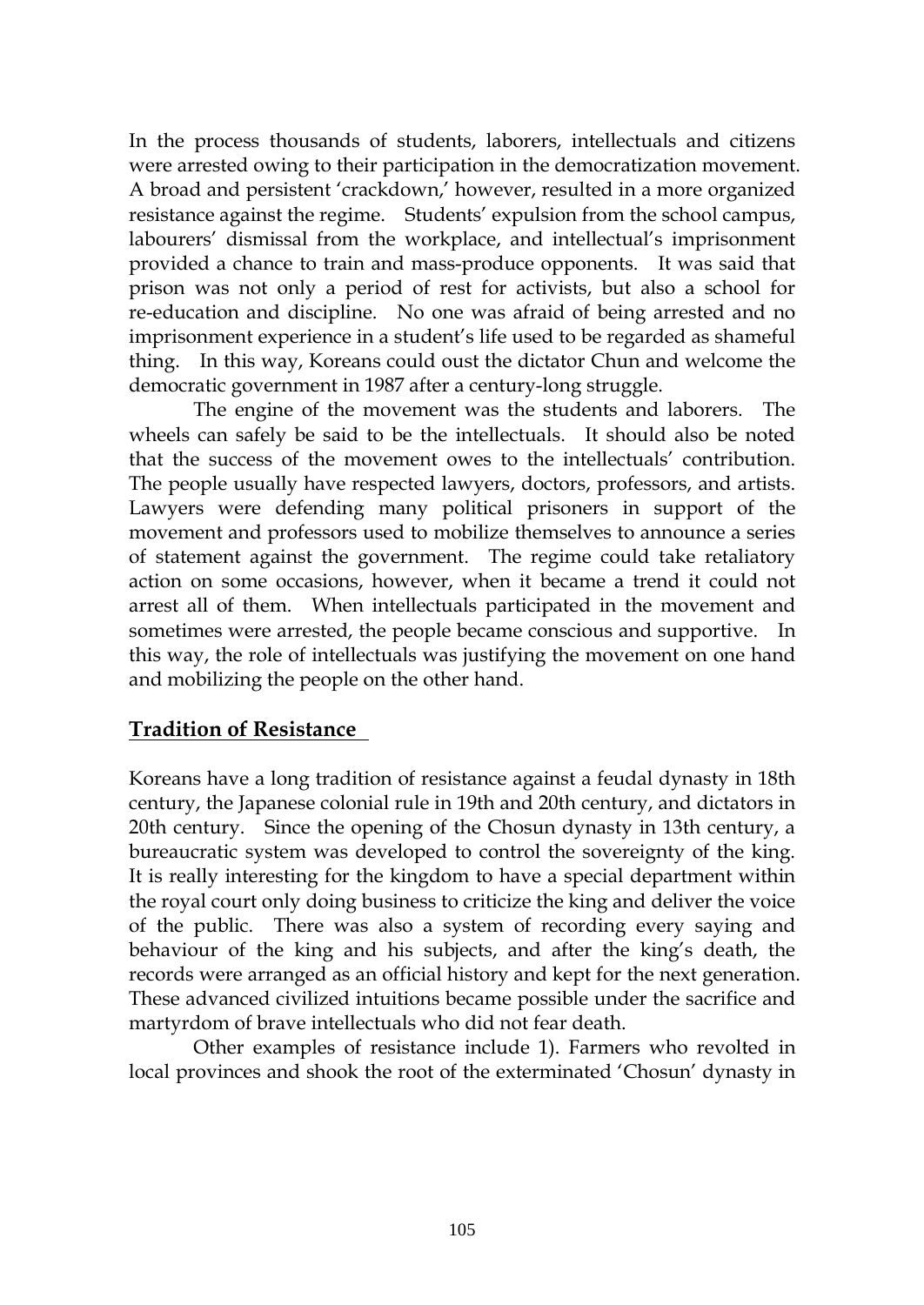the 18th century  $21$ ; 2). The movement against the Japanese Imperial Government with continuing demonstrations, revolts, and terror to get independence. In the nation-wide demonstration calling for independence in 1919, hundreds of thousands of citizens participated in it across the country, and 3). The first president of independent Korea, Lee Sung Man, also resigned as a result of the nation-wide demonstration of students and the participation of citizens in 1960. It is needless to say that this tradition of courage and justice has played a key role in the democratization process.

# **3. After 1987 ― Transitional Period**

## **(i) 1987 ― Turning Point**

 $\overline{a}$ 

Success came after a series of horrible torture cases committed by anti-Communist police and the furious response and participation of the middle class who had remained as spectators. It culminated in 1987. The people's uprising and the surrender (used to be called the 29th June Declaration) by those in power $2$ ; brought direct election of the president, expansion of freedom, and the beginning of the civic society. These events could not be achieved by a one-day incident but by a long struggle, and by the participation of ordinary citizens.

 It was victory due to the consistent opposition movement and that of the people. It was like a lake where previous movements flowed in and afterwards every movement would drain out. In that sense, it can be said as a turning point in modern Korean history that moved from pre-modern society to a more civilized country.

# **(ii) Progress in the Stage of Setbacks 1988-1992 Separation of the two 'Kims'**

There were several critical steps and stages in the transformation of the

<sup>21</sup> Even before, Korean intellectuals had defended their right to petition to the King for the people and had obtained the right to keep historical records without the King's interference since the 14th century. It is unique, compared to China and Japan, for the subjects to have such a strong power to check the King's prerogative.

<sup>22</sup> Roh Tae Woo, as the candidate for the presidential election, promised to have direct vote by all the people, lifting prohibition of political activities on Kim Dae Jung, and other shocking measures, in his so called '6.29 declaration' which accepted almost of the peoples' demand and therefore were welcomed by the people in general.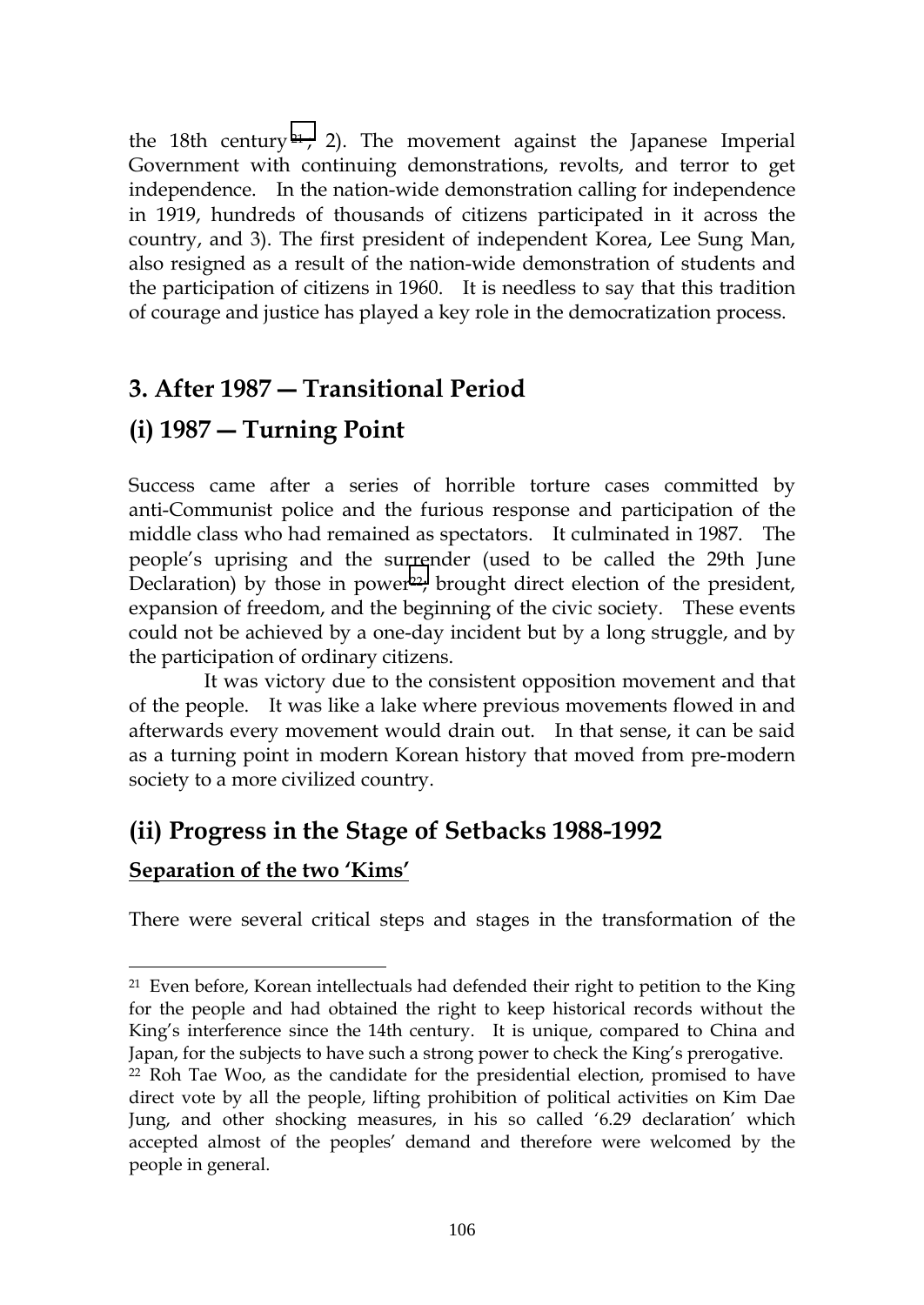society. First, the two 'Kims', Kim Young Sam and Kim Dae Jung, the most important political leaders in democratization, were separated, and, as a result, defeated by the semi-military leader Roh Tae Woo. This allowed reactionary power to be rearranged and become aggressive against the democratic movement.

The people who showed support for the democratization movement were also divided, and they were disappointed with the two Kim's behaviour and the movement in general. It was the main reason why they had lost the initiative and began to be defensive again. The far-right and conservative ruling class who had lost power was now exercising influence and power against the democratization movement.

#### **Mixture of the Reactionary and the Progressive**

Under the Roh's regime, there was mixture or repletion between reactionary and progressive actions in terms of democracy<sup>23</sup>. For example, sometimes there were crack-downs on the social movement by the remaining laws and institutions, the eruption of discontent from the military, the existing invisible control over mass media and judiciary by the government etc. The National Security Law (NSL), which is so symbolic in terms of human rights, was still active enough to bring hundreds of the activists to prison under the law. This describes Roh's regime as an 'electoral military authoritarian government' or 'soft dictatorship'.

However, the trend and demand for freedom and diversity was inescapable. Slowly but surely the foundation of democracy had been consolidated in this period. It was clear that Korean society could not return to an authoritative society. The circumstances under which NGOs could grow were getting better. The repressive state apparatus was loosened and the law requesting the registration of social organizations was abolished. There was a brave whistle-blower who revealed the secret inspection system against civilian leaders by the military secret police during this period. The social movement, which could enjoy relative freedom and autonomy, began to exist and expand.

Fortunately, the Roh government failed to secure a majority of seats in the Parliament<sup>24</sup>. This meant the opposition parties such as Kim Dae

 $23$  There is an accurate explanation describing the stage of Korean democracy in those times as follows. "In many ways it (Korea) is a democratic society, and it yearns for international recognition as an open and advanced country. Yet the democratic filaments are intertwined with autocratic ones to make a social fabric that is sometimes baffling to outsiders" (Nicholas Kristof, "At Crossroads of Democracy, South Korean Hesitates.", New York Times, July 10th, 1996)

<sup>&</sup>lt;sup>24</sup> In the election April 1988, the ruling party received only 34% of the vote.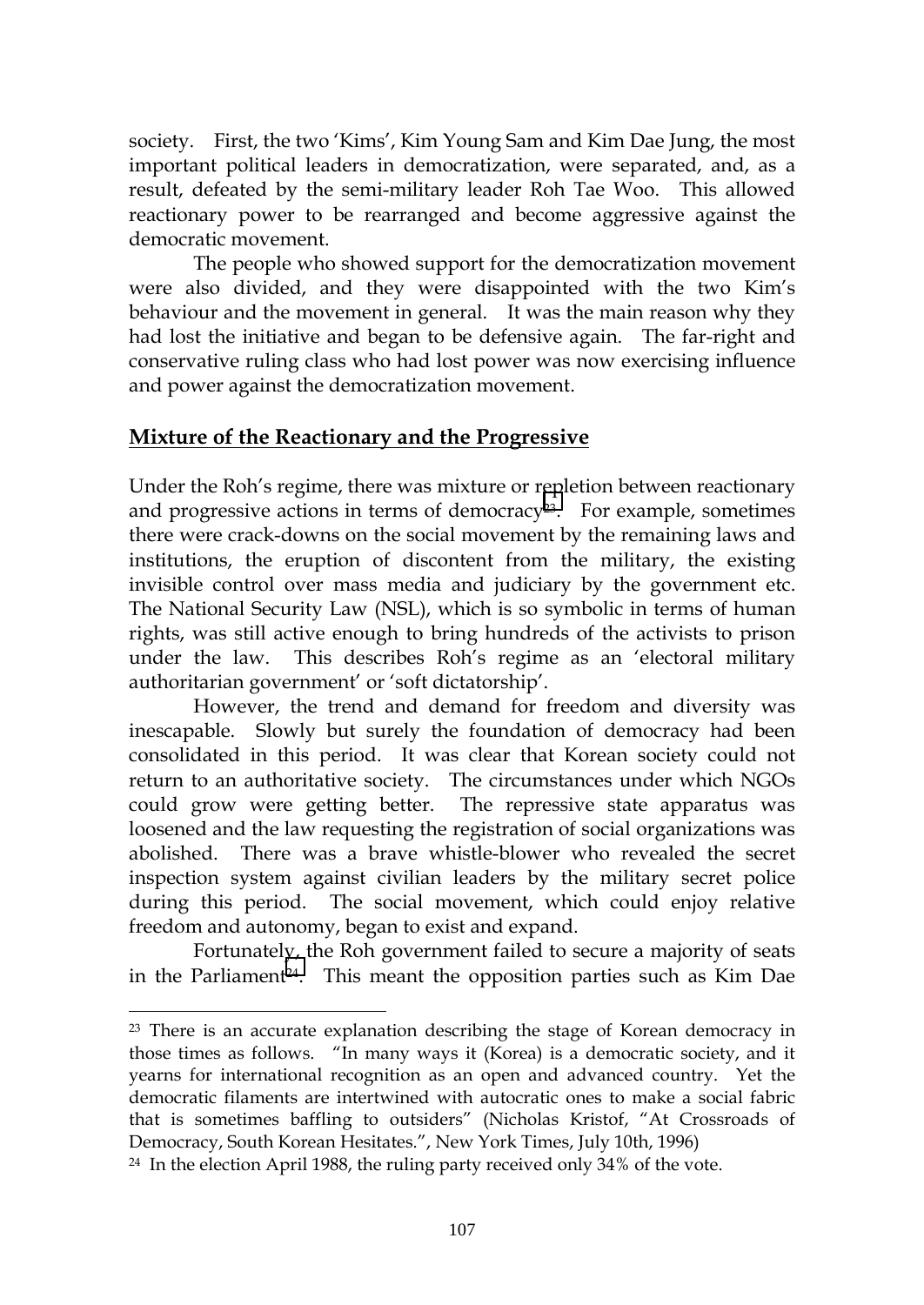Jung, Kim Young Sam, and Kim Jong Pil had obtained the initiative on social reform and bringing justice on the misconduct of the previous regime could be done in a limited form. However, the presidency is so powerful that there must be some compromise. Thus the Roh regime can be symbolized as a compromising and confusing era.

#### **Four Directions of Movement**

As the lawful space was enlarged, the social movement was also expanded. We witnessed the development of the movement not only in numbers but also in characteristics. It may also be summarized into three groups.

First, the appearance of professional organizations. As mentioned before, it was unique that so many professionals participated in the democratization movement. After the collapse of the dictatorship, they began to organize themselves into small groups or networks to contact each other. Their professional organizations were openly organized and were friendly with the class based mass movement. Such organizations include the Association of Physicians for Humanism, Pharmacists' Association of for Health Society, Dentists' Association for Healthy Society, National Association of Professors for Democracy, National Alliance of Artists, and Lawyers for a Democratic Society.

Second the empowerment of labor unions. In 1987, there was a great upsurge in the labor struggle, which was a prelude to the active labor movement. Loosening state repression was galvanizing labor unions where the numbers had grown from 2,658 to 7,883 in 1989. These new independent unions were finally incorporated into the Korean Confederation of Trade Unions (KCTU) in 1995 and were legalized. At the same time, there was a boom of new organizations such as the Teachers' Union in 1989, the National Federation of Peasants' Movement in 1989, and Korea Women's United in 1987 and so on.

Third, the birth of new civic groups resulted from the expansion of freedoms and a developed Korean economy. The newly born civic groups began dealing with diverse issues such as the environment, consumer, traffic, monitoring the government, gender issues, etc. These issues are part of the civic movement, which is different from other movements such as the traditional democratization movement or the mass people's movement.

Fourth, the weakening of the people's movement. As a result of the development in other areas mentioned above, the traditional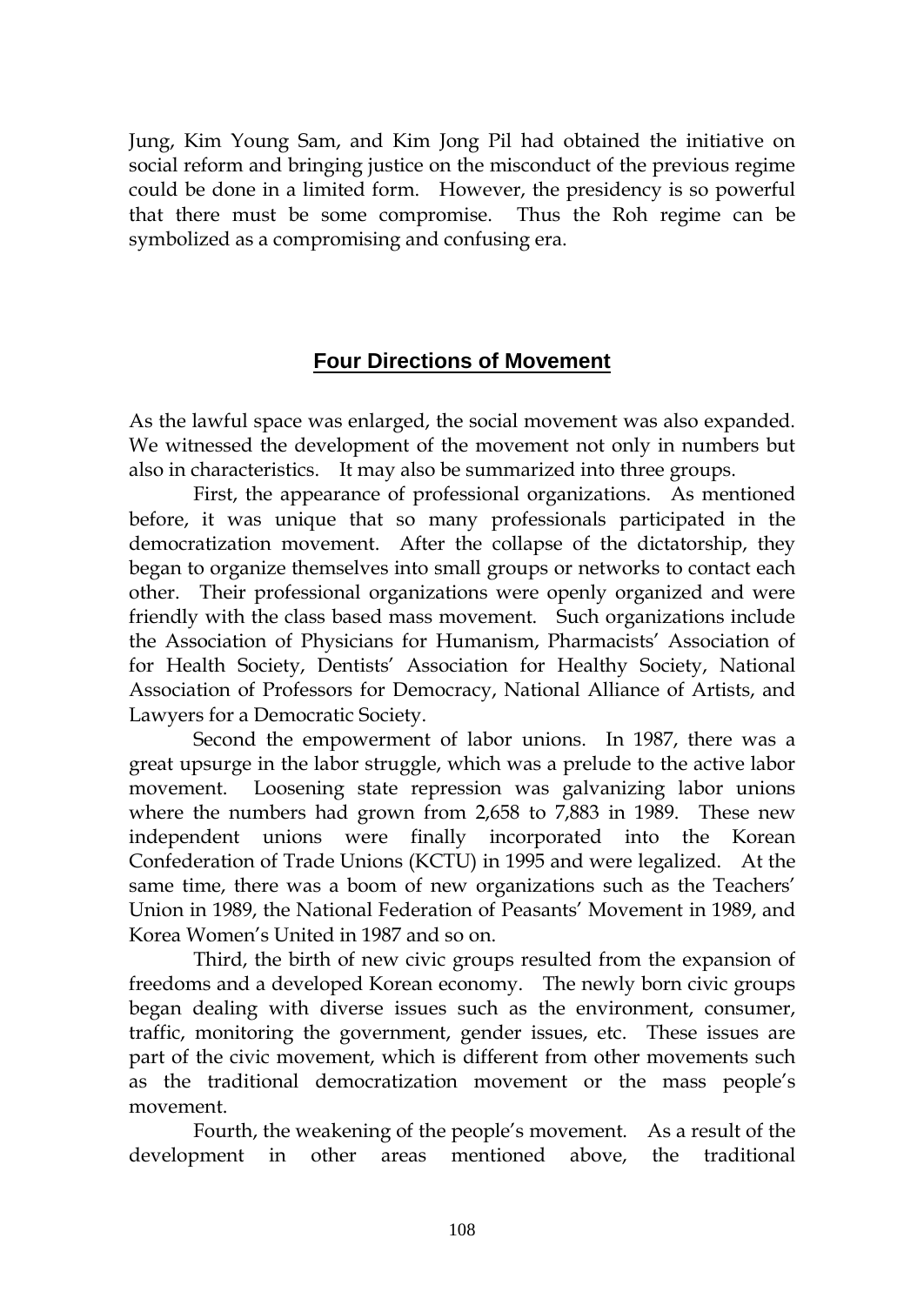democratization movement became weakened; especially with the clear reduction in the students' movement. The people's movement changed its name to the 'National Alliance for National Democratic Movement' in 1989 and again to 'National Coalition for Democracy and Reunification' in 1991. It is composed of regional and sectored organizations such as the student, labor, and women's movements. However, the labor and women's movements accomplished their own development and gradually became independent from the Coalition. Since then, more weight was given to the labor movement itself.

# **(iii) Opening of the Civic Movement**

#### **The Birth of the CCEJ**

Under these circumstances, the CCEJ (Citizen's Coalition for Economic Justice, *Kyungsilryon*) was founded in 1989, then hoisting the flag of the new civic movement. It emphasized social reforms through legal and moderate forms, and aimed at economic justice at a time when the price of housing, land and rent soared upwards. The issues of economic justice included the removal of land speculation and housing difficulties. Contrasting with the traditional opposition groups which had been wholly indulging in the anti-regime movement, CCEJ began to gain popularity and was followed by many similar civic groups.

CCEJ's strategy and principle can be categorized in a few ways. First of all, it gave up all violent and illegal ways of campaigning and struggle. On one hand, people were bored with the fighting between the democratization movement and government. Once the hostile dictatorship collapsed, they returned their support for the democratization movement. Above all, the mass media, which was still influential and represented the conservative class, was praising such a moderate line. However, this caused unnecessary tension and conflict with the traditional opposition movement.

CCEJ was successful in mobilizing the liberal intellectuals who were reluctant to be active in the democratization movement. Even though there were some utmost progressive intellectuals who dedicated themselves to the democratization movement during the dictatorship, they were only a few. Under the circumstances which the intellectuals felt safe and moderate, they could easily join the CCEJ and the civic movement. In this way, democratization was losing manpower. The possibility of mobilizing intellectuals gave CCEJ the advantage of producing alternative policies. Through the space of seminars, pamphlets and recommendations, its policies were penetrating into government. The most typical example of CCEJ's victory was the adoption of the real naming policy on savings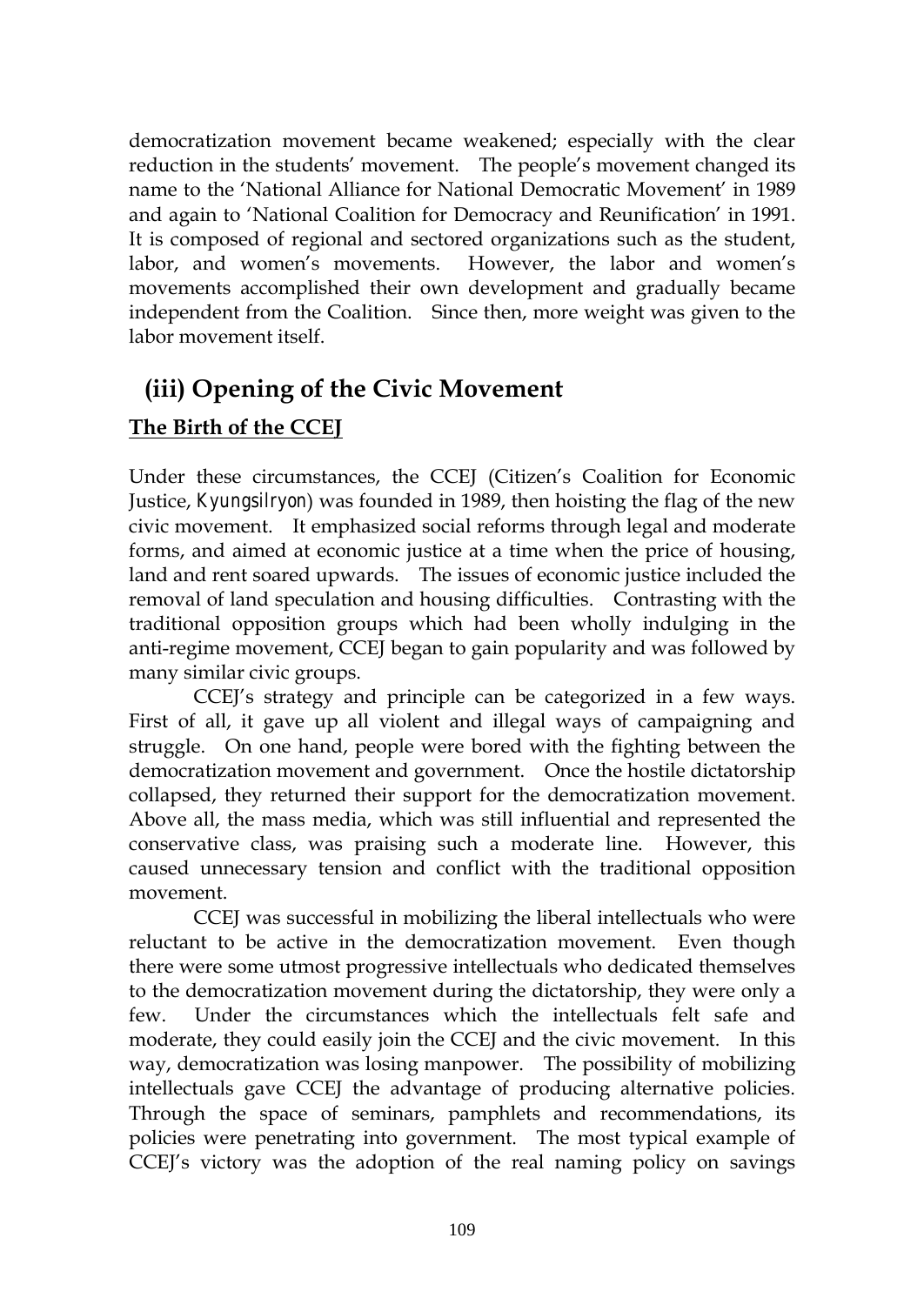accounts.

 $\overline{a}$ 

This approach was also good for ordinary citizens to have access to the movement. Before then, the democratization movement had been regarded as extremist, and therefore, they could not participate. CCEJ's approach could abolish such feelings of fear and thus it enjoyed popularity among the people.

#### **Civic Movement vs. Mass Movement**

The following is the comparison between 'mass-movement' (traditional opposition movement, or democratization movement) and civic movement, made by Suh Kyung Suk who was the real founder of CCEJ.25

| <b>Opposition Mass Movement</b>  | <b>Civic Movement</b>                  |
|----------------------------------|----------------------------------------|
| Illegal, anti-regime activities  | Legal, solution formulating activities |
|                                  |                                        |
| Centered on blue-collar workers, | Centered on the middle-class and       |
| farmers, and the poor urban      | professionals                          |
| dwellers                         |                                        |
| Targeted the class struggle      | Promoted social justice, rather than   |
|                                  | targeting a specific class             |
| Aimed a socialist revolution     |                                        |
| Structured on the struggle       | Structured on the struggle between     |
| between capitalists and workers  | producers and the unemployed           |
| Pursued institutional reform     | Placed equal emphasis on               |
|                                  | institutional reform and public        |
|                                  | awareness                              |
| Placed importance on mobilizing  | Placed importance on ethics and        |
| mass gatherings                  | professionalism in recovering public   |
|                                  | confidence                             |

This comparison however, is too simplified the differences. Opposition mass movement was not always illegal and not aiming essentially at socialist revolution. It's true under the dictatorship that many young activists tried to find their hope in the socialistic idea. But the

<sup>25</sup> Soh Kyung Suk, "Development of Democracy and the Role of Civic Organizations in Korea", *Democracy Forum*, July 13-14, 1999, Seoul, Korea, The Sejong Institute & National Endowment for Democracy, p.112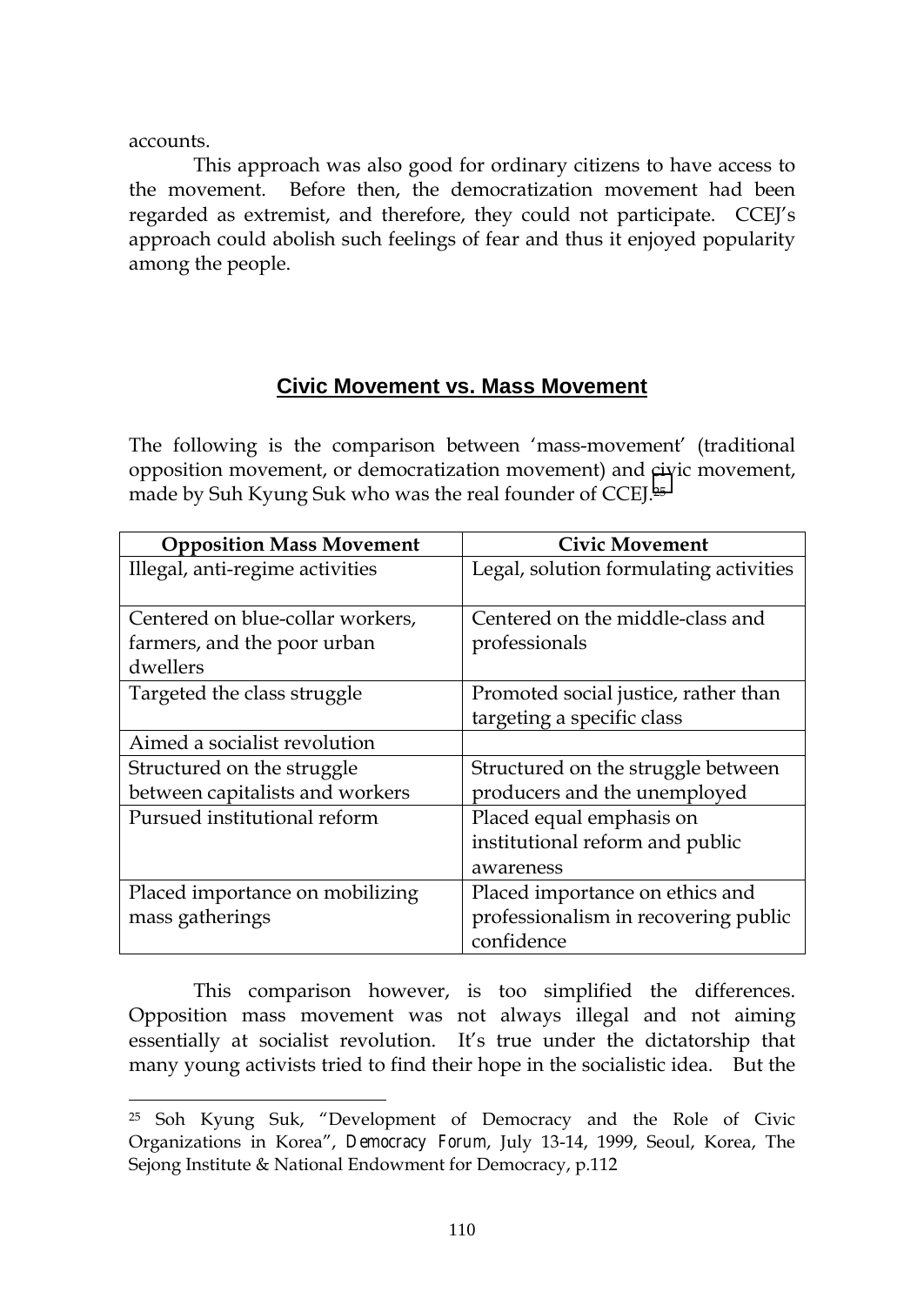opposition movement was no more than an outcry from the suppressed classes, a demand to recover their justifiable rights, and a voice of those who had no voice for a long time.

Furthermore, the opposition group was also showing the tendency to be transformed into institutionalized organization or civic groups since 1990s. Labor unions and farmers associations were finally legalized and became partial partners with the government. Some of the opposition leaders were gradually recruited into political parties and politics<sup>26</sup>.

Many groups and activists who had worked in the democratization movement were inevitably compelled to be reorganized as civic groups. Activists of civic organizations usually have experience in the democratization movement and that is why many civic groups are still familiar with it. The familiarity with the mass-movement and the partnership with the government usually depends on what extent the civic groups are recruiting from the traditional movement. However it cannot be denied that civic groups are changing and losing the scent of the traditional movement.

### **4. Consolidation Process, 1993-1997**

### **(i) Kim Young Sam's Government**

 $\overline{a}$ 

#### **First Civilian Government & Reformative Policy**

Even though he was a candidate of the then ruling party, Kim Young Sam was originally a civilian and an opposition leader. Therefore, his government was called the first 'Civilian Government'.

In his policies, Kim Young Sam tried to prove that his government was a civilian one, by first removing highly politicized military leaders from their positions. With this act, it seemed that the possibility of a *coup d'etat* was again coming. At the same time, he also took measures to clean the government, strengthening the law of registration of properties and the income of high ranking officials, and made everything clear to the public.

<sup>&</sup>lt;sup>26</sup> Among the 299 members of the National Assembly, around 30 are opposition activists.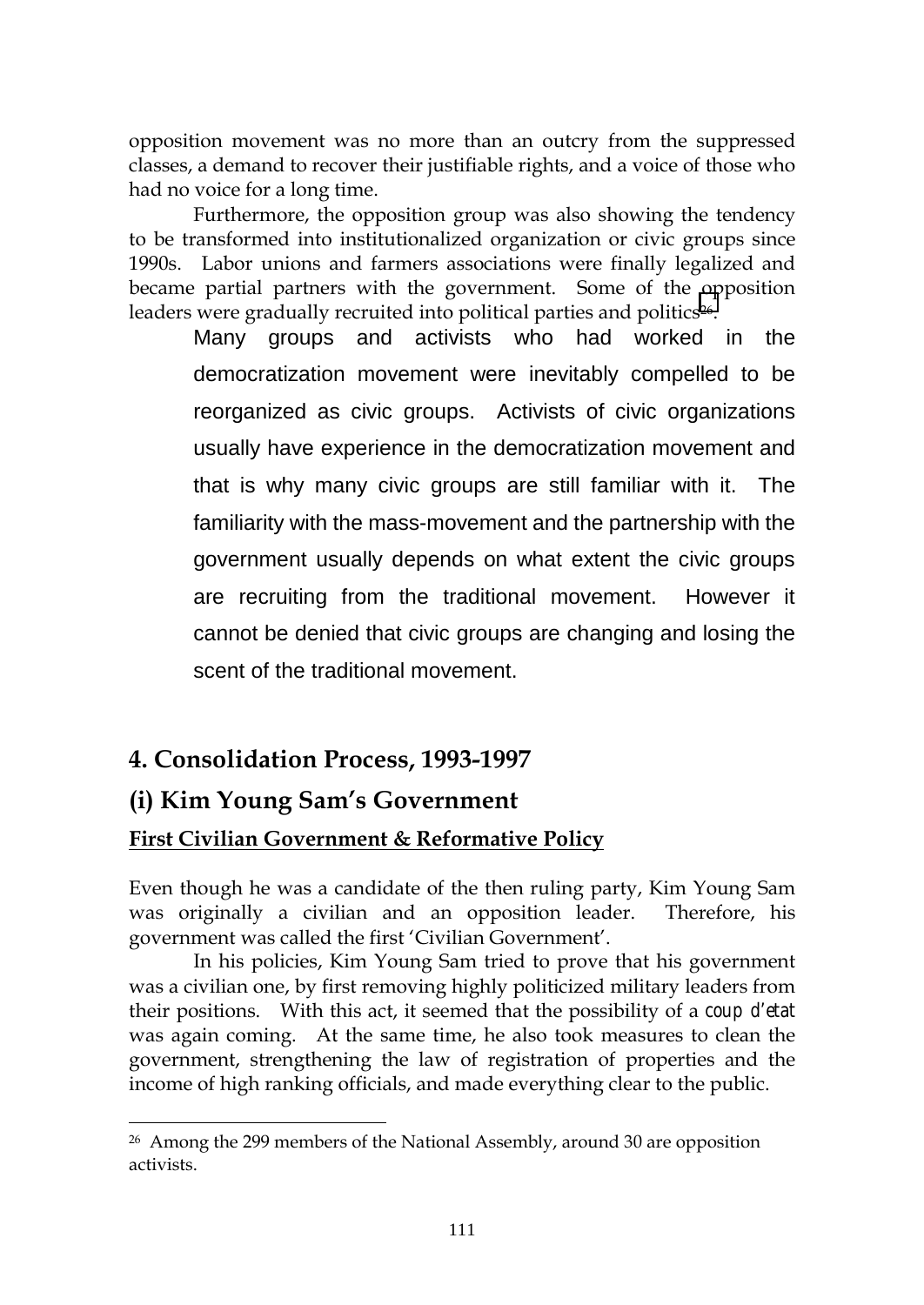The most impressive measure he took was arresting the two former presidents, Chun Doo-whan and Roh Tae-woo, on the suspicion of bribery, a *coup d'etat* and mass killings in the Kwanju Incident in 1980. Despite its clear limit, the prosecution and trial were symbolic enough to shake the roots of militarism and the connection between politicians and conglomerates.

#### **Still Confusing Period ― Shortcomings of Kim's Government**

Despite its reformative policies, assistance was not given by, not only by the people but also the bureaucrats and the party members themselves. They lacked the mentality to accept such reforms at all. In addition, it was only instinctive and sporadic measures, which did not take the form of institutions especially since it could not succeed in mobilizing the people's support and participation. They said that it was a 'one man show' by the President himself.

The latter part of his term was beginning to be tainted with corruption scandals, which resulted in his son's involvement and imprisonment on corruption. He became surrounded with more conservative circles and as a result, civic groups turned their backs on his government.

# **(ii) The Tide of NGOs**

#### **Boom of NGOs**

Many different civic groups were born in this period. They varied from environmental, traffic, urban development, and social welfare organizations to women's, religious, administrative monitoring groups. According to the survey delivered by the Citizen's Newspaper in 1996, it shows diverse groups growing and expanding in each field.

| Category I | Category II           | <b>Numbers</b> | Sum | Percentage |
|------------|-----------------------|----------------|-----|------------|
| Politics   | Unification, Politics | 107            |     | 4.3%       |
|            | Law/Administration    | 17             | 124 |            |
| Social I   | Civic                 | 212            |     |            |
|            | Labor                 | 129            |     |            |
|            | Farmer & Fisher       | 40             | 617 | 21.2%      |
|            | Urban Poor            | 25             |     |            |
|            | Women                 | 136            |     |            |
|            | Youth                 | 75             |     |            |
| Social II  | Health & Medicare     | 104            | 697 | 23.9%      |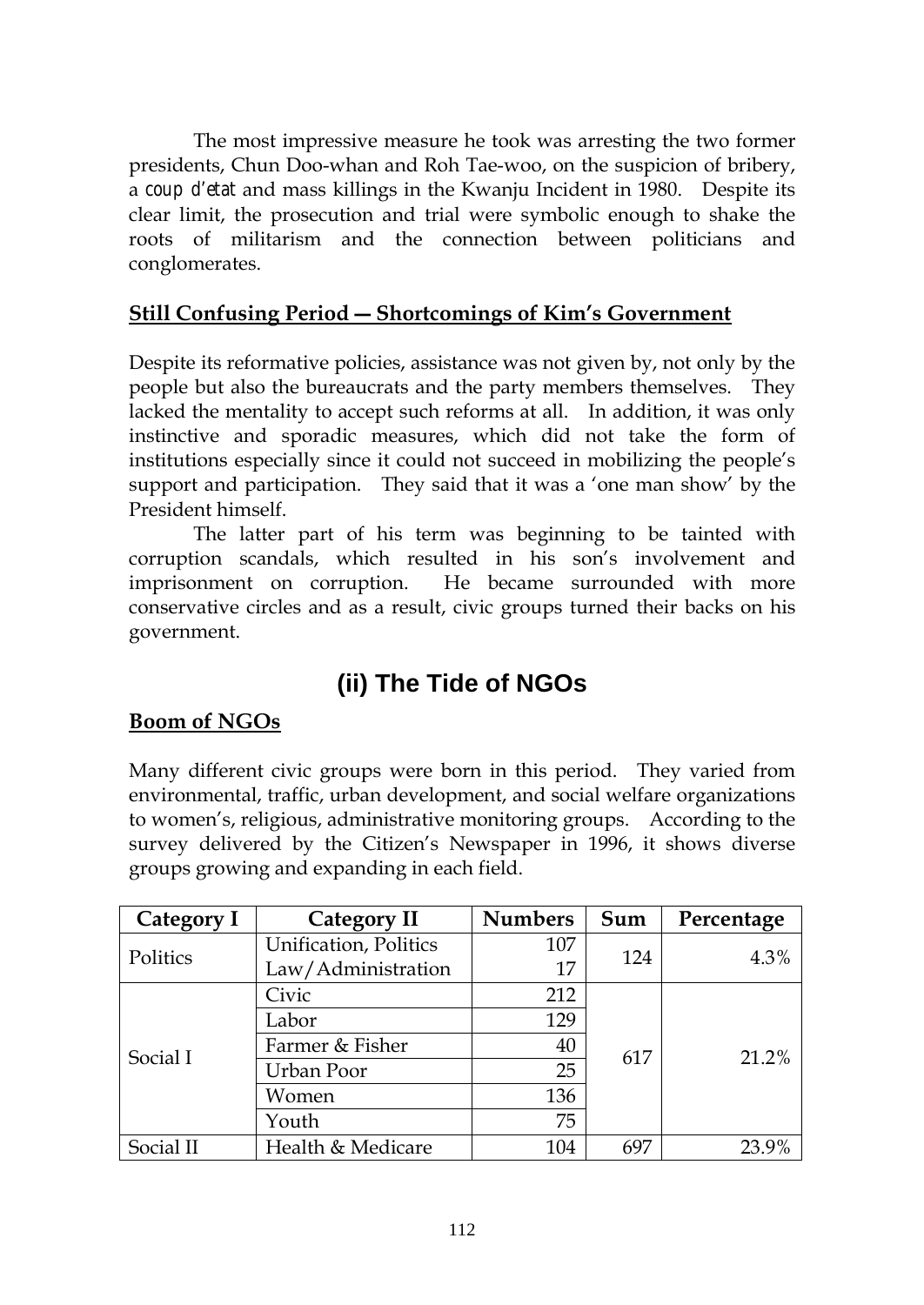|                          | Social Welfare   | 316 |       |        |
|--------------------------|------------------|-----|-------|--------|
|                          | Volunteer        | 44  |       |        |
|                          | Consumer         | 58  |       |        |
|                          | Human Rights     | 52  |       |        |
|                          | Environment      | 123 |       |        |
| Education $&$<br>Culture | Education        | 83  |       | 18.3%  |
|                          | Mass-media<br>&  |     |       |        |
|                          | Publishing       | 63  | 533   |        |
|                          | Culture & Arts   | 305 |       |        |
|                          | Sports & Leisure | 82  |       |        |
| Religion                 | Religion         | 313 | 313   | 10.7%  |
| Learning                 | Learning         | 47  | 47    | 1.6%   |
| Economy                  | Economy          | 499 | 499   | 17.1%  |
| International            |                  | 50  | 50    | 1.7%   |
| Relations                |                  |     |       |        |
| Etc.                     | Hobby Group etc. | 34  | 34    | 1.2%   |
| <b>Total</b>             |                  |     | 2,914 | 100.0% |

A few universities began to provide a Masters course for NGO activists or establish research institutes for more advanced study in this newly emerging sector. Their activities became focused and intensively covered by the mass media, and some allot a special page once a week in the publications. These actions prove that the influence of the civic movement was rapidly growing in this period.

#### **Experiment of Civic Politics**

It is interesting to find that a few intellectuals whose backgrounds had been the civic movement played key role in those reformative and progressive policies. Usually they are appointed as senior advisers to the President and quite often there are ministers recruited from the civic movement communities.

Under the Kim government, there was a wave of moving to politics from the civic movement. The CCEJ was 'the lake from where such a stream was flowing.' Many civic group leaders were running for the election for Parliament. However, they could not succeed due to the shortage of money, lack of organization, and growing apathy of the voters. Of course, there was criticism that with the civic movement politicized, the public began to regard civic leaders as a reserve army for politicians.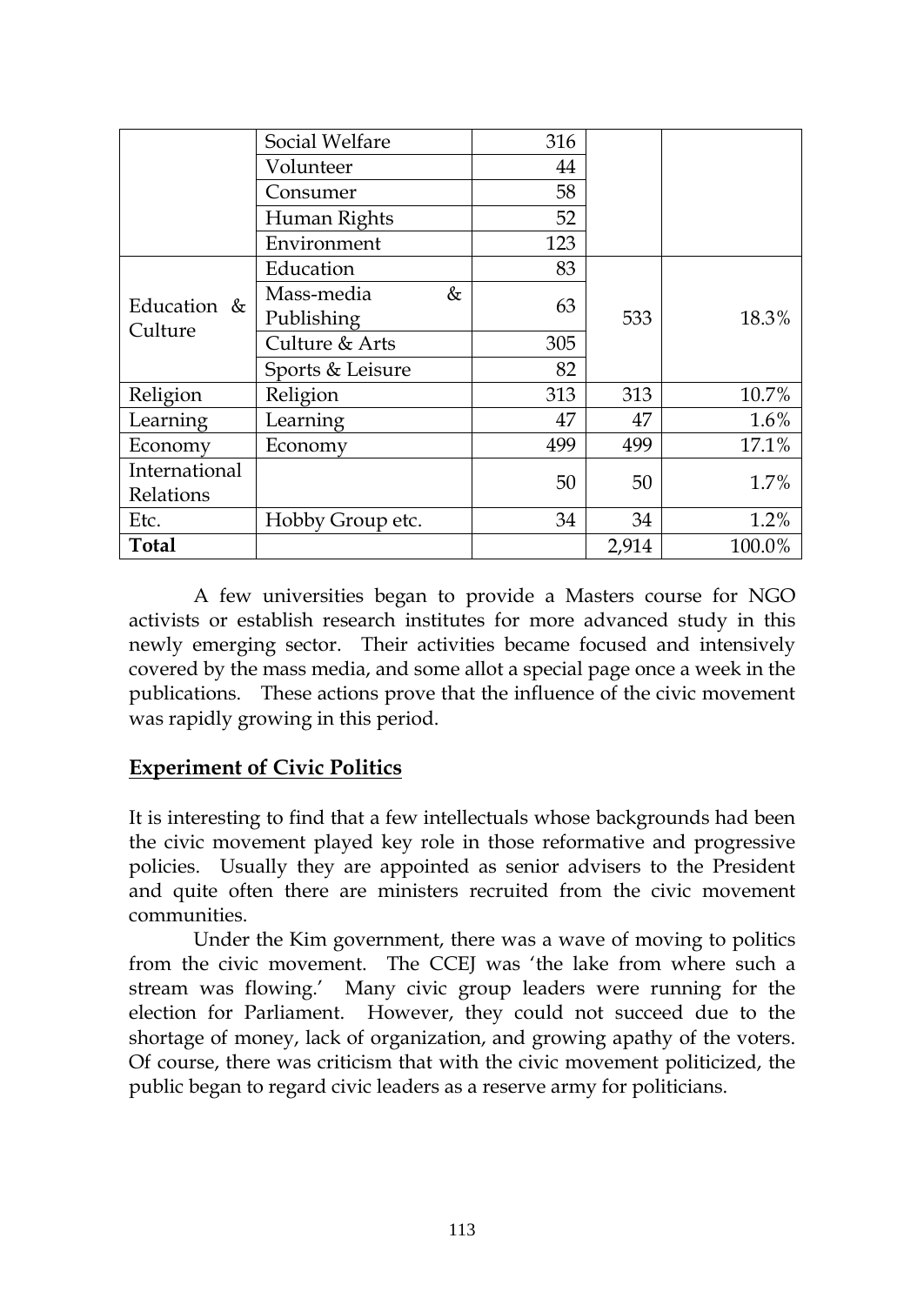# **5. Kim Dae Jung's Government & Civic Movement ― From 1998 to the Future**

### **(i) NGOs under Kim's Government**

#### **New Environment for NGOs**

Kim Dae Jung's government, which was inaugurated in 1998, is different from previous governments. It could capture power as an opposition party. This meant that Kim's government could be free from the conservative ruling party, which had ruled this country for a long time. There was, however, a burden to form a coalition government, which originated from the collaborative strategy with another conservative opposition party (*Jaminnyon*) during the presidential election.

President Kim Dae Jung emphasized the participatory politics and administration even before his inauguration. This suggested that he would have constructive and cooperative relations with NGOs to bring reforms. There had already been a partnership between the opposition party led by Kim Dae Jung and the NGOs in opposition to the authoritative government.

#### **Legislation for NGOs and Financial Subsidies**

The Kim government began to provide financial subsidies for NGOs, which had previously been provided only for pro-governmental organizations. Fifteen million US Dollars were annually distributed to the civic groups according to application, scale, and their performances. It was a real change of policy by the government because NGOs had been only the target of oppression by the authorities concerned.

The government also legislated a law, promulgated in January 2000, enabling NGOs to get tax-exemption status and discounts in postal services. It should be noted that concrete measures to guarantee the status of tax-exemption are still not taken. However, it's still meaningful to have the basic ground works to legitimize NGOs. In addition, the Law on Broadcasting also provides public access to the national Korean Broadcasting Station, 60minutes a month for NGOs program.

### **(ii) Dissatisfaction from NGOs Perspective**

#### **Misguided Policy of NGOs**

The policy by the administration can be said as being misguided. The essential nature of NGOs is independence from government. By providing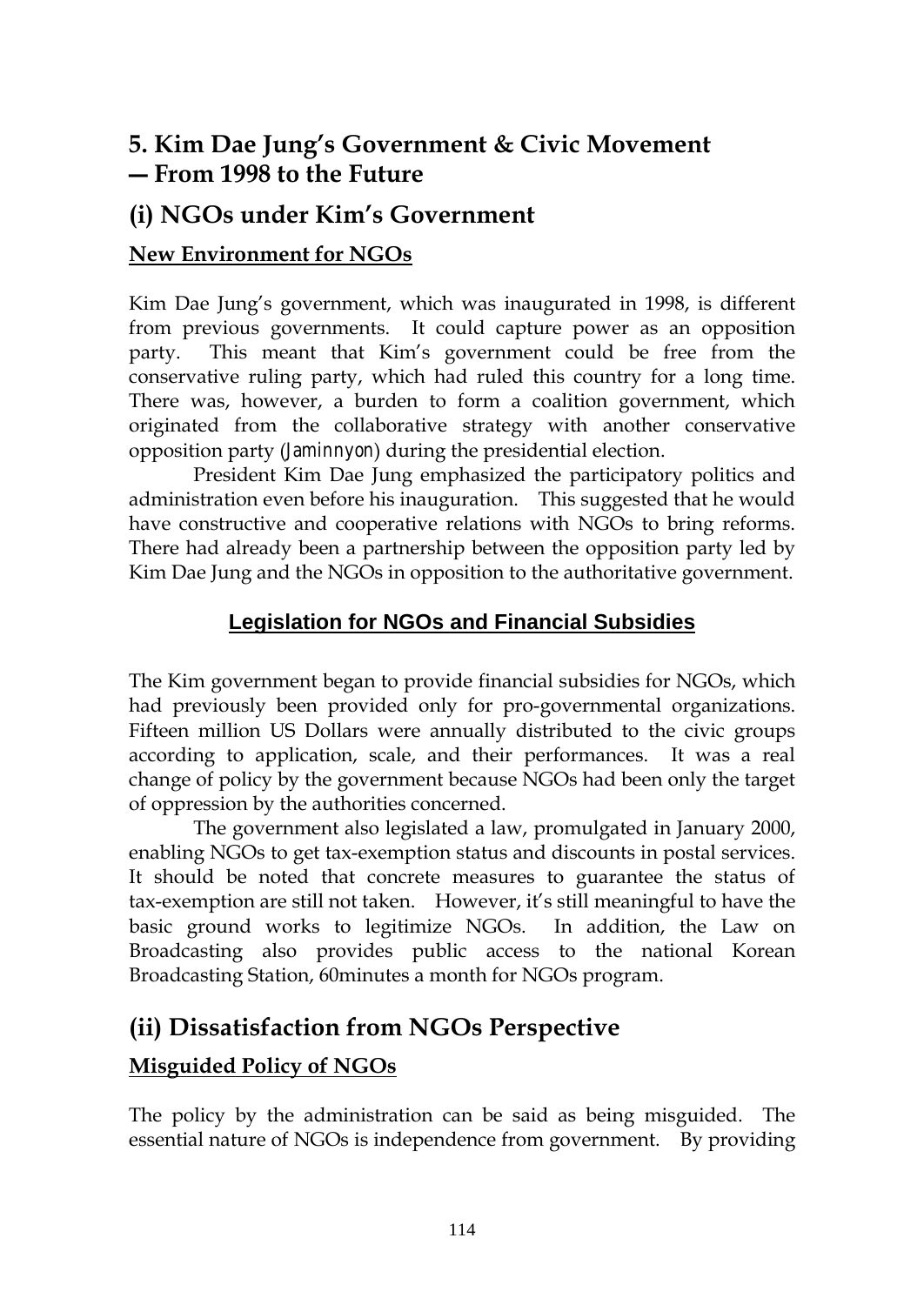intensive and direct subsidies, it is possible to hurt independence. Of course, we cannot oversimplify the diversity of the NGOs. It may be no problem for the social services to provide or volunteer groups. On the other hand, advocacy groups can be weakened in their mandate of monitoring the government. It also can be argued that those groups which are subsidized then inevitably are dependent on the governments for their financial sources.

In reality, the Kim government invited all civic groups to be a member of the 'Second Nation-Building Committee' (*Cheikeunkukeuiwonhoe*) which was initiated by the government from the beginning of its administration. However, most of the leading NGOs rejected the suggestion on the reason that the idea was originated to dominate the civil society. In this way, the perspective of this government is also not far from its predecessor.

#### **Betrayal of Promise**

Civic groups began to be disappointed by the betrayal of the promises which had been made by the regime during its campaign or in its opposition period. The public promises included introduction of the independent counsel, anti-corruption law, class action, national human rights institute, and confirmation process by the parliament for high-ranking officials.

As promised, it was successful to overcome economic crisis within two years. If we consider that it was a really good opportunity to change the fundamental social system and concept under which the dictatorship and rapid development underwent, President Kim Dae Jung was neglecting to bring a series of reforms and institutional change.

### **(iii) Back to the Future**

### **― Institutional Change for NGOs**

To take one step forward for the Korean NGOs, institutional reforms should be introduced. In the past, the measures which the government took were to obstruct, oppress and control. But now it's high time to assist, help and promote civic groups. Through our experiences, we notice that the government and parliament should take the following actions.

First, expansion of participation by the citizens and civic groups to the process of decision-making in the government, the parliament, and the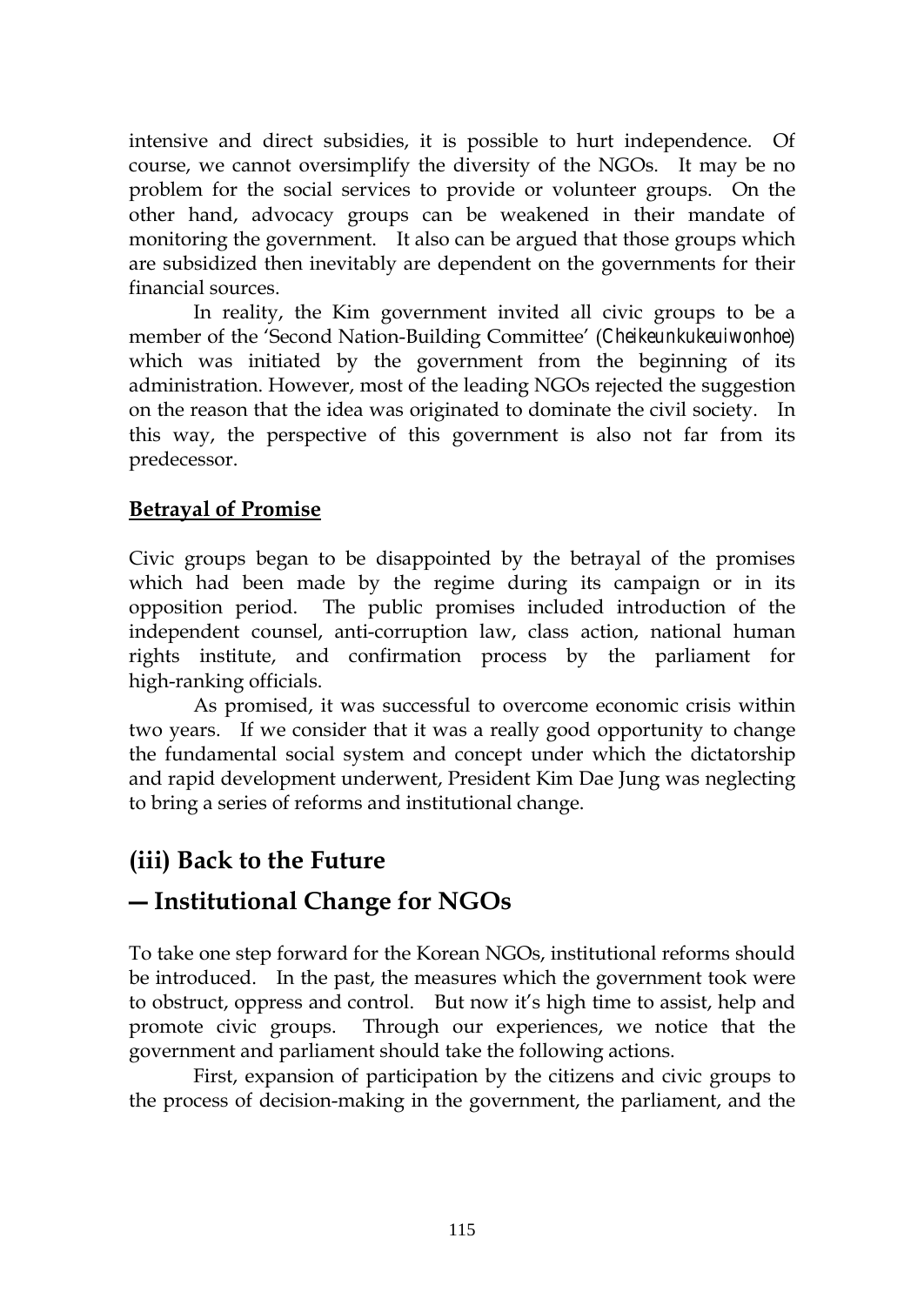judiciary on national and local base as well<sup>27</sup>. It may be necessary to have a strategic mind to accomplish reforms and strengthen effectiveness. Under the Kim Young Sam and even the Kim Dae Jung governments, they say that the reformative drive was no more than a 'one man show', indicating that the Presidents were only doing their jobs. Guaranteeing the mandate to defend their interest is the most natural short cut to protect the common interest and social reforms. PL by consumers, the False Claim Act by the taxpayers, summons of disqualified representatives by the voters may be illustrated as the example of self-executing institution for reforms and development.

In advance, it may include strengthening the freedom of information act to facilitate transparency<sup>28</sup>. The right to a hearing before action for the person concerned, residents' rights to vote on hot-issues, and a voter's right to recall corrupted officials are items to be included. Ordinary citizens and the interested parties had been isolated from the decision making process. During the process of legislation<sup>29</sup>, investigation<sup>30</sup>, and the trial, there is a demand of participation by the people. Furthermore, citizens and civic group should be allowed to have the standing for the public interest litigation, which is a crucial mechanism to bring reforms to society $31$ .

Second, exclusive measures of protection or assistance for the sustainable civic movement. Among other things, the Government should provide the status of tax-deductions for membership-fees or donations to civic groups32. The government this year distributed around \$16 million to civic groups for their application across the country. However, direct

<sup>&</sup>lt;sup>27</sup> President Kim announced his principle and policy on participatory democracy on the occasion of press conference just after his victory. However, there was no measure taken since his inauguration on this issue.

<sup>28</sup> Freedom of Information Act began to be effective since January 1998. But it includes articles, which allow broad range of non-disclosure, remaining the room for amendment.

<sup>&</sup>lt;sup>29</sup> The Petition Act is protecting the right to petition for the citizens. But the petitions have no legally binding effect and have usually been neglected without serious concern from the National Assembly members.

<sup>30</sup> The Criminal Procedure Act provides no access to the interrogation process by the attorney. It used to be the main reason for torture and maltreatment by the policemen and prosecutors.

<sup>&</sup>lt;sup>31</sup> According to traditional Civil Litigation Procedure Act, only the interested party can bring the lawsuit, excluding the possibility of public interest litigation.

<sup>&</sup>lt;sup>32</sup> Korean government has already promulgated the Law on Assistance to Non-profitable Civilian Association (*Biyoungri Minkandanche Chiwonekwanhan Bupyul*) which included tax-exemption article for those entities early this year. However, it has not taken more concrete action to make it effective, such as adding tax-exemption clause in the existing Income Tax Law and the Corporation Tax Law.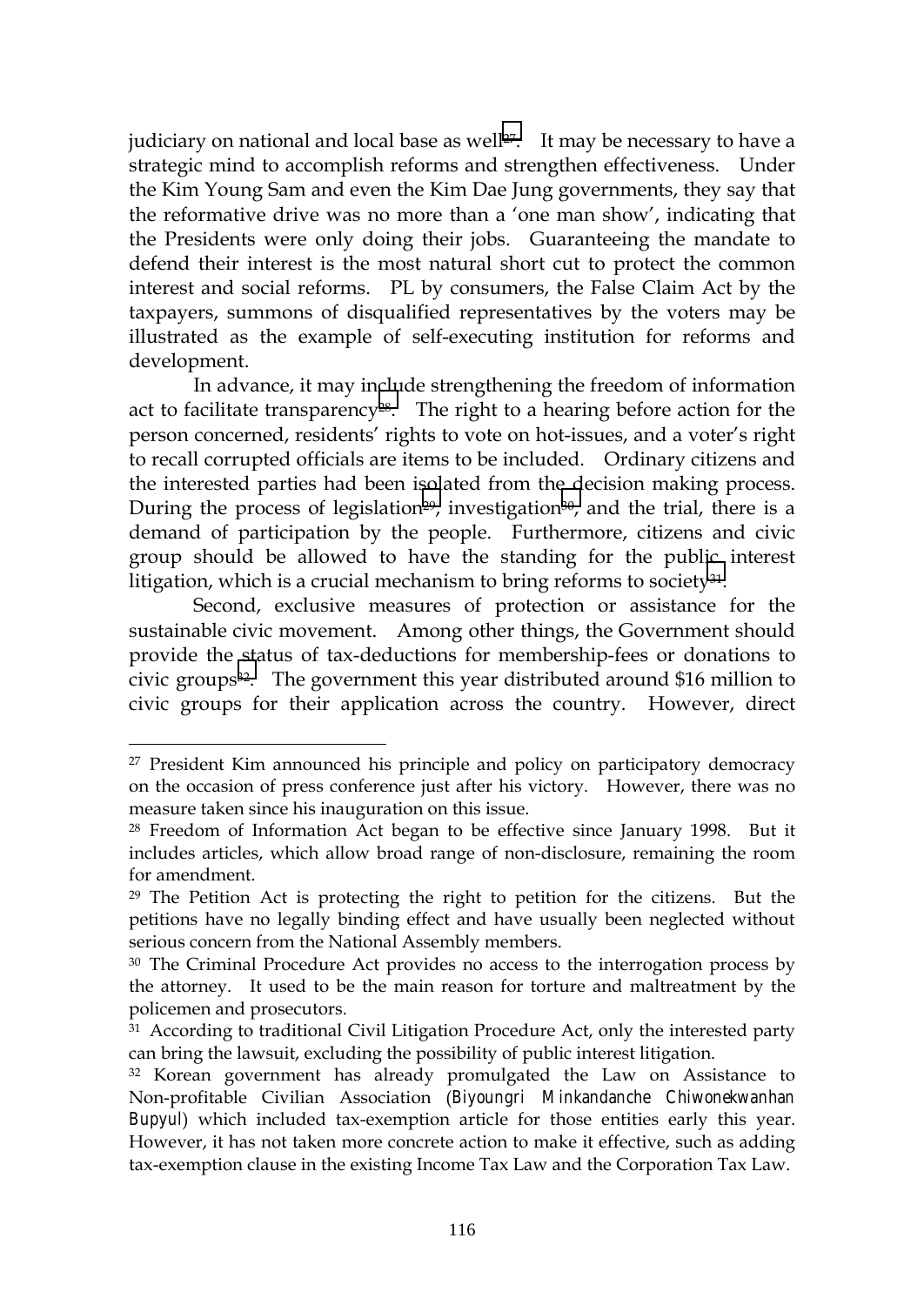financial assistance is liable to distort and subject NGO's activities to the Government's influence. Indirect assistance, therefore, through tax-deduction is a more efficient and correct way to help NGOs than direct assistance33. Tax-deduction for the civic groups would bring revolutionary benefits to improve their financial conditions<sup>34</sup>.

Third, elimination of all kinds of restriction and regulation on NGO activities. The Government highly tends to impose some burdens or obstacles on NGOs. These civic groups, especially advocacy groups, are appropriate targets to be cracked down. These fears and anxieties should be removed<sup>35</sup>. Recently the Government abolished even the system of reporting the time of its establishment. However, the new Law on the Assistance to Non-profitable Civilian Association needs to be enlisted in order to be qualified for the government assistance. It still remains a danger to such organizations that it can be arbitrarily applied.

In the march for a new civil society, NGOs cannot escape their destiny, to take the initiative to be one of the pillars to sustain democracy and quality of life. Korean NGOs could be catalysts to strengthen transparency and increase accountability in the public field, taking advantage of current social influence as leverage. It may also be a very effective way to introduce a package of reformative institution on central governmental basis. Even though there have been reforms in Korea, it's still under expectation and demands to be equivalent with an advanced society. In transforming one society to another, institutionalization is most important to consolidate change.

### **6. PSPD Movement**

 $\overline{a}$ 

# **(i) Comparison with CCEJ**

Following the CCEJ example, PSPD was born in 1994. Since then, these two groups became the most important NGOs in Korea. CCEJ and PSPD are said to be typically general civic groups but they also attracted criticism, because they were dealing with so many issues and monopolizing them36.

<sup>33</sup> The government and ruling party is now trying to introduce 'NGO Assistance Law' which included such article as tax-deduction, post-rate deduction etc.

<sup>&</sup>lt;sup>34</sup> Currently most of the Korean NGOs are suffering financial deficit. The condition is really difficult not to have enough to give salary for the full-time staff.

<sup>&</sup>lt;sup>35</sup> Of course, it should be noted that many obstacles and restriction for NGOs have been removed since 1987.

<sup>36</sup> They are being criticized as 'department store' dealing with many different items. In fact, CCEJ dealt with the issues of economic justice, environment, urban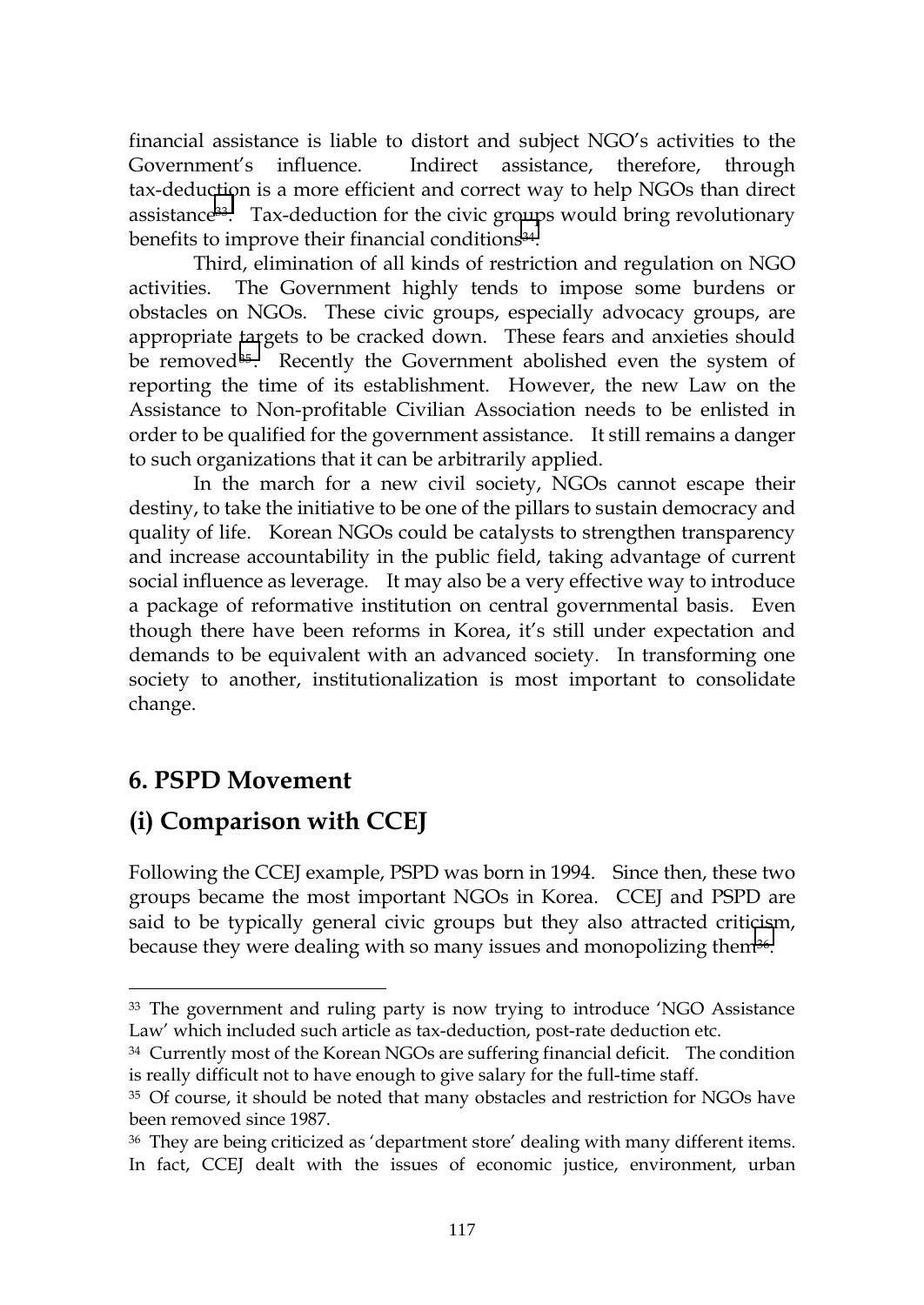Above all, Korea has not succeeded in introducing and consolidating social institutions. Numerous demands poured into civic groups and CCEJ and PSPD became front-runners to face such challenges.

Even though these two organizations share common things, the basic ideological background and style of the movement are different in many ways, originating from their own historic and realistic reasons. PSPD has a somewhat different position and tendency, compared to CCEJ. The comparison of the two groups may be helpful to understand the general atmosphere of the Korean civic movement.

First, PSPD tried to have a strong solidarity with labor unions; class based traditional opposition mass movement, and grass-roots organizations. In other words, it had sympathy with opposition groups, believing that the growth of labor unions and other grass roots, class-based organizations were indispensable to democratic development<sup>37</sup>. Civic groups in Korea used to be advantageous to attract the middle class as members and an audience. However, the mass movement includes hundreds of thousands of laborers, farmers, and students to be mobilized for their interest and social change as well. It may be not too overemphasizing to say that the two trends, civic groups and opposition mass movements, are the two pillars sustaining civil society.

Second, it emphasized the importance of non-partisan attitude and political independence. Politics in Korea has been regarded as the most corrupted field. Having relations with politics could also be interpreted as a symptom of corruption and a greedy desire for power. Keeping away from politics and neutrality is indispensable for civic groups to maintain their independence and popularity38.

Third, it used to resort to legal means, utilizing the concept of the rule of law. Even though this is not enough, Korean society slowly came to be ruled by law. The judiciary became independent. Under these circumstances, PSPD led the minority shareholders' rights targeting conglomerate reform and numerous public interest litigations. Public Interest Litigation Center, PSPD's umbrella organization, mainly consisted of

restructuring, health care, judiciary justice and many others. Afterwards it gave up some of the issues such as environment. PSPD was also including many different issues, but it's targeting very specific areas with specialized means, such as conglomerates reform through minority share holder's rights, legislation movement through anti-corruption law, and congress watch through documentation and so on. 37 This policy is based on the criticism against CCEJ's policy which was not friendly to the opposition groups.

<sup>38</sup> Some of CCEJ's leaders attempted to run for a seat at the National Assembly. This attempt gave the impression to the citizens that civic groups were utilizing their activist career as leverage for becoming politicians.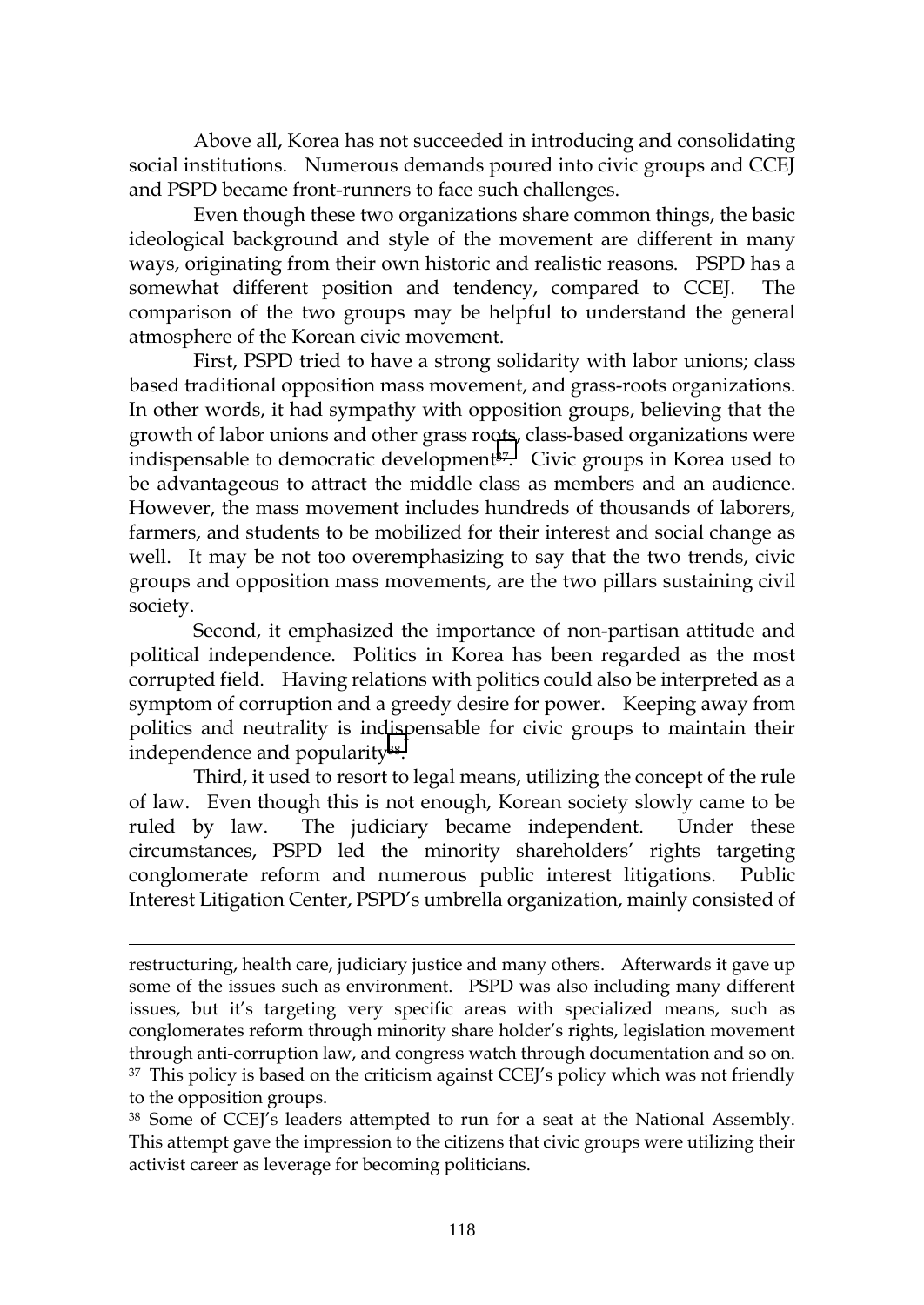lawyers and law professors who show a strong interest in this area.

Fourth, it tried to find financial resources solely from individual membership fees and their donations, not on funding from the government or corporations. After accepting money, it is not easy for the civic groups to evade pressure and seduction. It is needless to say that in Korea lobbying power by the business groups have been so notorious that there could be no exception to be lobbied. With this notion, it could succeed to have a self-financed budget system after 5 years.<sup>39</sup> Maintenance of independence and self-finance have made the PSPD able to speak out without any kind of pressure or interest. It is noteworthy for the PSPD to move on a new donation movement in Korean society, by establishing the Beautiful Foundation<sup>40</sup> modeled after the community foundation in America. The goal of this Foundation is to provide mainly for the civic groups and activists who suffered from financial deficits.

The general atmosphere surrounding civic groups has so rapidly changed that the time gap between 1989 and 1994 could make a big difference in the activities of CCEJ and PSPD. The most conspicuous change is the extent of democracy, the depth of rule of law, and the growth of NGOs. PSPD can safely say that it could be active in more favorable conditions than CCEJ in that sense.

# **(ii) Some Experiences and Activities ― PSPD's perspective**

#### **Human Rights Issue**

 $\overline{a}$ 

Respect for human rights is the most important symbol of a democratic society. A society in a transitional period has such tasks, in terms of human rights, such as the abolition of bad laws, the reorientation of judicial institutions, punishment of perpetrators, compensation for victims, revelation of truths and so on.

With pressure from civic groups, the government was compelled to imprison some policemen for their wrongdoing such as torture. It was the most dramatic scene to witness two former presidents being arrested for their initiation of the *coup d'etat* and massacre in 1980. It must have been a shock for other dictators in Asia who might be afraid that this could happen

<sup>&</sup>lt;sup>39</sup> The membership fees per month from 10,000 members is amounting around 50 million Won (roughly US\$40,000), as of August 2000. All expenses in total every month is 60 million Won. The deficit is being covered by the profits from managing cafe, insurance agency, concert, and special donations. Recently there was special donations amounting half million dollars from a businessman.

 $40$  It is also accessible through the Internet website whose name is Beautifulfund.org.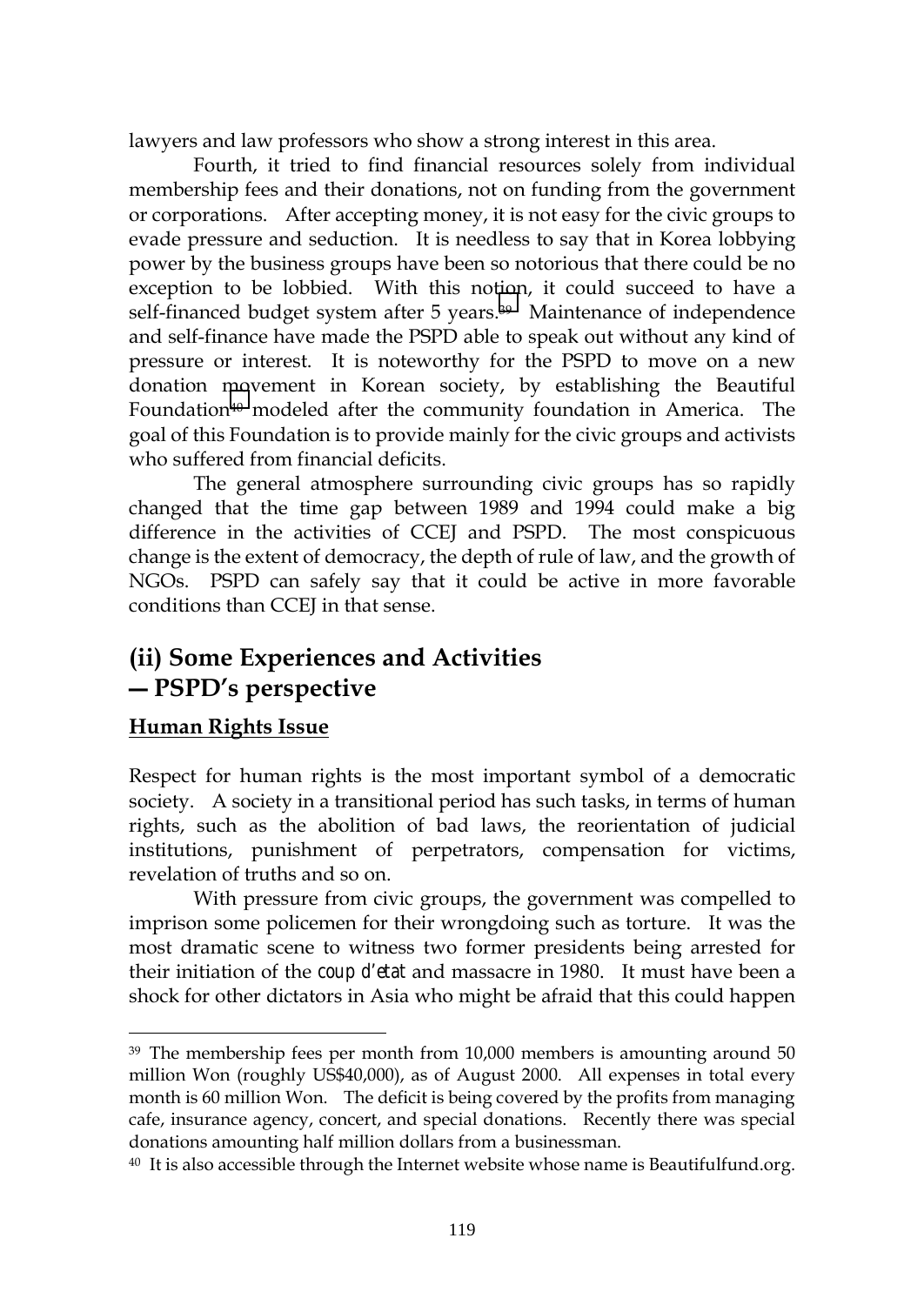in their own countries.

With ratification of ICCPR, Korean NGOs for human rights could take advantage of international organizations as a platform for reforms. For example, the National Security Law was under fire by members of UN Human Rights Committee, through process of consideration for the initial and periodical country report. NGOs were taking advantage of the occasion by submitting counter-reports and monitoring the Committee.

However, the Korean civic groups for human rights are still struggling to enhance the level of human rights in Korea. The NSL is still left unchanged, leaving hundreds of victims behind bars. The prosecution, police, and the judiciary cannot be said to be fully democratized and independent. Even though high-ranking officials pledge to admit the universality of human rights, no one can say it is being carried out in reality.

The way PSPD carries out its activities has been unique in a sense that it concentrated on monitoring the Judiciary and the Prosecution. It maintains 2,800 files of judges and public prosecutor in its archive, keeping every judgement and decision made. It became very useful and effective on the occasion of the confirmation process against the appointees for Supreme Court Justice and Constitutional Court Justice in Parliament, releasing comments on their performances in terms of human rights and affecting the questionnaire of the parliamentarians. It must be influential for the judges and public prosecutors to reconsider how civic groups and the people would evaluate their judgements. The PSPD also targeted at strengthening the social welfare system and eventually the protection of social and economic rights, succeeding with legislation entitled "Protection Law of Minimum Life" in late 1999.

#### **Anti-Corruption Campaigns**

Corruption has been a common phenomenon in Korea so much so that it used to be called: ROTC (Republic of Total Corruption). It was also a kind of heritage from remaining dictatorship. Civic groups were also very active in combating corruption.

PSPD's campaign for Clean Society was established in 1996. It made a draft of an anti-corruption law, which was submitted to parliament and was so influential as to become national and common agendas for all civic groups.

 The anti-corruption law also includes a package of legal weapons such as whistle-blowers protection, prohibition of money laundering,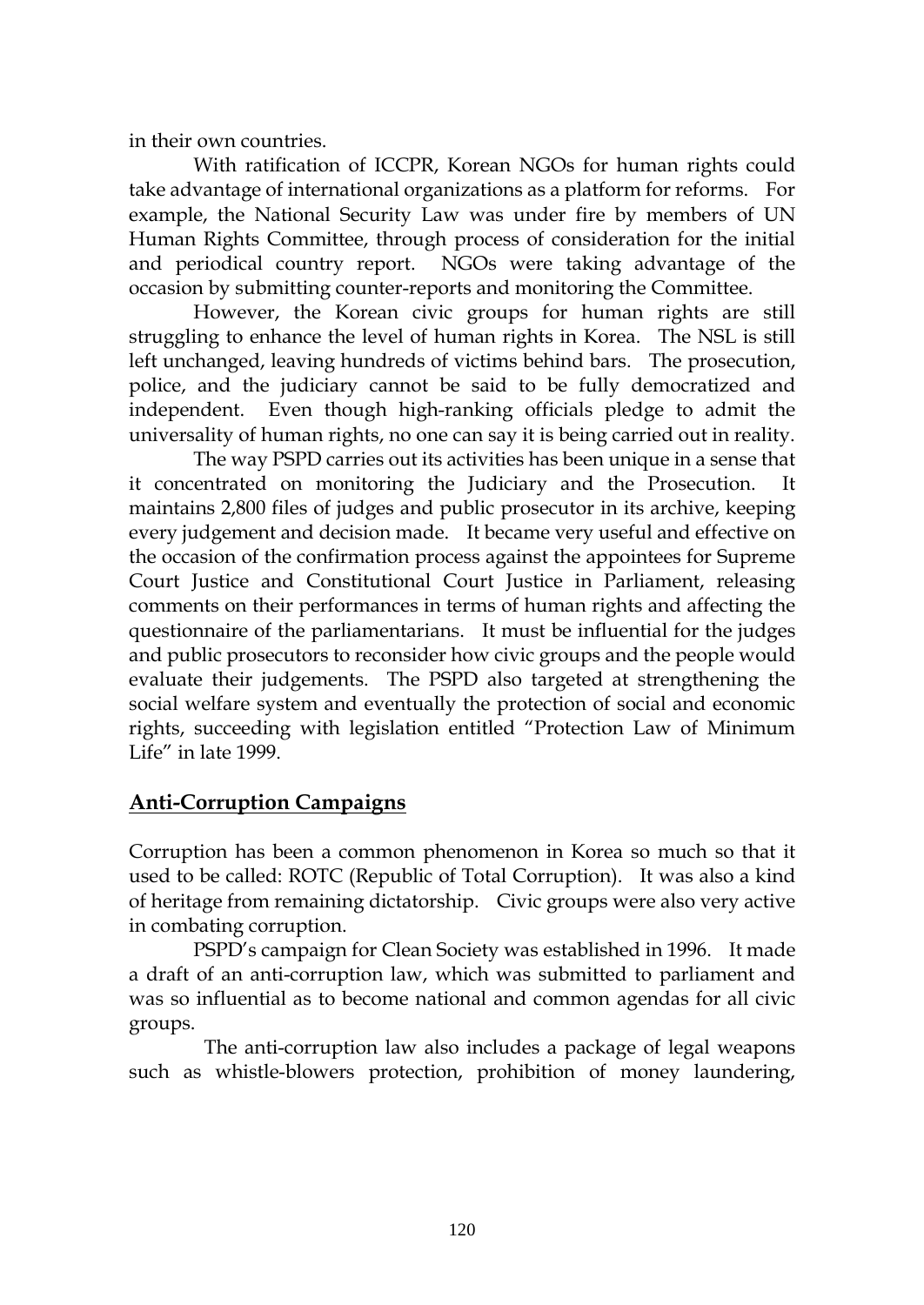strengthening penalty and ethics of conduct, and independent council<sup>41</sup>. Now it is on the brink of being legislated, because the ruling party and opposition party have already submitted a similar Anti-Corruption Law.

Another of PSPD's project in the field of anti-corruption was the protection of whistle-blowers, with the unique Center for 'a few good men'. In the belief that the protection is a most effective way to eradicate corruption, it continued to issue pamphlets, organize conferences, defend whistle blowers, and of course proceed the legislation.

#### **Minority Share Holder's Rights Campaign**

Korea's rapid economic development had once been regarded as the most successful model for scholars and policy makers alike. However, the country experienced a serious economic crisis since 1997. Although there have been heated disputes on what was the reason of the sudden economic decline, no one denies that the structure of corporate management was one of the reasons, as many scholars argue as follows:

"In conclusion, because of the long tradition of active government involvement, by the time of the 1997 financial crisis the South Korean economy had not developed the regulatory and legal institution that are consistent with a self-correcting, self-promoting, and well-functioning market economy. Market discipline was weak as corporate governance was centralized, with all responsibility in many Korea's chabol falling to primary owners who held a minority of the corporation's stock. Low profit rates and high debt-to-equity ratios that would not acceptable in a more advanced market economy."42

The job of minority shareholders' right campaign became popularized with the beginning of the movement as the economic crisis began. The first target was the First Bank (Cheil Bank) which was nearly bankrupted, because of heavy ill debts from the bankrupted Hanbo Steel. The litigation against top management was brought to the courts, and PSPD won the case in which the court ordered the management to make compensation in the amount of 400 million Won to the Bank. The next

<sup>&</sup>lt;sup>41</sup> In the process of preparing the draft, other examples such as the Ethics in Government of 1976 of USA, Hong Kong and Taiwanese legal systems were taken into consideration.

<sup>42</sup> Uk Heo and Sunwoong Kim, "Financial Crisis in South Korea ― Failure of the Government-led Development Paradigm", *Asian Survey*, Vol.XL. No.3, May-June, 2000, p.507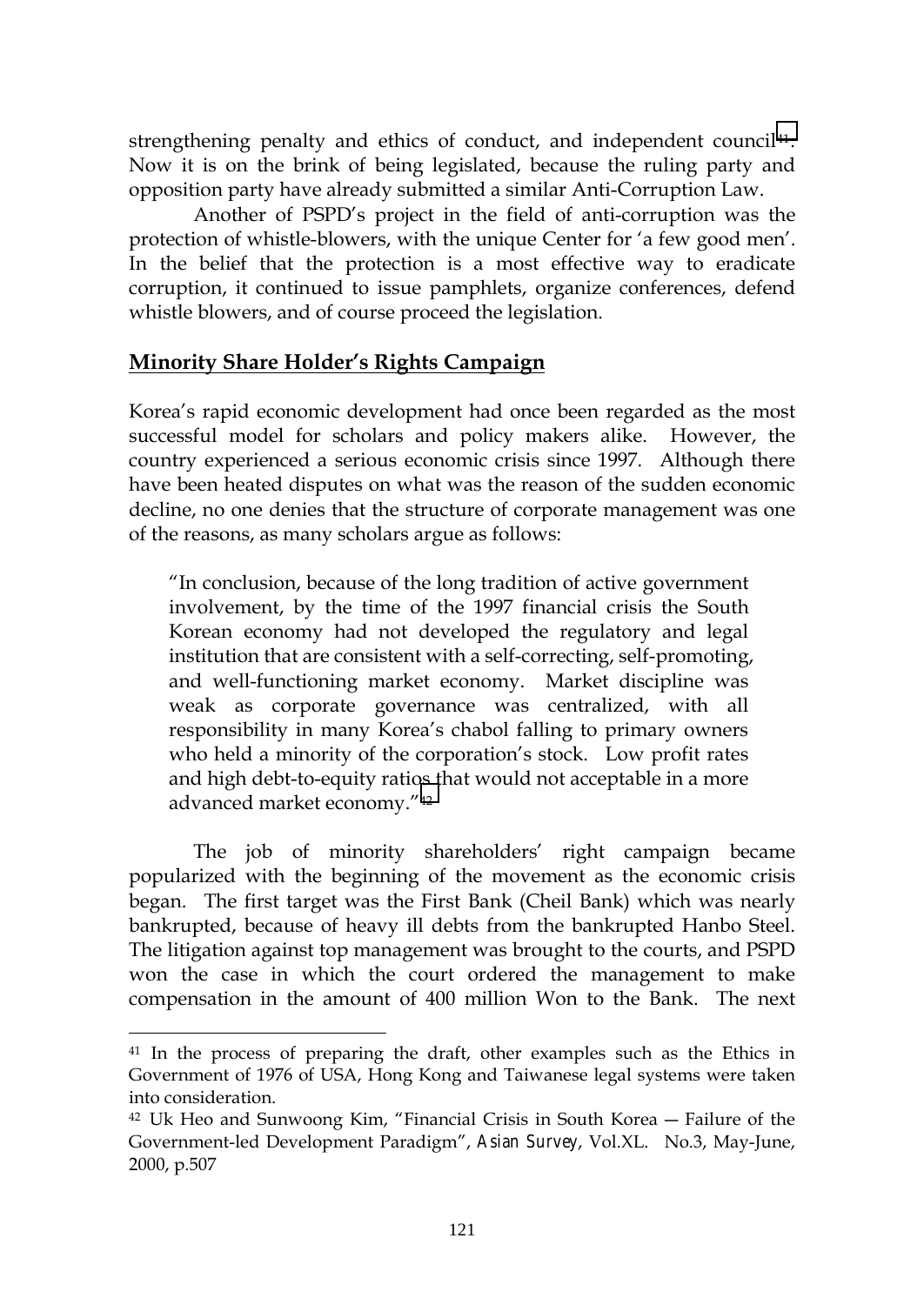battleground was the Samsung Electronics. The PSPD's delegate consisted of specialized lawyers, professors and accountants participating in the annual gathering of the stockholders, and raised issues of mismanagement in the perspective of minority share holders. It lasted 16 hours and received the spotlight from both Korean and foreign mass media as well. Notwithstanding some limitations, it was also an effective means to change the management style of conglomerates and arouse people's consciousness.

#### **Political Reform Crusade**

 $\overline{a}$ 

Corrupted politics has been one of the main reasons of non-competition and social underdevelopment. Distrust and dissatisfaction against politicians were mounting. Modernized political party and a well-organized parliament could be leverages for social stability and national prosperity.

The Korean civic groups including PSPD were writing a new history by intensive intervention in the political process. During the last general election in April 2000, they made a blacklist of candidates who should not be elected. The category of the blacklist was made according to such criteria as career of punishment of corruption, conspicuous negligence of their activity as parliamentarian, and misconduct. The campaign became so popular and influential that it resulted in an overwhelming victory where 70% of the targeted candidates were not elected. In the Seoul Metropolitan area, 95% of the candidates could not be parliamentarians again.

This has paved the way for the citizens' participation in the process of politics. Confidence was being rooted in their minds to change the climate of politics. Civic groups have already started a new attempt to have a network to monitor and inspect parliamentarian activities against the government on a daily basis 43. After the campaign, discussions to establish a nation-wide network of civic groups is still undergoing, and at the same time it created a new route of participation through the Internet. During the campaign, the web-cite was hit by millions of netizens for 3 months, hence,

<sup>43</sup> However, the process of inspection towards every departments of government by the Parliament happens annually from September to December.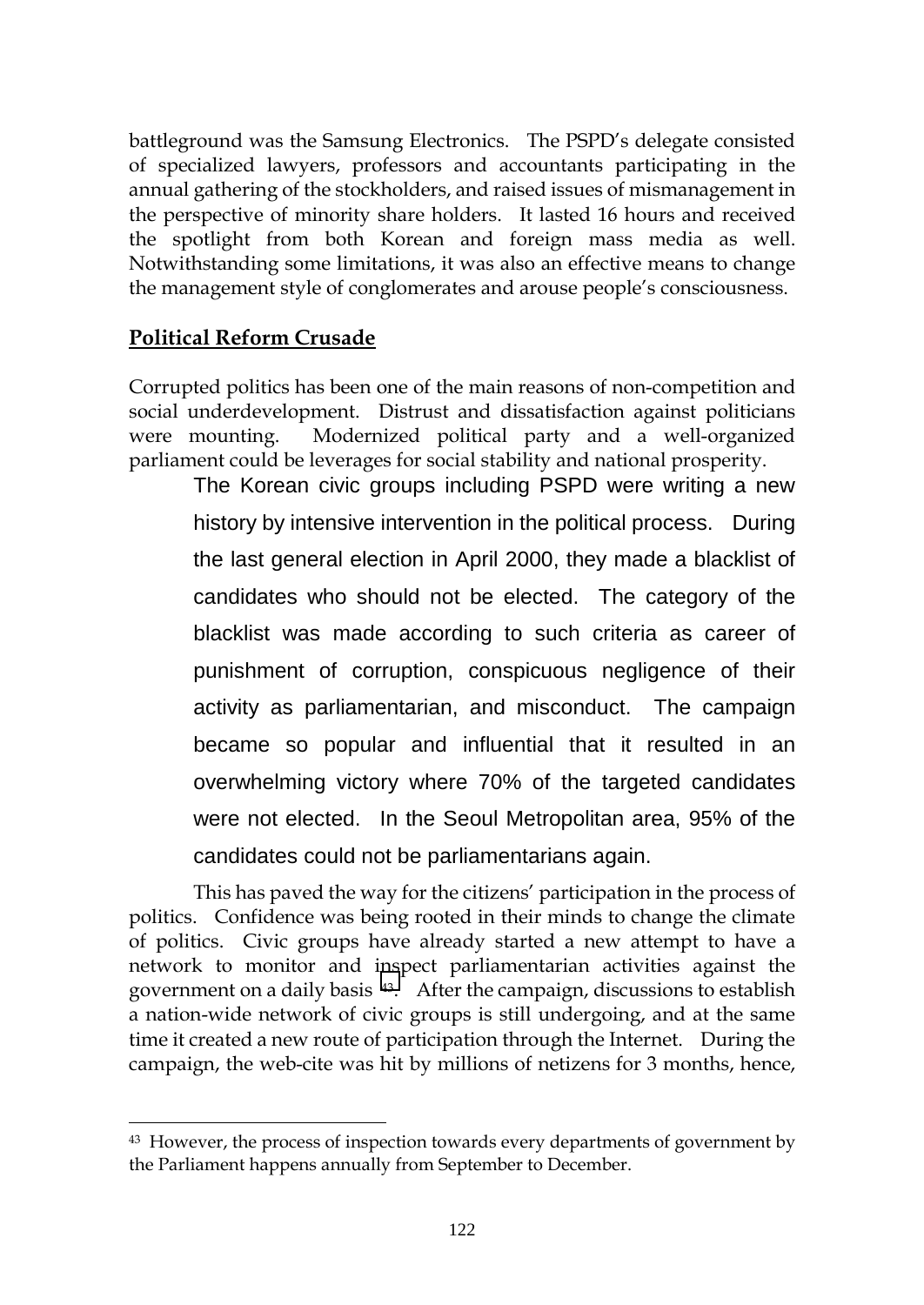the Internet has been a new playground for the civic movement<sup>44</sup>.

## **7. Common Ground to Share ― Solidarity for Reforms and Change in Asia**

Asian countries were suffering most seriously from the recent economic crisis. Even though there were some external reasons, we Asians may inevitably try to find our own faults and weak-points within our society, as not to repeat the same tragedy. This momentum can be utilized to clear away all clouds which might shed on our destiny and remain after our rapid economic development.

Most Asian countries share common experiences in the rapid development and authoritarian rule. Except for a few countries such as China, Burma<sup>45</sup> and North Korea<sup>46</sup>, other Asian countries are stepping into a more diversified and capitalistic stage of development, getting out of one-party rule, authoritative suppression of human rights, and inefficient government-led economy, which dominated this region for decades. There must be a different stage of democratization in those countries. For example, Japan, Philippines, Taiwan, Korea, and Thailand can be classified as relatively advanced in terms of democracy. Countries such as Indonesia, Malaysia<sup>47</sup>, Singapore<sup>48</sup> are also on the way to democracy and civil society.

<sup>&</sup>lt;sup>44</sup> PSPD's website receives 45,000 a month and it's increasing. (Michael Vatikiotis & Shim Jae Hoon, "People's Advocate", *Far Eastern Economic Review*, March 23, 2000, p.28)

<sup>&</sup>lt;sup>45</sup> Despite the crushing opposition by the junta and no hope of democratization of power in Burma, the junta is not stable and safe. The so-called '9-9-99 Movement' (September 9, 1999) was not successful to ignite a wave of democratization movement, 1,000 demonstrated in the town of Meiktila at that time. With troubled economy and dirty image outside, we cannot sure the junta survive. (See Donald M. Seeking, "Burman in 1999; A Slim Hope", *Asian Survey*, Vol. XL. No. 1, January-February 2000) At the same time, expert on Burma says power struggle looms in the junta's leadership.(Bertil Lintner, "Troubled Junta", *Far Eastern Economic Review*, June 29, 2000)

<sup>46</sup> Recently Kim Jong Il, North Korean leader, made splendid debut on international arena by having a summit with its partner Kim Dae Jung, South Korean president. This unexpected event deserves prospect for the North Korea to open its gate widely and begin the same road which China had strid.

<sup>&</sup>lt;sup>47</sup> Even though Mahathir still grips his country strictly, some elements for the change is visible. He is struggling with the issue of former Deputy Prime Minister Anwar Ibrahim The people themselves, especially youngsters, want democracy. "Everywhere there's a cry for grater accountability and limitation of powers of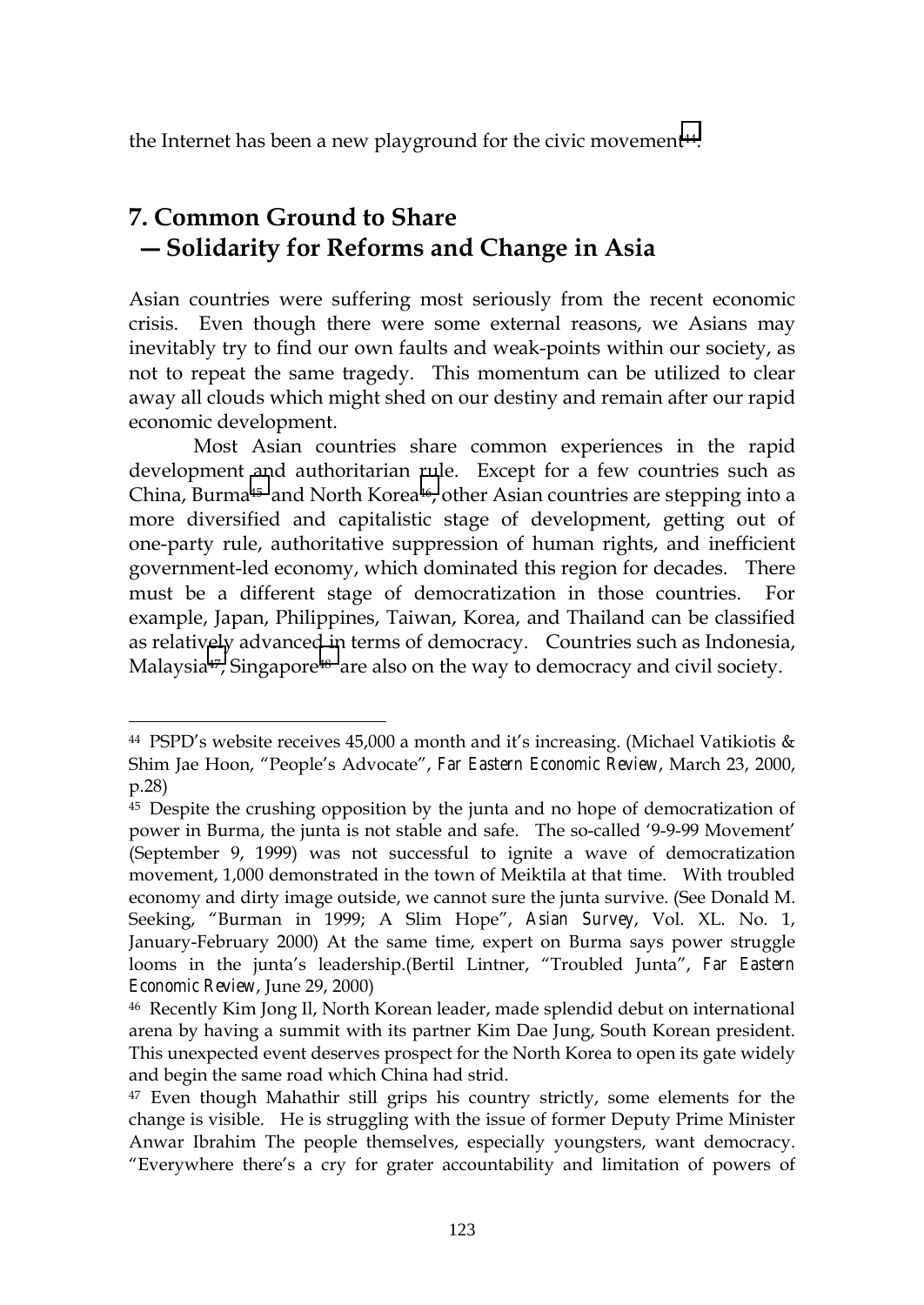There has been a debate that "Asia is a different place from the West and therefore must construct political regimes that suit the unique conditions of its cultures. While it makes sense to nurture market economies by the government and the business sector, politics must reflect the group oriented or communitarian concerns of Asia's Confucian cultures. This means that certain liberties such as freedom of speech, assembly, and competition for political office are sharply limited.…..."49 Also, unique tradition and characteristics which can be found in Asian countries can be inevitably incorporated into the political, economic and social systems. However, this cannot justify the authoritarian rule or government immunity in the name of Asian tradition or cultural diversity.

Under the ideology of development, concepts such as human rights, equality and quality of life used to be neglected and dismissed. Authoritarian rule was also likely to lead to corruption, inefficiency and vulnerability. Many reasons can be found to explain these social evils. However, the insufficiency and destruction of 'checks and balances' may be the most important factor. A strong civil society can be a bank to protect the flood of power abuse, and a power plant to build common sense. Civic groups are thus essentially the most important element of the civil society.

However, many civic groups in this region suffer from ignorance, inexperience and the lack of resources. If we learn from the experience of civic groups in other countries, we can easily overcome our difficulties. In fact, the problems are very similar and share many things in common. For example, education for citizens, financial difficulty, skills for public campaigns and strategy for the movement are problems commonly found among most NGOs.

In addition, there have been rare exchanges among Asian countries. Various reasons include language barriers, non-existence of funding and the utmost diversity in this region. NGOs in America and Europe no longer show concern for those countries where the democratization process once began. However, societies in transitional period are most needy for technical advice and experienced assistance. This is the reason why we can

persons in authority." (Interview with Sulaiman Abdullah, Malaysia's Bar Council chairperson, *Far Eastern Economic Review*, July 2000, p.31)

<sup>48</sup> Interestingly it provided recently, so called speaker's corner, a public forum for the public such as Hyde Park's corner in United Kingdom. It has clear limit in the sense that he or she should get permission and stay within of the law. (See Ben Dolven, "Soapbox 'Asia's Nanny state gives citizens a public forum", *Far Eastern Economic Review*, April 6, 2000). However, it symbolizes that Singapore is also under the pressure to open and to appear, at least, to be democratic.

<sup>49</sup> Steven J. Hood, "The Myth of Asian-Style Democracy", *Asian Survey*, Vol. XXXVIII, No.9, September 1998, p.853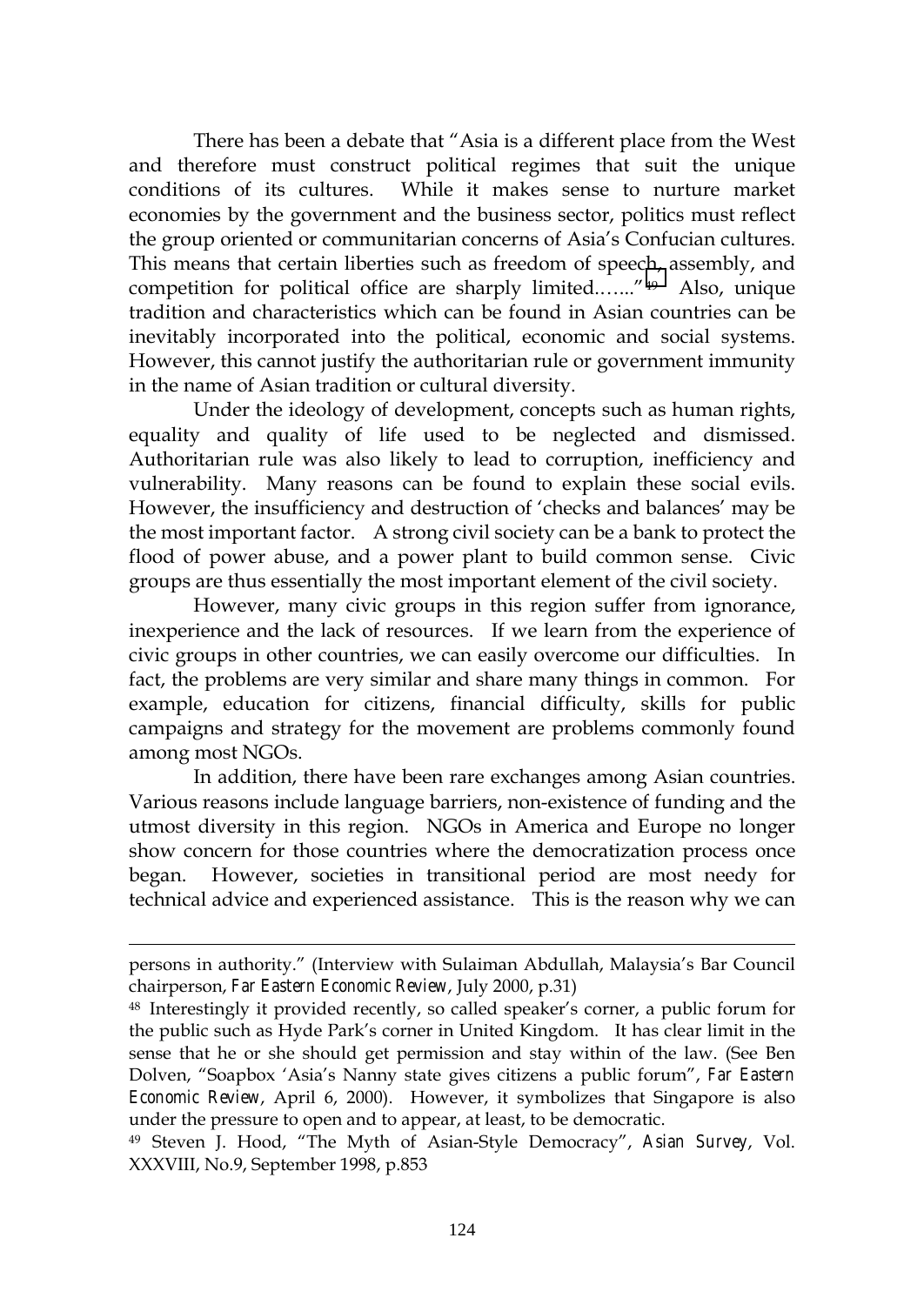say it's high time to build a bridge for mutual exchange of our experiences.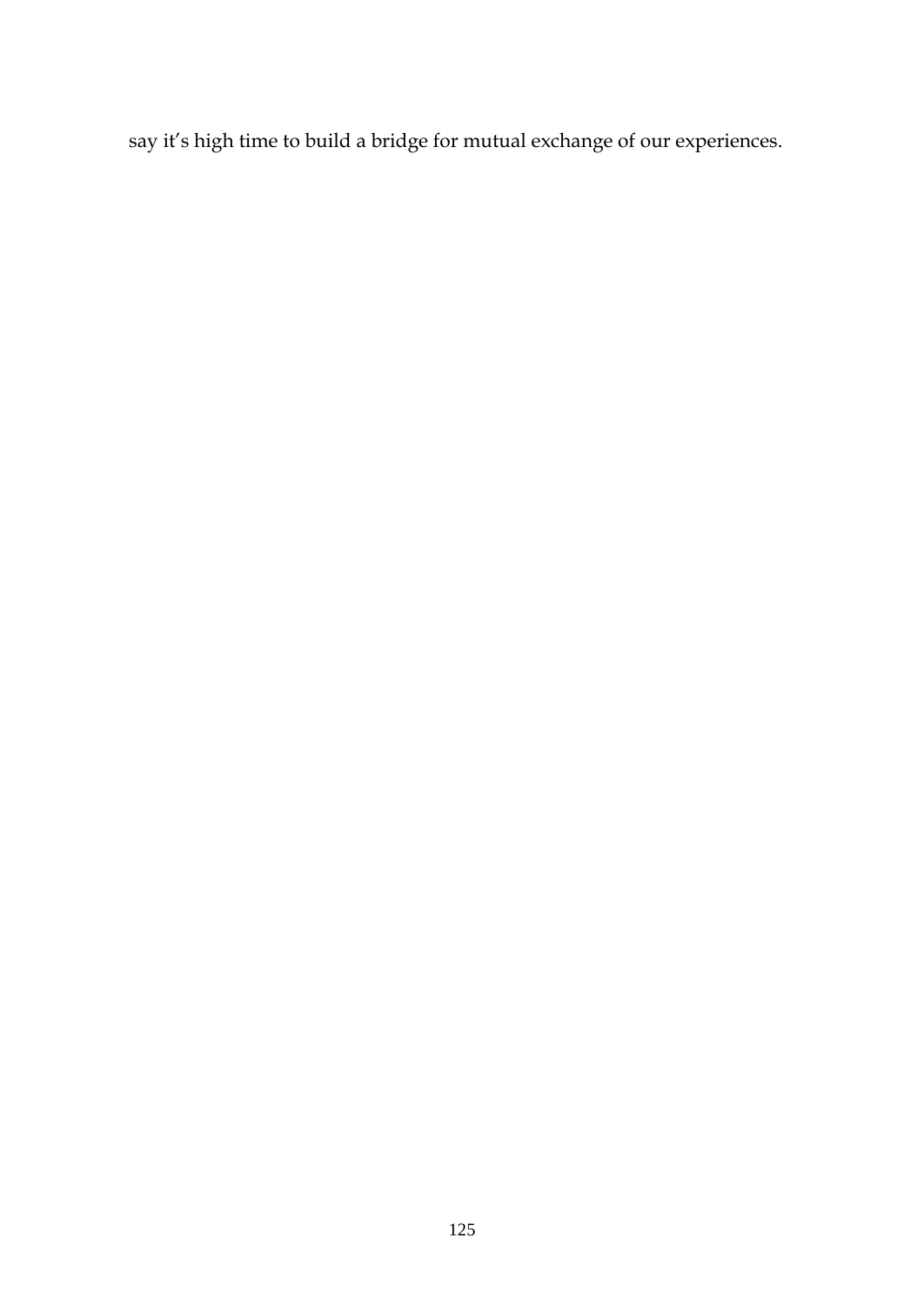# **Patients' Rights of Access to Drugs in the Globalization Era: The Case of Thailand**

### **Saree Aongsomwang**

 $\overline{a}$ 

Foundation for Consumers (FFC) Center for Consumer Interests

#### Globalization and Public Health

The concluding meeting of the General Agreement on Trade and Tariff (GATT) conceived the infamous World Trade Organization (WTO) which eventually replaced the GATT. The signing and ratification of WTO is pressuring, forcing and intensifying the implementation of the free trade economic system of all countries on a global scale<sup>50</sup> which has been called "globalization." Trade agreements have been shaped and took decision-making process from the national governments and handed them down to the dominant actors in the international market and the transnational corporations (TNCs).51 Trade agreements with clauses largely detrimental to the developing countries have far-reaching implications and impact to development and health in particular and eventually to the poor, who are already marginalized.

Trade liberalization has already started swinging around in all of the Asian countries in the 90's, where we saw the opening of the markets of the Indochina countries, and the biggest target markets of all, India and China. We have also witnessed the unregulated and free flowing of investment; privatization of state enterprises; no choice signing of international treaties; and amendments to national laws, to name a few, all to comply and bind with the WTO agreements. This pre-globalization period has an earlier impact on Asian countries, which witnessed the fragility and collapse of the Asian economic tigers. This eventually have big effects on the health and quality of life in most Asian countries, where in the south, southeast and middle east areas, unemployment and inflation rate soars, and there's a lack

<sup>50</sup> Correa, Carlos. *The Uruguay Round and Drugs*, Geneva, Switzerland: World Health Organization; 1997.

<sup>51</sup> Dr. K. Balasubramaniam. *Heads – TNCs Win: Tails – South Loses or The GATT/WTO/ TRIPs Agreement*, Penang, Malysia: Consumers International (CI), April 1998.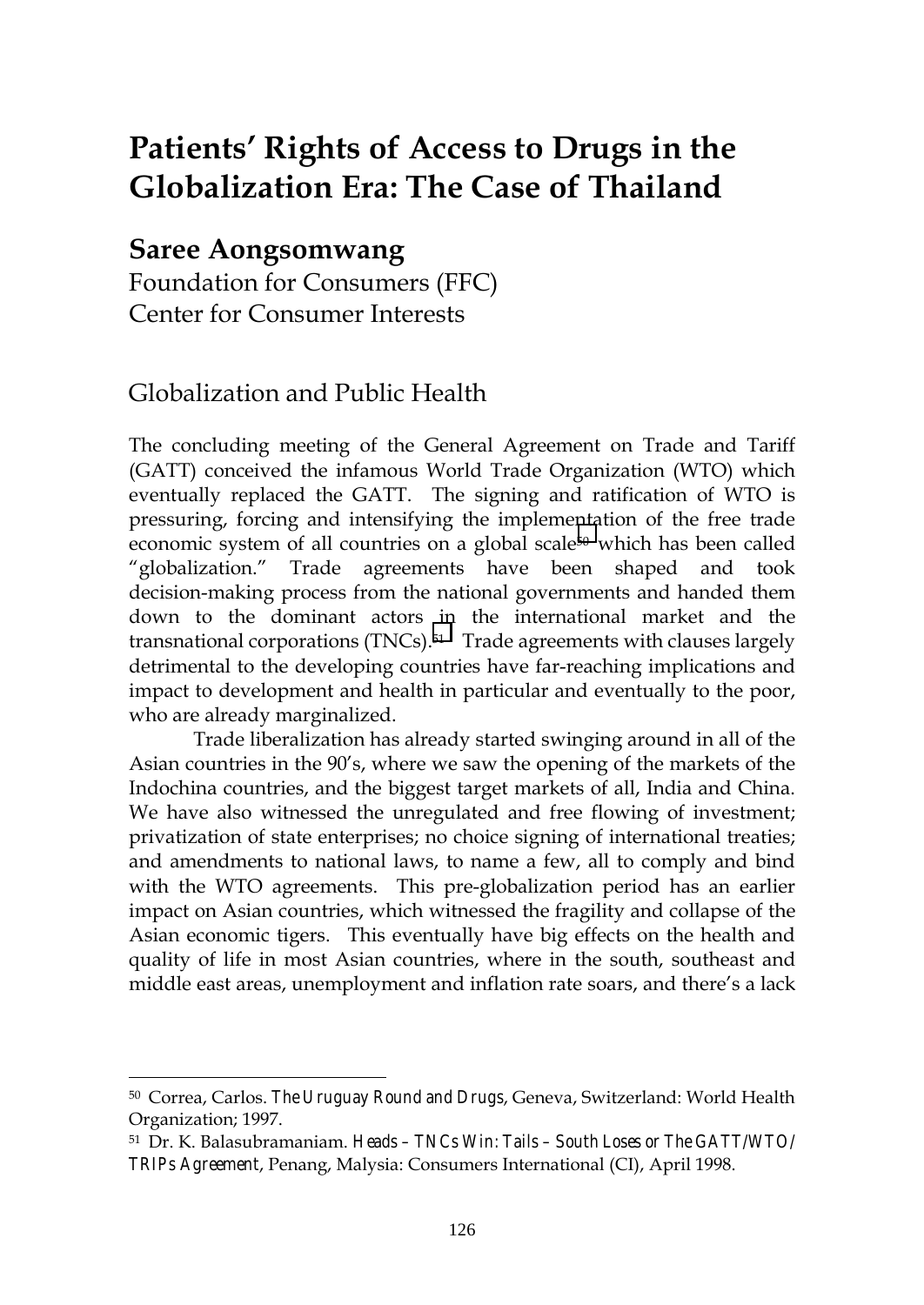of access to essential and life-saving drugs. Availability is not the question and this is a cause for concern and for raising human rights issues.<sup>52</sup>

The UNDP Report bares a negative impact to developing countries of the trade agreements. Even the World Health Organization (WHO) agreed that trade liberalization has a great impact on people's health in the developing countries with particular stress given to the lack of accessibility to essential drugs. The UNCTAD Report, on the other hand, points out that the Trade Related Apects of Intellectual Propertry Rights (TRIPs) Agreements are authored and led mainly by TNCs and the United States Trade Representative (USTR). Their business interest is put first before human interest, where developing countries are forced to draft or make amendments to their national laws to comply with patent laws where all new goods, inventions, and technologies particularly medicines are covered by TRIPs.

According to the Consumer Internationals<sup>53</sup>, more patented essential drugs are coming out of the market and patent rights make drug prices higher which is a barrier to accessibility. Not all of these drugs considered essential are in the WHO's "Essential Drug List." New patent legislation will prevent the transfer of technology where developing countries will have their own research and development schemes. Also,

l

<sup>52</sup> Pecoul, Bernard. "Access to Essential Drugs in Poor Countries," *The Journal of the American Association*, Volume 281, January 27, 1999.

<sup>53</sup> t'Hoen, Ellen. Statement of Consumers International on Agenda Item 13 of the 52<sup>nd</sup> World Health Assembly (WHA), Geneva, Switzerland: World Health Organization (WHO); May 24, 1999.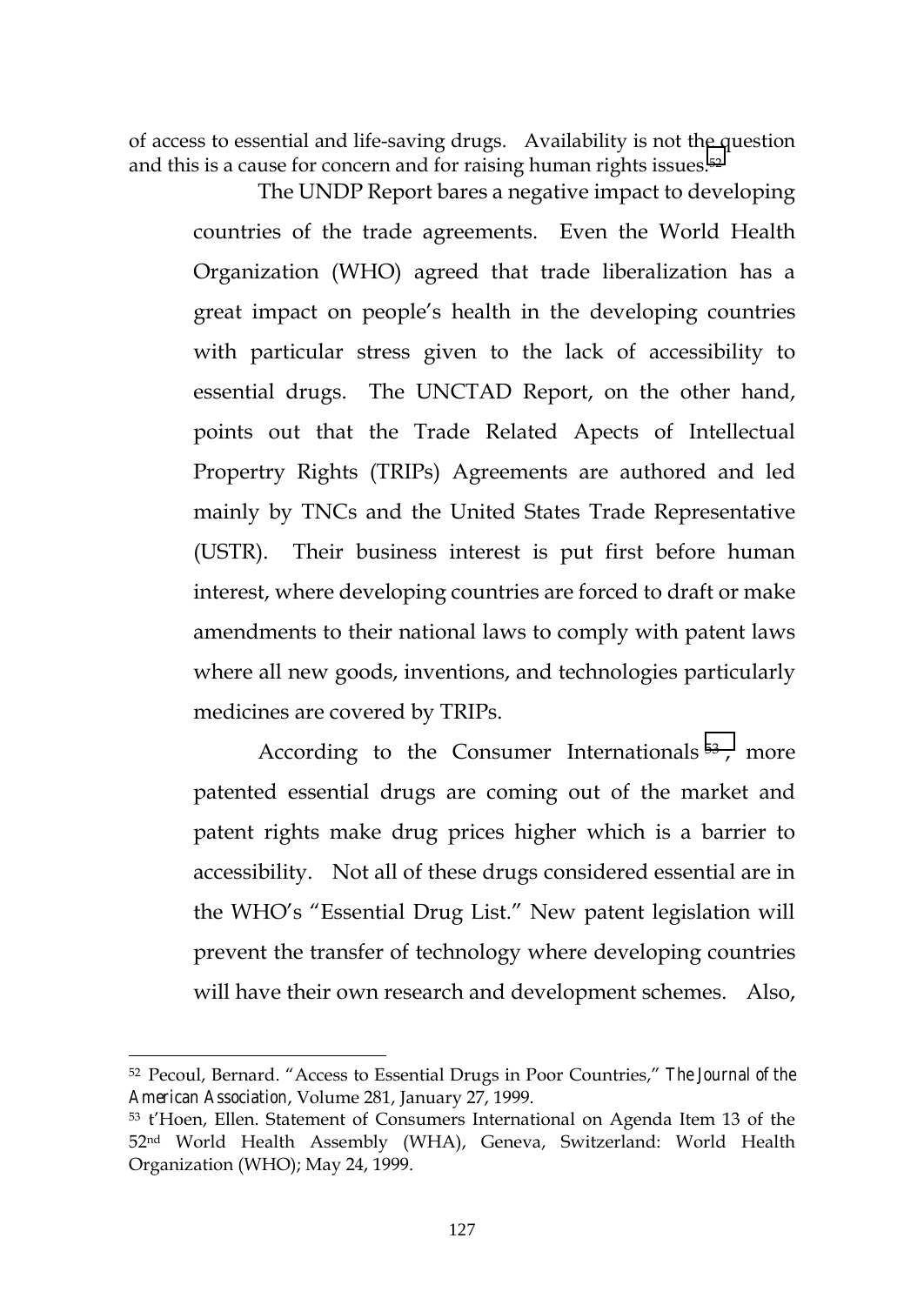patent protection gives 20 years of protection, which will increase the gap in the access to drugs between developing and developed countries. Developing countries would thus have to wait for 20 years before they can access innovations.

#### *TRIPs: International Rules on Health*

In January 1995 in compliance with the WTO agreements, all countries are enforced to implement drafting and amendments to their national trade laws including TRIPs. There are seven major forms of intellectual property rights, such as patent rights, copyrights, trademarks, trade secrets, plant bleeders, etc. These are forcibly amended to comply within five years. Before the creation of WTO, many developing countries had patent protection used for processing pharmaceuticals, permitting easy entry of foreign drugs, production of generic drug equivalents and lower drug prices.

Under the TRIPs Agreement, all WTO Member States have to make patent protection available for at least 20 years for any invention and processing of pharmaceutical products. This fulfils the criteria of novelty, inventiveness and usefulness. TRIPs Agreement also request member states to treat pharmaceuticals like any other technological products. But drugs are not ordinary consumer products, drugs are life-saving products, which are supposed to be non-profit products. Moreover, it is often the prescriber rather than the consumer who decides which pharmaceuticals should be used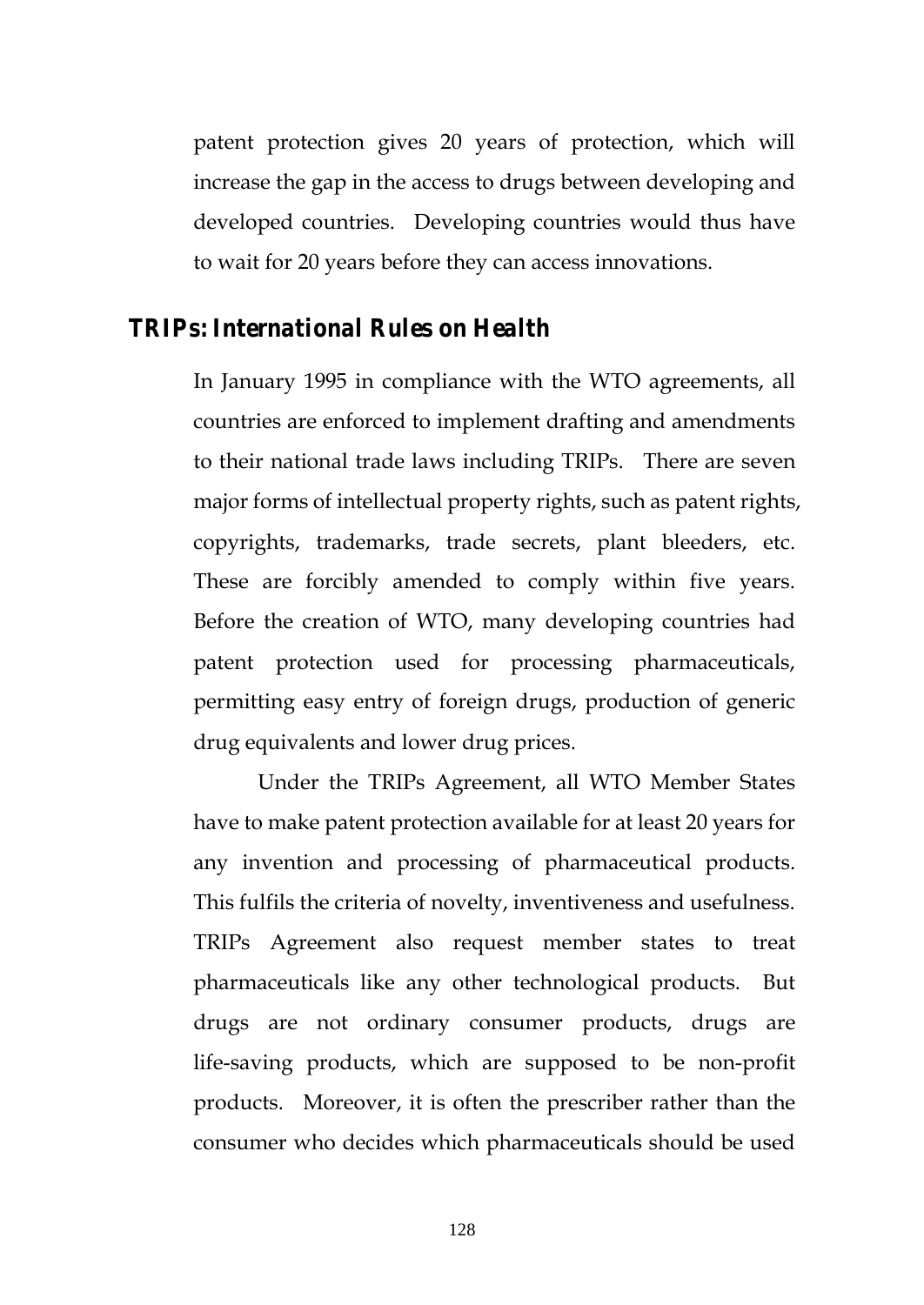and purchased, with no choice given to the consumer and limited competition for the producers.

Article 30 of the TRIPs Agreement allows Member States to include in their patent law some limited exception to the exclusive rights of patent holders. **Parallel imports** <sup>54</sup> , permissible under the principle of exhaustion of rights, may also be listed in patent law as an exception to exclusive rights.

**Compulsory licensing** <sup>55</sup> , article 31 of the TRIPs Agreement allows "other use without authorization of the rights holder". This refers to the use by government or third parties authorized by the government.

#### *TRIPs Plus: Pressure from the United States*

In Thailand, pharmaceutical products were not protected by patent before 1992, where only the manufacturing process of a pharmaceutical product could be patented. As a result, the original manufacturers did not possess exclusive rights to their

<sup>54</sup> Parallel importing consists of purchasing proprietary drugs from a third party in another country, rather than directly from the manufacturer and taking advantage of the fact that pharmaceutical companies sometimes charge significantly lower prices in one country than in another. This is commonly and widely practiced in the developed countries.

<sup>55</sup> Compulsory licensing is using of a legal intervention to restrict the monopoly rights of existing patent holder and make generic drugs more available and affordable. In certain instances, such as public health emergencies or unfair pricing practices, compulsory licensing is used where production of drugs by companies other than the patent holder is allowed. This is also widely practiced in the developed countries.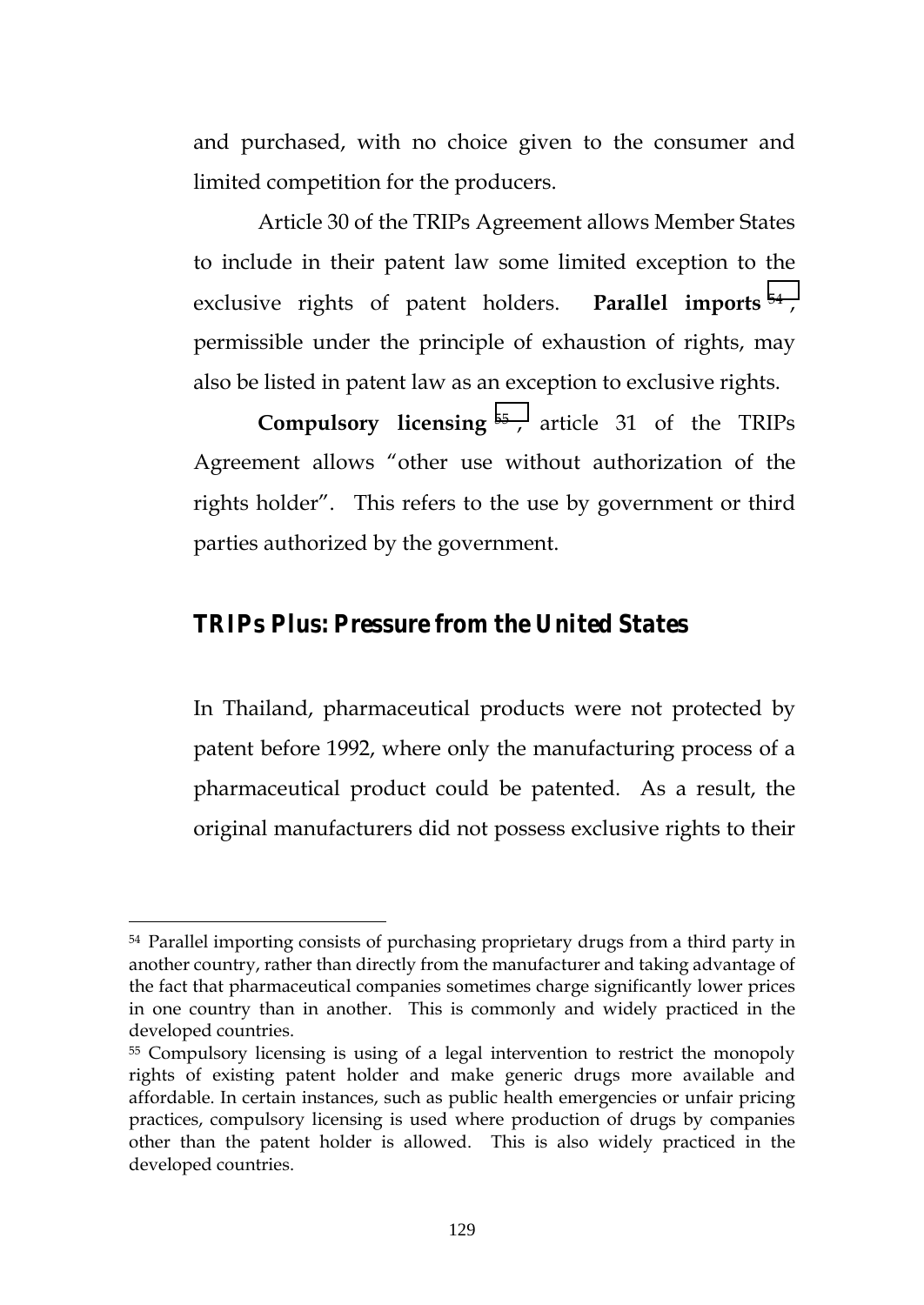drugs and thus it was possible to produce and market these

drugs, provided if a different manufacturing process was used.

Under pressure, the government accepted an interim measure to give the exclusive rights to pharmaceutical products, by the administration system of the Food and Drug Administration of Public Health Ministry, which is called "Safety Monitoring Program (SMP)". In Thailand, FDA through the SMP must assess the safety, efficacy and quality of any new drugs before it is put on the market. A new drug must stay in the SMP for at least two years before it can obtain registration. During this period, the drug is only available in public or private hospitals where possible adverse drug reactions are is monitored. No generic equivalent can be registered.

The Patent Law of 1979 was again amended in 1992 to include pharmaceutical products-patent. Under pressure (and sanctioned) from the US government, the Thai Government forcibly revised its Pharmaceutical Patent Act. Parallel importing of drugs was stopped and patenting56 for products that have been invented anywhere in the world after 1992 was introduced and accepted, paving the way to complete control and monopoly by patent holders.

Again two years ago, the Thai government was pressed bilaterally by the US government to cut and limit some important provisions on its authority on compulsory licensing of drugs and to cancel its Pharmaceutical Patent Review Board.<sup>57</sup> (Table 1) What this means for the Thai consumers is that multinational drug companies will maintain their monopoly on production and marketing of drugs and therefore the price of drugs remains high and hardly accessible. Even worst, the current economic problems faced by Thailand made unemployment and inflation soared and has affected most members of the Thai Society. But those hit the hardest are those least able to defend themselves, such as the sick, the poor, and the other underprivileged.

l

- 2) report information to Price Control Committee of the Ministry of Commerce to use compulsory licensing
- 3) give recommendations to Ministerial Committee about pharmaceutical patent policy and measure for pharmaceutical research and development
- 4) looking for funding and budgeting committee's finance to support pharmaceutical research and development

<sup>&</sup>lt;sup>56</sup> Product patenting is the exclusive rights given to the manufacturer of the product 57 Role & Responsibility of Pharmaceutical Patent Review Board

<sup>1)</sup> monitor of and price controlling and comparing of patented and off-patents drugs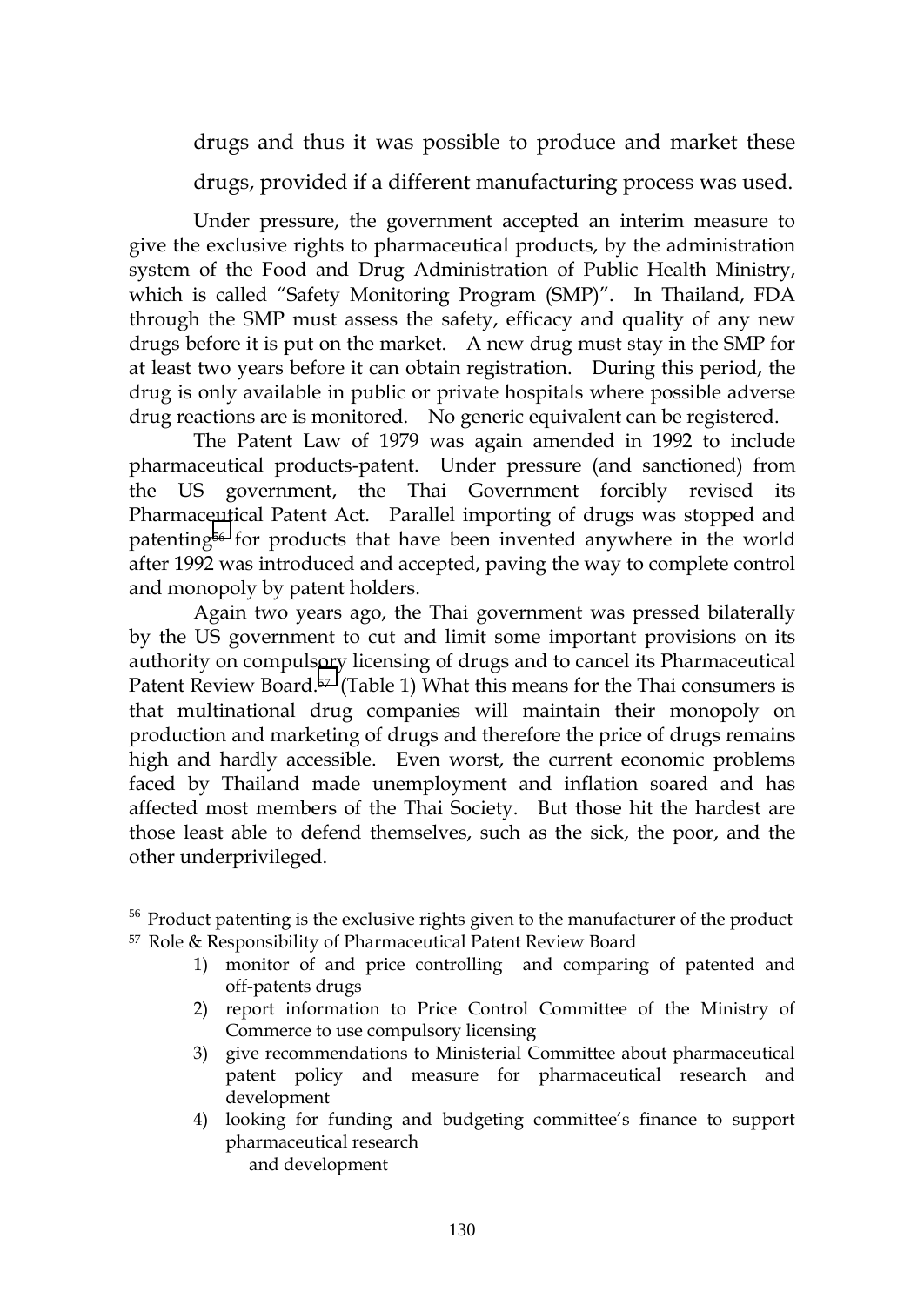The Bilateral Agreement of Trade between Thailand and the United States has Thailand enjoying trade preference through the General System of Preference (GSP) which other developing countries are also enjoying. This GSP was suspended and Thailand was threatened with trade sanctions through the United State Trade Representatives National Trade Estimate (USTR-NTE). For example, from 1985 to 199258, Special 301 & Priority Foreign Country (PFC) have been used. Since the United States is the destination of 25 % of Thai exports, the sanctions can limit the import of textile, wood products, jewelry and others from Thailand<sup>59</sup>.

**Table 1** Facts and Figures of Pharmaceutical Patent Law in Thailand and several amendments made in 1979, 1992, and 1998 following the international agreement and the pressure from the United States.

| <b>Patent Protection:</b>                                                  |                                                                             |                                                                                                                                                             |  |  |
|----------------------------------------------------------------------------|-----------------------------------------------------------------------------|-------------------------------------------------------------------------------------------------------------------------------------------------------------|--|--|
| 1979                                                                       | 1992                                                                        | 1998                                                                                                                                                        |  |  |
| 15 years protection<br>Reciprocity<br>6 months retroactive<br>of invention | 20 years protection<br>Reciprocity<br>12 months retroactive<br>of invention | 20 years protection<br>National Treatment,<br>Utility Model<br>&<br><b>Right of Priority</b><br>Extension<br>to<br>18<br>months retroactive<br>of invention |  |  |
| <b>Pharmaceutical Patent Protection:</b>                                   |                                                                             |                                                                                                                                                             |  |  |
| Patent protection on<br>process (different<br>process was allowed)         | Product patent<br>Introduced (different<br>process was not allowed)         | Product patent<br>(different process is<br>not allowed,<br>following WTO's<br><b>TRIPs Agreement</b><br>Article 27) <sup>60</sup>                           |  |  |
| <b>Consumer Protection Measures:</b>                                       |                                                                             |                                                                                                                                                             |  |  |
| Canceling of patent<br>rights<br>if no production                          | None                                                                        | None                                                                                                                                                        |  |  |

<sup>58</sup> Increased import taxes 100 % (Special 301) and pressure by bilateral agreements such as Priority Foreign Country (PFC) and Priority Watch List Country (PWLC).

<sup>59</sup> Textile is under the agreement of Multi-fiber Arrangement and Monitor by Textile Surveillance Body (TSB); Thailand can report and log complaints to TSB.

 $60$  TRIPs Agreement, Article 27: "Subject to the provisions of paragraphs 2 and 3, patent shall be available for any inventions, whether products or process, in all fields of technology, provided that they are new, involve an inventive step and are capable of industrial application. Subject to paragraph 4 of Article 65, paragraph 8 of Article 70 and paragraph 3 of this article, patents shall be available and patent rights enjoyable without discrimination as to place of invention, the field of technology and whether products are imported or locally produced."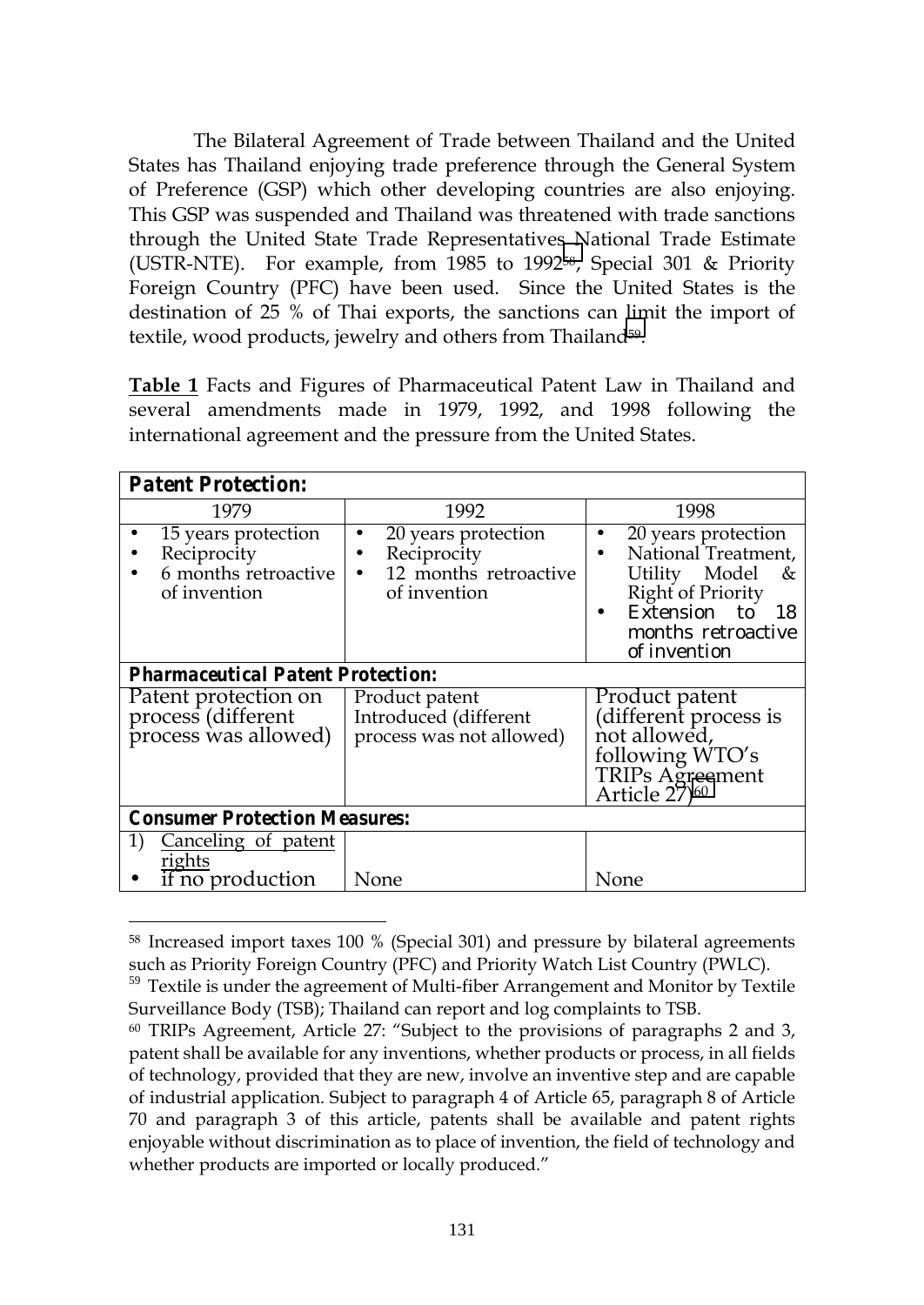| in 6 years in the<br>country                                                                                                                                         |                                                                                                                                                                                                                                                                                                                                                                                                                                                                             |                                                                                                                                                                                                                                                                                            |
|----------------------------------------------------------------------------------------------------------------------------------------------------------------------|-----------------------------------------------------------------------------------------------------------------------------------------------------------------------------------------------------------------------------------------------------------------------------------------------------------------------------------------------------------------------------------------------------------------------------------------------------------------------------|--------------------------------------------------------------------------------------------------------------------------------------------------------------------------------------------------------------------------------------------------------------------------------------------|
| Parallel importing<br>2)<br>Allowed<br>3) Compulsory licensing                                                                                                       | Not allowed                                                                                                                                                                                                                                                                                                                                                                                                                                                                 | Allowed                                                                                                                                                                                                                                                                                    |
| Very strong: after<br>granting a license for 3<br>years, compulsory<br>licensing can be used if<br>there are no production<br>or selling of drugs in the<br>country. | Strong: after granting a<br>license, 3 or 4 years after<br>applying, any of them will<br>be the last to use<br>compulsory licensing if no<br>production or selling of<br>drugs but has to contact<br>the patentee for a certain<br>period to be granted. The<br>Pharmaceutical Patent<br>Review Board can directly<br>Compulsory<br>use<br>Licensing (report<br>information to<br>Price<br>Control Committee of the<br>Ministry of Commerce to<br>use compulsory licensing) | Very weak: after<br>granting a license, 3 to 4<br>years after applying can<br>use compulsory<br>licensing, in case the<br>patentee has behaved to<br>avoid production or<br>selling of drugs but it<br>has to contact<br>the<br>patentee for a certain<br>period of time to be<br>granted. |
| Pharmaceutical<br>4)                                                                                                                                                 |                                                                                                                                                                                                                                                                                                                                                                                                                                                                             |                                                                                                                                                                                                                                                                                            |
| Patent Review Board                                                                                                                                                  |                                                                                                                                                                                                                                                                                                                                                                                                                                                                             |                                                                                                                                                                                                                                                                                            |
| None                                                                                                                                                                 | Yes                                                                                                                                                                                                                                                                                                                                                                                                                                                                         | Cancelled                                                                                                                                                                                                                                                                                  |

### *Problems of Accessibility to HIV/AIDS Drugs in Thailand*

While people living with HIV infections may live longer before their infections lead to secondary diseases and eventually AIDS, survival is complicated with symptoms and medical conditions. Many of these symptoms and conditions are manageable with drugs, however, access to these drugs is difficult due to economic reasons where in Thailand a majority of the infected persons are living below the poverty line. Treatment is not just for once a day or just for one drug but it usually is multiple or a combination of one or two drug everyday for the rest of one's infected life.

Drug prices are eventually soaring high for consumers in a country of 62 million people where the average daily wage is only Baht 120/day or US\$3.00. The high price also has a large impact on the country's National Health Budget and eventually the disadvantaged. Also the safety nets including insurance scheme have increased due to drug prices which comprise 35% of the total health care budget, approximately 60 billion Baht or US\$15 billion annually.

The average price of effective treatment contains three drugs, which cost in the range of Baht 18,000 to Baht 26,000 per month or between US\$450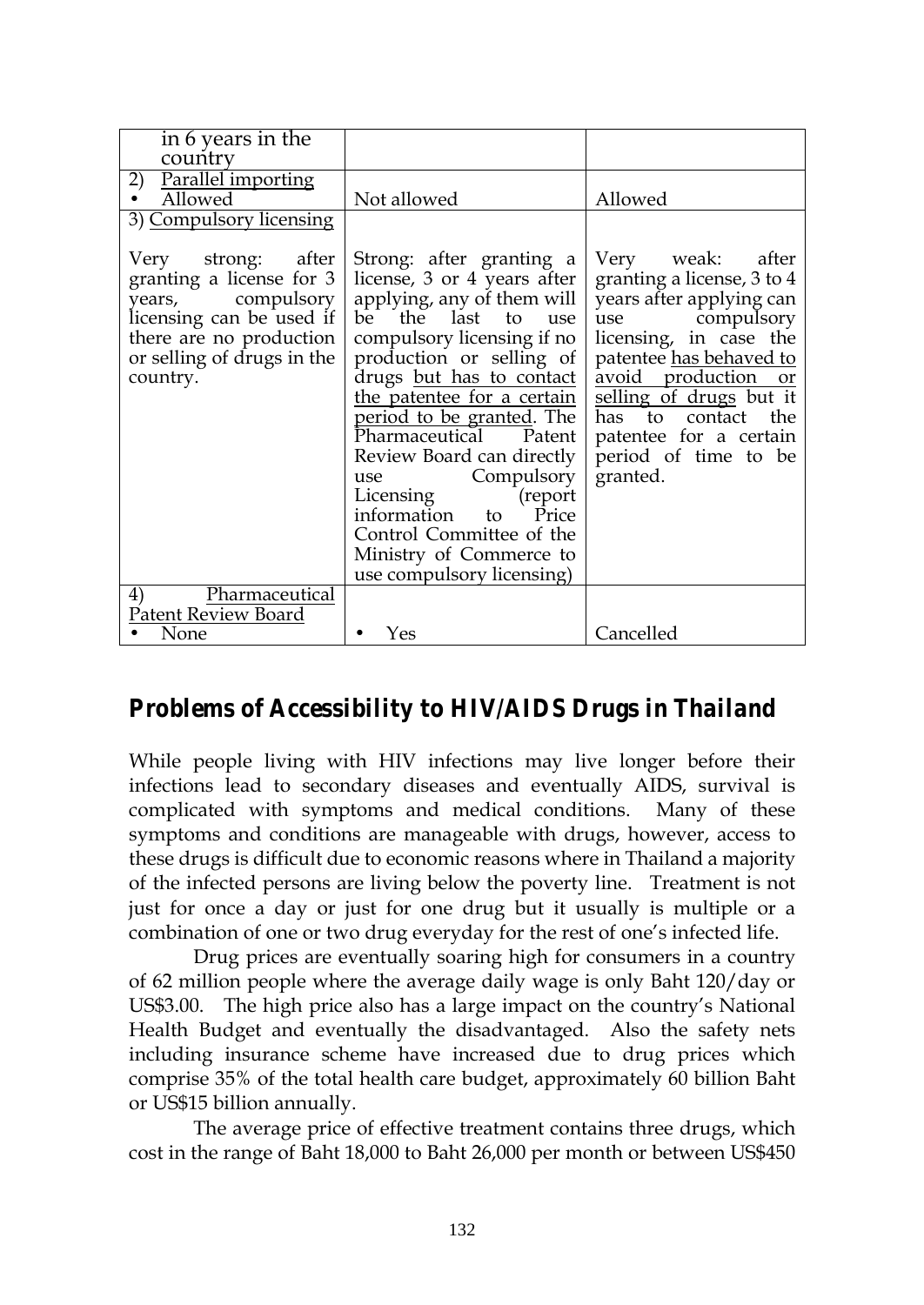to 650. In truth, the price of these drugs should be much lower, where HIV/AIDS drugs such as AZT and DDI are simple compounds, which are easy to produce and formulate. The Thai Government Pharmaceutical Organization (GPO) has been supplying the generic equivalent of AZT called "zidovudine" since 1993, the price has decreased by 300%. Thailand is very capable of producing good-quality cheap generic drugs, but local production has been limited and regulated because of the US government's continued trade pressure.

Furthermore, the following are the present problems of accessibility:

- 1) About one million people infected with HIV in Thailand.
- 2) 30,000 to 55,000 new AIDs and symtomatic patients each year.
- 3) Only two of the HIV related drugs (zidovudine and fluconazole) are available at an affordable price from generic competition.
- 4) Consequently, 5% of PLWA can afford antiretroviral double therapy and only 1% can afford antiretroviral triple therapy.
- 5) Monopoly by one multinational drug company of the HIV/AIDS drugs, mostly the anti-fungal and anti-retroviral medicines are retained in the SMP system, thus making these drugs highly priced and unaffordable to PLWA, a majority of whom are low-income earners.
- 6) The economic crisis caused a big change in Thailand's AIDs budget. The current budget of \$34 million is 28% less than it was four years ago.
- 7) Continued unethical marketing strategies and profit-oriented concept of pharmaceutical companies.
- 8) Attitude and beliefs of doctors about PLWA and capability of medical team to cope with HIV and AIDS.

## *Commonly Asked Question*

The increasing use of compulsory licensing and parallel import will be a serious threat to research and development for new drugs.

The manufacture, marketing and sale of pharmaceutical drugs have always been "big profitable businesses" worth billions of US dollars to the huge transnational companies that dominate the world market. These MNCs have always claimed that medicines are expensive because of the painstaking and long years of research and development put into the new inventions but it is not always true according to the real cost structure of these companies obtained between 1983 and 1995, which Table 2 illustrates.

**Table 2** Comparative percentage cost structure of MNCs between 1983 and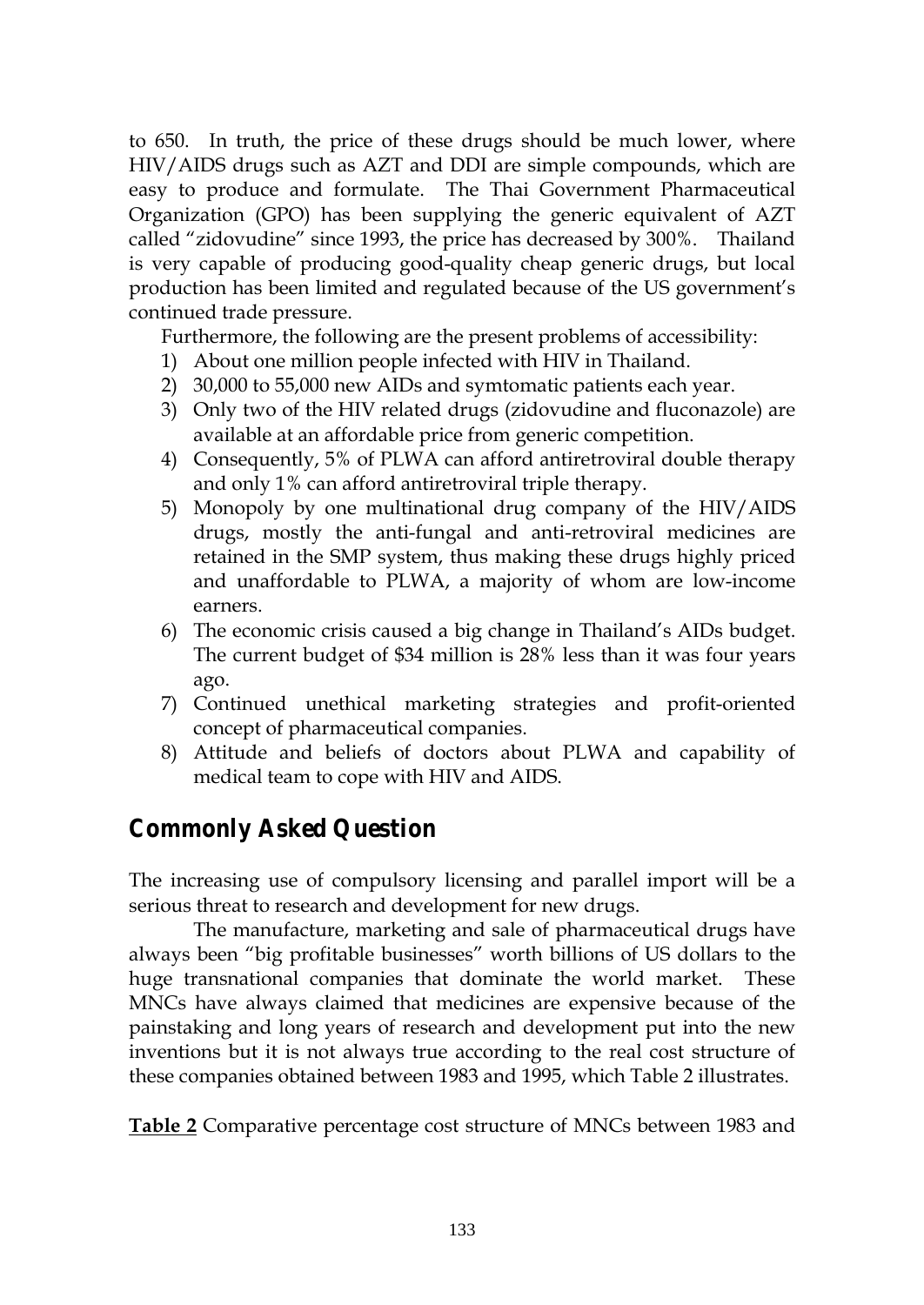199561

| Cost structure         | 1983    | 1995 |
|------------------------|---------|------|
| Manufacturing          | 40.5 %  | 25 % |
| Promotion              | 17.0 %  | 24 % |
| Research & Development | $9.7\%$ | 13 % |
| Others                 | 12.1 %  | 10 % |
| Profit                 | 20.7 %  | 28 % |

Parallel imports and compulsory licensing were commonly used by developed countries especially, the United States and the EU. In addition, universal coverage of health insurance in most industrialised countries ensures that the burden of drug costs is rarely substantial for any individual. This is opposite to the situation in most developing countries.

## *The Thai NGOs Three Strategies on Access to Treatment Group Campaign62*

1. Information strategy

 $\overline{a}$ 

- 1.1. Collection of information about the number of PLWA who can or cannot access treatment to anti-virus drugs for opportunistic infection diseases especially cryptococcal meningitis, HIV infection and AIDS-related cases.
- 1.2. Information education and dissemination about Patents, WTO and TRIPs Agreements that directly affect consumers.
- 2. Campaign with government agencies, NGO networks, related NGOs and US embassy.
	- 2.1. Meeting with the Ministry of Commerce and Industry.
	- 2.2. Successive meeting with AIDS Division of the Ministry of Public Health and the National AIDS Committee.
	- 2.3. Campaign against the USA through its embassy in Thailand via peaceful rally and demonstration in front of its Bangkok embassy and submission of petition letters to the Ambassador, the

<sup>61</sup> Prof. Dr. Jakrit Kuanpot. Lecturer on local and international law Sukhothai Thammarirat Open University, Nonthaburi, Thailand

 $62$  The Thai NGOs with coordination and access to treatment groups comprise of Thai NGO Coalition on AIDS (TNCA), ACCESS, The Thai Business Coalition on AIDS (TCBA), People Living With HIV/AIDS (PLWA) network, Medicines Sans Frontiers, Belgium, The Co-ordinating Committee for Primary Health care of Thai NGOs (CCPN) and Foundation for Consumers (FFC).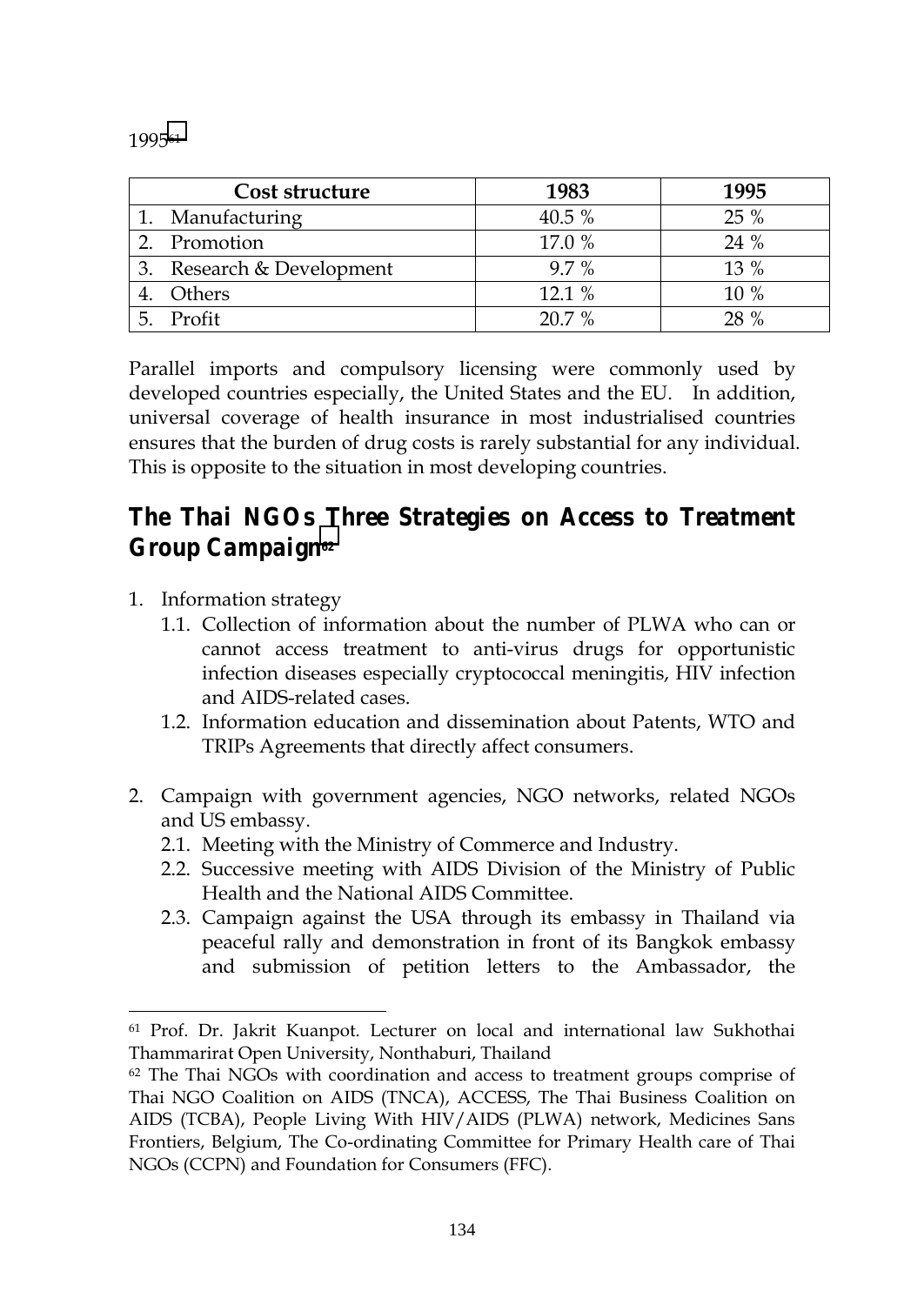Department of Health Secretary, and the Department of Trade Secretary.

- 2.4. National meeting with NGOs and related NGOs.
- 3. Exploring the possibilities of manufacturing own HIV/AIDS generic drugs and looking for ways on how more people can access the drugs
	- 3.1. Use of compulsory licensing for the new drugs.
	- 3.2. Cooperation between the Government Pharmaceutical Organization of Thailand (GPO) and AIDS Division to produce some important HIV/AIDS drugs.
	- 3.3. Cooperation with the Community Pharmaceutical Company to forge interest in producing and marketing the HIV/AIDS generic drugs.
	- 3.4. Cooperation with the business sector to forge interest in producing and marketing the HIV/AIDS generic drugs.

### **Conclusions and Recommendations**

 $\overline{a}$ 

Medicinal drugs represent an indispensable contribution to humankind and to the reduction of morbidity and mortality.63 But in the wake of the recent two decades, there were impressive scientific feats, advances and innovations in drug therapy notably for deadly diseases such as tuberculosis, HIV/AIDS, cancer, diabetes, new infectious diseases and others. Accessibility and affordability are the reasons why people cannot obtain the life-saving drugs, which have become commodities for trade and for profits, where money has also played an important role.

The May 2000 gathering of the World Health Assembly (WHA) had produced resolutions, which were approved unanimously and have a great impact on health particularly the access to drugs. The member states that gathered at the 52nd World Health Assembly (WHA) from 17 to 25 of May 2000 approved and adopted the drafted Resolutions on Revised Drug Strategy (RDS) of the WHO without debates and amendments, which this is a breakthrough. RDS emphasizes

<sup>63</sup> Consumer Reports on Medicines NEWSLETTER, Netherlands: Health Action International Europe; July 2, 2000.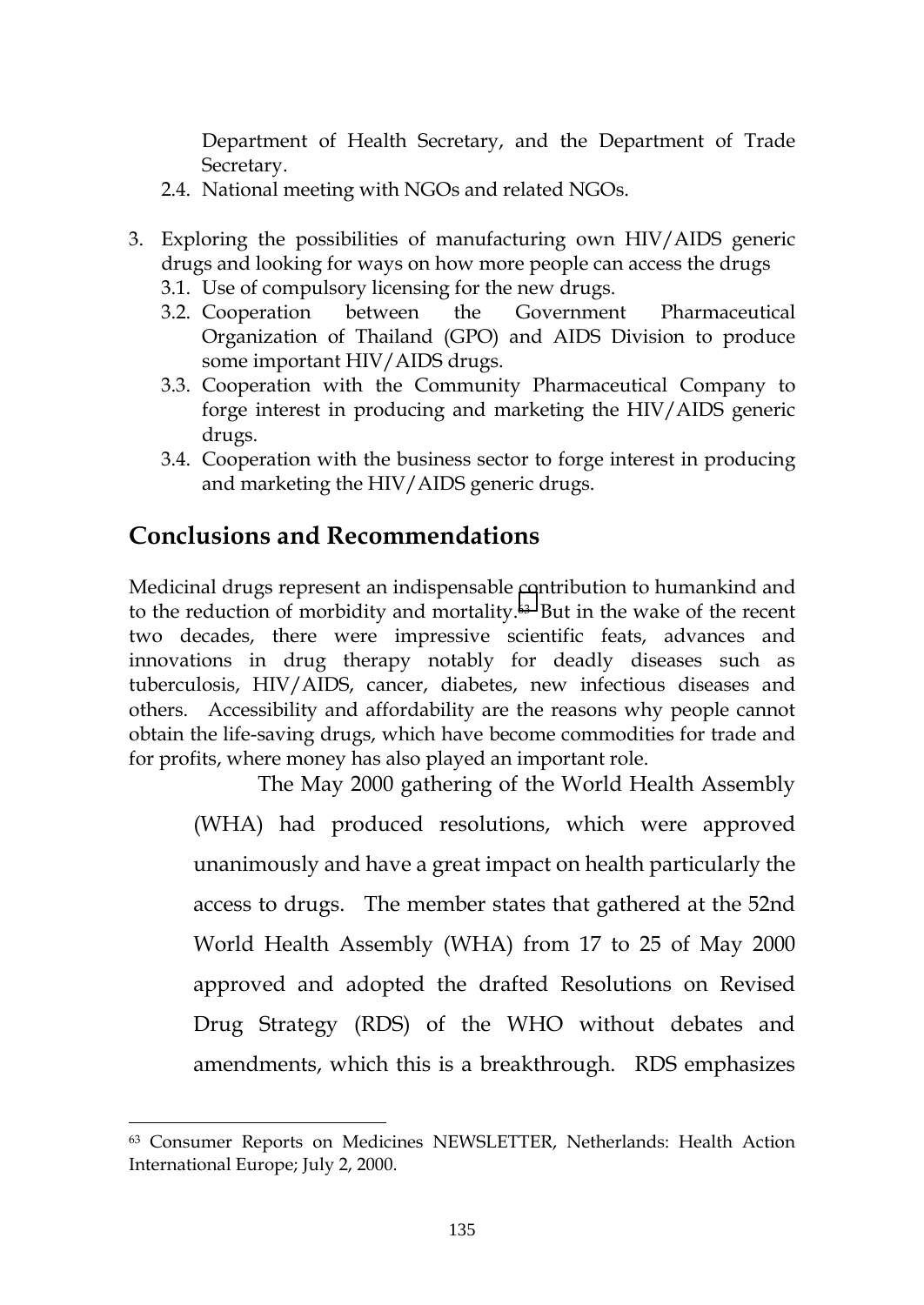that *"public health interests are paramount in pharmaceutical and health policies"* and addresses *"the impact of relevant international agreements, including trade agreements, on local, manufacturing capacity and on access to and prices of pharmaceuticals in developing and least developed countries."64* This breakthrough gives WHO, the international body on health, the authority to monitor clearly the consequences and impact of international trade agreements for public health. It also gives WHO a mandate to assist countries in their efforts to safeguard public health while implementing trade agreements where member countries are bound. But the UN/international agency such as the WHO, is at the mercy of big institutions (WB/IMF) and TNCs, where it could not fully implement public health before commercial interest. Citing the case of Thailand where the country's national legislation on anti-smoking absolutely prevent public selling, advertising in any form, and importing cigarettes. Tobacco TNCs brought Thailand to the the GATT court and Thailand even with WHO's backing on stressing public health's interest in the said legislation, lost in the negotiation and Thailand, now allowed to import cigarettes.

In this perspective, international NGOs, national and local NGOs have to be vigilant not to repeat the same event. There are clauses in the trade agreements that can be used alternatively to put health before profits and these have to be

 $\overline{a}$ 

<sup>64 52</sup>nd World Health Assembly (WHA), Geneva, Switzerland; 17 to 25 of May 2000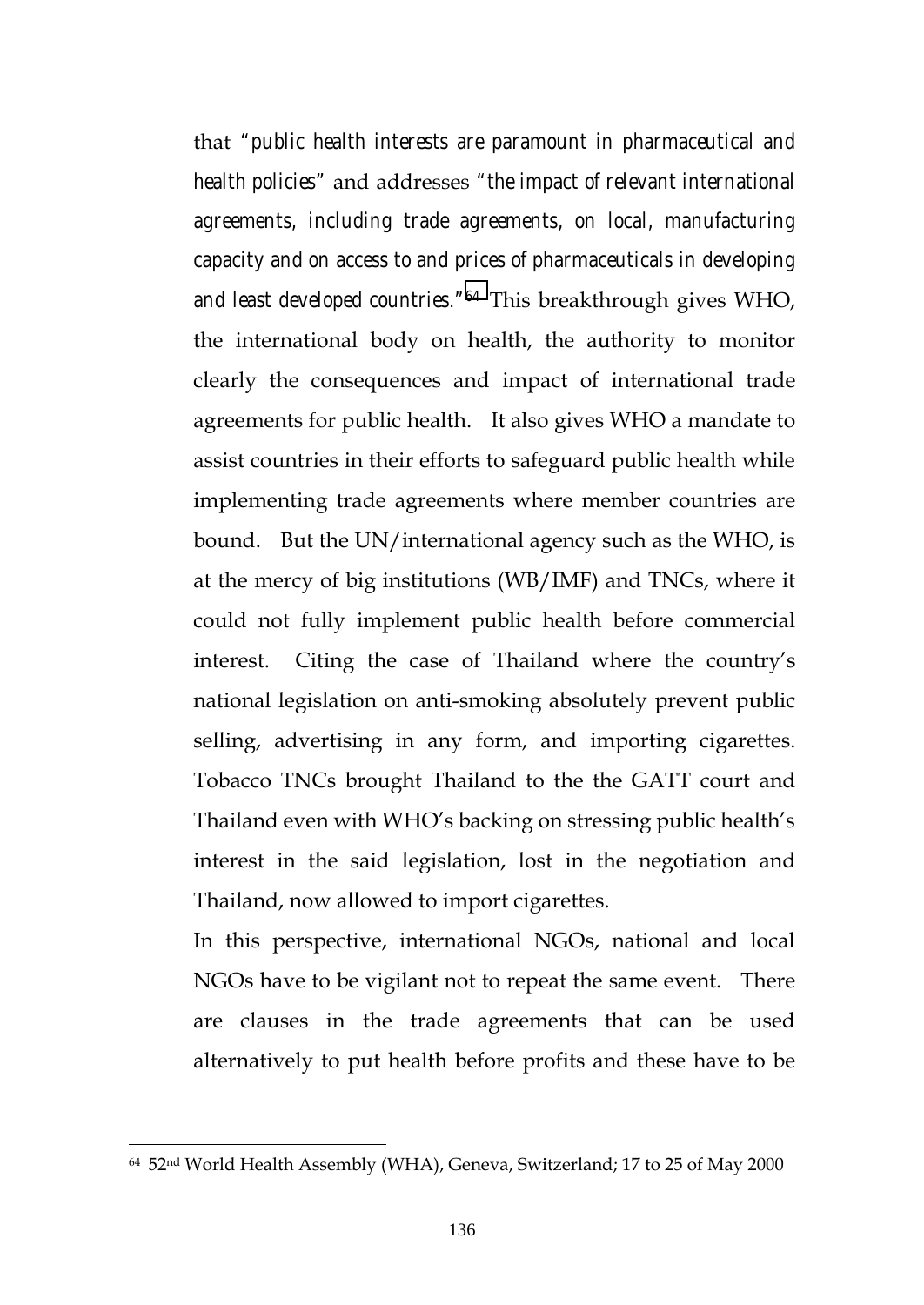explored and maximized. Further, the following are recommended:

- 1) Breaking down of the monopolistic system of manufacturing, marketing, and selling of medicines.
- 2) Changing and modifying international agreements that have negative effects and impact to consumers and their health particularly the Trade Related Intellectual Property Rights (TRIPs)
- 3) Modify and update of the Essential Drug List at the national level
- 4) Capacity-building and strengthening of PLWA and their groups
- 5) Review and modify medical academic curriculum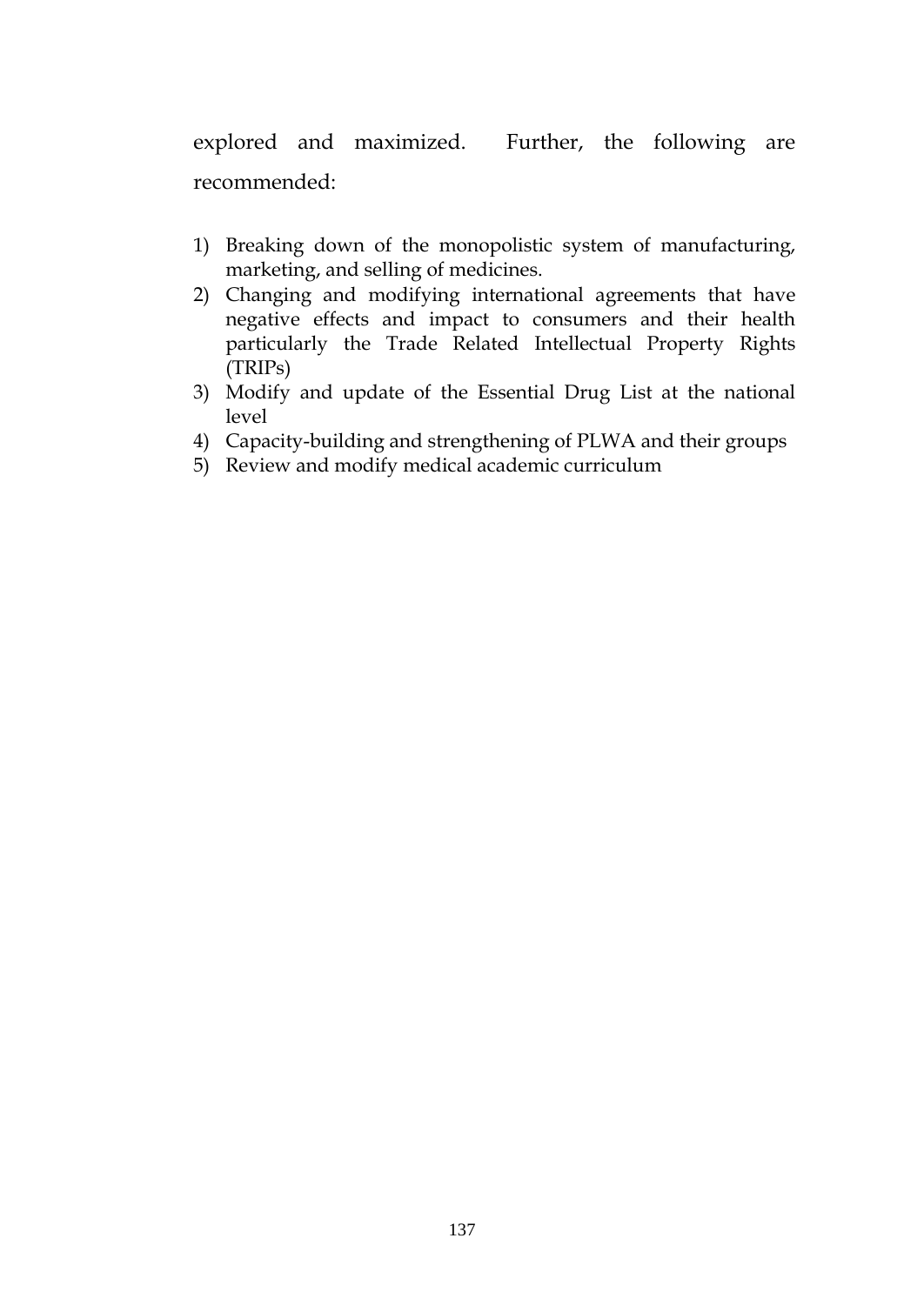# **Asia Leadership Fellow Program 2000 Resource Persons and Program Staff**

# **Resource Persons**

| Aoki Tamotsu      | Professor, National Graduate Institute for<br><b>Policy Studies (GRIPS)</b> |  |
|-------------------|-----------------------------------------------------------------------------|--|
| Hara Hiroko       | Professor, University of the Air                                            |  |
| Inoue Nobutaka    | Professor, Kokugakuin University                                            |  |
| Ishida Takeshi    | Professor Emeritus, University of Tokyo                                     |  |
| Kang Sangjung     | Professor, University of Tokyo                                              |  |
| Mushakoji Kinhide | Professor, Ferris Women's University                                        |  |
| Sakai Naoki       | Professor, Cornell University                                               |  |
| Ui Jun            | Professor, Okinawa University                                               |  |

# **Ito Retreat Participants**

| Patricio N. Abinales           | Associate Professor, Kyoto University                          |  |
|--------------------------------|----------------------------------------------------------------|--|
| Fujiwara Kiichi                | Professor, University of Tokyo                                 |  |
| Furusawa Kiyoko                | Lecturer, Keisen University                                    |  |
| Ishizuka Masahiko              | Managing Director, Foreign Press Center                        |  |
| Kaida Machiko                  | Director, International Center for the<br>Rights of the Child  |  |
| Kamiko Naomi                   | International Department, Association to<br>Preserve the Earth |  |
| Nagafuchi Yasuyuki             | Associate Professor, Nagoya Institute of<br>Technology         |  |
| Nagai Hiroshi<br>International | Kanda<br>of<br>Professor,<br>University                        |  |
|                                | <b>Studies</b>                                                 |  |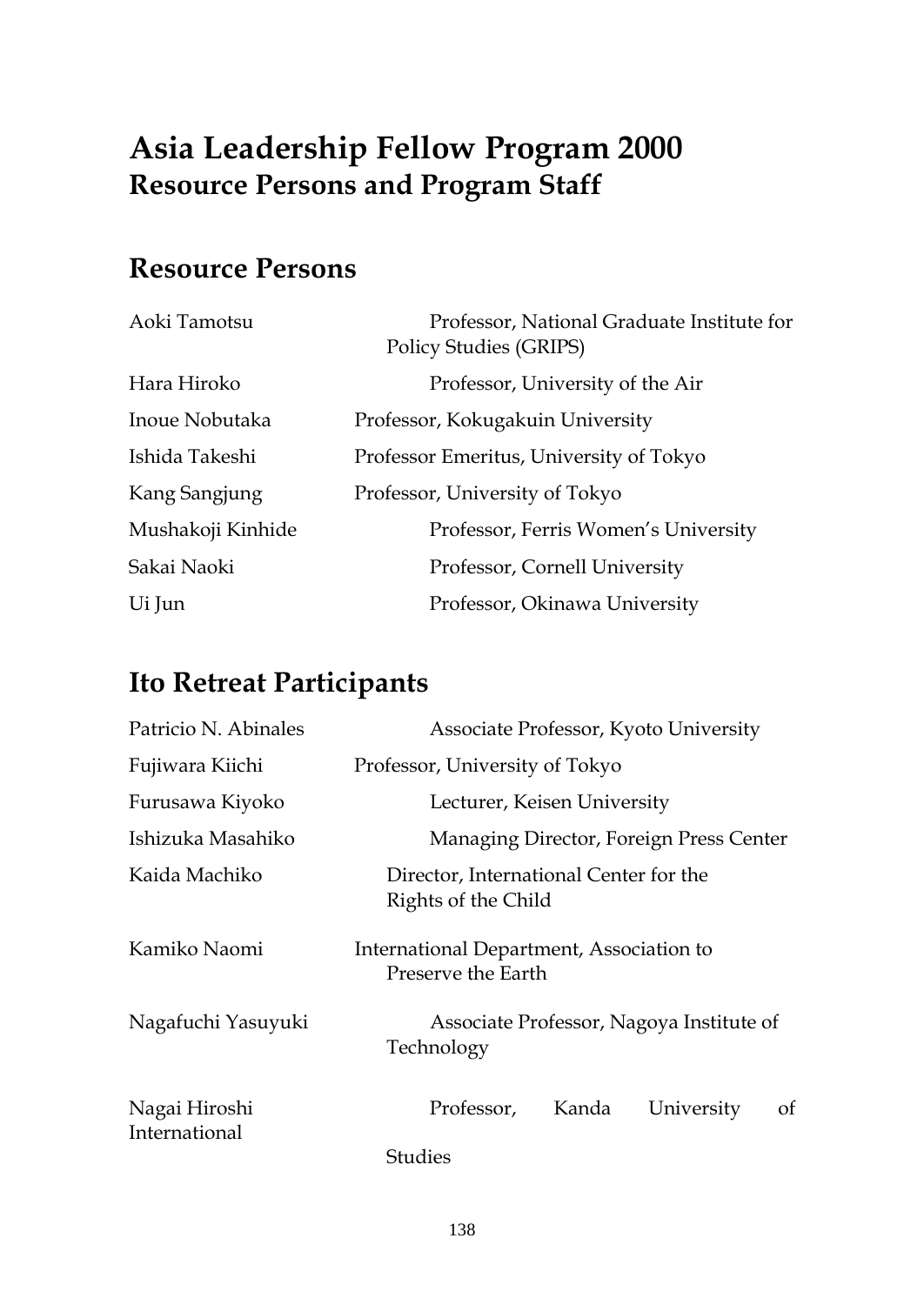| Sorpong Peou     | Associate Professor, Sophia University                              |
|------------------|---------------------------------------------------------------------|
| Takeda Isami     | Professor, Dokkyo University                                        |
| Tsuboi Yoshiharu | Professor, Waseda University                                        |
| Watanabe Akio    | Professor, Aoyama Gakuin University                                 |
|                  | Tamura Yuko (observer) Intern, Japan International Volunteer Center |

# **Program Staff**

|                  | Japan Foundation Asia Center             |
|------------------|------------------------------------------|
| Otsuka Yoshihito | <b>Managing Director</b>                 |
| Fukazawa Yoo     | Director, Intellectual Exchange Division |
| Shiozawa Masayo  | Intellectual Exchange Division           |
| Thomas Redwood   | Intellectual Exchange Division           |

| International House of Japan |                                  |
|------------------------------|----------------------------------|
| Kato Mikio                   | <b>Managing Director</b>         |
| Maruyama Isamu               | Chief Program Officer            |
| Shimamura Naoko              | Program Officer                  |
| Sonoda Kimihiro              | <b>Assistant Program Officer</b> |

# **Rapporteur**

| Sarah Miller |  | Graduate Student, University of |  |
|--------------|--|---------------------------------|--|
| Washington   |  |                                 |  |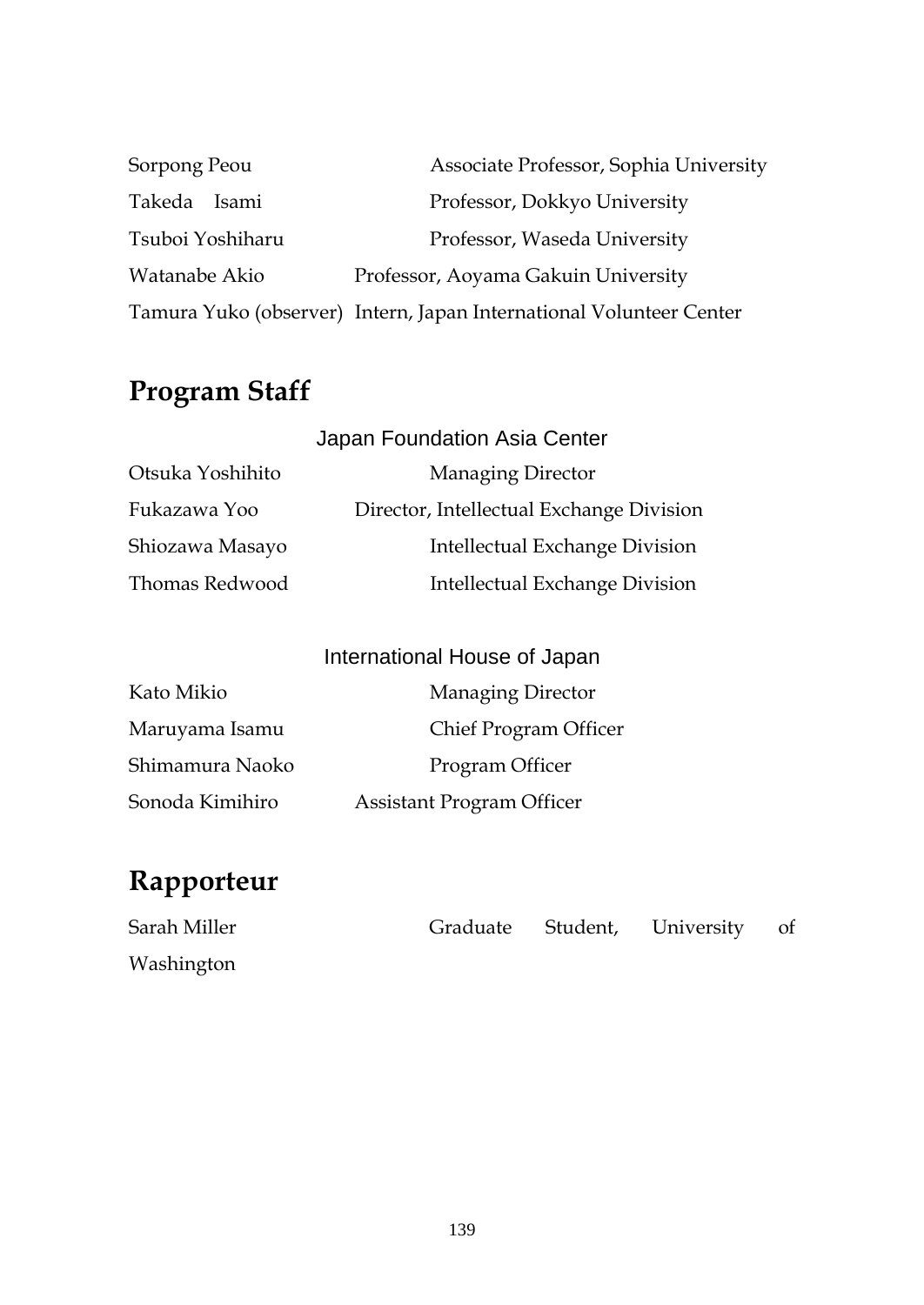# **Foreword**

In 2000, both the International House of Japan and the Japan Foundation Asia Center once again joined hands in organizing the Asia Leadership Fellow Program (ALFP) for the fifth consecutive year. This program aims at encouraging intellectual leaders from Asian countries to share and exchange their views on issues that concern them and to promote mutual understanding and positive professional relations among them. We can take pride in the fact that ALFP 2000 ended with success. Five individuals took part in the program. They came from five different countries: Faruk from Indonesia, Urvashi Butalia from India, Saree Aongsomwang from Thailand, Park Won-Soon from South Korea, and Kumaoka Michiya from Japan. This year we were fortunate to have someone from South Asia participate in the program for the first time. Also noteworthy is the fact that the fellows came from diverse backgrounds in Asian countries, and that they had a wide range of interests to share with others. Their research topics include "Global Culture and Orality: Some Indonesian Experiences with Globalization" (Faruk), "Culture and Identity in an Age of Globalization: A Focus on Gender" (Butalia), "Access to Drugs in the Globalization Era: The Case of Thailand," (Aongsomwang), "Civic Movements in South Korea" (Park), and "NGOs and the Development of Civil Society: A Case from Cambodia" (Kumaoka). These research projects focus their analytical attention on the impact of globalization on different Asian societies and the role of non-state actors.

As shall become evident throughout this publication, the ALFP fellows were also involved in other interesting activities. Besides working on their own individual research topics, presenting their research proposals and reporting on their findings in the various workshops during their two-month stay in Japan, they made several field trips, paid visits to different institutes, and took part in seminars led by resource persons on various issues.

We would like to express our sincere appreciation for the contributions the five fellows made to our program, for the good insights the resource persons offered during their seminars, and for all the assistance our staff provided. Last but not least, we would like to thank both Sarah Miller for serving as rapporteur and Chola Chek for editing this report.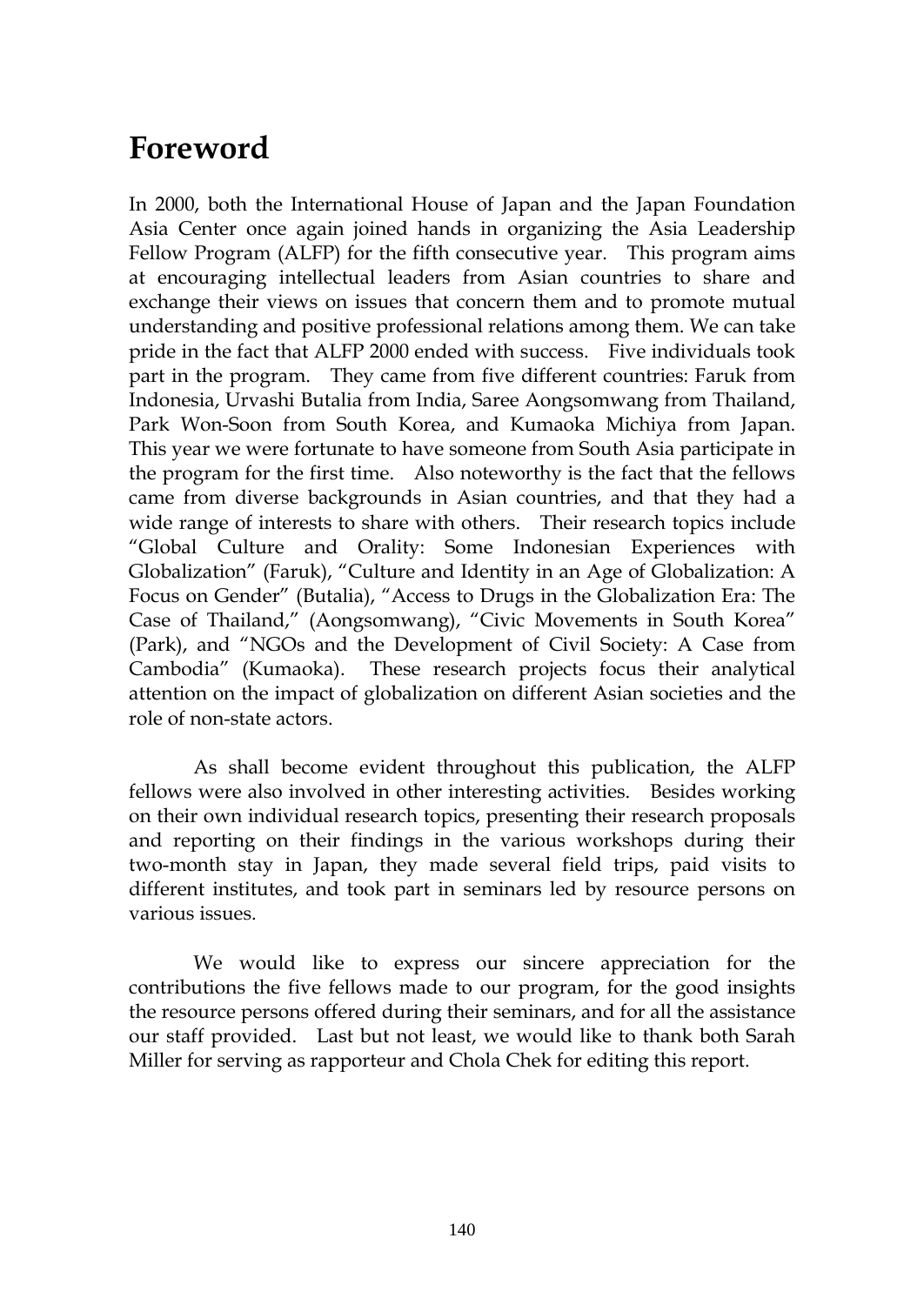The International House of Japan and the Japan Foundation Asia Center trust that this report will provide a solid basis for future work aimed at meeting our objectives.

International House of Japan Japan Foundation Asia Center

Tokyo, July 2001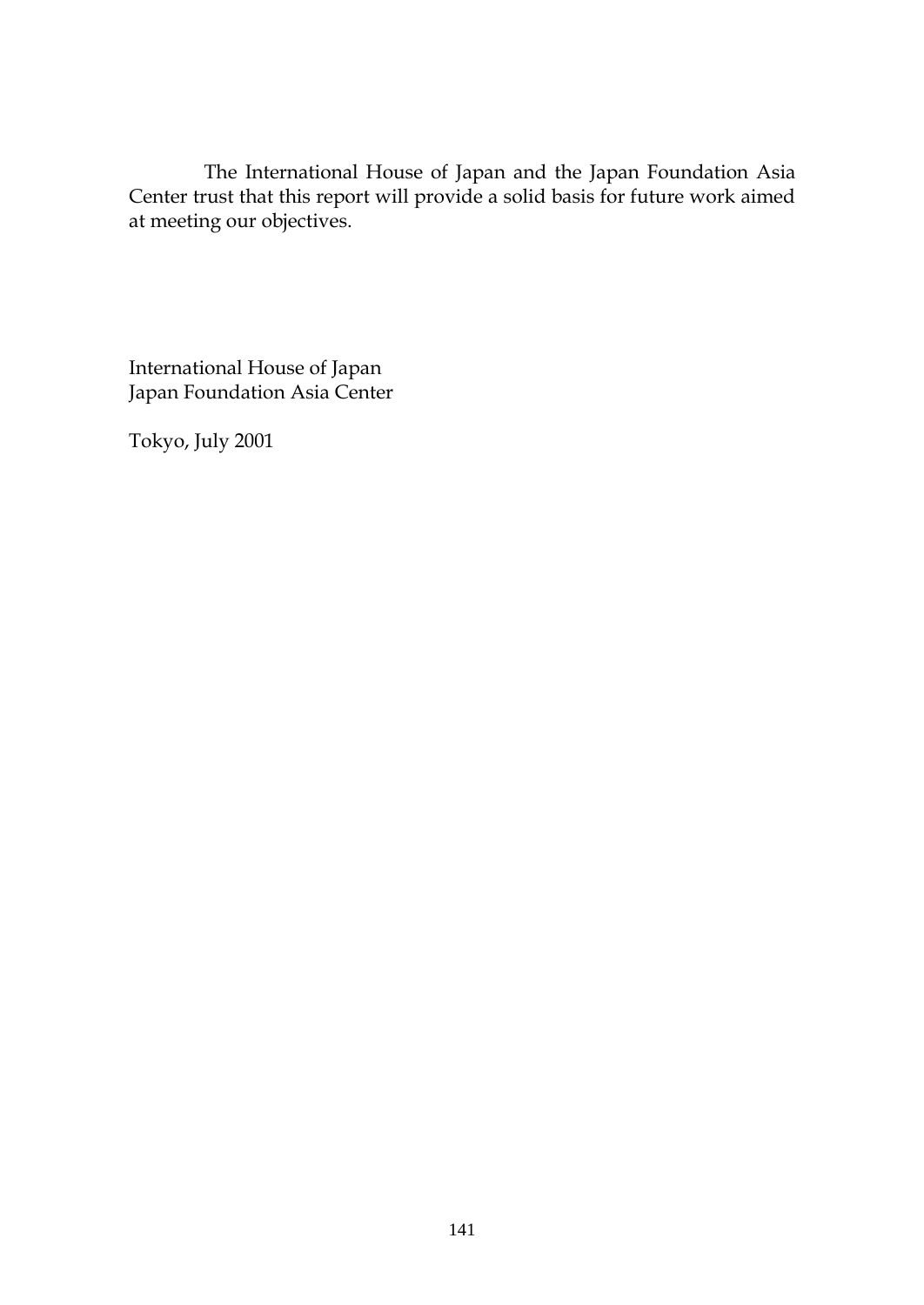# **Profiles of the 2000 ALFP Fellows**

**Urvashi Butalia (India)**  Founder, Kali for Women Proposed ALFP Research Topic: *Culture and Identity in an Age of Globalization: A Focus on Gender* 

Ms. Butalia co-founded Kali for Women, the first feminist publisher in India. She has been active in the women's movement in India and in international citizen's exchange conferences, as well as in researching the modern history of India. Her book, *The Other Side of Silence: Voices from the Partition of India*, an oral history of the tragic separation of India and Pakistan, has been a bestseller in India.

**Faruk (Indonesia)**  Lecturer, Faculty of Letters, Gadjah Mada University Proposed ALFP Research Topic: *Global Culture and Orality: Some Indonesian Experiences with Globalization* 

Dr. Faruk is a scholar who is interested in recent international issues around theoretical and practical questions of culture. He is also a renowned literary critic on contemporary Indonesian literature, and has written many articles on literature and culture in general. His work has also been published in journals of culture, the arts and literature.

**Kumaoka Michiya (Japan)**  President, Japan International Volunteer Center (JVC) Proposed ALFP Research Topic: *NGOs and the Development of Civil Society: A Case from Cambodia* 

Mr. Kumaoka is one of the founding members of the Japan International Volunteer Center (JVC), which was founded in Bangkok in 1980 in order to extend assistance to refugees from Indochina. Through the activities of







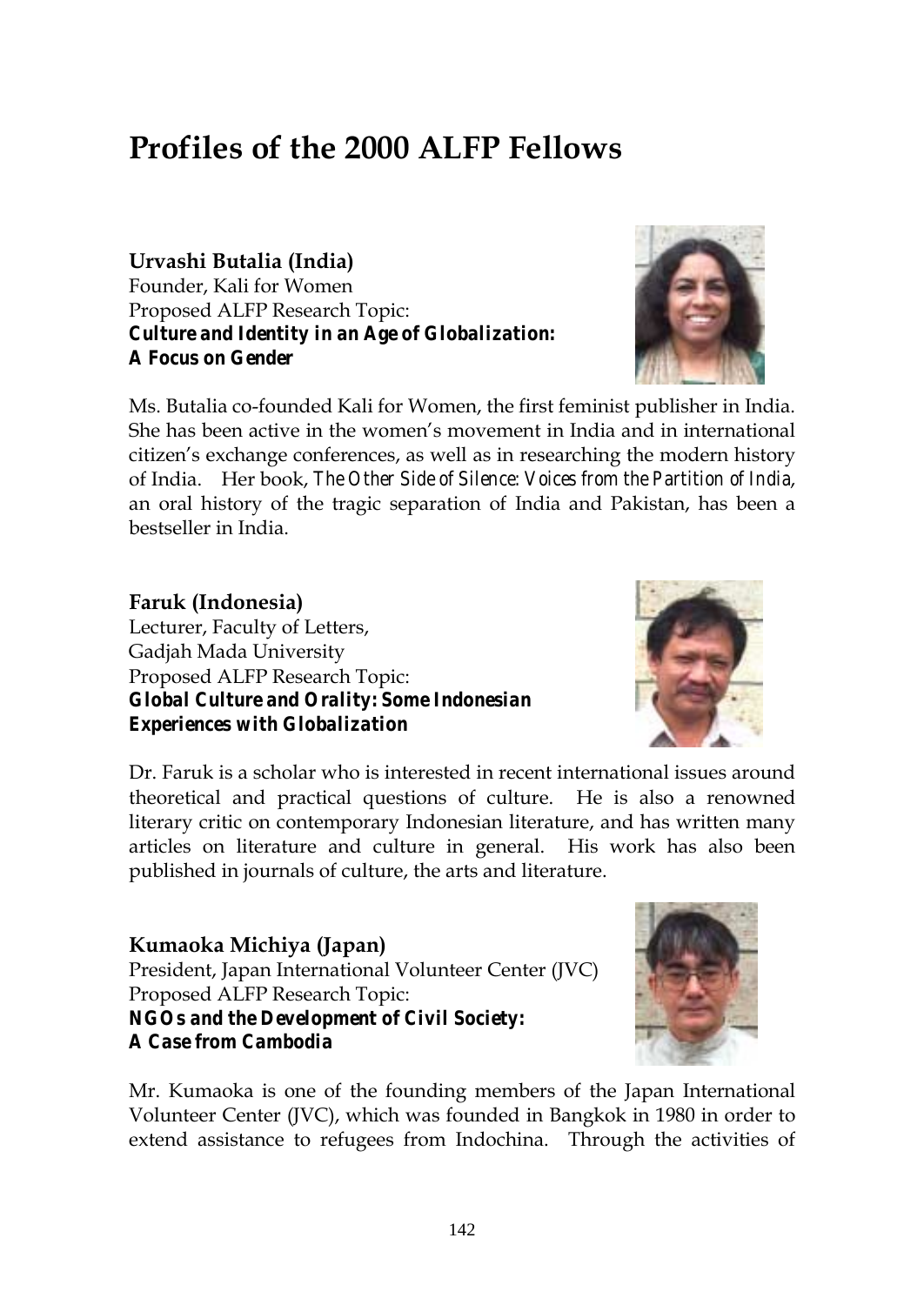JVC, Mr. Kumaoka has worked as a vocational instructor at refugee camps or vocational schools in Thailand, Cambodia and Vietnam, and has been involved in numerous emergency relief activities as well as rural development and environmental protection for the past 20 years.

### **Park Won-Soon (Korea)**

Secretary General, People's Solidarity for Participatory Democracy (PSPD) Proposed ALFP Research Topic: *Civic Movements in South Korea*



Mr. Park came to be known as a human rights lawyer through his involvement in legal support activities for political prisoners. In 1994, he participated in the formation of the People's Solidarity for Participatory Democracy (PSPD), which advocates social justice through the social participation of the people. During the April 2000 campaign for a fair and just general election in South Korea, he acted as the representative of the "Citizens' Alliance for the 2000 General Election (CAGE)," which was successful in preventing the election of 70 percent of the candidates listed as unfit.

**Saree Aongsomwang (Thailand)**  Executive Secretary, Confederation of Consumer Organization, Thailand Proposed ALFP Research Topic: *Access to Drugs in the Globalization Era: The Case of Thailand* 



Ms. Aongsomwang is a pioneer and a respected spokesperson in Thailand's consumer protection movement. She was instrumental in several successful health campaigns, such as rational drug use in the countryside, the rights of patients, and the rights of consumers. Ms. Saree has established a consumer magazine, which is a widely read "alternative" magazine for consumers. She also established the "Complaints and Legal Assistance Center" for complaints, particularly those of the underprivileged, as another part of the consumer protection program of her foundation.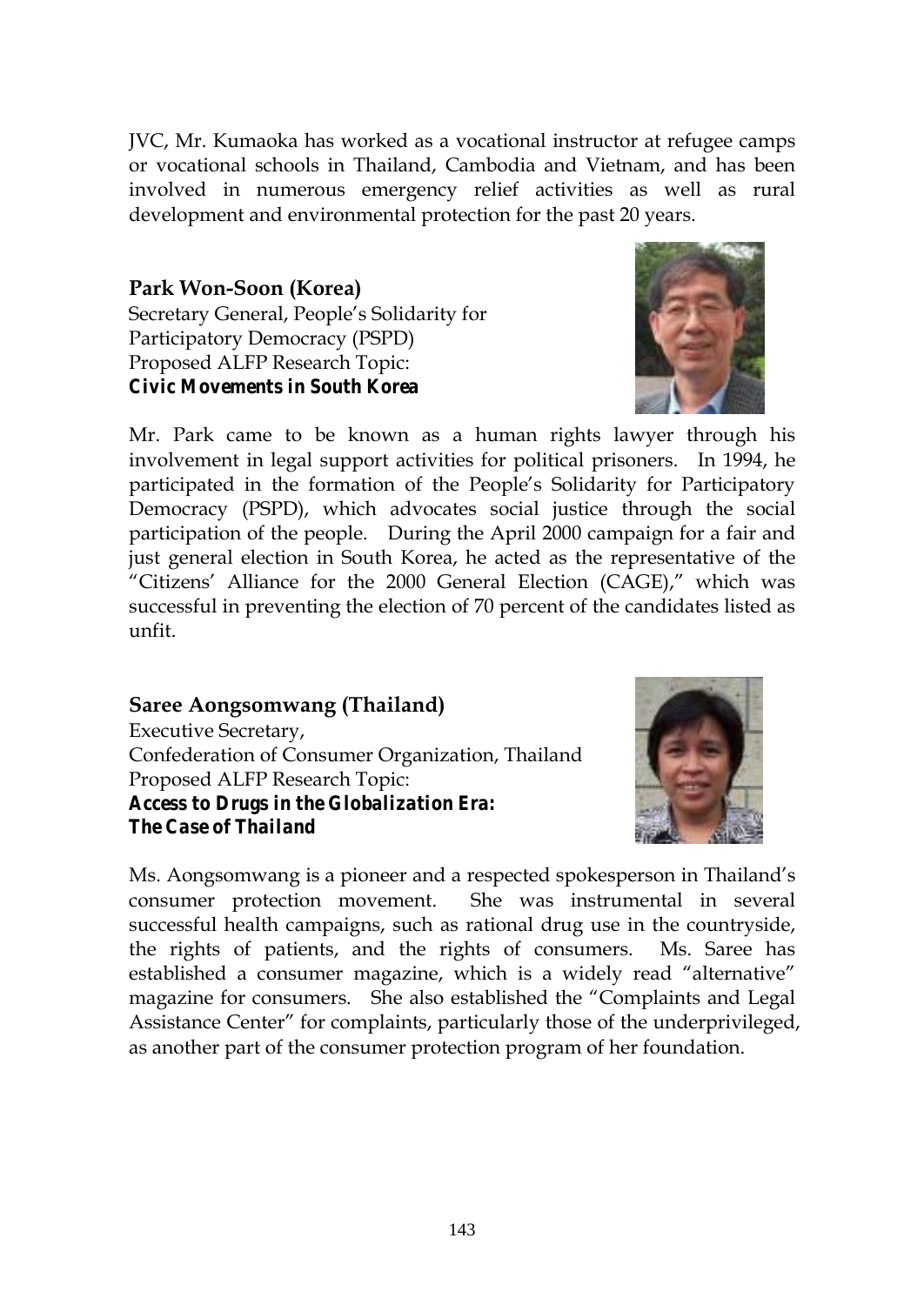# **Schedule of Activities**

| Sept. 1     | <b>Introductory Session</b>                                                                                                                                                                                                                                                                         |
|-------------|-----------------------------------------------------------------------------------------------------------------------------------------------------------------------------------------------------------------------------------------------------------------------------------------------------|
| Sept. 2 - 5 | Field Trip to Hokkaido                                                                                                                                                                                                                                                                              |
| Sept. 7     | Workshop I: Presentations by the Fellows (1)<br>"Global Culture and Orality: Some Indonesian<br>Experiences with Globalization," by Faruk<br>"Culture and Identity in an Age of Globalization: A<br>Focus on Gender," by Urvashi Butalia                                                            |
| Sept. 8     | Workshop II: Presentations by the Fellows (2)<br>"Access to Drugs in the Globalization Era:<br>The Case of Thailand," by Saree Aongsomwang<br>"PSPD and Civic Movements in Korea," by Park Won-<br>Soon<br>"NGOs and the Development of Civil Society:<br>A Case from Cambodia," by Kumaoka Michiya |

Sept. 12 Workshop III: Discussion on Collaborative Topic

Sept. 13 Workshop IV: Discussion with Kato Mikio (1)

Sept. 14 Workshop V: Interim Evaluation and Future Direction

Sept. 18 Seminar I: "Globalization and the Fast-foodization of Japanese Society," by Prof. Aoki Tamotsu, National Graduate Institute for Policy Studies (GRIPS)

Sept. 19 Seminar II: "You Asians — On the Historical Role of the West and Asia Binary," by Prof. Sakai Naoki, Cornell University

Sept. 20 Visit to the Asia-Japan Women's Resource Center

Sept. 22 Visit to Minamata Forum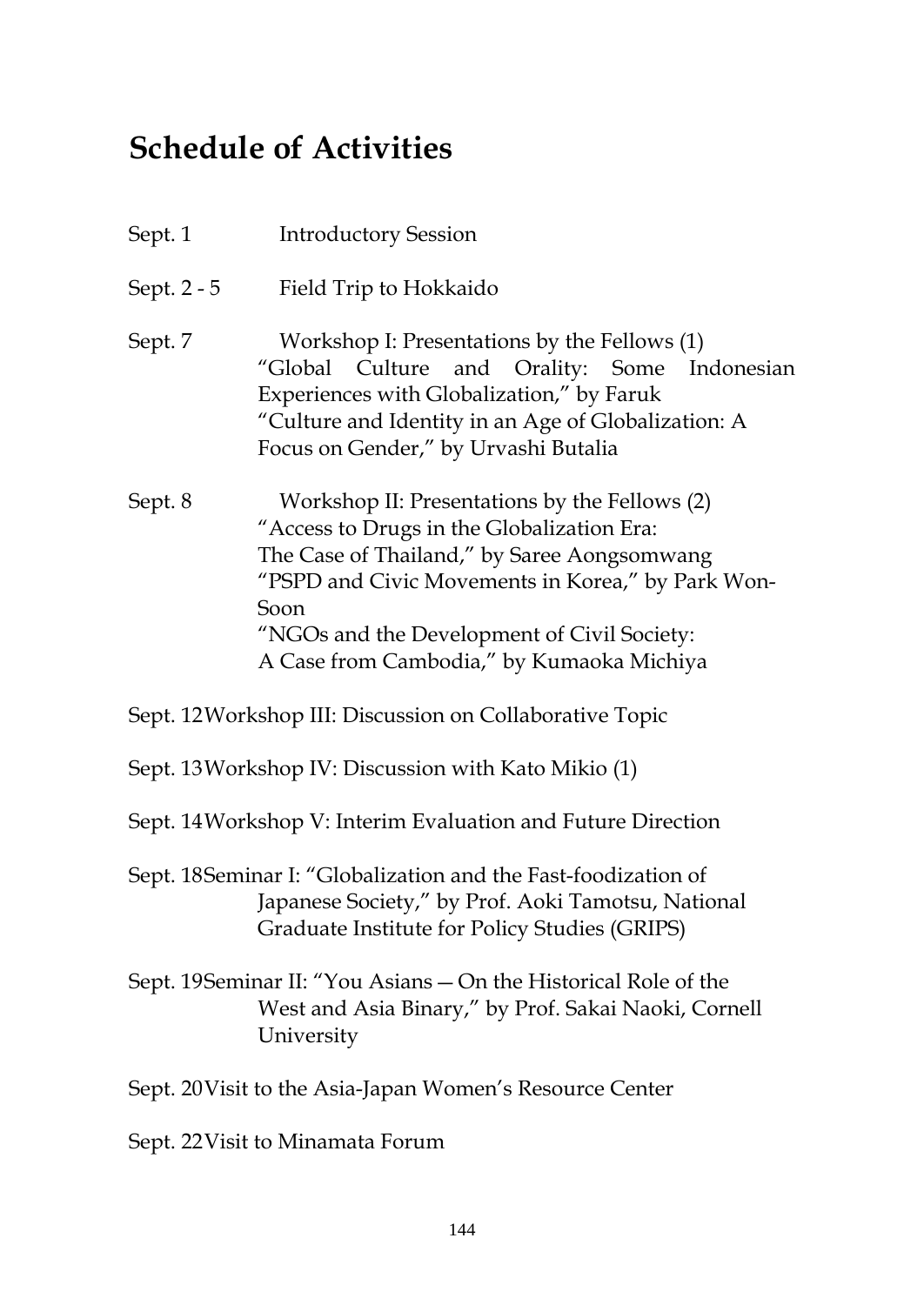#### Sept. 23 - 27 Field Trip to Kyushu

#### Sept. 29 Visit to the Asian Rural Institute

- Oct. 2 Visit to JANIC/JVC
- Oct. 4 Visit to the HELP Asian Women's Shelter
- Oct. 6 Seminar III: "Postcolonialism and Diasporic Space in Japan," by Prof. Kang Sangjung, University of Tokyo
- Oct. 11 Seminar IV: "Japan in Asia: Memory, Responsibility and the Future," by Emeritus Prof. Ishida Takeshi, University of Tokyo
- Oct. 13 Seminar V: "To Overcome the End-of-Century Crisis in Asia," by Prof. Mushakoji Kinhide, Ferris Women's University
- Oct. 16 Seminar VI: "New Religions in Japan and Asia," by Prof. Inoue Nobutaka, Kokugakuin University
- Oct. 19 Workshop VI: Discussion with Kato Mikio (2)
- Oct. 20 Seminar VII: "Development and Industrial Pollution in Japan," by Prof. Ui Jun, Okinawa University
- Oct. 21 Weekend Retreat in Ito
- Oct. 24 Workshop VII: Preparatory Session for the Symposium

 Seminar VIII: "Women/Gender Studies in Japan," by Prof. Hara Hiroko, University of the Air

Oct. 26 Public Symposium: "Action and Reflection: Experiences of Globalization in Asia"

Oct. 30 Workshop VIII: Evaluation Session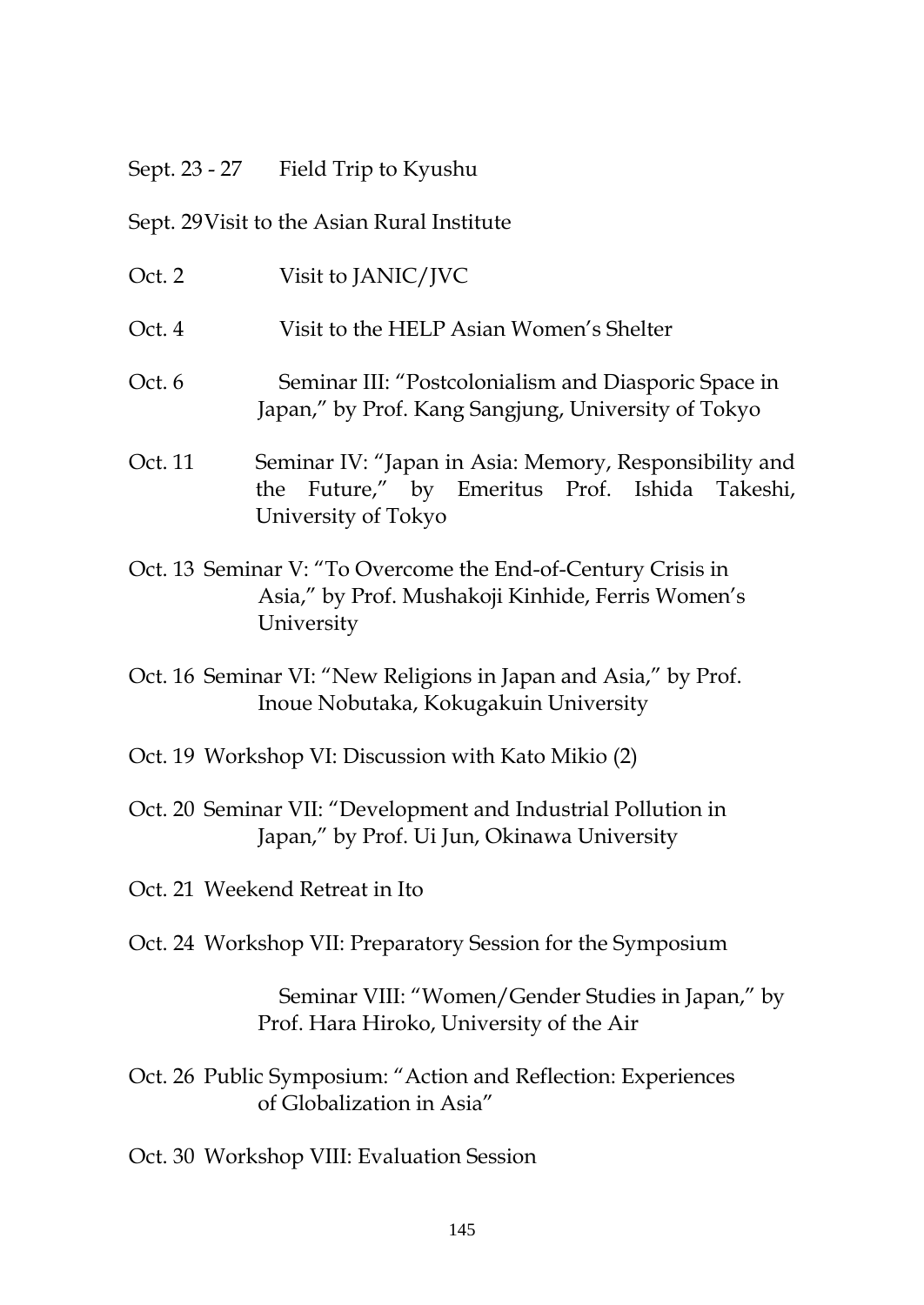# **Introduction**

The year 2000 witnessed another successful attempt by the International House of Japan and the Japan Foundation Asia Center at bringing to Japan Asian scholars and activists. Their ideas and inputs shared during their two-month stay enriched our understanding of how globalization evolves and what impact it has had, and will have, on our everyday lives and societies.

Globalism and globalization  $-$  the process referring to the increase of globalism ― have b[ec](#page-100-0)ome one of the most important themes in today's intellectual enterprise.<sup>i</sup> Much of what people refer to as globalism is associated with economic issues. Economic globalism is a state of the world that "involves long-distance flows of goods, services, and capital, as well as the information and perceptions that accompany market exchange." Globalism "also involves the organization of the processes that are linked to these flows, such as the organization of low-wage production in Asia for the US and European markets.["ii](#page-100-0) It is a major source of intellectual excitement and frustration: people from different theoretical traditions have been drawn into the ongoing debate whether globalization is a "curse" or a "cure" for all the social diseases being witnessed in today's world. On the one hand, commercial liberals remain convinced that globalization is a process that promotes peaceful globalism or world society.

The more critical perspective on economic globalism and globalization come from those who take the position that this global condition has been dominated by powerful economic interests that continue to create misery around the world. Globalization is often seen as a process leading to the collapse of modernity. The term captures postmodernists, who were among the first to write an obituary for the Enlightenment claims of rationality and scientific progress. Transnational capitalism purports to stimulate economic growth worldwide but ends up "producing" unemployment and poverty. The gap between rich and poor continues to widen. The state has also come under attack and become less able to safeguard human rights or to defend social and economic justice against the onslaught of markets. The nation-state is now seen by some as being caught between the world economy and individualization, a trend that characterizes society as "losing its collective self-consciousness and therefore its capacity for political action." In other words, globalization is a process of de-nationalization that gives rise to the anarchistic market utopia of a minimal state. The question then becomes "what is to be done?["iii](#page-100-0) 

 To this end the International House of Japan and the Japan Foundation Asia Center, under the general theme "Development and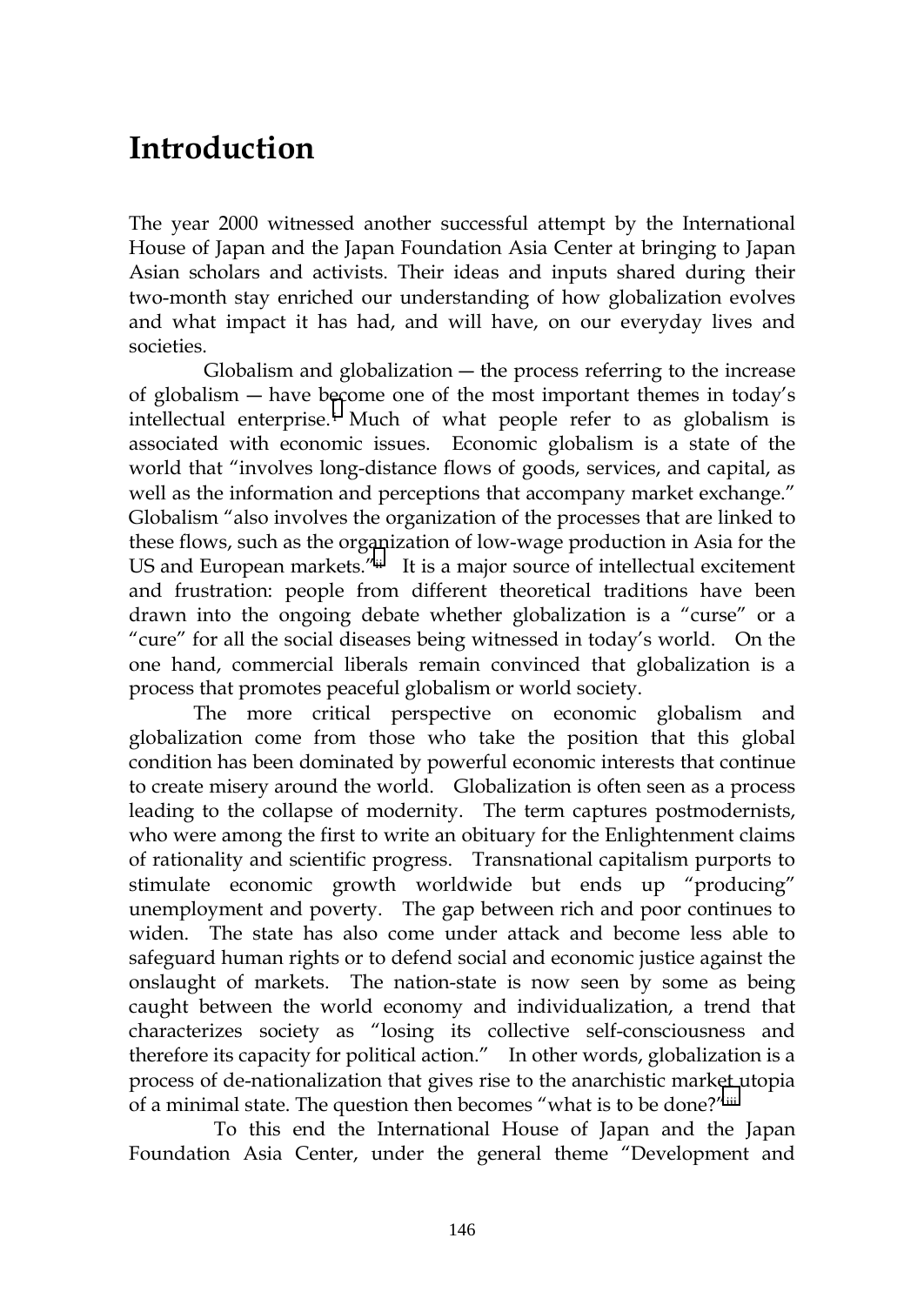Culture ― Globalization and Asian Experiences," invited the five Asian scholars and activists to reflect on their understandings of the impact of globalization on politics, the economy, culture and society. What is unique about this group of fellows is that they came from the same region ― Asia ― and had different professional and intellectual backgrounds but appeared to have broad consensus on the various issues related to the process of globalization. The Fellows were **Faruk** (researcher and cultural/literary critic from Indonesia), **Urvashi Butalia** (publisher/activist from India**), Saree Aongsomwang** (consumer NGO activist from Thailand), **Park Won-Soon** (lawyer and founder of a nation-wide NGO in South Korea), and **Kumaoka Michiya** (founder and president of an international volunteer NGO in Japan). They came from Asia's major democracies: India, Indonesia, Japan, South Korea, and Thailand. For the first time we had a fellow from India ― the world's largest democracy ― join the Asia Leadership Fellow Program.

It came as no surprise to anyone then that these Fellows took a strong stand on socioeconomic and political issues and tended to focus on the role of civil society and on how its actors should respond to the adverse effects brought about by globalization. Although they saw globalization as having a negative impact on society, they remained ambivalent about the ways people, whose lives have been seriously affected by it, should respond.

 This report is divided into six sections: workshops, field trips, seminars given by resource persons, the weekend retreat in Ito, the public symposium, and concluding remarks. The common theme that emerged from these various activities was the impact of globalization on the diverse ways of life in different Asian societies.

## **I. Workshops**

A series of workshops was organized, allowing the Fellows to present their thoughts on issues dear to their hearts. Globalization emerged as the unifying theme.

 In his presentation "Global Culture and Orality: Some Indonesian Experiences with Globalization," **Faruk** perceived that globalization is a complicated process in which the world tends, on the one hand, to be a borderless homogenous world and, on the other hand, a heterogeneous localized world. Since the Indonesian people are mostly still living in and with oral culture, that is, a culture growing from oral language as a very simple information technology, it is difficult for them to experience globalization in its complicated wholeness.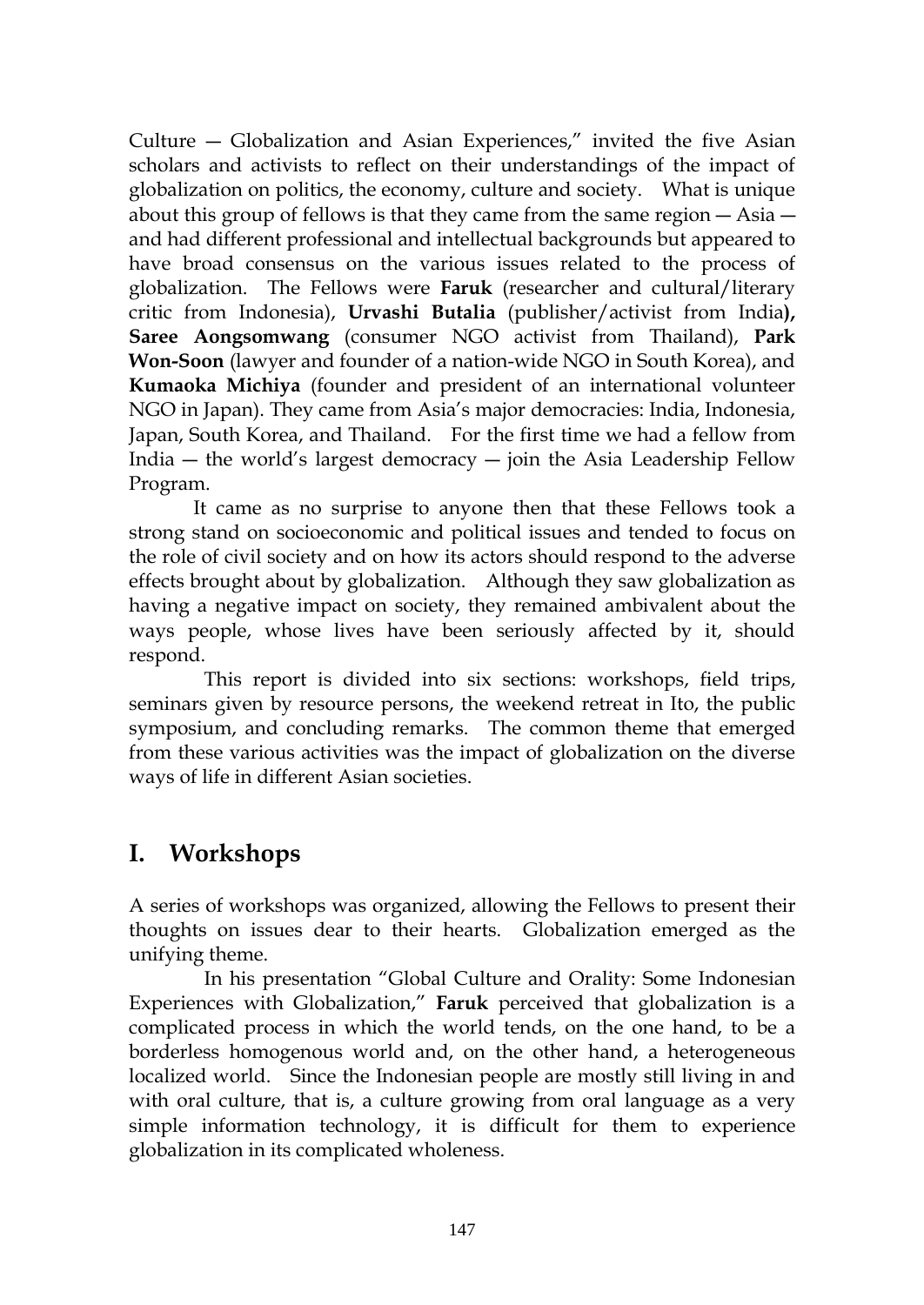When posed with activities of global agencies operating in Indonesia for encouraging a heterogeneous world, like pluralism and local autonomy programs, they are inclined to interpret them as activities that legitimatize the people going back to an ethnocentric way of life. In this case, they forgot or could not catch the other side of globalization, that is, the borderless side of the world implying the necessity, for people, to open their selves and to have a tolerant mind and attitude to others.

From the Indonesian experiences with it, Faruk intended to say that globalization and all conscious programs of it conducted by cosmopolitan agencies must consider various local conditions. Only in this kind of comprehension can globalization create a better and a safer world than before.

Also critical of globalization was the presentation "Culture and Identity in an Age of Globalization: A Focus on Gender" by **Urvashi Butalia**, whose research topic was centered on women in India. In her challenge to the view that globalization equals progress, she contended that the true meaning of the term should mean that all economies are equal participants. But this is not the case. In the 1990s globalization brought to India the global media. It also introduced global capital to India, making pictures of Western men and women accessible to most Indian families, changing the people's dress preferences and buying habits, and compelling them to use savings for their children's education to acquire the latest products they see advertised on TV.

The overall impact of globalization has been negative. The year 1992 marked a significant turning point for both globalization in India and the rise of Hindu fundamentalism. Indian women responded favorably to the courting of the right-wing Hindu party and its promises to help them on many issues by taking violent action: by participating in the destruction of mosques, for instance. This presented a setback for Indian feminists who had been fighting for women's rights and for public space.

Globalization has not merely given rise to Hindu fundamentalism but has left the feminist movement on the sidelines and redefined women's rights: the influx of multinational corporations has neutralized the state's willingness to fight for women's rights, which now appear to be centered on consumption, and nothing more.

The negative impact of globalization on Thailand's development was dealt with in **Saree Aongsomwang's** presentation entitled "Access to Drugs in the Globalization Era: The Case of Thailand." Her focus on pharmaceutical companies and their influence in Thailand was placed within the broad context of globalization, which has forced many countries to change or amend their national laws related to TRIPS (Trade Related Intellectual Properties) and have reduced the capacity for self-regulation.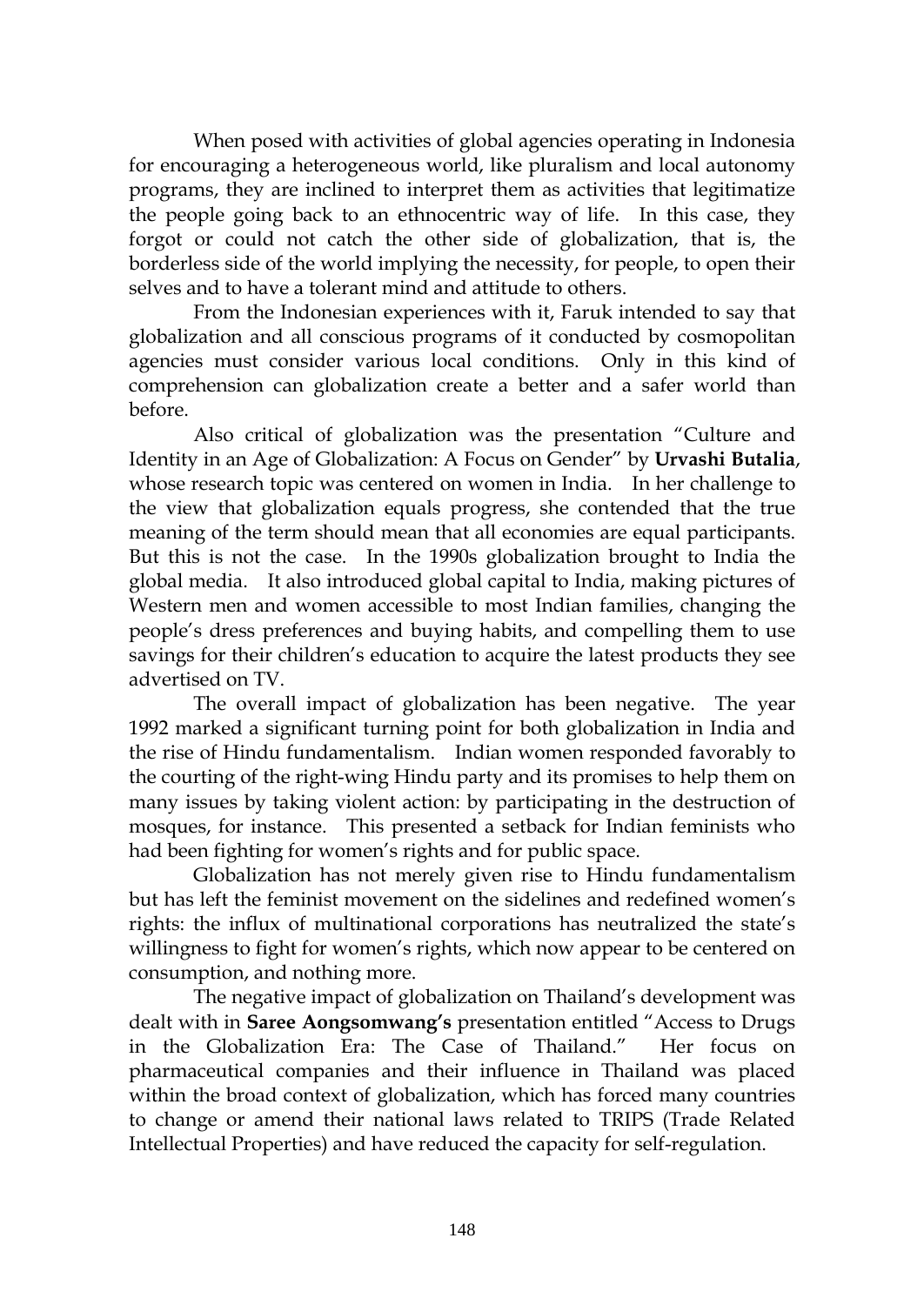The rising power of pharmaceutical companies has raised the cost of medical care and pharmaceuticals, thus limiting people's access to them. In Thailand, only 1 percent of the people affected by HIV and AIDS get triple therapy of the anti-retro virus, and only 5 percent of them get the biformula of the anti-retrovirus. The prices of these medical therapies are too high for people to afford. Meanwhile, the patent system has left local companies unable to produce inexpensive drugs. AIDS activists and consumer groups have protested to the Public Health Ministry and pharmaceutical companies for compulsory licensing, but the government cannot take action because it is afraid of bilateral pressure and trade sanctions.

The workshops also gave attention to the role of civil society. In his presentation "NGOs and the Development of Civil Society: A Case from Cambodia," **Kumaoka Michiya** gave a first-hand account of changes in Cambodia in recent decades. In the late 1980s through the early 90s along with the decline and collapse of the USSR and the reforms in Vietnam, Cambodia began to introduce a market economy. After 1991, local NGOs were allowed to operate  $-$  prior to that, only international NGOs were allowed and they provided social services and peace advocacy ― and a civil society began to emerge. Unfortunately, the country still faces many problems, including resource exploitation and mismanagement by the state, worsening poverty, lawlessness, human-rights abuses, and the culture of violence and impunity. But NGOs are very active and trying to establish networks with international NGOs. Though still dependent on financial support from international NGOs and ODA, they are starting to set up a system to support themselves.

The role of civil society was touched on by **Park Won-Soon**, whose presentation focused on "PSPD [the People's Solidarity for Participatory Democracy] and Civic Movements in Korea." He shared his thoughts on how the PSPD got started, having been influenced by NGOs that came in after the government collapsed in 1961 and 1987. PSPD works with labor movements and grassroots organizations and remains non-partisan: none of its members have held a government post. The PSPD relies on individual donations and accepts no financial contributions from the government. Park's research interests led him to look at Japan as a reference point on how a strong tradition in local government for the protection of rights could help promote participatory democracy.

In short, presentations by the five Fellows illustrated the point that globalization has left the poor and needy less and less protected by the state but more and more vulnerable to economic predators in the era of globalization. At the same time, this trend has also encouraged activism on the part of civil-society actors whose role can empower those most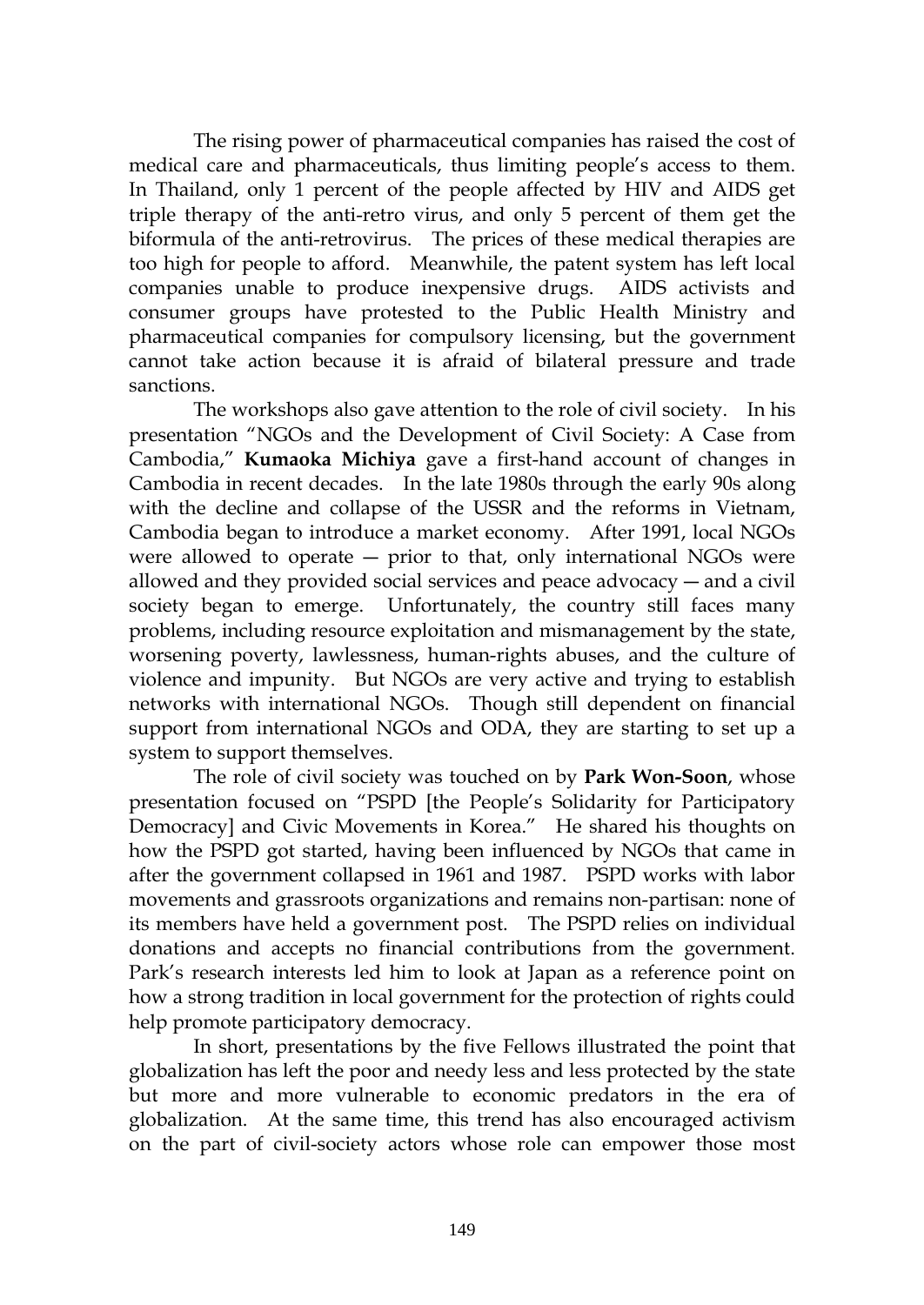negatively affected by global market forces. International NGOs, like those in Japan, may be weak but still have the potential to assist those in developing countries. On the other hand, local civil-society actors like the PSDP can empower individuals to take part in a movement for participatory democracy, rather than defend the prevailing form of market democracy.

## **II. Field Trips & Visits**

The five Fellows benefited not only from their individual research projects and the exchange of ideas during the workshops but also from their field trips to different parts of Japan, where they learned about local situations and people's initiatives to restore and protect the environment, to promote health, and to (re)build local communities. During the collaborative interaction period in the months of September and October, they made two trips: to Hokkaido and Kyushu.

### *Field Trip to Hokkaido*

During their field trip to Hokkaido, the Fellows visited several places. During their visit to the area at the foot of **Mt. Usu**, which had erupted on March 31, they toured an area around Lake Toya, which suffered damage during the eruption and subsequent mudslides. They learned from a volunteer coordinator how 5,000 volunteers got together and removed between 800 and 1,000 bags of ash per house, from some 500 houses. The Fellows also had the opportunity to listen to Deputy Mayor Tanemura Jun of Abuta Town in a session where he gave some background information on eruption-prone Mt. Usu, including the most recent eruption. The Fellows further learned about the relief efforts by the municipal government and the assistance provided to the local people at the emergency shelters by 80 volunteers and others. They had the opportunity to discuss volunteer activities, coordination problems, financial difficulties, and issues related to insurance coverage. They also visited one of the temporary houses built for those whose houses were severely damaged or totally destroyed.

 The Fellows also visited **Nibutani**, home of the Ainu people. They had a chance to visit the controversial Nibutani Dam. The dam was originally built for four purposes, i.e., flood control, irrigation, water supply for household and industrial use, and electricity generation. Not all went well, however, and the purposes have arbitrarily been changed from time to time. The dam affected the entire eco-system around the river, including the spawning of salmon. It also destroyed the forests in the upstream basin. Due to the high construction costs and the dam's alleged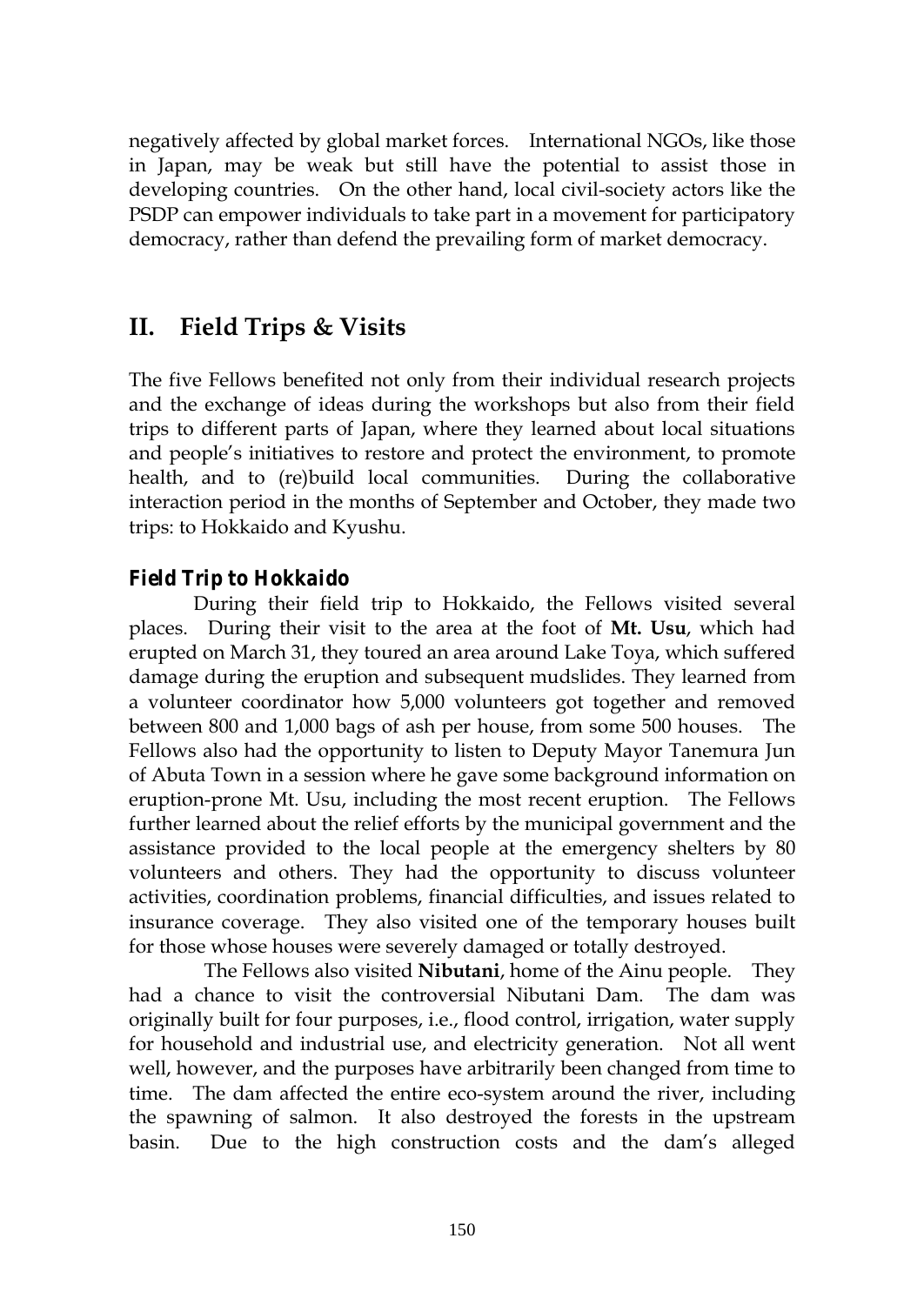job-creating role in the community, however, the dam has not been torn down, despite the fact that a district court had declared the dam illegal. It was useful to the Fellows to be given a chance to hear Mr. Kaizawa Koichi, a local Ainu, tell of his personal history of struggle against the construction of the dam. The Fellows also visited the Nibutani Ainu Museum, and met with Mr. Kayano Shigeru, its founder and president. Mr. Kayano, one of the Ainu leaders, talked about his personal history and accomplishments. He has been collecting Ainu artifacts since 1953 and founded the museum in 1972. Also, in 1960 he began recording stories and folktales of older Ainu people, and from these recordings he has published 45 books. He also published a 15,000-word Ainu dictionary in 1996, from his memory.

 The trip to Hokkaido was wrapped up in a session at **Hokkaido University**, allowing the Fellows to comment on what they had seen and heard. An exchange of views between the Fellows and two Japanese academics, Professor Nakamura Ken'ichi of Hokkaido University and Professor Kayano Tomoatsu of Hokusei Gakuen University, raised issues of oral and written tradition, origins of Japanese surnames for the Ainu, historical attitudes of the Japanese towards the Ainu, and the unfairness of this people's limited fishing rights. Concern was raised about the wastefulness of the Nibutani Dam and the destruction of nature, which led to questions of responsibility for the Ainu plight and the Japanese academic disinterest in it.

#### Field Trip to Kyushu

The Kyushu trip was five days long, visiting Minamata and Oita. During their visit to the city of **Minamata**, the Fellows met with a local activist, Ms. Ito, who took them to see reclaimed land and part of the Chisso plant, the wastewater of which caused the tragic Minamata disease. During the discussion at the Minamata Disease Municipal Museum, one of the concerns raised was related to environmental protection. Although the government was slow in responding to environmental problems, Minamata City has raised awareness about environmental issues and started a recycling program, as well as promoting environmental shops and activities such as giving out an annual prize to groups in Japan and developing countries working to improve the environment. The Fellows also learned about Minamata disease when listening to people involved in community work. Their visit to the Chisso plant helped them to learn that the slow investigation of the disease was mainly due to people's arrogant attitudes toward nature and their top priority given to rapid economic growth. They were also briefed about the efforts that have been made since the disease occurred to ensure environmental protection.

Following Minamata, the Fellows visited **Oita**. They could see and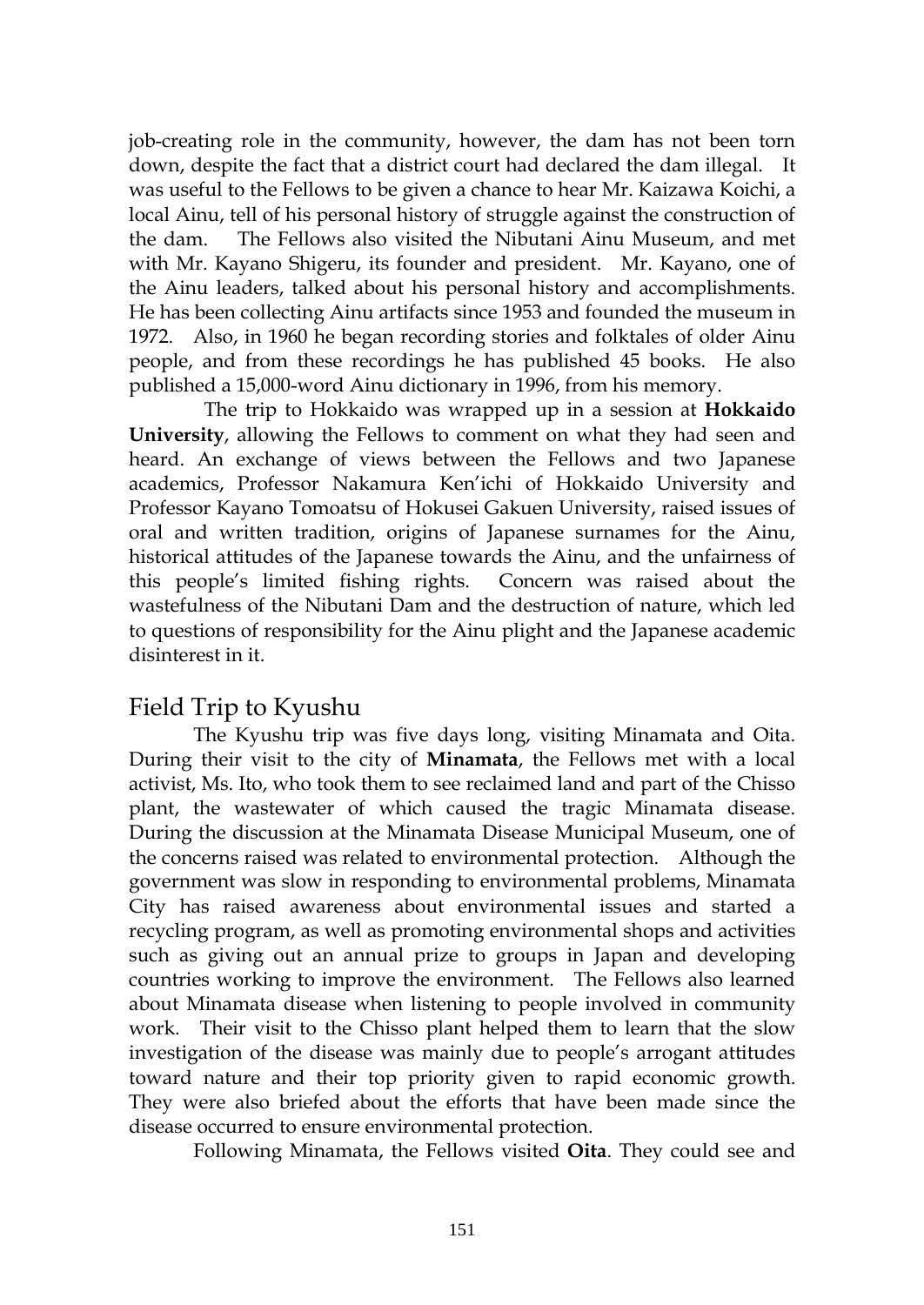learn some of the effective strategies for community development. The Fellows' visit to *Tama-no-Yu* in the town of Yufuin was helpful: they learned about the development of spas, the challenges the town faced in building its reputation as a spa town, and about the "One Village One Product" Movement. The town has regulations against tall buildings and encourages cooperation among farmers and traders to promote environmental activities. They learned more about the "One Village One Product" Movement during their visit to the city of Oita and more about environmentally friendly farming and self-reliance. In Oita, the Fellows also visited the newly opened Ritsumeikan Asia Pacific University.

### Study Visits

In addition to the field trips, the Fellow also paid several visits to such places as the Minamata Forum, the Asia-Japan Women's Resource Center, the Asian Rural Institute, JANIC (Japan NGO Center for International Cooperation) and the HELP Asian Women's Shelter.

The Fellows learned more about Minamata disease during their visit to the **Minamata Forum**. A number of changes have been made: most of the unauthorized patients have now been acknowledged; the treatment of sludge containing mercury is almost completed; the national government had to bail out Chisso when near bankruptcy; and local governments and residents no longer see patients as a taboo subject. Problems remain, however, including the government's rejection of claims by most people that they are affected with the disease, and its position that there are no more victims.

The visit to the **Asia-Japan Women's Resource Center** gave the Fellows a chance to discuss environmental and social issues. The discussions focused on various women movements, such as those concentrating on the environment, human rights and democracy, Japanese firms' exploitation of women and migrant women in Japan, non-Japanese sex slaves in Japan, and bride markets.

During their visit to **JANIC**, the Fellows learned about its main purposes, its legal status, and the role of Japanese NGOs, which tend to operate, mostly in Asia, in such areas as education, health, and the environment. Japanese NGOs tend to be outward-looking due to a number of factors: Japan is an affluent country, with relatively few domestic problems; young people now have more access to information on international issues and problems. Overall, Japanese NGOs remain weak due to the lack of a national consumer movement, a weak tradition of advocacy, and a culture of non-confrontation with the state. JANIC's relations with the government and the women's movement remain limited, despite the fact that 80-90 percent of the participants in its seminars are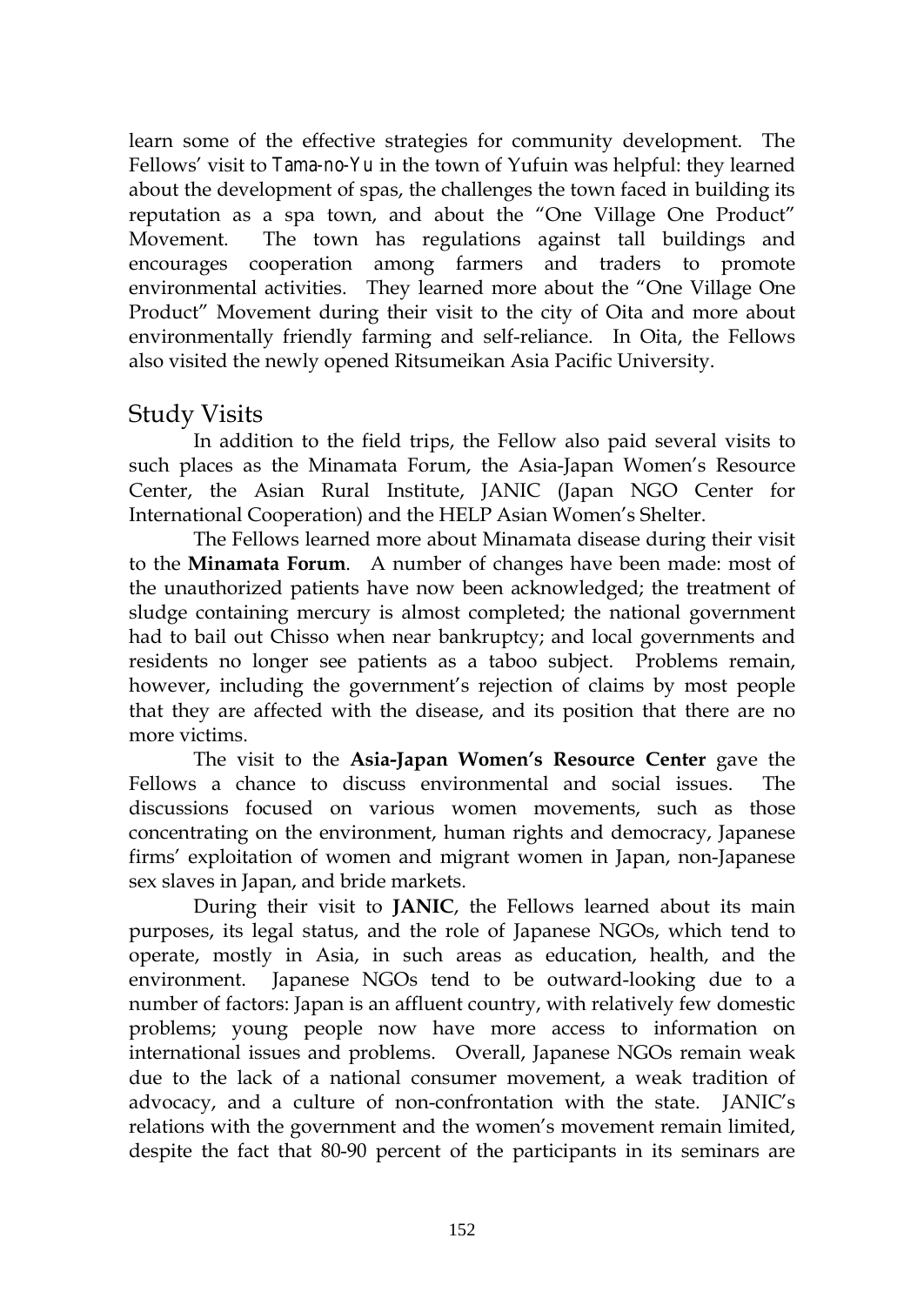women.

The **Asian Rural Institute** (ARI), in Nishinasuno, Tochigi Prefecture, is a unique organizaion which invites 20 to 30 rural grassroots leaders from Asian and African developing countries every year, and trains them as rural leaders. On campus, trainees, staff and volunteers live and work together aiming towards self-sufficiency based on organic farming and forming a just and peaceful community. During a one-day visit to ARI, the Fellows informally exchanged views and ideas with the trainees and staff members, and participated in a very informative tour of its campus, which is equipped with various facilities for organic farming. Human resource development, as thoughtfully planned and implemented by ARI, would be one area where Japanese NGOs can contribute.

In short, the Fellows' field trips and several visits gave them a glimpse of what civil-society groups in Japan have accomplished, the problems and challenges they have been facing or struggling with, and an overall impression of their future agenda.

### **III. Seminars by Resource Persons**

Altogether there were eight seminars led by Japanese academics. The eight academics were **Professors Aoki Tamotsu** of the National Graduate Institute for Policy Studies (GRIPS), **Sakai Naoki** of Cornell University, **Kang Sangjung** of the University of Tokyo, **Ishida Takeshi** of the University of Tokyo (emeritus), **Mushakoji Kinhide** of Ferris Women's University, **Inoue Nobutaka** of Kokugakuin University, **Ui Jun** of Okinawa University, and **Hara Hiroko** of the University of the Air. These seminars are divided into the following sections: environmental issues, cultural and religious issues, and ethnic and national identity, as well as social and political issues, all of which are related to globalization and raised some important questions about counter-strategies.

### Development and Industrial Pollution in Japan

Globalization has contributed to environmental degradation. In his presentation "Development and the Industrial Revolution in Japan," **Professor Ui** explained the pollution problems Japan still faces, the improvements it has made, and some obstacles to further improvement. One major obstacle lies in the weak opposition parties which regard pollution as a secondary problem. They have made it possible for the Liberal Democratic Party, which has had strong ties with business, to remain in power. Another obstacle can be found in the mainstream scientists: they take money from big business and the government and do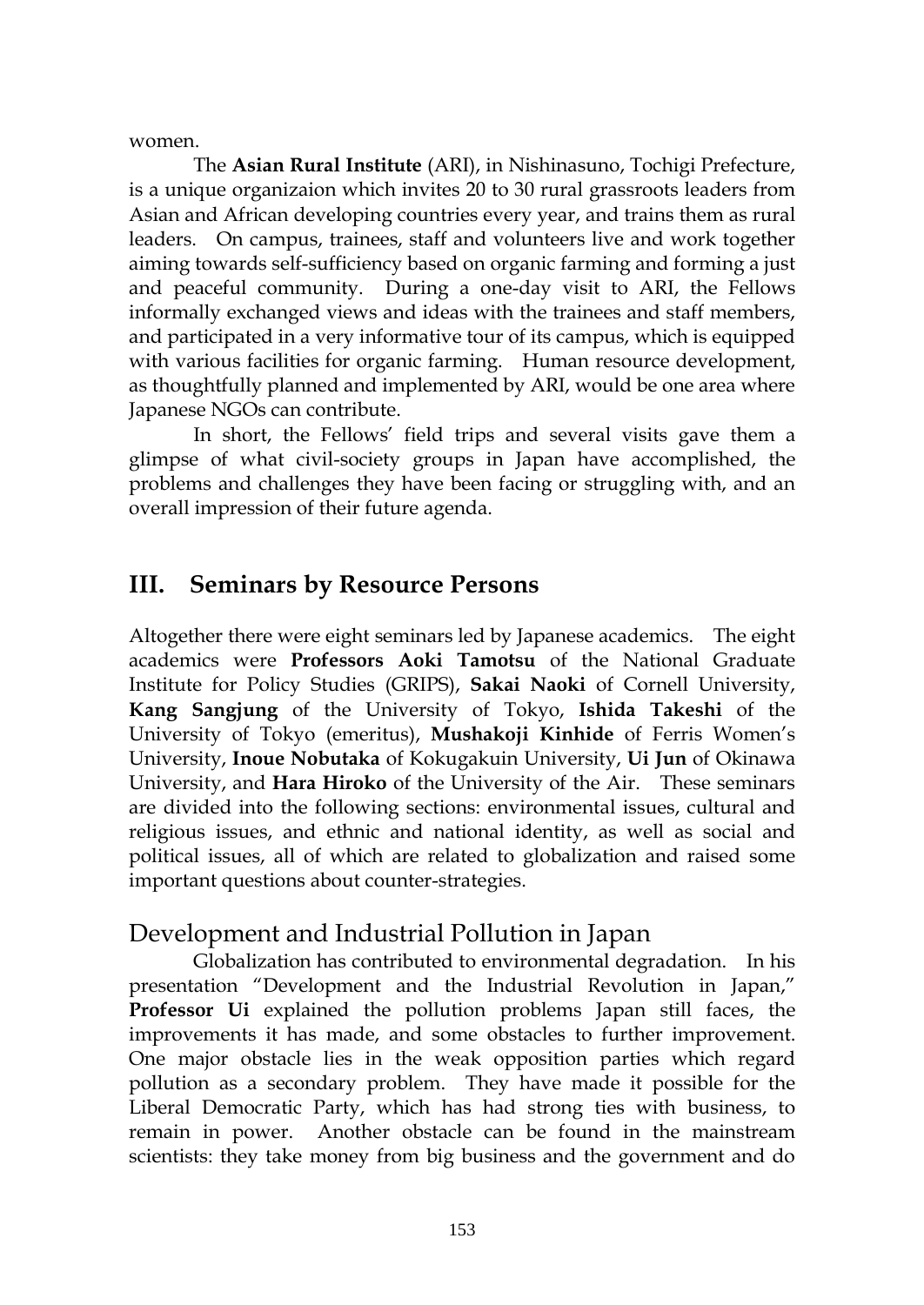not regard pollution issues as something for them to get involved in. The economic obsession in Japan after World War II has been part of the problem: Japan gave up culture after the war to focus on moneymaking because culture cannot provide food. Still, hope for environmental progress can be found, especially in areas outside Tokyo.

### Globalization and the Fast-foodization of Japanese Society

**Professor Aoki** touched on the globalization of food culture and fashion in Japan, starting with the entry of foreign fast-food restaurants into the country and using McDonald's as the best example of successful marketing practices. Though unhealthful, fast foods have become popular in Japan, which has absorbed cultural values from other societies and thus tends to be more inclusive. The globalization of food culture in Japan was also due to its economic growth, increase of nuclear families, and the movement of women away from housework, all of which have been transformed in the process of 'fast-foodization'.

 Questions were raised in response to Professor Aoki's argument that there is a relationship between globalization and the cultural transformation of food. Other Asian countries have not experienced such a transformation to the same degree that Japan has. The Westernization of Korea was less smooth. Korea was opened up to the outside world under Japanese pressure. How globalization should be measured is yet to be further discussed: by the spread of fast-food chains, or the spread of ethnic restaurants, or by clothing?

### New Religions in Japan and Asia

Globalization also has given rise to new religions and religious movements in Japan. In his presentation "New Religions in Japan and Asia," **Professor Inoue** explained how globalization has permitted new ideas to spread around the world, thus making religions more readily acceptable to other peoples, including those in Japan. The recent foreign religions that have entered Japan include Jehovah's Witnesses, Mormons, the Unification Church, Rajneesh and Raelien, some of whose characteristics make it easy for their members to understand them and whose organizational systems make it easy for them to pass their religions on to others. New religions are rising in popularity: unlike traditional ones, which function as a social custom, they offer practical guidance in times of personal crisis. Some of them have even become more business-oriented.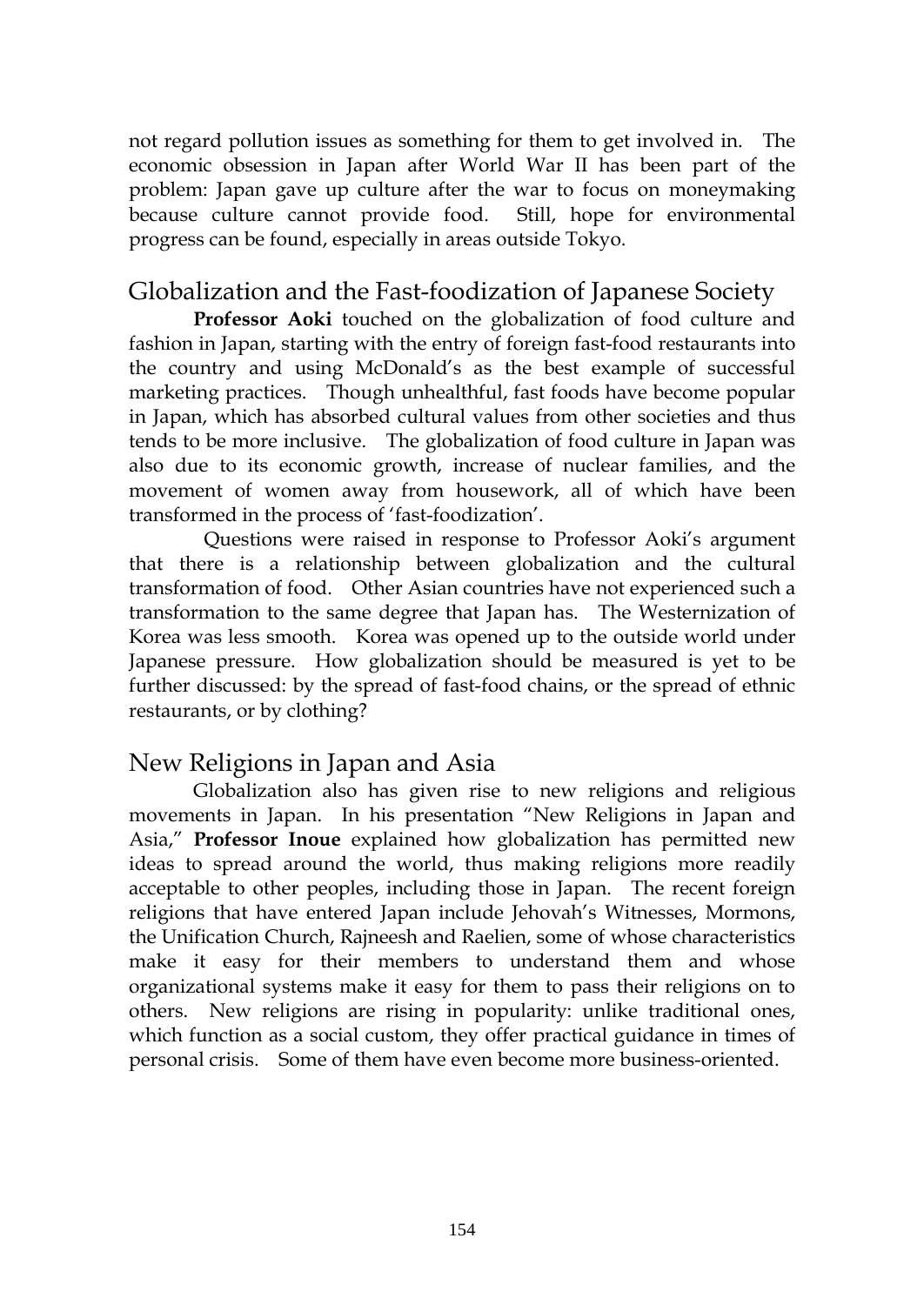You Asians ― On the Historical Role of the West and Asia Binary

The issue of national identity was raised during **Professor Sakai's** presentation. A number of questions were raised: "Who are the people who call themselves Asians?" "Where is Asia?" The word "Asia" originated in the West, not in Asia. According to Professor Sakai, we cannot talk about Asia positively, but only as a negative of the West ― and the West is also an arbitrary creation. Japan's current national tradition and the unity of its culture are a byproduct of the US Occupation after World War II. Nevertheless, we cannot even define the West, which has no unity except a desire for it. Cultural identities are created by our prejudices. There is also a need to abandon our obsession with cultural identity. Cultural values operate in a variety of ways. The family structure, for instance, remains very strong in various parts of Europe, but the nuclear family in Japan is becoming stronger.

 Some Fellows agreed that there is not a single definition of Asia. Korea, for example, is closer to the United States than to India. Korea and India have less in common. The Japanese idea of a Co-Prosperity Sphere did not have any appeal to other Asians.

### Postcolonialism and Diasporic Space in Japan

More of the identity-related issue was discussed by **Professor Kang**, whose presentation entitled "Post-colonialism and Diasporic Space in Japan" sheds light on the faltering ideology of an ethnically homogenous state. The difference between the public and private spheres exists. In Japan, the public sphere is defined by exclusion based on gender and nationality. But there exists a problem of defining one's identity at the group and ethnic levels. Japan's postwar history has been formed by the interaction of nationalistic groups, pro-US or 'soft-peace' groups, and pacifistic or domestic reform groups. Still, none of these groups has a place for Korean residents in Japan. Furthermore, even Koreans themselves have difficulty defining their identity as a single group due to a number of factors: divisions based on North vs. South origins, degree of Korean language ability, and frictions between long-time and new Korean residents.

On political and social issues, a number of seminars gave attention to the role of history in contemporary politics, to the movements launched by women activists and their impact on politics, and to calls for indigenous solutions to local problems.

### Japan in Asia: Memory, Responsibility and the Future The seminar "Japan in Asia: Memory, Responsibility and Future" by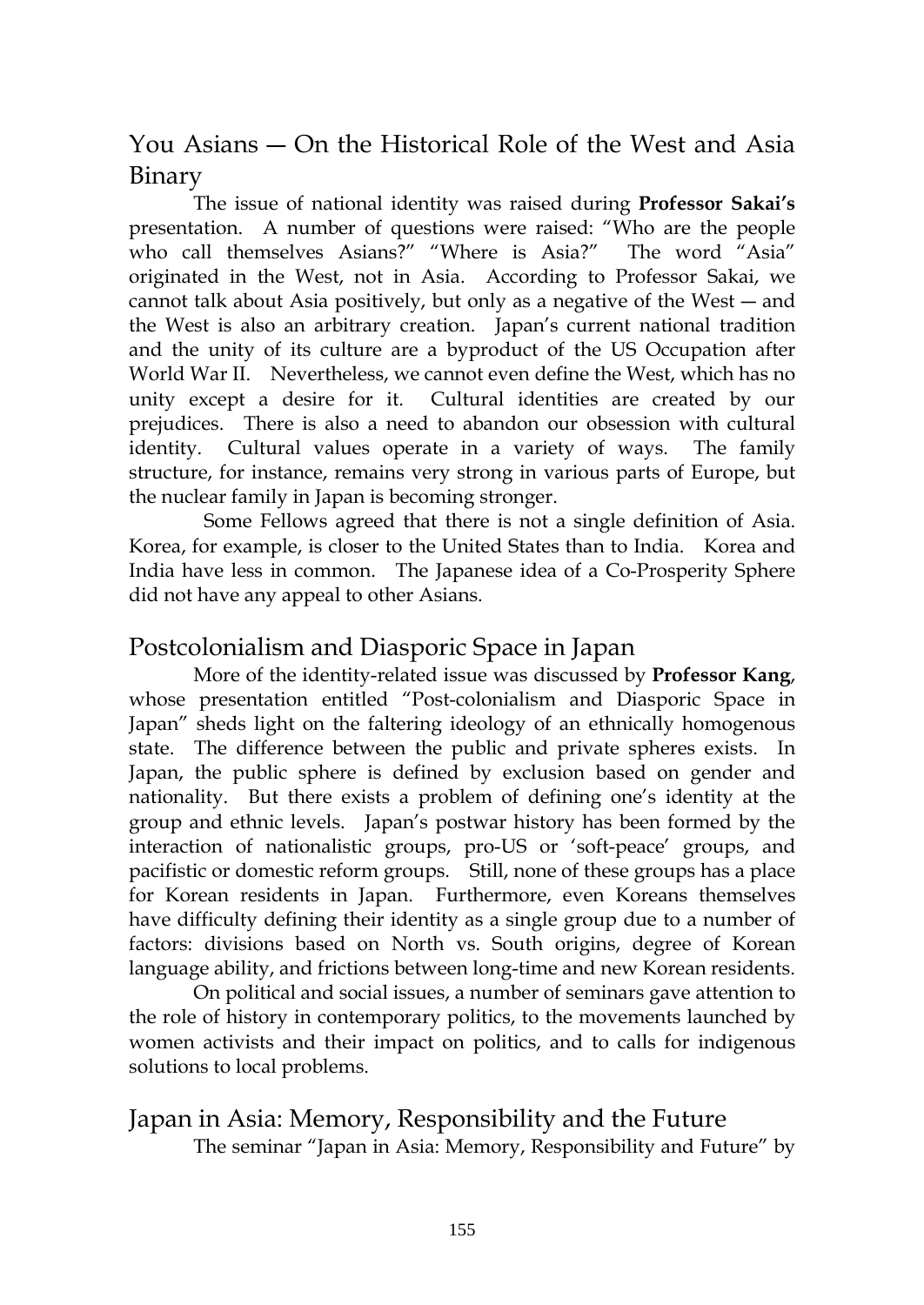**Professor Ishida** added more insights into the discussion on national identity. He warned that any insistence on a dichotomy between East and West is dangerous: there is much fusion between the two worlds. We should also give attention to domestic fusion within individual countries. Not very hopeful for the future, his presentation was centered on three issues: Japan's early industrialization and its negative impact on the peripheries in and around Japan; the issue of war responsibility; and some hindrances to change.

Japan attempted to catch up with the West by rapidly industrializing at the sacrifice of its domestic periphery and then, when facing the population's complaints, exported the pollution to other Asian countries. Concerning war responsibility, some Japanese companies were made to pay "sympathy money" to victims of slave labor during World War II, but the latter have received very small compensation and the former did not take responsibility for their suffering. Although many historians in Japan talk about the Imperial Army's disgraceful behavior, those who emphasize Japanese guilt are called traitors. In spite of some improvement in coverage of military actions in textbooks, the trend is now reversing. Thirdly, Japan's inability to change was attributed to a number of factors: passive support of the ruling conservative elements; consumers' growing political apathy created by globalization; populistic, nationalistic tendencies also created by globalization. All this has resulted in people becoming apathetic and desiring strong leaders to resolve their problems immediately. The IT revolution may offer hope, if it increases global solidarity among NGOs working to improve human rights.

The discussion on how to deal with Japan's past led to suggestions from some Fellows, who provided examples of how NGOs could play such a role. Korean NGOs are now working to get compensation for victims of Korean actions. Civil society groups might also need to take advantage of globalization, if new technologies like the Internet provide the means for building global solidarity. Professor Ishida stressed that while such means are necessary, face-to-face networking is very important, as well.

#### *Women/Gender Studies in Japan*

Gender issues were raised during the seminar led by **Professor Hara**, whose talk "Women/Gender Studies in Japan" shed light on the state of the women's movement in Japan. Women's studies developed from the war period through the 1970s, when it became an academic discipline. She discussed her approach to training students and her goals for future study. Although things have been changing, Japan has nothing to be proud of compared to other Asian countries like India or Korea. The presence of gender studies has not made a considerable impact on mainstream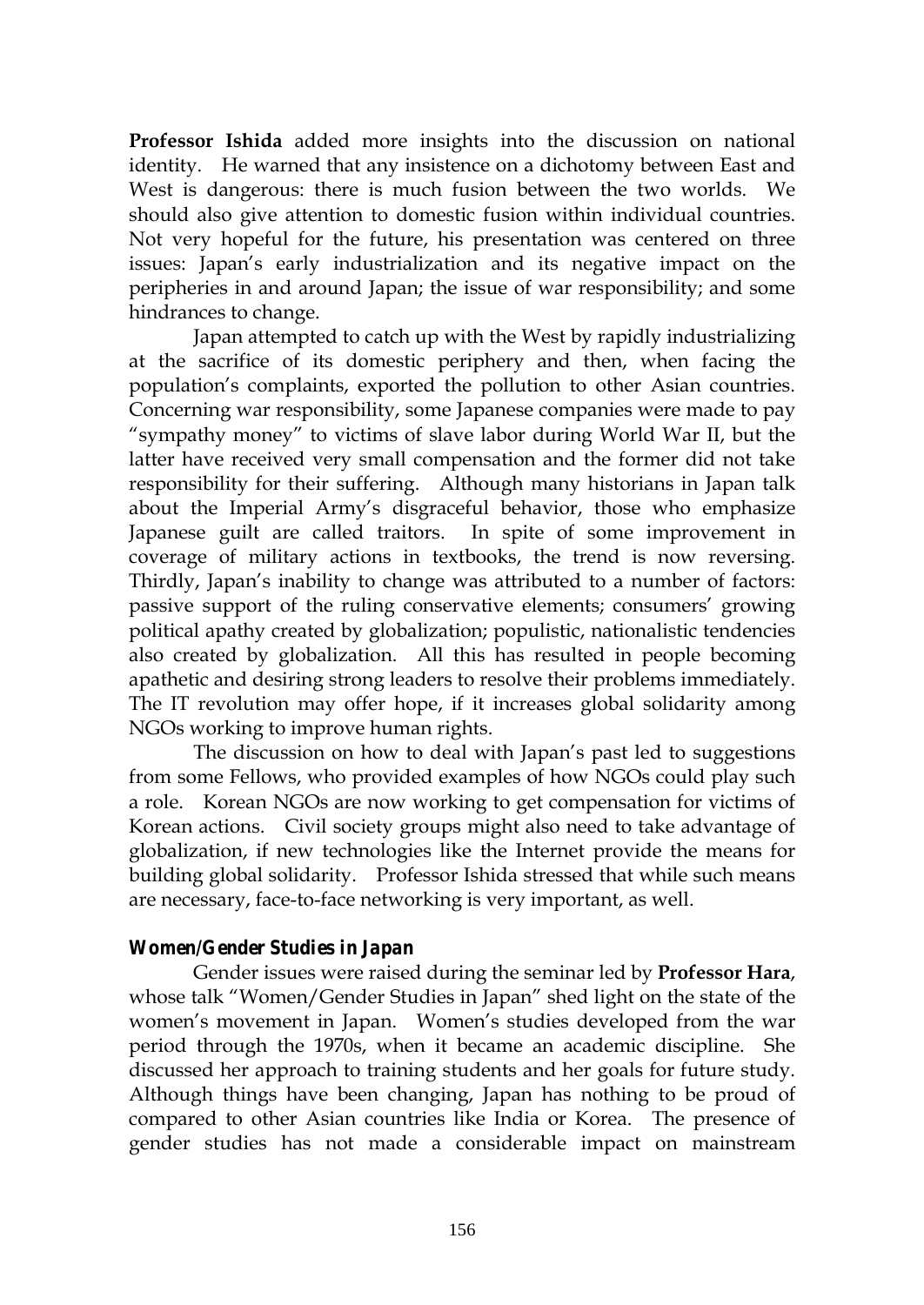academia.

## To Overcome the End-of-Century Crisis in Asia

A more active tone against globalization and a call for more attention to endogenous solutions to the existing problems were made by **Professor Mushakoji** in his talk "To Overcome the End-of-Century Crisis in Asia." He warned against global hegemonic ideas and against the way human rights are treated as "universal" and are used to justify violence, such as the bombings of Serbia by NATO in 1999. Such humanitarian intervention may be necessary, but this has served as a basic tool of colonialism. Unlike others who seek to promote liberal values in Asia, Professor Mushakoji asserted that "We cannot just transfer in outside ideals like 'democracy' or 'civil society'". He was thus happy about the current trend against neo-liberalism.

 Overall, the seminars gave a very strong impression that the global trends toward a postmodern world seem to be growing stronger. The above environmental, cultural and religious issues, matters related to ethnic and national identity as well as to social and political problems ― all these are related one way or another to globalization and raised important questions about counter-strategies. The discussions, though, seemed to put these issues in a more negative light. The participants appeared to converge on how to deal with the harmful effects of globalization on society: they tended to put the emphasis on non-state, civil society-based or local, as well as transnational, activism.

## **IV. Weekend Retreat in Ito**

The 2000 Asia Leadership Fellow Program's retreat took place from 21 to 23 October, at the Ryokoh Club, in the city of Ito, in which 25 people participated. They were five Asia Leadership Fellows, 12 participants from academia, journalism and NGOs, three representatives of the Japan Foundation Asia Center, and four from the International House of Japan.

 The retreat began with opening remarks by Mr. Kato Mikio of the International House, who introduced this year's theme of development, culture and globalization and spoke briefly about the pros and cons of globalization before inviting the Fellows to present their findings.

**Faruk** elaborated his idea of globalization and orality with some ideas and impressions he had found in the field trips. Here he saw the "One Village One Product" Movement of Oita community in the perspective of orality and postcoloniality.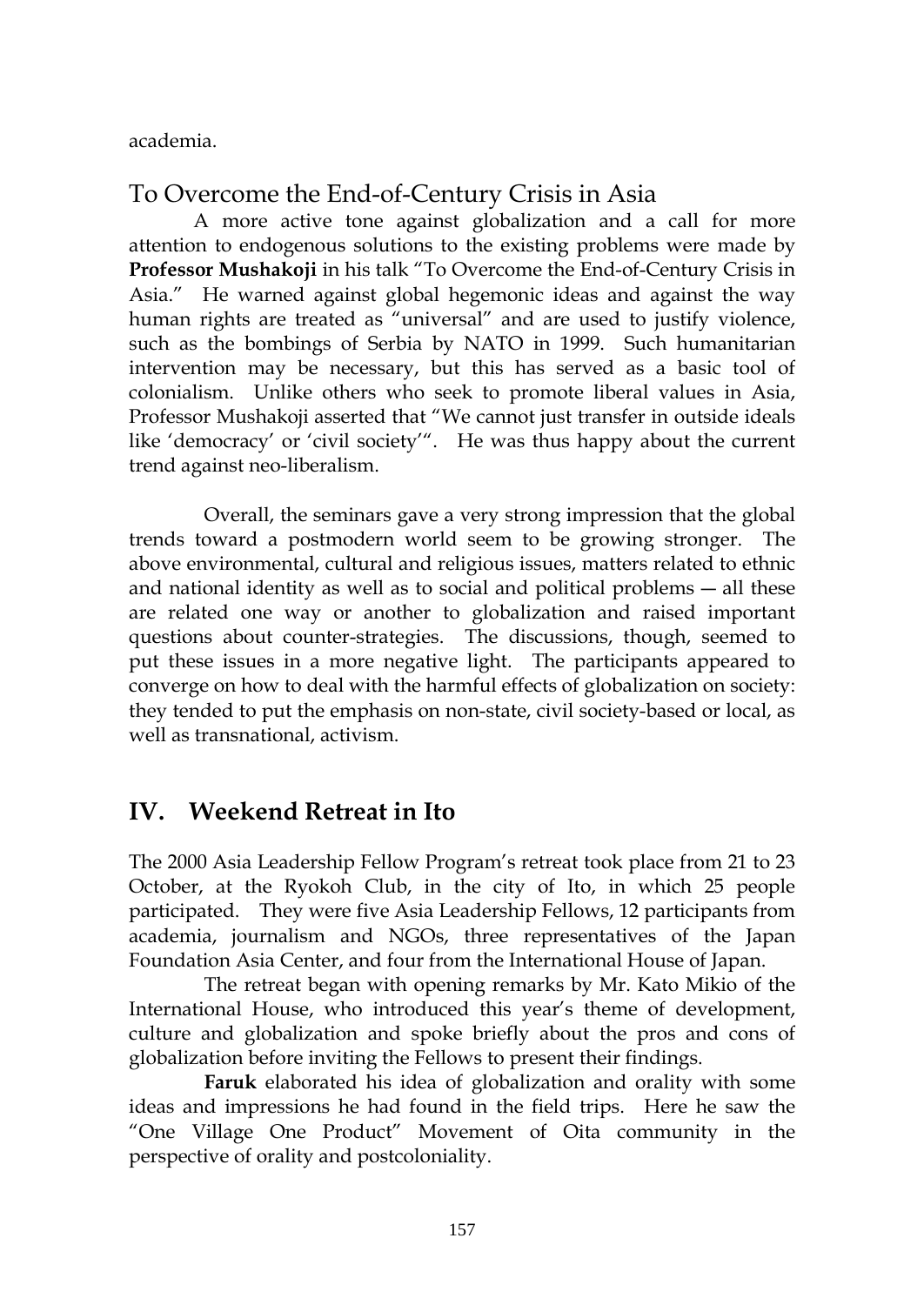In his presentation Faruk said that the movement is indeed a good movement for Oita community. But, it does not necessarily mean that the same movement can achieve the same result in other countries. The success of the movement in Oita cannot be separated from the specific historical and cultural background of the people of the town. It is their strong written tradition and culture that make the people of the town used to strong independent way of life, to be able to manage their movement in a way that is reasonable and makes sense for the global market and people. It is their Japanese colonial and post-colonial history that has given them a wide road to strike back to the center of the Japanese country.

 Compared with Oita community, almost all of the small or local communities in Indonesia have a very different cultural and historical background. It is for this reason that one local community in Indonesia which tries to imitate the movement called their movement "Back to Village" Movement. In Faruk's opinion, the name of the movement is very strange since the related Indonesian community has never left its village in the broad sense of meaning.

 In her presentation, **Urvashi** explained how a nation comes to terms with its memories of the past. There are similarities, for instance, between Japan and India in their history of repressing memories of negative actions and violations against weaker groups in their societies. The partition of India and Pakistan caused many people to suffer greatly and produced the largest migration in the world. But all this has been ignored. Many women were raped and abducted, but most families did not want to remember them. Nowadays the Hindu right-wing party uses these partition memories as justification for violent acts against Muslims, claiming it is retaliation for the partition-era rape of Hindu women committed by Muslim men. She concluded by asserting that both Japan and India would need to learn how to deal with such unhappy memories.

 In his focus on Cambodia, **Kumaoka** compared the 1990s with the 1980s and made some suggestions on how to help the needy. The 1990s witnessed rising social and economic problems: trafficking of children, an increase of landless farmers and slums. He then discussed the changing role of NGOs in Cambodia and wondered if they should provide a safety net for these people. In his view, they should start with resource development before moving slowly toward a market-based economy.

The NGO community in Japan remains small (about 400 organizations, compared with 2000 in Thailand) and weak. The tax system remains unfavorable. He suggested that NGOs, which were originally seen as anti-government, have a working relationship with the government or even the military (especially in areas related to land mines), and also with academia and think tanks.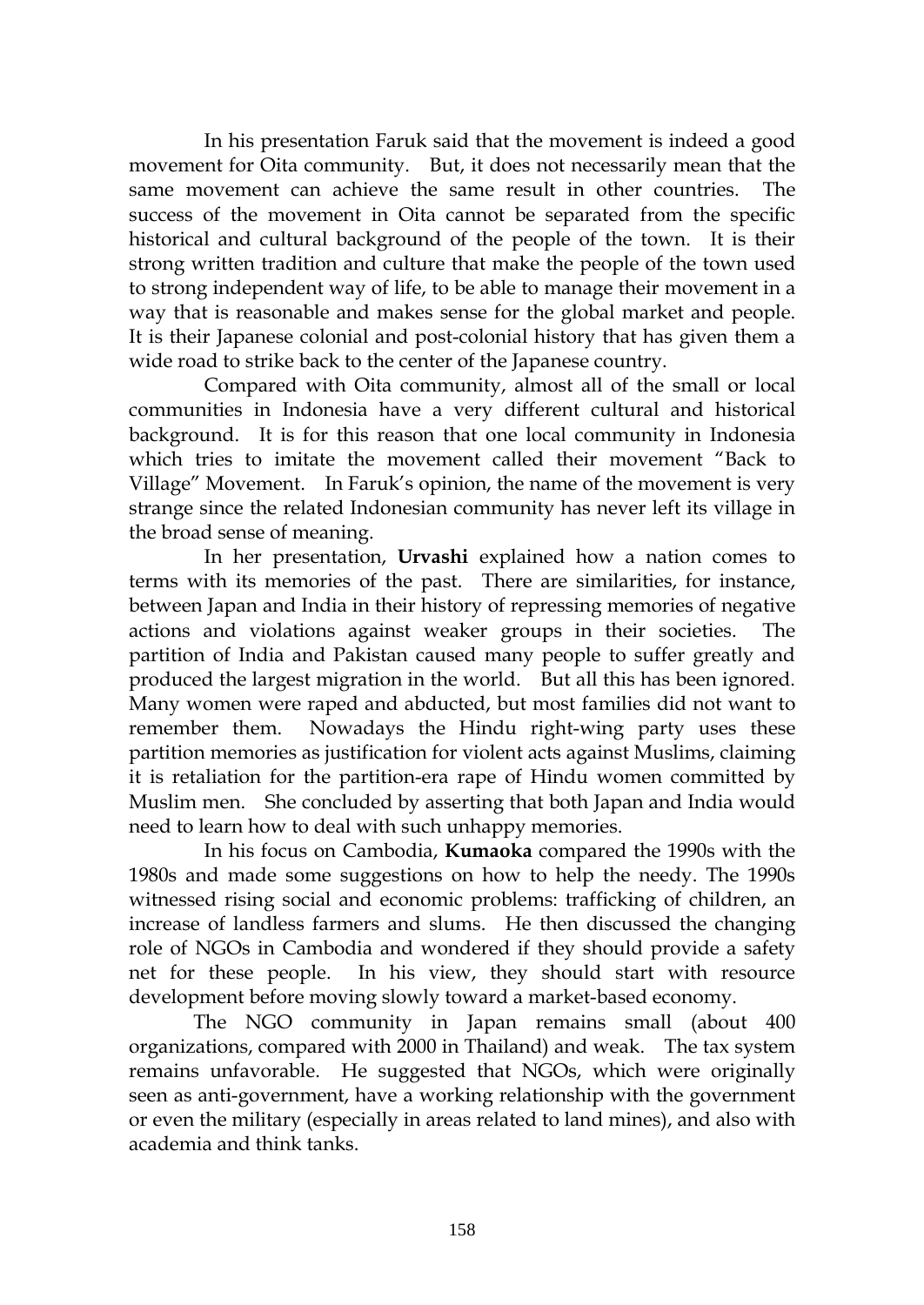**Saree** gave her presentation on the limited access to drugs in Thailand. Drug patents make it difficult for developing countries, which do not have good safety nets, to get access to good medicines that have been discovered and developed. She talked about the negative effects on developing countries when joining the WTO requires amendment of national laws and compliance with TRIPS, which demands that all countries involved have the same regulations. This is to protect pharmaceutical companies for 20 years. Due to pressure from the United States by way of TRIPS, monopolies on drug patents are on the increase; compulsory licensing is rarely used. But she insisted that the United States is not the only country to blame; Thailand, too, is a problem: it hesitates to challenge the United States in fear of economic sanctions.

**Park** presented his personal story ― his imprisonment after his protest against the Park Chung-Hee government, his becoming a lawyer defending protestors, and his hopes for democracy. He eventually left the lucrative legal profession and started the People's Solidarity for Participatory Democracy. He observed the difference between Korean and Japanese civic groups: the former have few ideas of their own but a lot of experience in organizing protests; the latter, in contrast, have a lot of ideas but take little action.

 The discussions during the retreat focused on the role of civil society. Saree suggested that we move away from the present system of representative democracy and move toward participatory democracy with support from international civil society. Park saw the potential in NGOs in influencing politics, citing examples of the role of Japanese intellectuals during the protests in Korea (Tokyo was the center of distribution for the opposition). Urvashi gave an example of transnational action: the women's movement is part of the civil-society movement that has made transnational alliances.

The retreat in Ito provided a good opportunity for the Fellows to share their thoughts and experiences with their counterparts in Japan, and for the impending public symposium in search of a discussion theme, which turned out to be "new paradigms for the 21st century." After an exchange of views, **Professor Patricio Abinales** of Kyoto University summed up some of the new paradigms: the state as our enemy and friend, identity and culture, participatory democracy, and civil society as an important actor.

## **V. Public Symposium**

The symposium took place on 26 October, under the title "Action and Reflection: Experiences of Globalization in Asia." Maruyama Isamu of the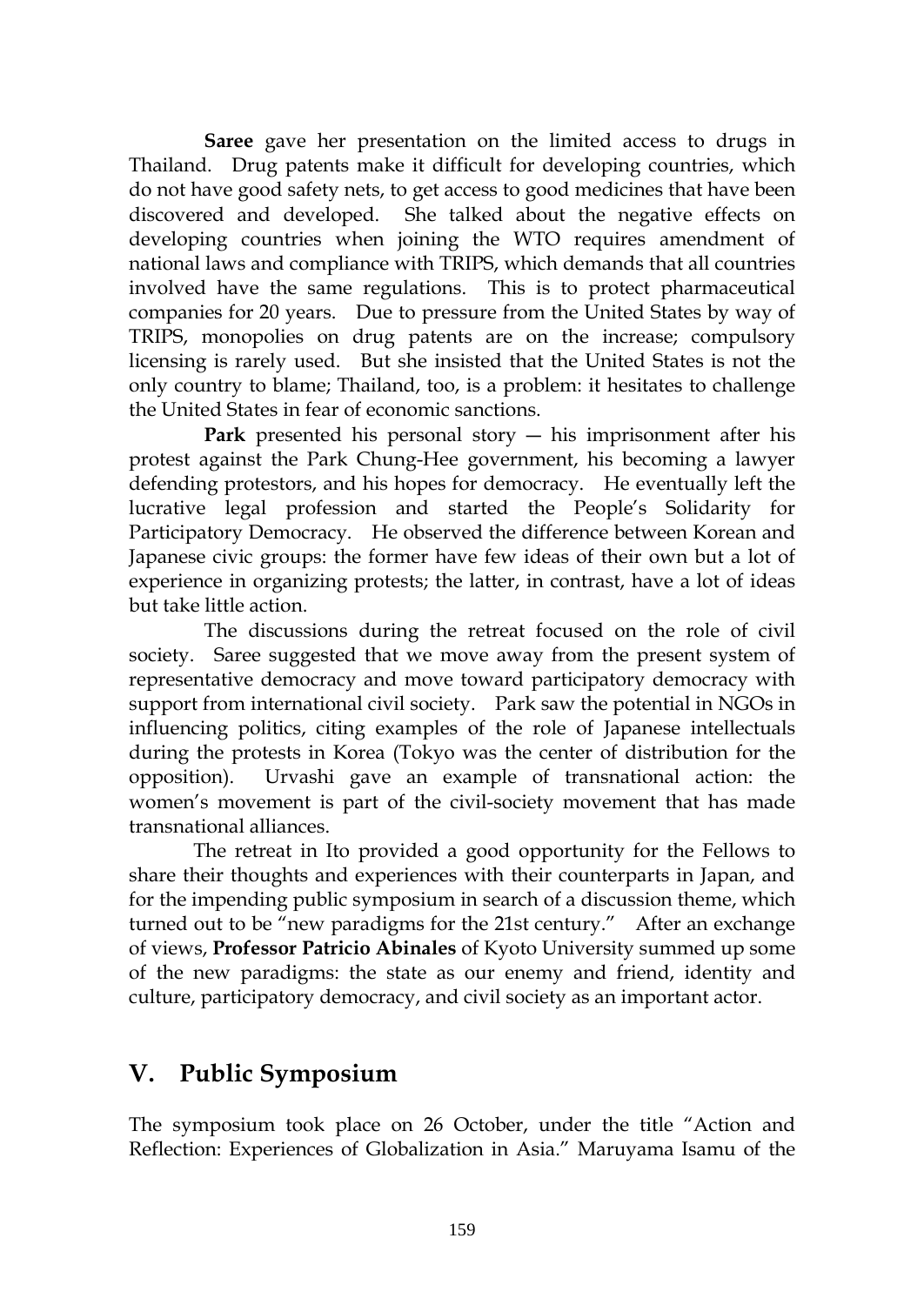International House of Japan introduced the Fellows, followed by a brief speech by **Otsuka Yoshihito**, Managing Director of the Japan Foundation Asia Center, who welcomed the panelists and audience and thanked them for taking part in the symposium. Professor **Takeda Isami** of Dokkyo University, who served as moderator, invited the Fellows to begin their presentations. Most of the discussions were related to what the Fellows had already shared earlier.

**Urvashi** reiterated most of her points on the impact of globalization on many aspects of human lives, the violence committed against women during the partition of India, and the ways the Hindu right wing used the memories of this violence. She also introduced the women's movement, which has made serious attempts to keep traditional crafts alive and use them to preserve memories, but still faces challenges from globalization.

**Faruk** tried to explore other cultural implications of orality by referring especially to the case of multidimensional crisis in Indonesia. According to him, since information stored in oral language will always be vanishing, the people who live in and with it need personal guidance to determine the truth and the falsity of the information. It is this kind of technological necessity that makes Indonesian people used to living in a continuously dependent way of life. In turn, it is this way of life that makes the people unable to overcome the crisis by themselves as other peoples can do.

**Saree** also returned to her theme regarding the unfavorable impact of the WTO and globalization on small and developing countries. Although Thai companies can produce good quality drugs at low prices, pressure by the United States in the form of TRIPS-Plus has resulted in a decrease in the amount of inexpensive drugs available.

 In addition to his earlier talk, **Park** asserted that his role was to ensure transparency and accountability. One of his goals was to build civil society in Korea. He believed civic groups should serve as watchdogs and bulldogs: by pointing out problems and not giving up until they were resolved. NGO development took a long time, but the PSDP has had many successes in getting rid of corrupt politicians in its *raksen undong*  (blacklisting movement). Globalization has had a positive impact on the development of transnational cooperation. Park said he would like to encourage relationships between civil-society groups in Japan and Korea, and those in Korea and other Asian countries.

**Kumaoka** repeated what he had said earlier about his personal involvement in Cambodia and explained what Japanese NGOs have accomplished in this country ― digging of wells, providing health care for pregnant women, education, and farm development. Due to Japan's economic successes since the 1970s, he thought it was time for Japan to start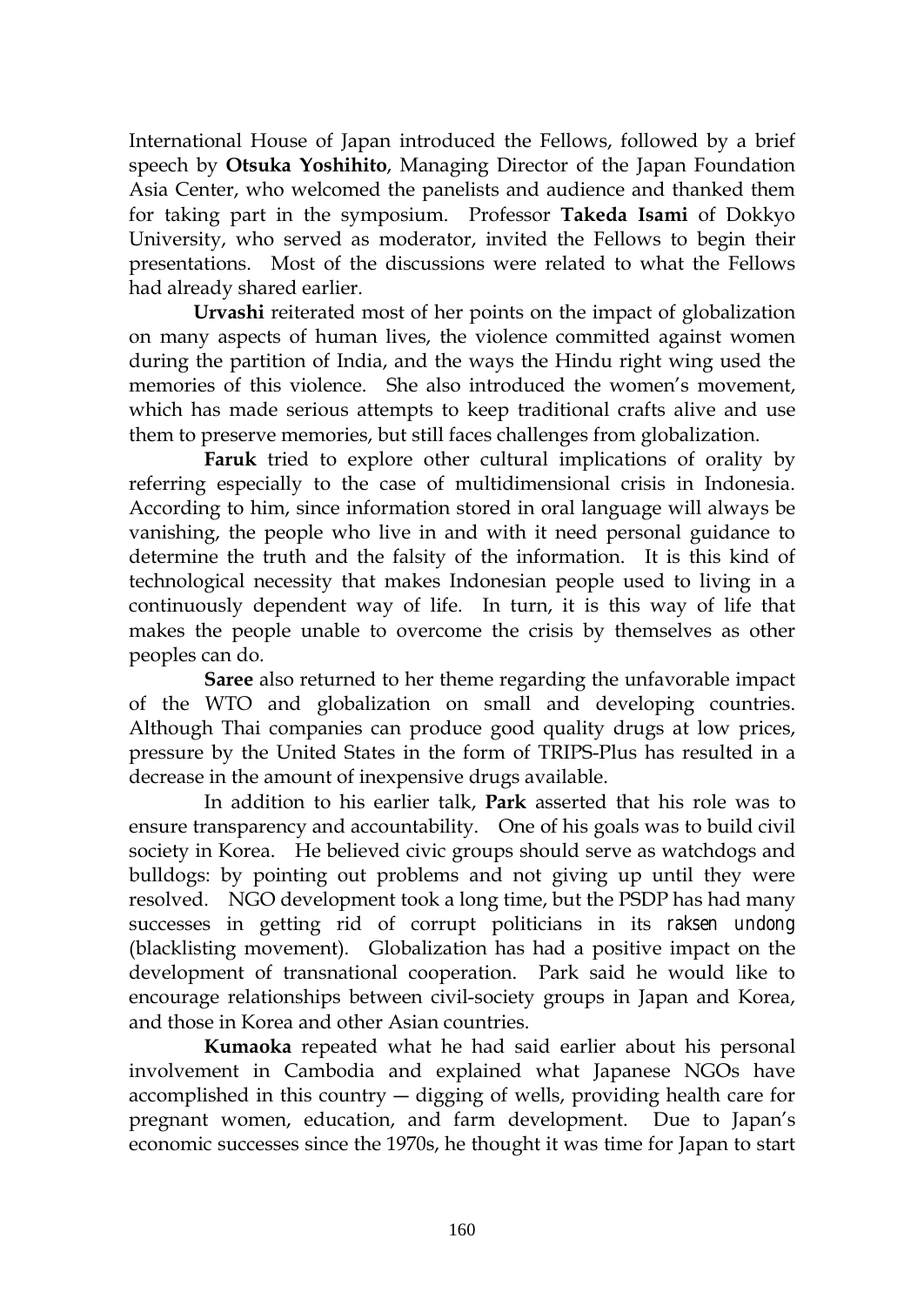<span id="page-100-0"></span>helping other countries. The large number of Cambodian refugees and the tremendous amount of violence in Cambodia made him want to serve as an advocate for the marginalized.

## **VI. Concluding Remarks**

 $\overline{a}$ 

The extent to which globalization has improved or impoverished the lives of ordinary people around the globe remains a bone of contention. The Fellows made clear that all is not well: By and large globalization has exacerbated the socioeconomic and political conditions for individuals who are increasingly left to their fates without adequate state protection. To that extent, the call for action to protect human rights ― to empower individuals in coping with the growing power of powerful economic interests in the process of globalization ― appears to be the next logical step. Globalization, which also allows transnational action to be taken for this purpose, has opened a window of opportunity for building participatory democracy and a global civil society.

#### Endnotes

ii Robert Koehane and Joseph Nye, "Globalization: What's New? What's Not? (And So What?)," *Foreign Policy* (Spring 2000), p.106.

iii See, for instance, Ulrich Beck, *What Is Globalization?* (Cambridge, UK: Polity Press, 1997), p.8.

<sup>i</sup> For more works on globalization, see David Held et al., *Global Transformation: Politics, Economics, and Culture* (Stanford: Stanford University Press, 1999); Philippe Aghion and Jeffrey Williamson (eds.), *Growth, Inequality and Globalization: Theory, History, and Policy* (Cambridge: Cambridge University Press, 1998); Dani Rodrik, *Has Globalization Gone Too Far?* (Washington: Institute for International Economics, 1997).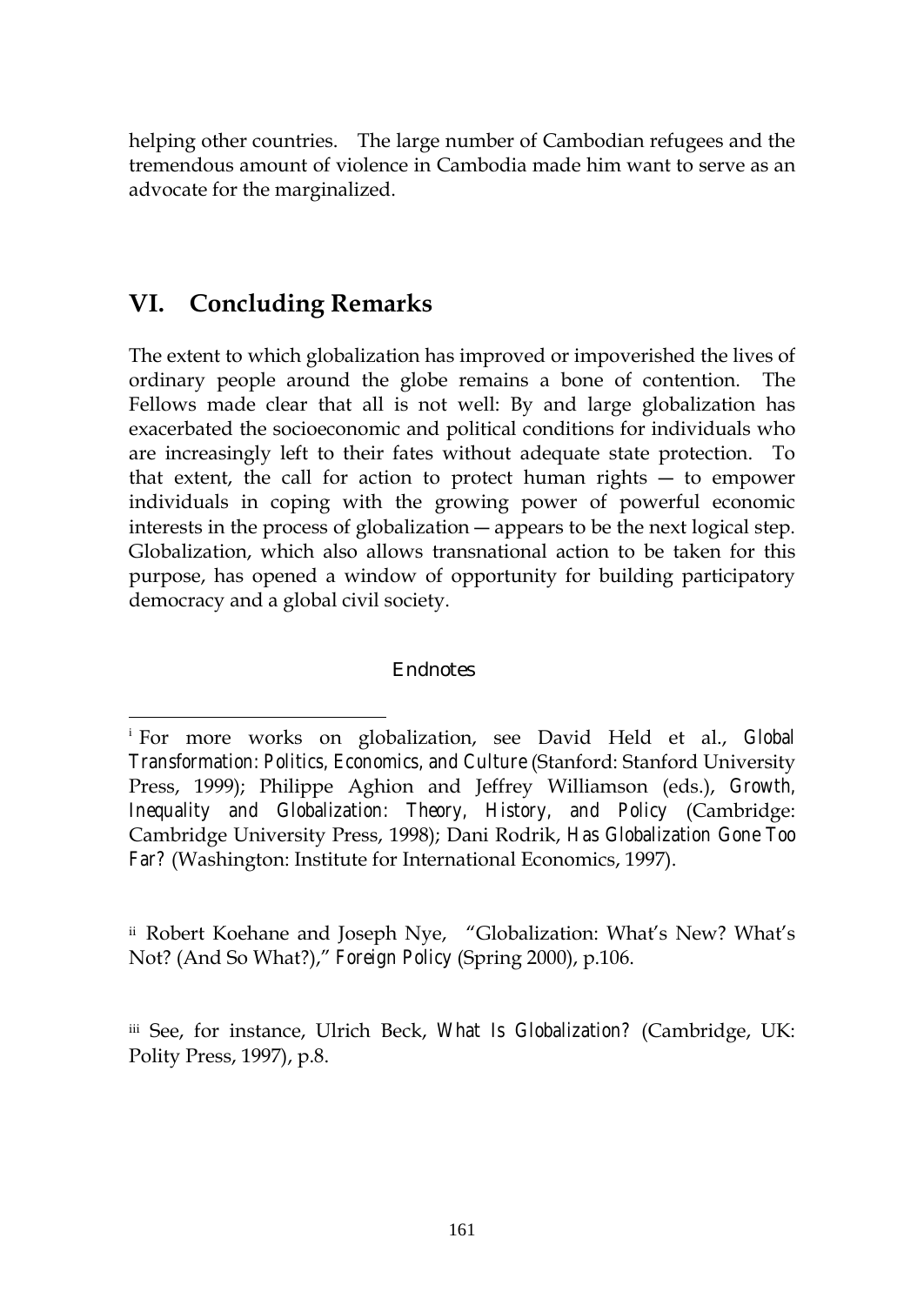# Cambodian Problems and NGOs



#### Cambodia into part of "Globalization" in economic term in 1980s to 1990s

| Poverty was generally shared in 80s for:                      | A very sharp gap between the rich and the poor was created for: |
|---------------------------------------------------------------|-----------------------------------------------------------------|
| 1. Mutual help system ("Samaki" = solidarity) was maintained. | 1. Land could be sold and bought. ("Privatization")             |
| 2. Even small scale farmers could farm and live on.           | 2. Market economy system was hastily and carelessly introduced. |
| There were no landless farmers.                               | 3. Big money suddenly poured into the war torn country.         |
| No <i>few</i> practice of child selling.                      | * More than 16% of farmers became landless. (1998)              |